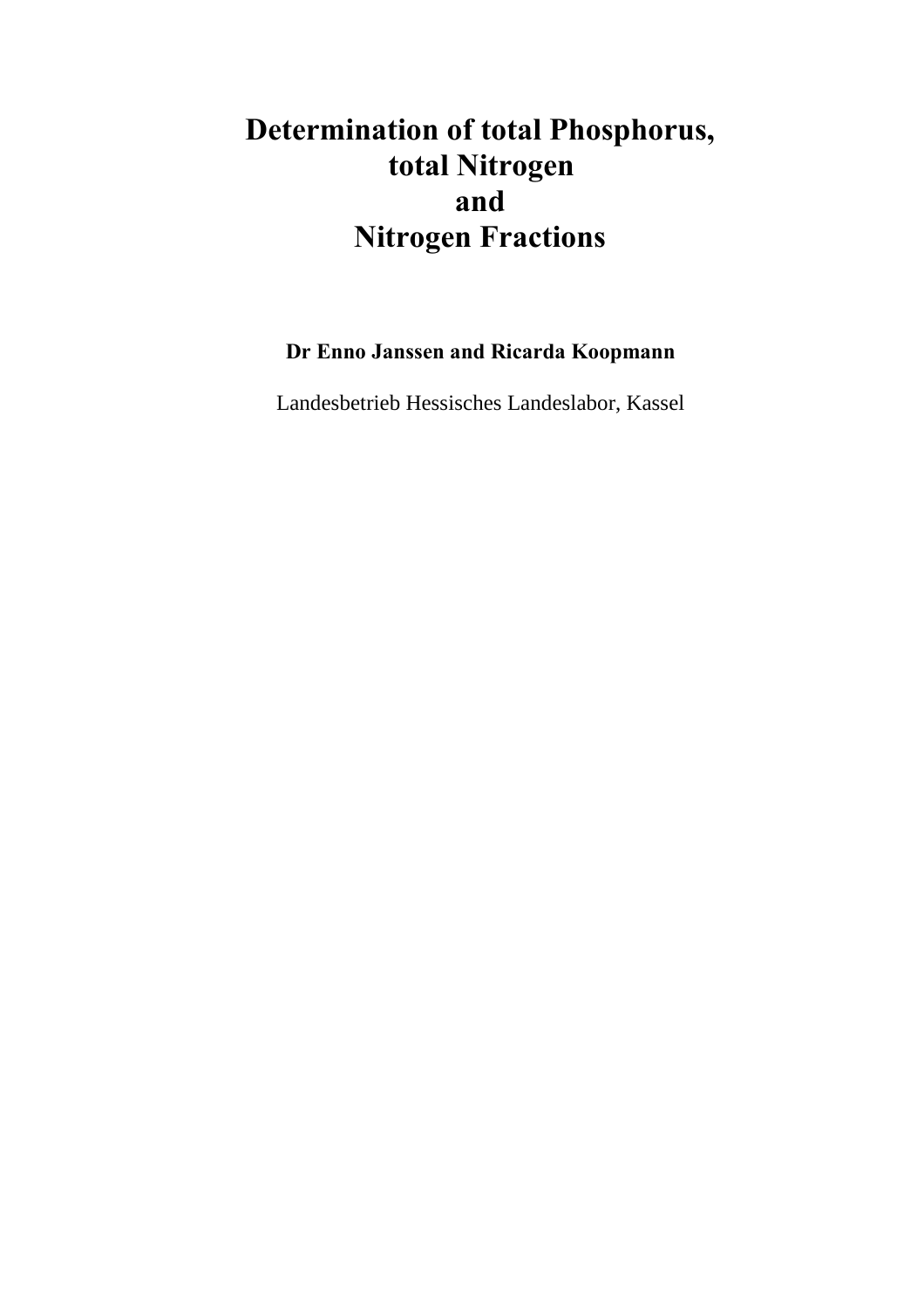# Acknowledgement

This work has been carried out with financial support from the following EU Member States: UK, Germany, France, Italy, Spain, Nordic countries, Netherlands, Denmark, Austria, EU DG XI and JRC, Ispra.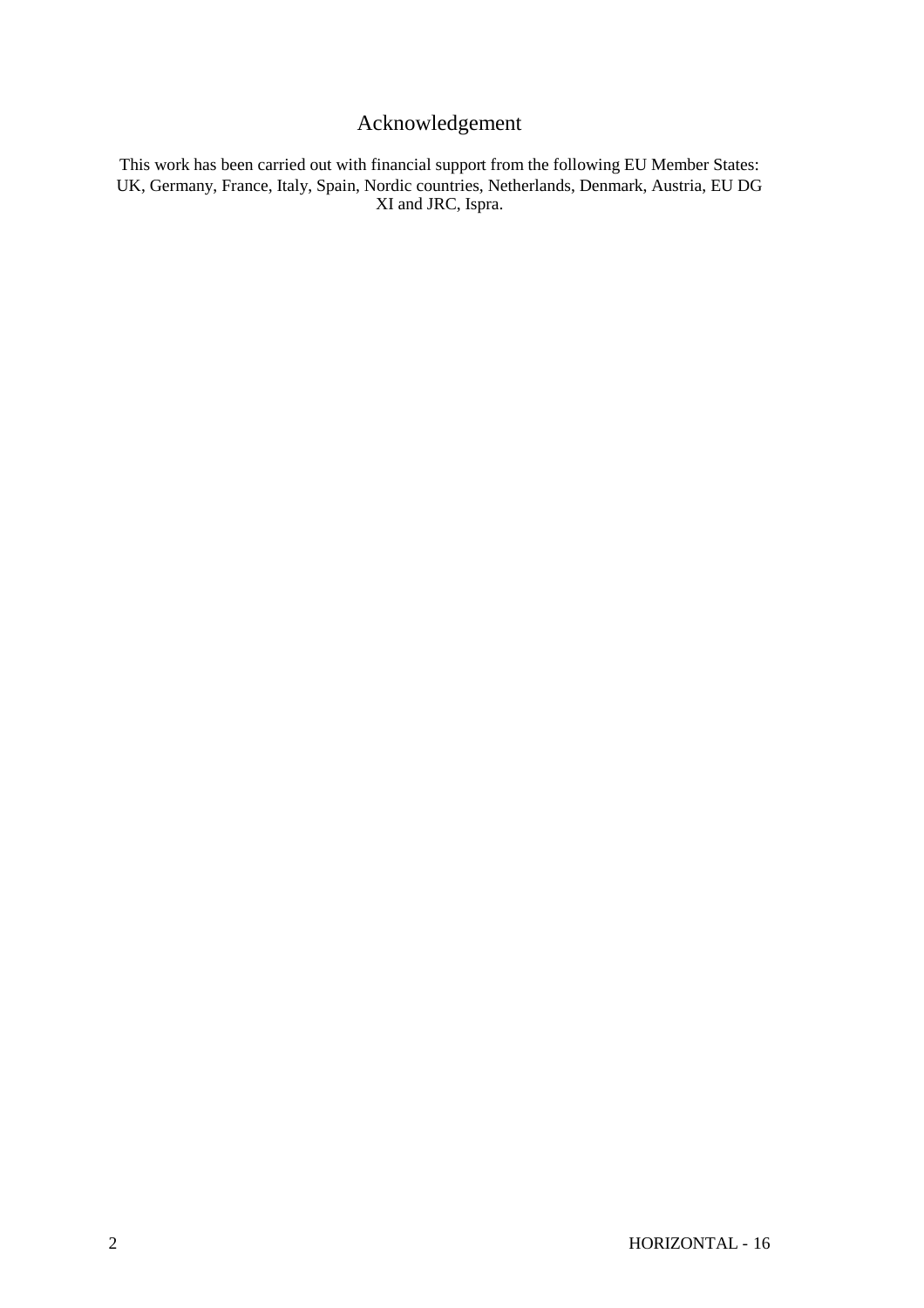# **CONTENTS**

|    | <b>LIST OF TABLES</b>                                 | $\overline{4}$ |
|----|-------------------------------------------------------|----------------|
|    | <b>ABBREVIATIONS</b>                                  | $\overline{4}$ |
|    | <b>INTRODUCTION</b>                                   | $5 - 6$        |
|    | <b>SUMMARY</b>                                        | $7 - 9$        |
|    | <b>CHAPTER 1: DETERMINATION OF TOTAL NITROGEN</b>     |                |
| 1. | <b>INTRODUCTION</b>                                   | 10             |
| 2. | <b>MATERIALS AND METHODS</b>                          | $10 - 15$      |
| 3. | <b>RESULTS</b>                                        | $16 - 29$      |
| 4. | <b>SUMMARY</b>                                        | 30             |
|    | <b>CHAPTER 2: DETERMINATION OF KJELDAHL NITROGEN</b>  |                |
| 1. | <b>INTRODUCTION</b>                                   | 31             |
| 2. | <b>MATERIALS AND METHODS</b>                          | $31 - 36$      |
| 3. | <b>RESULTS</b>                                        | $37 - 46$      |
| 4. | <b>SUMMARY</b>                                        | 47             |
|    | <b>CHAPTER 3: DETERMINATION OF NITROGEN FRACTIONS</b> |                |
| 1. | <b>INTRODUCTION</b>                                   | 48             |
| 2. | <b>MATERIALS AND METHODS</b>                          | $48 - 53$      |
| 3. | <b>RESULTS</b>                                        | $53 - 66$      |
| 4. | <b>SUMMARY</b>                                        | 67             |
|    | CHAPTER 4: DETERMINATION OF TOTAL PHOSPHORUS          |                |
| 1. | <b>INTRODUCTION</b>                                   | 68             |
| 2. | MATERIALS AND METHODS                                 | $68 - 73$      |
| 3. | <b>RESULTS</b>                                        | $74 - 87$      |
| 4. | <b>SUMMARY</b>                                        | 88             |
|    | <b>SAMPLE DESCRIPTIONS</b>                            | 89             |
|    | <b>CALCULATIONS</b>                                   | 90             |
|    | <b>REFERENCES</b>                                     | $91 - 92$      |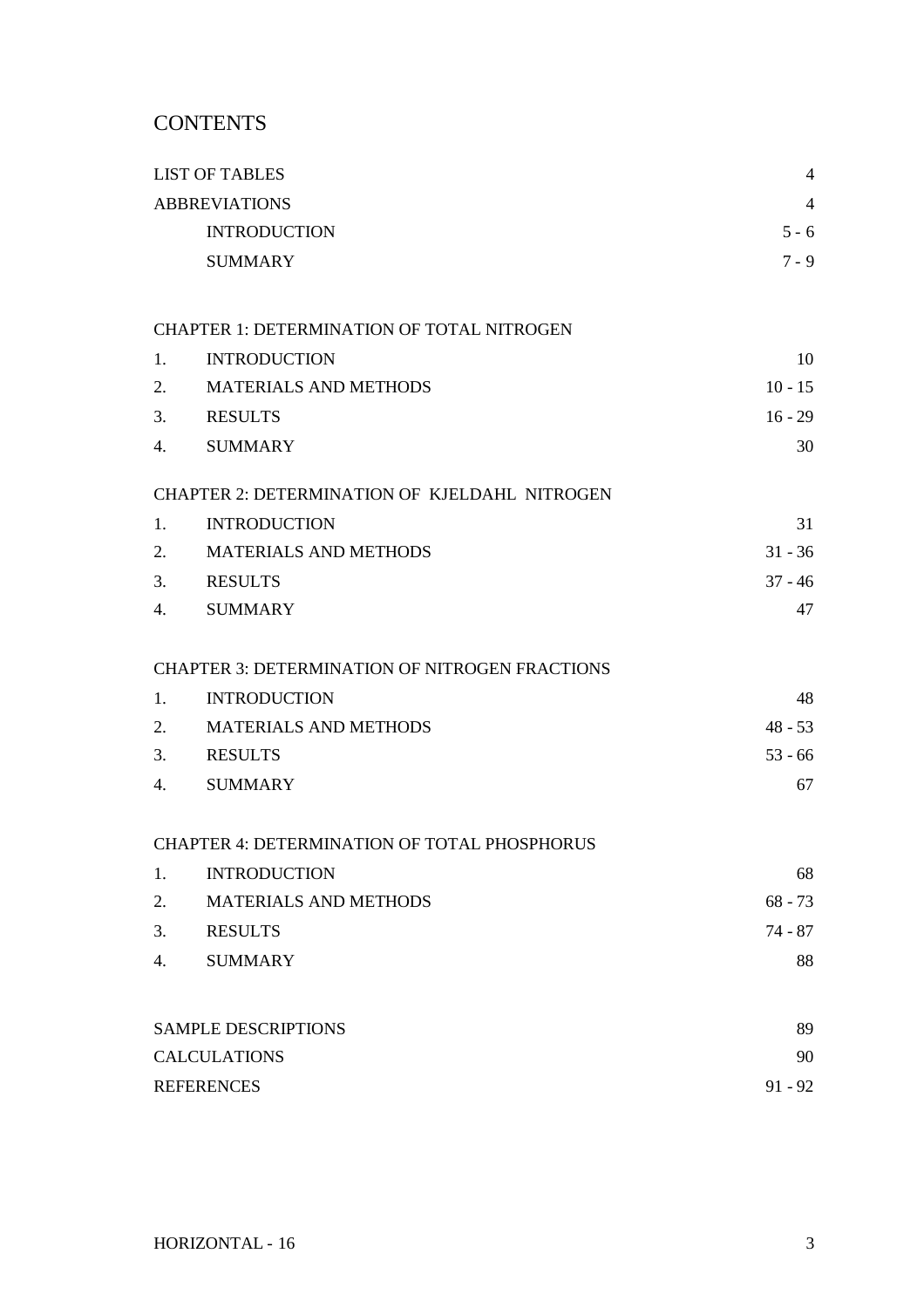# <span id="page-3-0"></span>LIST OF TABLES

| Chapter 1: Total Nitrogen |                                          |           |
|---------------------------|------------------------------------------|-----------|
| Table 1                   | Precision soil                           | 18        |
| Table 2                   | Precision biowaste                       | 19        |
| Table 3                   | Precision sewage sludge                  | 19-20     |
| Table 4                   | Precision biowaste $<$ 2 mm              | 20        |
| Table 5                   | Estimation of LOQ                        | 21        |
| Table 6                   | Precision in certif. reference materials | 22        |
| Table 7                   | Variations in sample size                | 22        |
| Table 8                   | Variations in milling quality            | 23-24     |
| Table 9                   | Day to Day precision                     | $25 - 26$ |

Chapter 2: Kjeldahl Nitrogen

| Table 1 | Precision soil                         | 39-40 |
|---------|----------------------------------------|-------|
| Table 2 | Precision biowaste                     | 40    |
| Table 3 | Precision sewage sludge                | 41    |
| Table 4 | Precision biowaste samples from Kassel | 41-42 |
| Table 5 | Estimation of LOQ                      | 42    |
| Table 6 | Variations in catalyst amount          | 43    |
| Table 7 | Variations in catalyst type            | 43    |
| Table 8 | Variations in heating programme        | 44    |
| Table 9 | Recovery in standard addition          | 45    |
|         |                                        |       |

| <b>Chapter 3: Nitrogen Fractions</b> |  |  |
|--------------------------------------|--|--|
|--------------------------------------|--|--|

| Table 1 | Variations in the ratio of sample to extractant | 55-57 |
|---------|-------------------------------------------------|-------|
| Table 2 | Variations in repetition of extraction          | 58-60 |
| Table 3 | <b>Stability of filtrates</b>                   | 61-62 |
| Table 4 | Variations in separation conditions             | 63    |
| Table 5 | Precision                                       | 63-66 |

| <b>Chapter 4: Total Phosphorus</b> |                                              |       |
|------------------------------------|----------------------------------------------|-------|
| Table 1                            | Microwave digestion - variations             | 77    |
| Table 2                            | MW digestion – precision (Desk Study 16)     | 78    |
| Table 3                            | MW digestion – recovery (DS $16$ )           | 79    |
| Table 4                            | MW digestion – precision (DS 19)             | 80-83 |
| Table 5                            | Reflux digestion – precision (DS $16$ )      | 84    |
| Table 6                            | Reflux digestion – recovery (DS 16)          | 85    |
| Table 7                            | Reflux digestion – precision (DS 18)         | 86-87 |
| Table 8                            | Reflux digestion – sulfuric acid/nitric acid | 87    |

# Abbreviations

|                              | DIN: Deutsches Institut für Normung – German Institute of standardisation |
|------------------------------|---------------------------------------------------------------------------|
| $d.w.:$ dry weight           | f.w.: fresh weight                                                        |
| LOD: limit of detection      | LOQ: limit of quantification                                              |
| n.a.: not analyzed           | MW: microwave DS: desk study                                              |
| Std.dev.: standard deviation | s rel.: relative standard deviation                                       |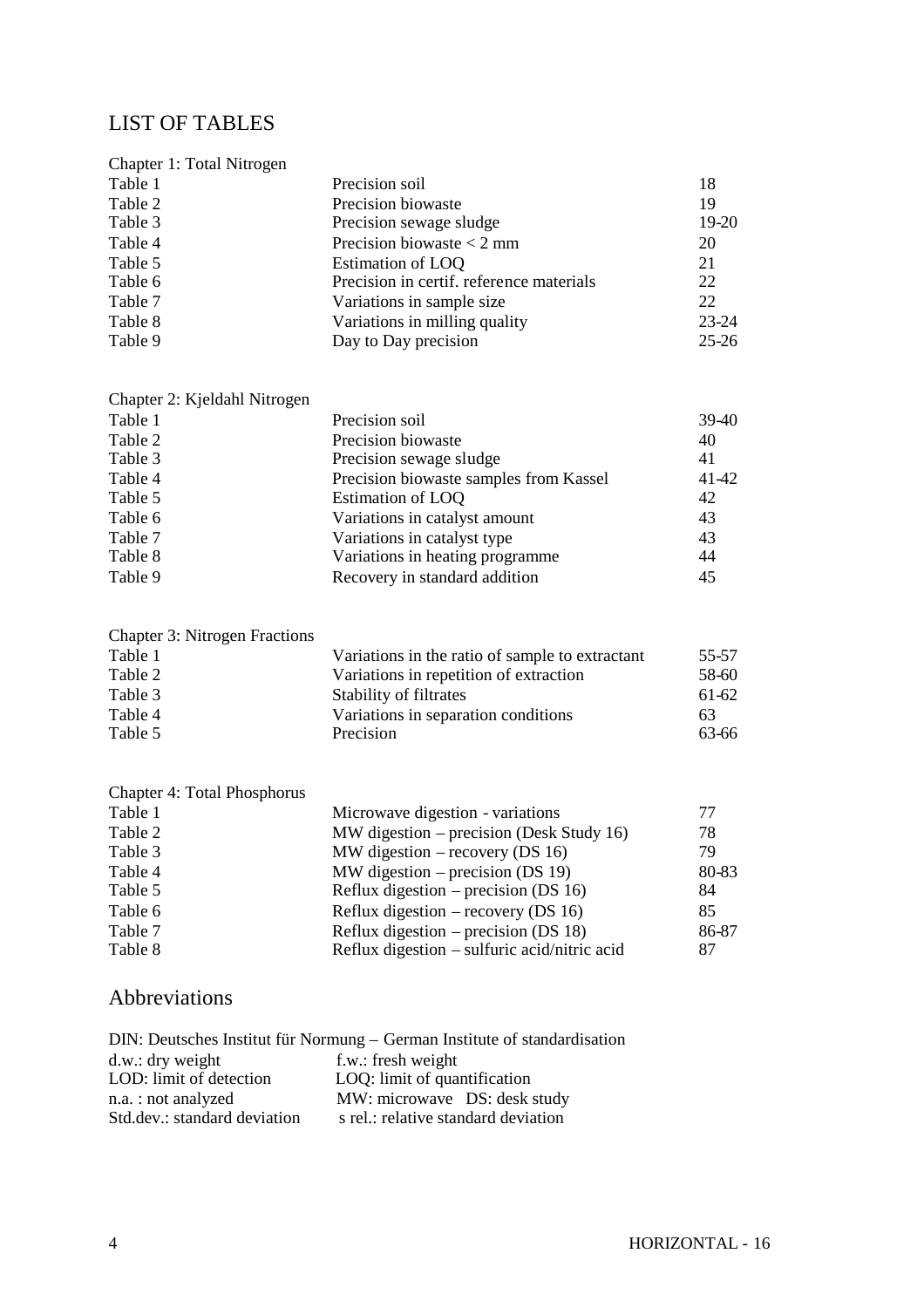### INTRODUCTION

The present report describes evaluations of draft standards on the chemical parameters: Total-Nitrogen, Kjeldahl-Nitrogen, Nitrogen Fractions: Ammonium and Nitrate and Total Phosphorus in soil, biowaste and sewage sludge according to Desk study 16.

#### Total Nitrogen

The draft standard on determination of total nitrogen has to be evaluated for the three different matrices, here especially sewage sludges and treated biowaste. The small amount of test sample in Dumas combustion requires an intensive sample preparation and the demand on sample homogeneity has to be investigated. General method parameters (working range, detection limit, recovery, sample size, precision) will be described.

#### Kjeldahl Nitrogen

The draft standard on determination of Kjeldahl Nitrogen has to be evaluated for the three different matrices, especially for soil and biowaste. Investigations on the amount of sulfuric acid, amount and type of catalyst, heating time and heating temperature will be carried out for a semimicro-method. General method parameters (working range, detection limit, recovery, precision) will be described.

#### Nitrogen Fractions – Ammonium and Nitrate

The draft standard on determination of nitrogen fractions has to be evaluated for the three different matrices, here especially for soil and biowaste. Investigations on the type and amount of extraction solution (1M or 2M KCl), repetition of extraction, stability of test solutions and pretreatment of fresh and dry samples will be carried out. General method parameters (working range, detection limit, recovery, precision) will be described.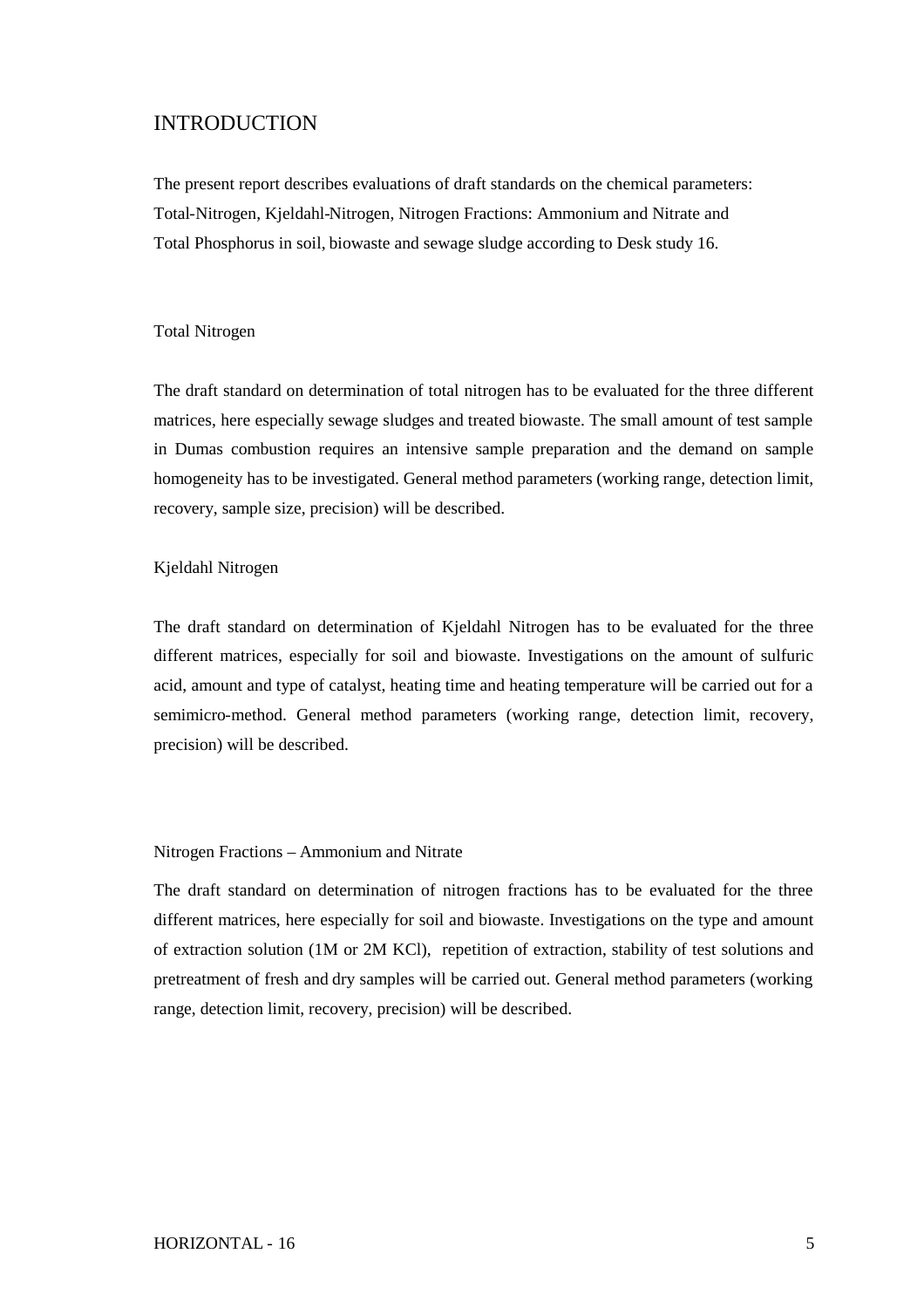### Total Phosphorus

The draft standard on determination of total phosphorus has to be evaluated for three different matrices. Two reflux methods (aqua regia and sulfuric acid/nitric acid) and two microwave assisted digestion methods (closed and open systems) will be evaluated. Shared actions on exchange of samples together with researchers working in the framework of desk study 19 (trace elements) are planned.

General method parameters (working range, detection limit, precision) will be described.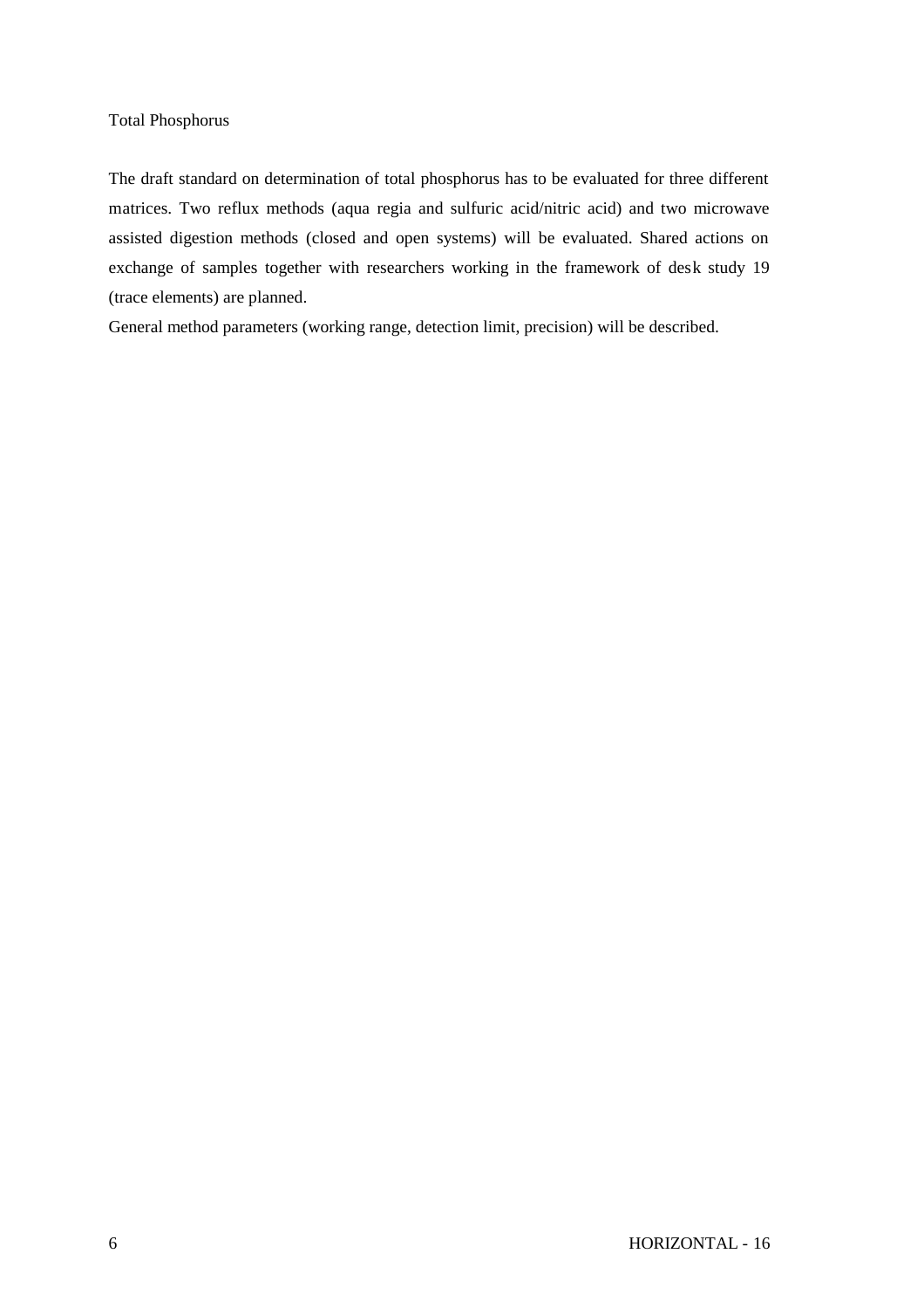#### SUMMARY OF RESULTS

#### Total Nitrogen

The Dumas combustion method was evaluated for the analysis of total nitrogen in the concentration range 0 to 7.2 % N in soil, compost and sewage sludge. The LOQ (limit of quantification) for the determination of total nitrogen in real matrix samples was 0,02 % N, while the LOD (limit of detection) was 0,008 % N. Linearity was proven both by using a standard curve without matrix and by standard addition of nitrogen (in EDTA) to all matrices, seperately. Sample sizes of 250 mg soil and 100 mg compost and sewage sludge were used to obtain comparable detector response values. In general, relative standard deviations in precision experiments were lower than 10 %. Measurement uncertainty can be deduced from: weighing uncertainty, residual water in samples  $(2 - 12, 9)$ , impurities and fluctuations in the Dumas apparatus, e.g. in carrier gases.

Homogenisation of a soil sample  $\langle \leq 2 \text{ mm}$  versus  $\leq 250 \text{ \mu m}$ ) did not cause significant differences in mean contents, though a small and significant difference in mean contents could be seen between a compost sample in  $\lt 2$ mm and  $\lt 250$  µm quality. We therefore propose to use a quality of  $\lt 2$  mm and to choose a milling quality of  $\lt 250$  µm for all biowaste samples with high fibre content, as proposed earlier during the WEPAL validation (van Dijk, 2000) or to state other milling qualities in the documentation process, if necessary.

#### Kjeldahl Nitrogen

We describe a semimicro method for the determination of Kjeldahl nitrogen.

The ratio of sample to sulfuric acid of 1 : 10 allows good practical performance for all matrices and results in precision data with a standard deviation < 10 %.

Results for Kjeldahl nitrogen are generally lower than for Dumas nitrogen.

Nevertheless, results obtained from both methods differed by a maximum of 25 % for soil (SO13) and by a maximum of 10 % for biowaste / sludge.

Higher sample amounts in macromethods may be a good choice during routine work, especially as the use of 0,25 N compared to 0,01 N sulfuric acid in titration is preferable. Higher stability and reduced titration times are the advantages in the analysis of biowaste and sewage sludge samples. On the other hand measurement uncertainty is increased for samples with very low nitrogen contents using 0,25 N sulfuric acid in titration. Here, a selective use of 0,01 N for samples with a nitrogen content  $< 0.2$  % is reasonable. Variations were tested for the amount of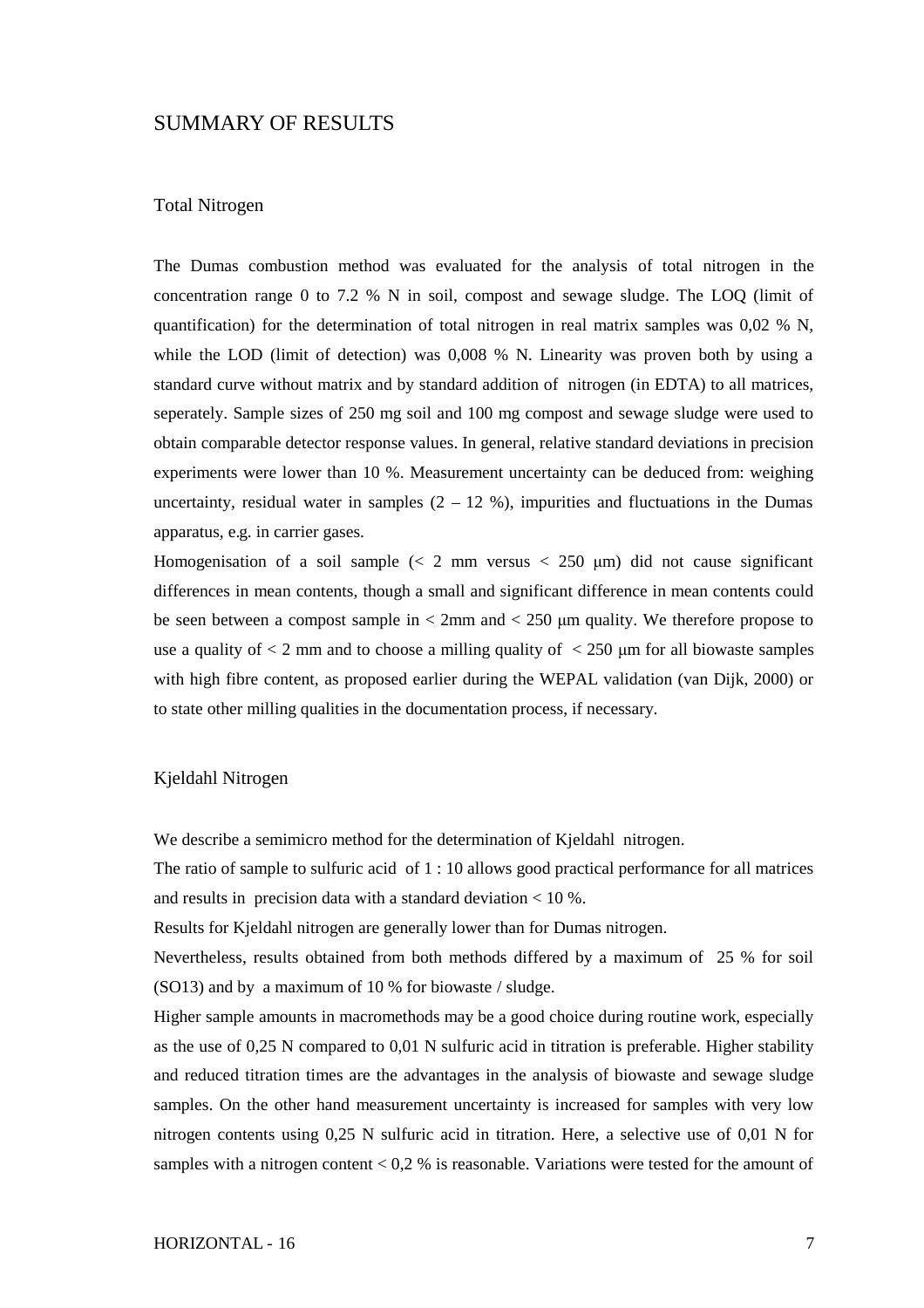catalyst added, the amount of sulfuric acid and heating time. The type of catalyst was evaluated for two multi component catalysts, containing  $K_2SO_4$  and  $CuSO_4$ . The additional usage of selenium in catalyst mixtures did not result in higher yields compared to the additional usage of titaniumoxid. Furthermore selenium shows higher toxicity during laboratory handling. While the amount of catalyst and heating time could be varied to large extent, the amount of sulfuric acid given for a micromethod in the draft standard (1,0g to 5 ml) was too low, resulting in insufficient dissolution of samples. Therefore we propose a minimum ratio of sample amount to sulfuric acid for the semicmicromethod of 1 to 10 and for the macromethod of 2 to 25.

#### Nitrogen Fractions

Extraction in 1M KCl solution provides higher stability of filtrates and higher recovery for ammonium compared to other extractants, such as water or 0,02M Calciumchlorid. Analysis of KCl extracts can be done using both manual and automated methods based on spectrophotometric detection. Here we performed analysis using the CFA automated method. Ion chromatographic detection is impossible due to interference of chloride from the extraction solution with the nitrate signale.

We tested variations in the ratio of sample to extractant, 1M versus 2M KCl extraction solutions, extraction time and storage of filtrates at two different temperatures (4°C and -18°C). The method chosen ( 1M KCl, ratio: 1: 10; extraction time: 1 x 1 hour; conventional filtration, storage at -18°C prior analysis and CFA analysis ) showed good practical performance during routine work, high recovery values for nitrate (> 87%) and moderate recovery values for ammonium  $($  > 75%) in all matrices tested.

Still, great variation in ammonium and nitrate contents: (0,2 mg/kg in soil and up to 700 mg/kg in sewage sludge) and contents of dry matter impose difficulties to both the extraction process and the analytical part.

Calibration and handling during laboratory work should be performed separately for soil, biowaste and sewage sludge in order to prevent cross contaminations

Repeated extractions improve recovery values, espacially for samples with high contents of ammonium/nitrate such as fresh biowaste and sewage sludges and for dried and ball milled soil samples used in validation.

Here, an alternative method using two extractions and filtrations or centrifugations is a method of choice for these sample catagories.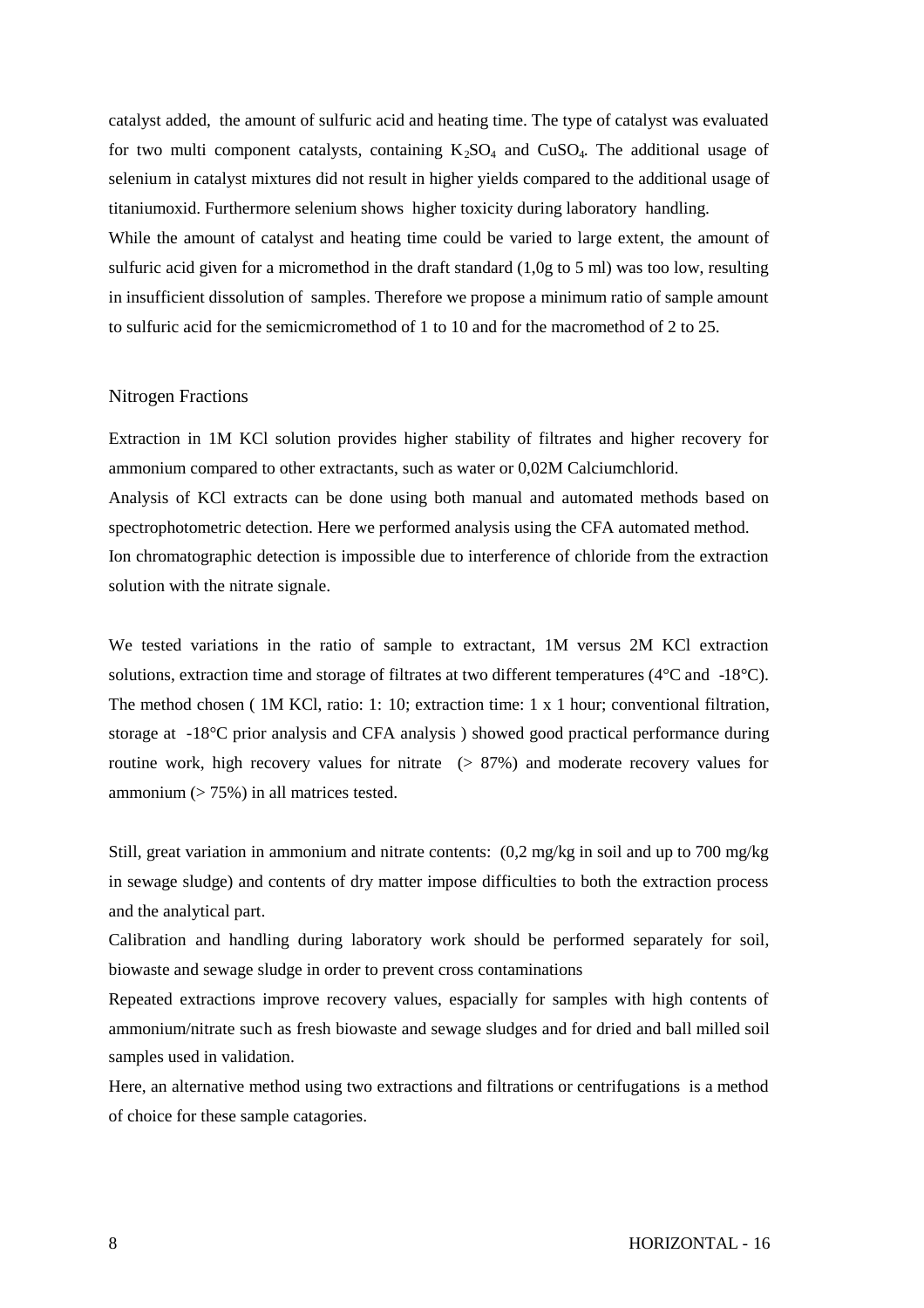#### Total Phosphorus

We evaluated two different reflux digestion methods (aqua regia versus sulfuric acid/nitric acid) and two microwave digestion methods (aqua regia assisted heating in open and closed systems). No significant difference in contents of total phosphorus could be found for reflux versus microwave digestion or closed versus open microwave digestion.

Furthermore reflux digestion using sulfuric acid/nitric acid showed slightly increased but not statistically significant differences compared to reflux digestion in aqua regia.

We preferred conventional reflux digestion, as microwave assisted digestion using aqua regia causes corrosive damage to mechanical parts. Still, microwave heating may be a good choice for small sample amounts in small experimental series.

Variations in the ratio of sample amount to aqua regia was performed and as a result we propose a ratio of 1: 10 for soil samples and a ratio of at least 1 : 20 for biowaste and sludge samples for the analysis of phosphorus. In multielement analysis (phosphorus + trace elements)

a ratio of 1 : 10 in reflux digestion is preferred, as concentrations of certain trace elements are near the LOQ.

Recovery was > 93% for all matrices tested and precision data showed a maximum relative standard deviation of 18 % for soil samples with low contents of total P and a maximum of 10 % for biowaste and sewage sludge samples.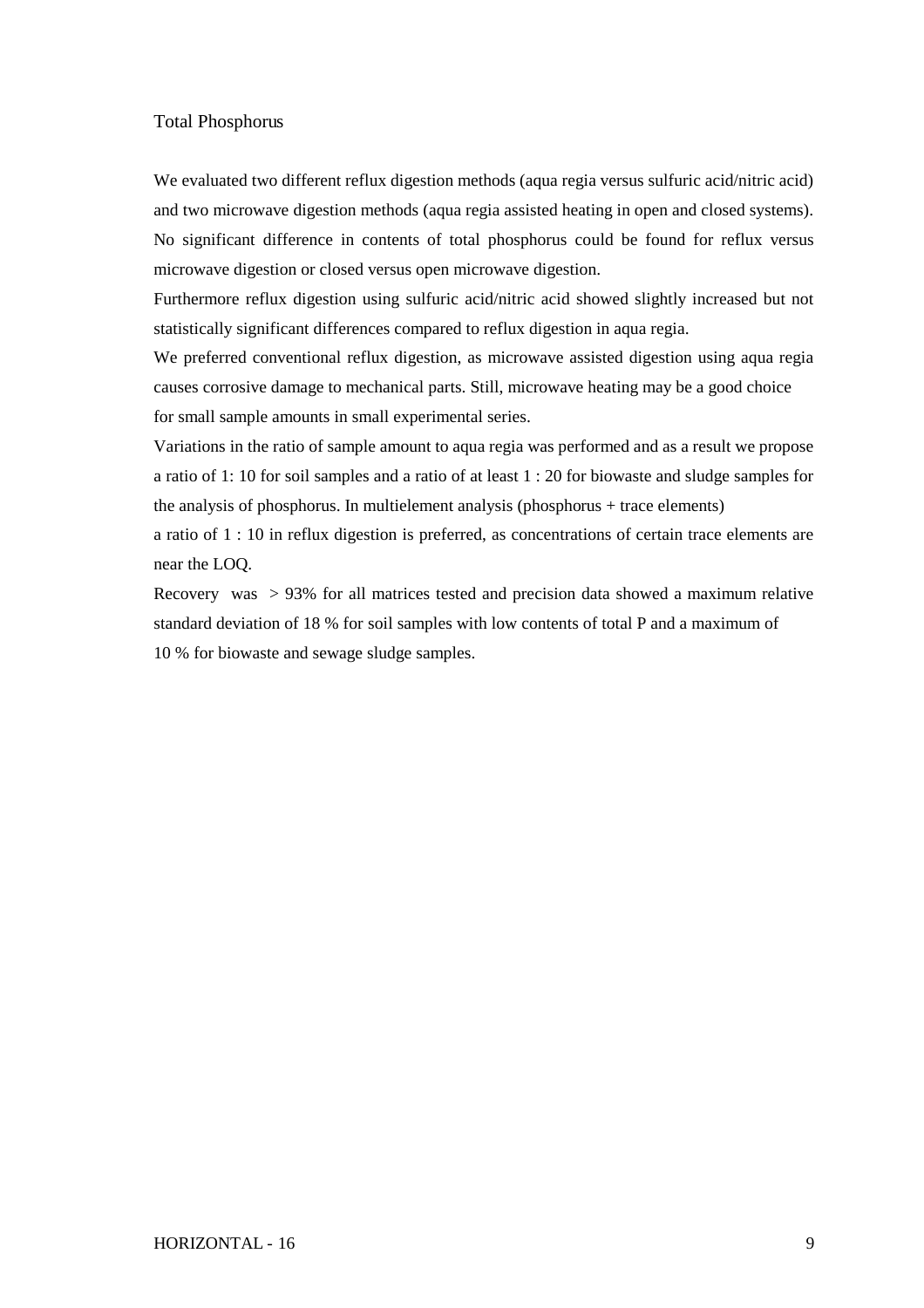# CHAPTER 1

### DETERMINATION OF TOTAL NITROGEN

### 1. INTRODUCTION

The present report describes method evaluation and homogeneity tests for the determination of the chemical parameter: total nitrogen in three different matrices: soil, biowaste/compost and sludge.

Determination was performed using the Dumas combustion method

For method details see Annex 2 in Desk Study 16

# 2. MATERIALS AND METHODS

### 2.1 Apparatus:

Leco Instrumente GmbH, Kirchheim

Model FP428; Dumas Analyzer

### 2.2 Manufacturers equipment:

Tin crucibles for combustion , Leco Ceramic crucibles, Leco Lecosorb 20-30 mesh (NaOH on Silica, Leco) Leco-Anhydrone (MgClO<sub>4</sub>) Copper – fillings, Leco Combustion aid, Lactose, Leco Quartz-wool, Leco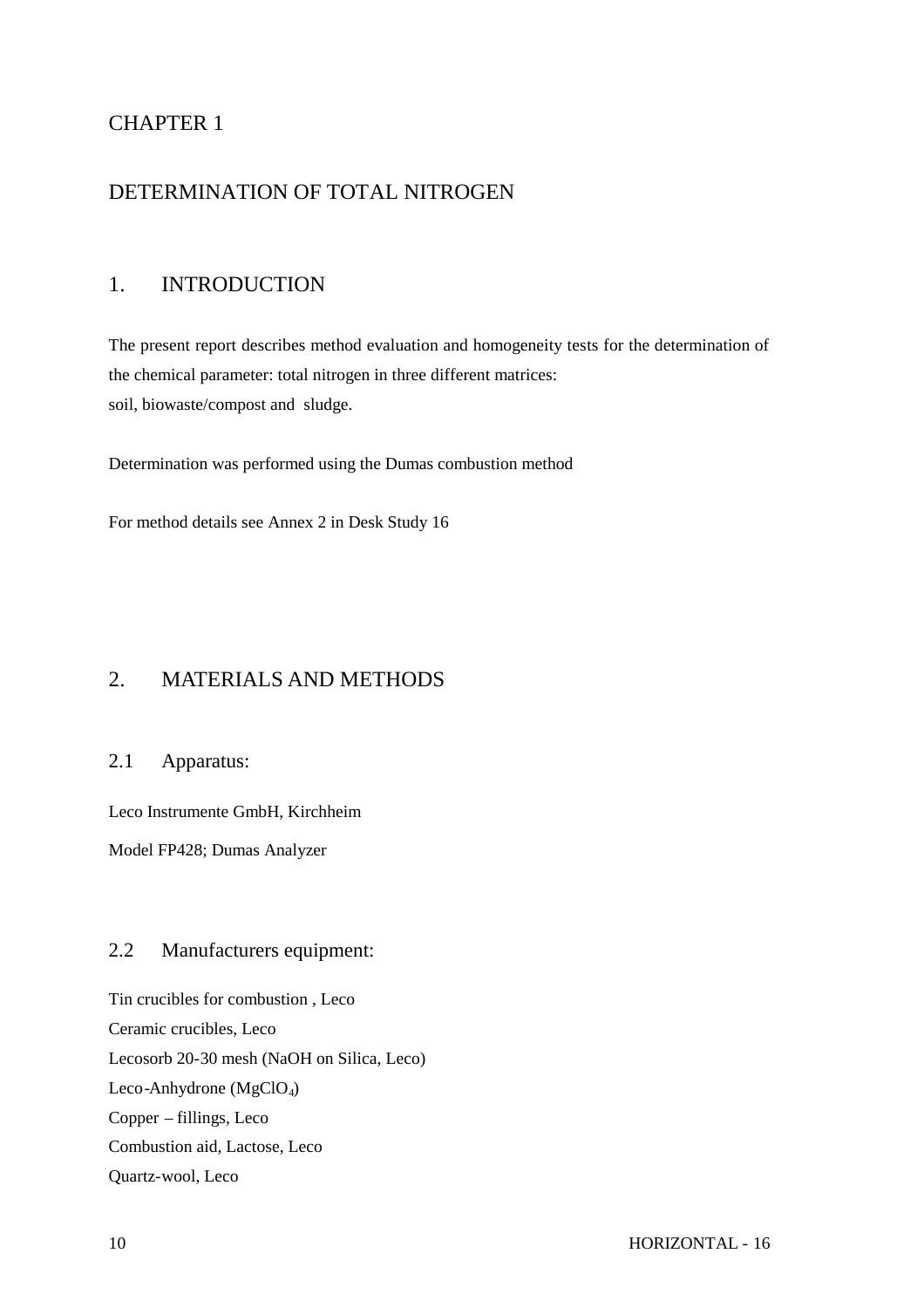### 2.3 Chemicals:

Standard addition: Ethylenedinitrilotetraacetic acid ; EDTA  $(C_{10}H_{16}N_2O_8)$  ; (Titriplex II); Merck  $MW = 292,25$  g/mol; purity : 99,4 – 100,6%

Calibration Standard : "Nitrogen and sulfur in orchard leaves"; Leco N % : 2,30 (+/- 0,04%) ; Lot No. : 492-110-2

Soil standard prepared and validated during ringtest validation 2003 (WEPAL) 83. Enquete FGII, VDLUFA Standard 1: 0,031 % N (+/- 0,002 %N) Standard 2: 0,31 % N (+/- 0,01 %N)

NIST standard; SRM 2781 (domestic sludge; 4,78 %N (+/- 0,11 %N)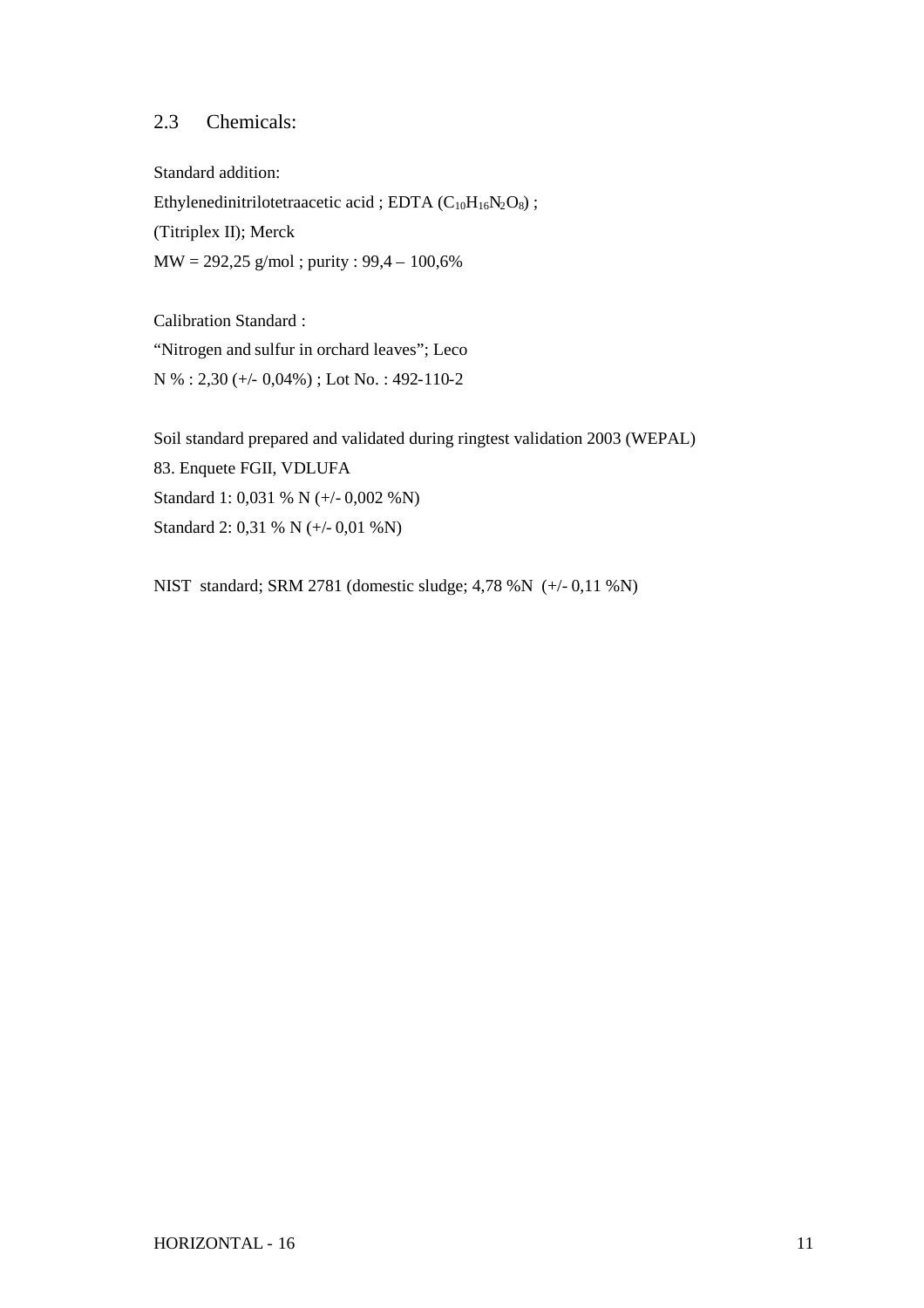# 2.4 Samples:

| Sample No.       | <b>Description</b>          | % N in SWCT report | <b>Colour and Scent</b> |
|------------------|-----------------------------|--------------------|-------------------------|
|                  |                             |                    |                         |
| $SO\overline{1}$ | Brown soil,                 | 0,25               | light brown,            |
|                  | $<$ 125 $\mu$ m             |                    | sticky                  |
| SO8              | Mineralised soil,           | 0,38               | grey,                   |
|                  | $< 125 \mu m$ ;             |                    | sandy                   |
| - 9<br>$SO_{-}$  | Sludge amended soil,        | 0,42               | light brown,            |
|                  | $<$ 125 $\mu$ m             |                    | sandy                   |
| SO 13            | Terra Rossa                 | 0,39               | light brown/grey        |
|                  | $< 2$ mm                    |                    |                         |
| SO 13            | Terra Rossa,                | 0,39               | light-brown/grey        |
|                  | additionally ball milled    |                    | sticky                  |
|                  | $<$ 250 $\mu$ m             |                    |                         |
| $CW_1$           | Composted garbage,          | 1,50               | dark brown,             |
|                  | $<$ 125 $\mu$ m             |                    |                         |
| CW <sub>5</sub>  | Compost, $< 125 \mu m$      | 1,52               | dark brown,             |
|                  |                             |                    |                         |
| $SL$ 4           | Sewage sludge, D            | 1,94               | brown.                  |
|                  | $<$ 125 $\mu$ m             |                    | strong scent            |
|                  |                             |                    | low density             |
| SL 11            | Sewage sludge from electric | 0,65               | light blue/green        |
|                  | Industry                    |                    | low density             |
|                  | $<$ 125 $\mu$ m             |                    |                         |

#### 2.4.1 "Playground samples" from JRC, Ispra

Samples from ISPRA were dried at 105°C and ball milled; sample SO13 was ball milled in Kassel % RW.: residual water determined by heating at 105°C over night: RW (soils) < 2 %; RW biowaste < 5 % ; RW sludge: SL 4 < 5%; SL11: 12 %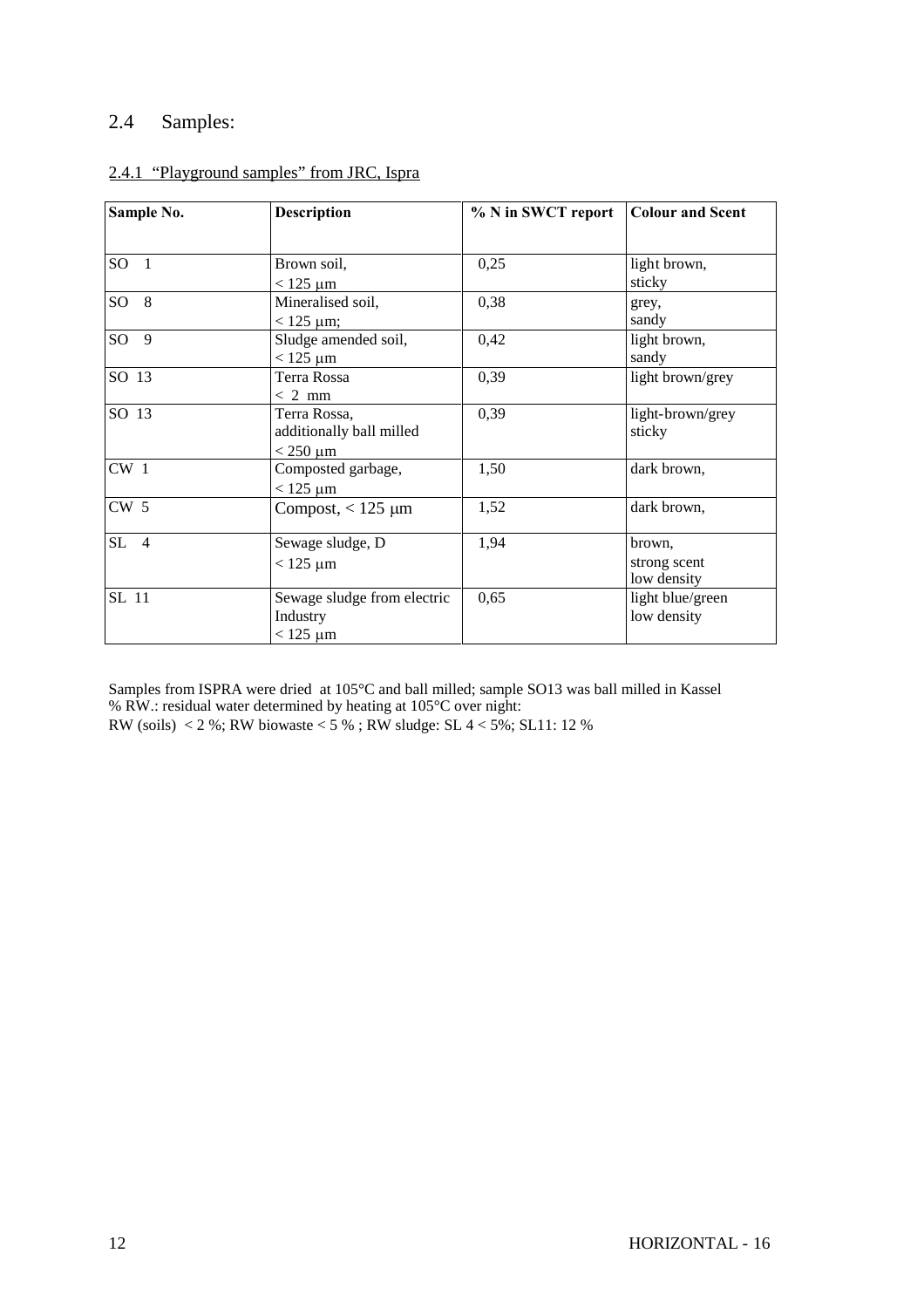#### 2.4.2 Samples from Kassel

| $Kas 1*$             | Green leave compost<br>ball milled<br>$<$ 250 $\mu$ m<br>fibrous, dark brown                        |
|----------------------|-----------------------------------------------------------------------------------------------------|
| $Kas 2^*$            | Biogas fermentation sludge<br>ball-milled,<br>$<$ 250 $\mu$ m<br>fibrous, brown                     |
| $\text{Kas } 3^{**}$ | Green leave compost,<br>ball milled / untreated<br>$< 250 \mu m / < 2 \text{ mm}$<br>fibrous, brown |

Characterisation and description of samples is given on page 89 Samples were dried at 105°C prior milling

\* ringtest validation samples 2004, LUFA Kassel

\*\* sample 2005 , LUFA Kassel

#### 2.5 Sample pretreatment and homogeneity:

The influence of sample homogeneity and the milling/sieving process was investigated by precision measurement of the soil sample SO 13 (*Terra Rossa* ) in both < 2 mm (ISPRA sample) and  $<$  250  $\mu$ m quality (ISPRA sample, milling and sieving was done in Kassel) and by precision measurement of compost sample Kas3 in both  $\lt 2$  mm and  $\lt 250$  µm quality.

In general, soil samples provided by JRC were powderized in one milling quality  $(< 125 \text{ µm})$ and did not contain visible foreign materials. Sewage sludge and biowaste samples contained higher amounts of organic matter and were of lower density than soil samples.

Samples from Kassel Kas1 and Kas2 (biowaste and fermentation sludge) were of milling quality of < 250 μm and included a higher visible fibre content. Preparation and pretreatment of samples from Kassel followed the guidelines given in van Dijk (2000).

Samples were air dried prior storage and sieved through a 2 mm sieve, dried at 105°C prior milling to 250 μm. Results are corrected for residual water contents, which is important for samples with low content of dry matter, especially sewage sludges.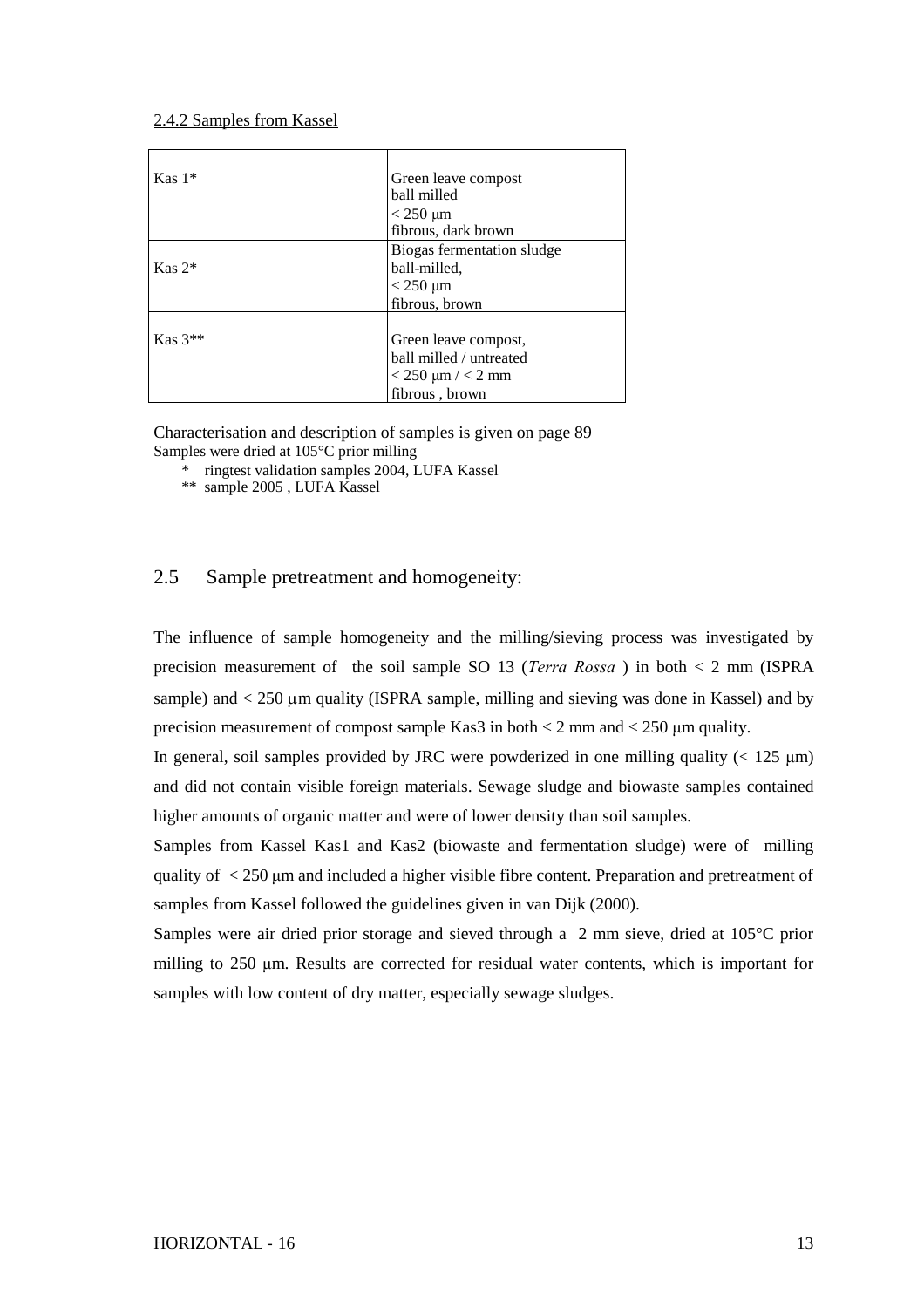#### 2.6 Sample pretreatment and analysis (pilot studies):

Pilot studies done in Kassel during recent years showed, that pretreatment of forest soil samples at 40 °C and 105°C did not change mean contents of total nitrogen significantly.

(Thieme, pers.commun ; data not shown). Furthermore pilot studies indicated, that the analysis of fresh soil samples is easily possible using the Dumas method and results are in good agreement with those obtained using dried samples. Nevertheless, usage of air dried samples allows best convenience during routine work and avoids losses of nitrogen due to prolonged heating at 105°C, which is a necessary procedure prior milling.

#### 2.7 Analytical method evaluation:

Intrinsic method parameters (range, linearity, recovery) were determined for all matrices: soil, biowaste and sludge.The concentration range of the method was chosen up to a maximum content of 4,4 % N in sludge (in standard addition experiment) and up to a general maximum of 7.2% N (linearity of standard curve EDTA, diagrammes 1-4).

Recovery was estimated by standard addition of a synthetic nitrogen standard to samples of different matrices (soil, sewage sludge, biowaste).

The chemical standard used for standard addition was ethylenedinitrilotetraacetic acid ;  $(C_{10}H_{16}N_2O_8)$ ; (Titriplex II); MW = 292,25 g/mol; purity : > 99,4 %; with a nitrogen content in EDTA of 9,59%.

Standard addition was performed by measurement of aproppriate amounts of EDTA together with 250 mg of soil sample or 100 mg of compost or sewage sludge sample from one combustion crucible. Three different maximum nitrogen contents were evaluated in the addition experiment, covering the expected range for each matrix: maximum: 2,2 % N in soil, 3,0 % N in compost; 4,4% N in sludge.

Different sample sizes were chosen in order to obtain similar detector responses both for samples with generally high (compost, sludge: 0,5% to 3,5% N) and low nitrogen contents (soil: 0.02% N to 0,5% N) The usage of combustion aids, e.g. lactose was tested by addition of lactose to a soil sample (SO8) during the evaluation process, and results did not differ from untreated samples (100mg SO8 +.50 mg Lactose: 0,404 %N +/- 0,05 %N; 100 mg SO8: 0,397 %N  $+/-$  0,03 %N; three replicates) In general the use of combustion aids is recommended for samples with high nitrogen content ( $> 10\%$ ) and low contents of organic matters, e.g. fertilizers.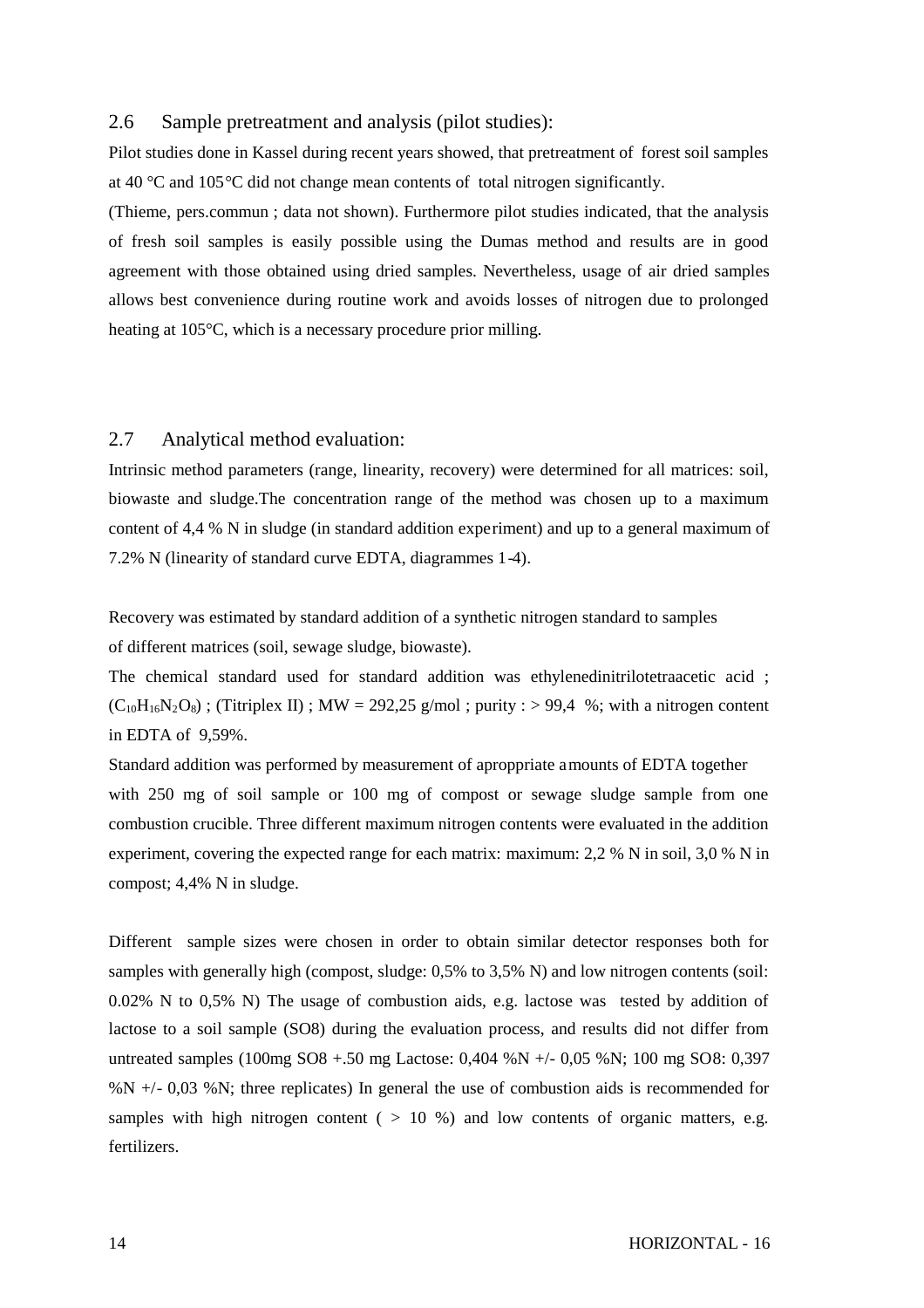The limit of quantification was determined by a calculation based on the standard deviation of a soil sample with very low nitrogen content  $(0.031 \%)$  according to DIN 32645 and I.C.H. – guidelines (Table 5). The sample was measured in twelve subsamples and standard deviation was calculated. The LOQ could not be determined separately for compost and sludge in the same way, as no sample with similar low nitrogen content was available. Furthermore the Dumas method is based on weighing of subsamples, which excludes any dilution process to obtain low concentrations in the range of LOQ. Weighing of amounts smaller than 100 mg of sewage sludge and compost was not regarded equivalent to the above described method for LOQ determination.

Precision measurements were performed by the analysis of six subsamples of one sample on the same day. Day to day precision was investigated by additional measurement of four subsamples of one sample several days later.

Data analysis was done according to D.A.R. and I.C.H. guidelines (see Annex).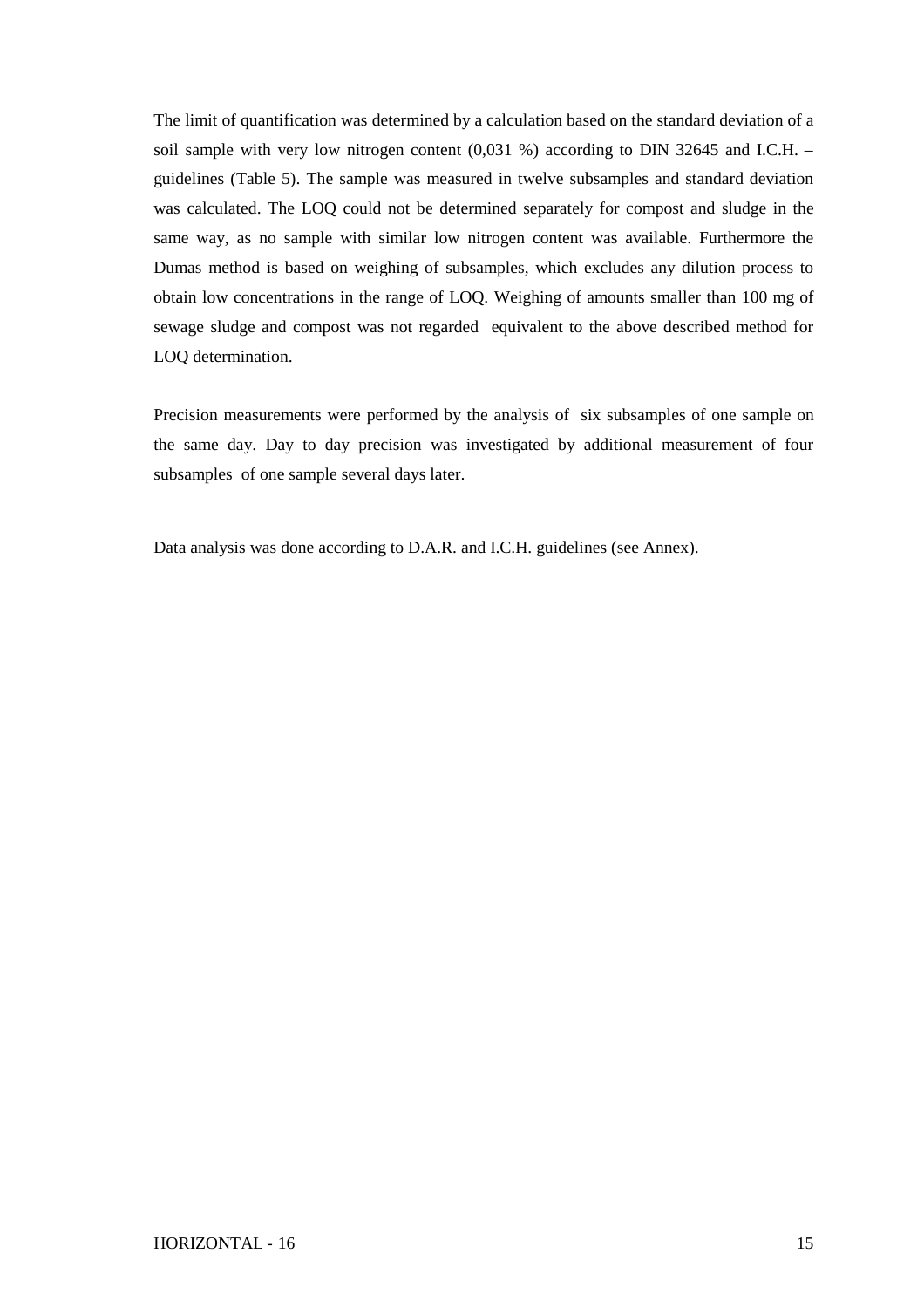### 3. RESULTS

#### 3.1 Linearity

Linearity of the chemical standard EDTA in combustion was analyzed in the concentration range  $0 - 7.2$  mg N corresponding to a maximum content of 7,2 % N in sewage sludge and biowaste (calc. for 100 mg used in real matrix samples). Linearity was proven by a Pearsson coefficient of  $r = 0.99934$ . (x-axis: mg N in EDTA, determined by weight; y-axis: mg N in EDTA found in combustion ; Diagramme 1)

#### 3.2 Limit of quantification

The LOO was 0.02 % N, while the LOD was 0.008% N (see Table 5).

#### 3.3 Recovery

Recovery in soil varied between 100,0 % and 108,5 %. Recovery in biowaste and sludge varied between: 94,5 % and 102,8 %. (see Diagramme 2 – 4)

#### 3.4 Precision

Soil, compost and sewage sludge samples of similar homogeneity and nitrogen contents between 0,2 % - 0,7% N (SO1, SO8, SO9, SL11) and 1,0 % - 2,2 % N (CW1, CW4, SL4, Kas1, Kas2) showed a standard deviation of 0,01 to 0,06 % N corresponding to a maximum relative standard deviation of  $8\%$  (see Tables  $1-4$ ).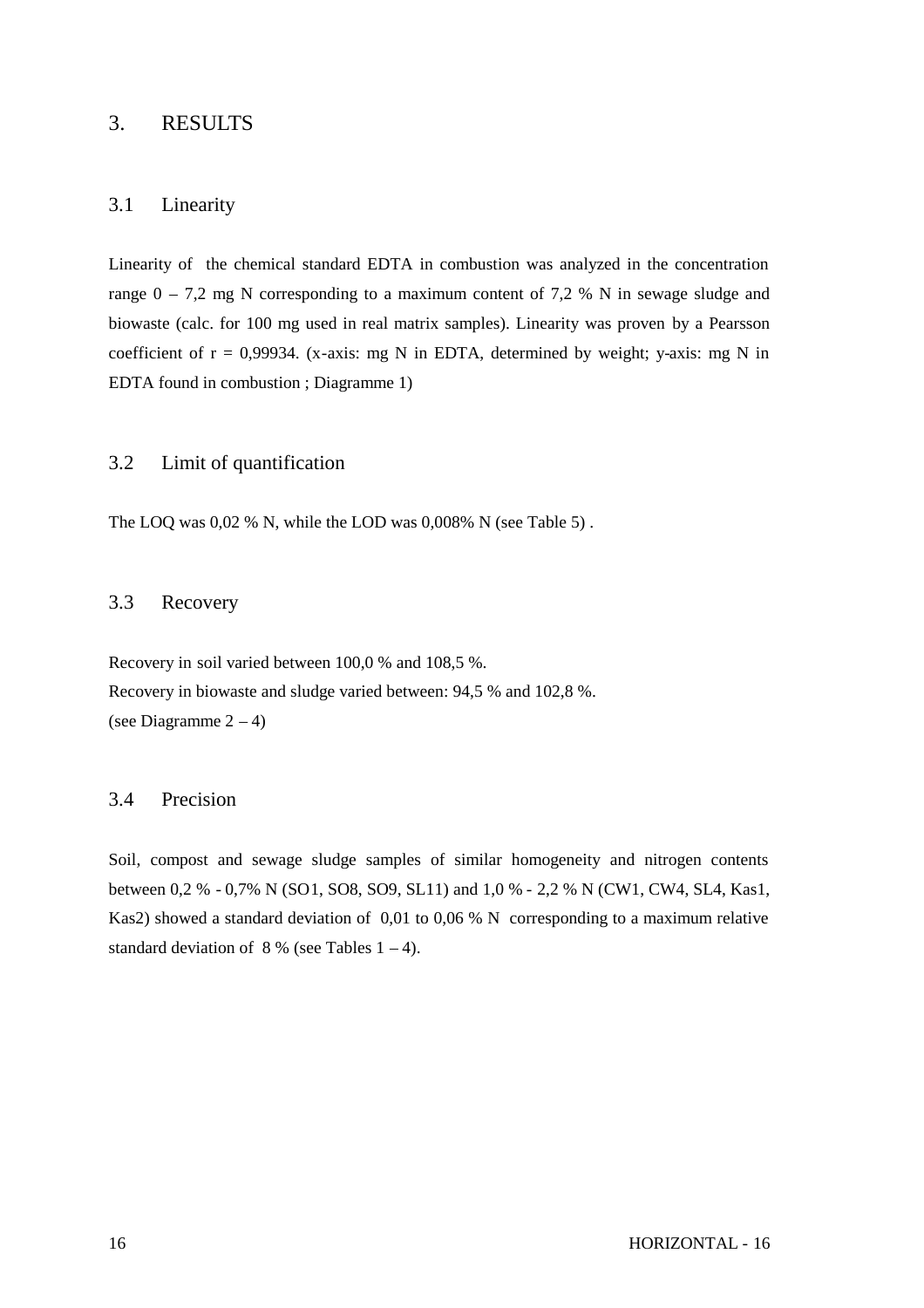#### 3.5 Milling quality

A milling and sieving test was performed by comparison of soil sample SO13 (*Terra Rossa*) in two different particle sizes (a) < 2 mm; (b) <  $250 \mu$ m. Mean contents did not differ significantly. Compost sample Kas 3 was tested in two milling qualities:  $\langle 2 \text{ mm} \rangle$  and  $\langle 250 \text{ }\mu\text{m} \rangle$ .

The mean content of total nitrogen was slightly lower  $(1,78 + (-0,01 \%)$  and standard deviation was higher in the subsample with a particle size  $<$  250  $\mu$ m compared to the subsample with particle size < 2 mm. $(1,86 +/-0,07 %$ N) (Table 8).

#### 3.6 Sample Size

The influence of sample size was evaluated by using both 100 mg and 250 mg subsamples of the ringtest validation standard soil: 0,31 % N. Sample size had a minor influence on mean contents of total nitrogen: 0,32% N found for sample size: 250 mg and 0,30% N found for sample size: 100 mg. Standard deviation was slightly increased in the subgroup: 100 mg (0,02% N versus 0,01% N) Nevertheless, a sample size of 250 mg for soil samples is appropriate, as nitrogen contents are lowest in soil compared to biowaste and sludge (see Table 7).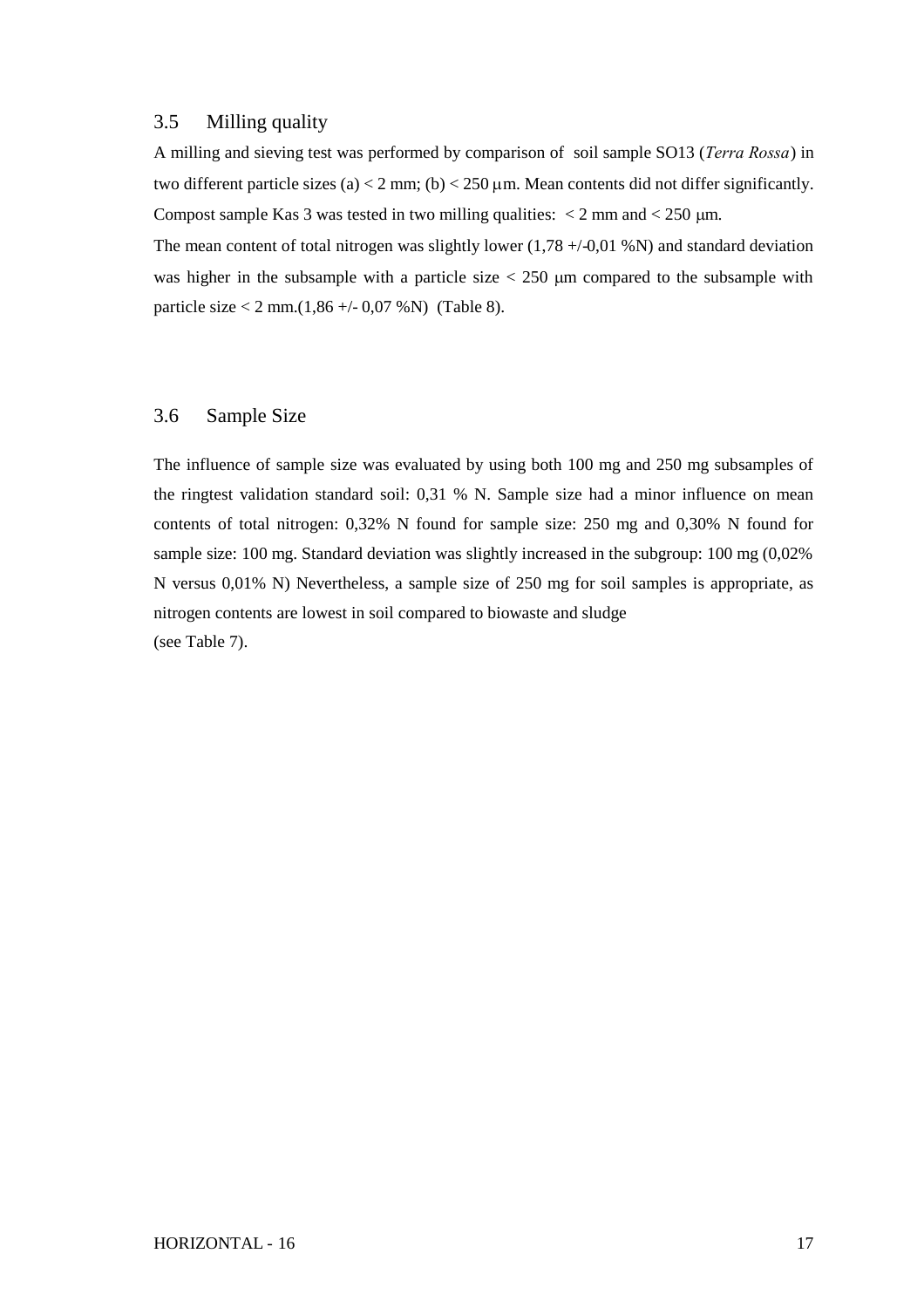### Table 1:

#### Precision soil

SO1

| Sample No.     | %N   |
|----------------|------|
|                | 0,27 |
| $\overline{2}$ | 0,26 |
| 3              | 0,27 |
| 4              | 0,27 |
| כו             | 0,24 |
| $\overline{6}$ | 0,27 |

% N mean: 0,26 % N Std deviation : 0,02 % N S rel: 7,7%

#### SO8

| Sample No.     | %N                                               |
|----------------|--------------------------------------------------|
|                | 0,24                                             |
| ⌒<br>↩         | 0,25                                             |
| $\bigcap$      | ሰ  ንግ<br>$\mathsf{U}_\bullet \mathsf{L}_\bullet$ |
| $\overline{4}$ | 0,24                                             |
| ັ              | 0,26                                             |
| 6              | 0,26                                             |

% N mean: 0,25 % N (see also Table 8.2, deviation from reported value in subsamples*)* Std deviation: 0,01 % N S rel: 4,0%

SO9

| Sample No. | % N  |
|------------|------|
|            | 0,46 |
| ി          | 0,47 |
|            | 0,47 |
| 4          | 0,46 |
| ت          | 0,46 |
| 6          | 0,44 |

% N mean: 0,46 % N Std deviation: 0,01 % N S rel : 2,2 %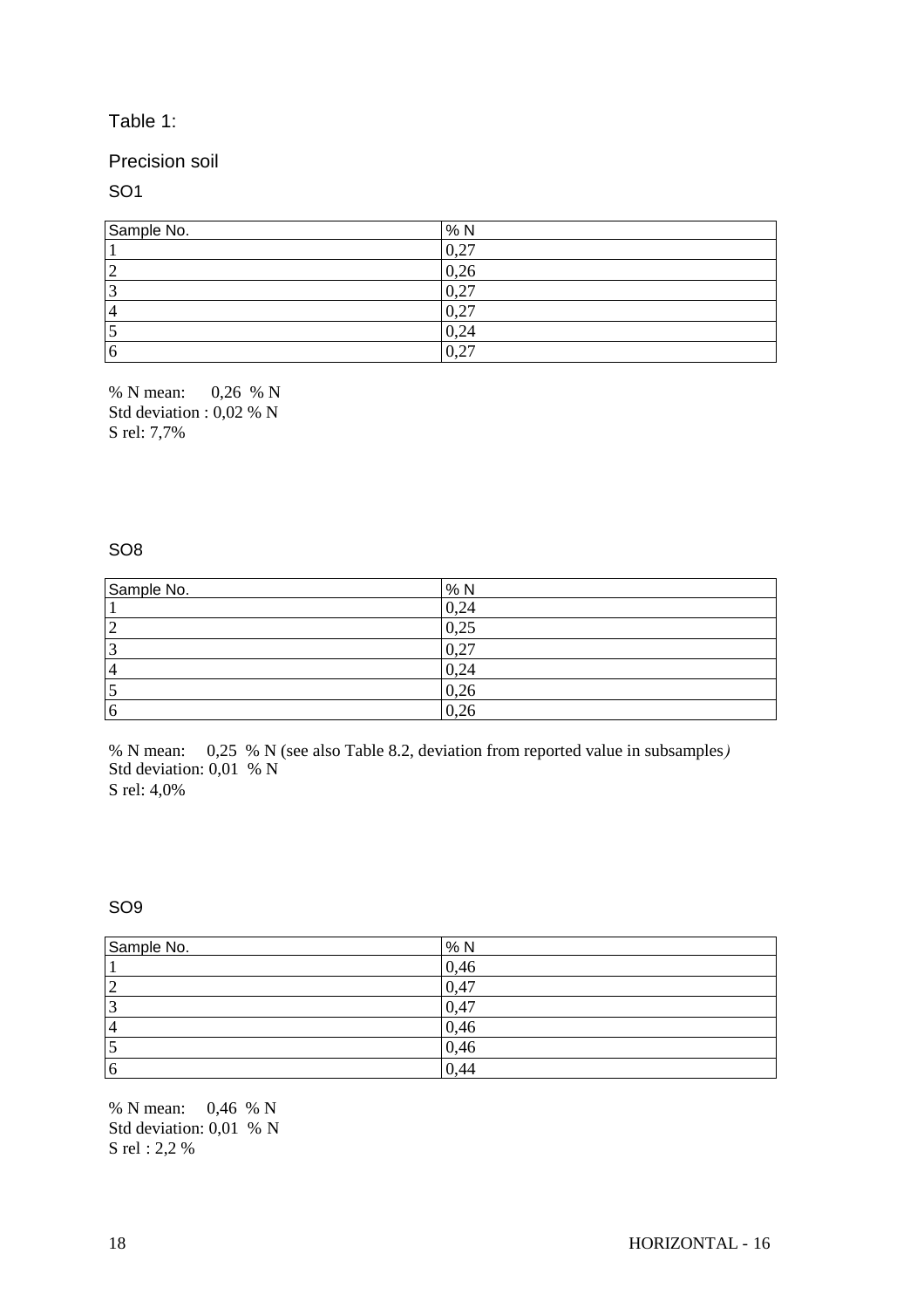### Table 2:

### Precision biowaste

#### CW1

| Sample No.     | %N   |
|----------------|------|
|                | 1,60 |
| $\overline{2}$ | 1,68 |
| 3              | 1,65 |
| $\overline{4}$ | 1,68 |
| ς              | 1,65 |
| <sup>6</sup>   | 1,68 |

% N mean: 1,66 % N Std deviation : 0,02 % N S rel : 1,2 %

#### CW5

| Sample No. | %N   |
|------------|------|
|            | 70   |
|            | 1,69 |
|            | 1,70 |
|            |      |
|            | ,72  |
|            | ,64  |

% N mean: 1,69 % N Std deviation: 0,03 % N S rel: 1,8 %

#### Table 3:

### Precision sewage sludge

#### SL4

| Sample No.     | %N   |
|----------------|------|
|                | 2,03 |
| $\overline{2}$ | 2,03 |
| 3              | 2,03 |
| $\overline{4}$ | 2,07 |
| ς              | 2,06 |
| <b>6</b>       | 2,04 |

% N mean: 2,04 % N Std deviation : 0,02 % N S rel : 1,0 %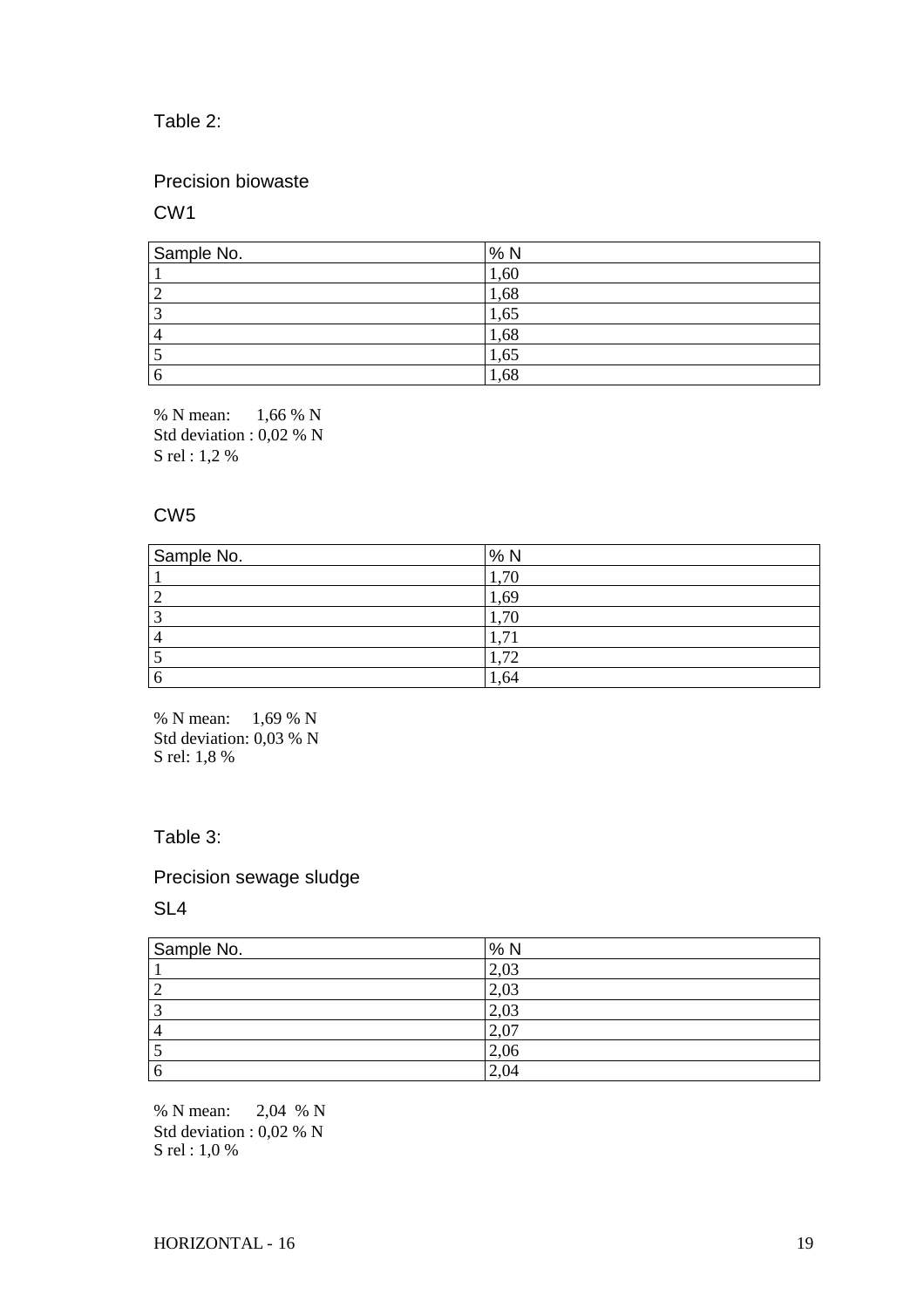### Continuation of Table 3

### SL11

| Sample No.     | % N  |  |
|----------------|------|--|
|                | 0,74 |  |
| C<br>∼         | 0,70 |  |
|                | 0,72 |  |
| $\overline{4}$ | 0,75 |  |
|                | 0,72 |  |
| 6              | 0,73 |  |

% N mean: 0,73 % N Std deviation: 0,02 % N S rel: 2,7 %

#### Table 4:

### Precision biowaste

Kas1

| Sample No.     | %N   |
|----------------|------|
|                | 1,22 |
| $\overline{2}$ | 1,25 |
| $\overline{3}$ |      |
| 4              | 1,28 |
| D              | 1 C  |
| $\overline{6}$ | 1,26 |

% N mean: 1,24 % N Std deviation : 0,04 % N S rel: 3,2 %

### Kas2

| Sample No.     | %N   |
|----------------|------|
|                | 2,19 |
| ∼              | 2,13 |
| $\sqrt{2}$     | 2,20 |
| $\overline{4}$ | 2,22 |
|                | 2,07 |
| 6              | 2,19 |

% N mean: 2,17 % N Std deviation: 0,06 % N S rel : 2,8 %

Table 5 :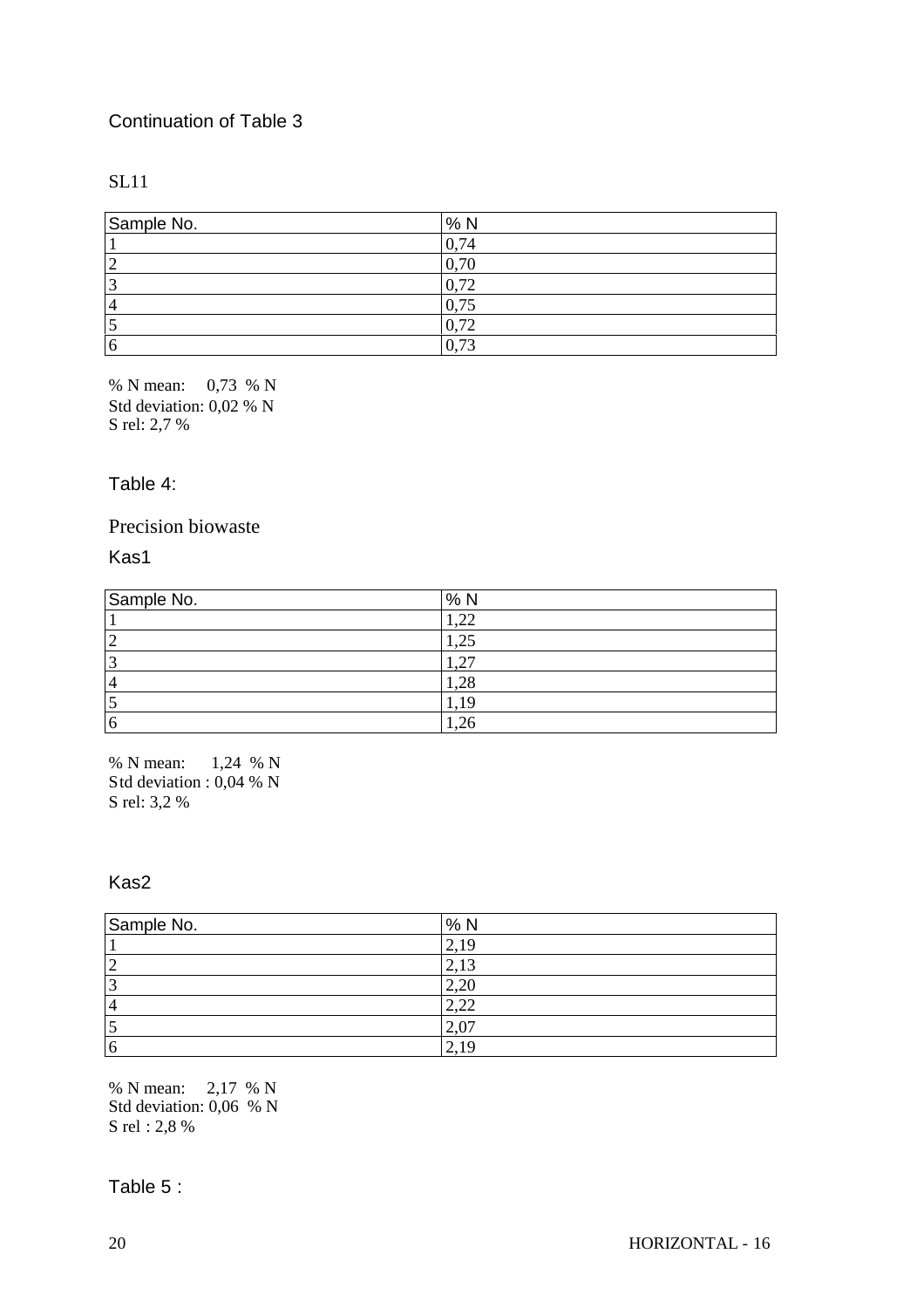## Estimation of LOQ

# Analysis of soil standard: 0,031% N

| Sample No during series | Std dev. % N |
|-------------------------|--------------|
|                         | $-0,001$     |
| $\overline{2}$          | $-0,001$     |
| 3                       | $+0,001$     |
| 10                      | $-0,005$     |
| <sup>11</sup>           | $+0,000$     |
| 12                      | $-0,002$     |
| 28                      | $+0,002$     |
| 29                      | $-0,003$     |
| 59                      | $+0,000$     |
| 60                      | $-0,002$     |
| 65                      | $-0,005$     |
| 66                      | $-0,009$     |

Mean standard deviation: 0,002 %N S rel: 6,5 %

### Table 6:

### Precision of standard reference material

### 10.1) SL SRM 2781 sludge

| Sample No. | %N           |
|------------|--------------|
|            | 4,81         |
|            | 73           |
|            | 4.           |
|            | 4,74         |
| ~          | 4,72         |
| n          | 4.<br>$\tau$ |

% N mean: 4,74 % N Std deviation : 0,04 % N S rel: 0,9 %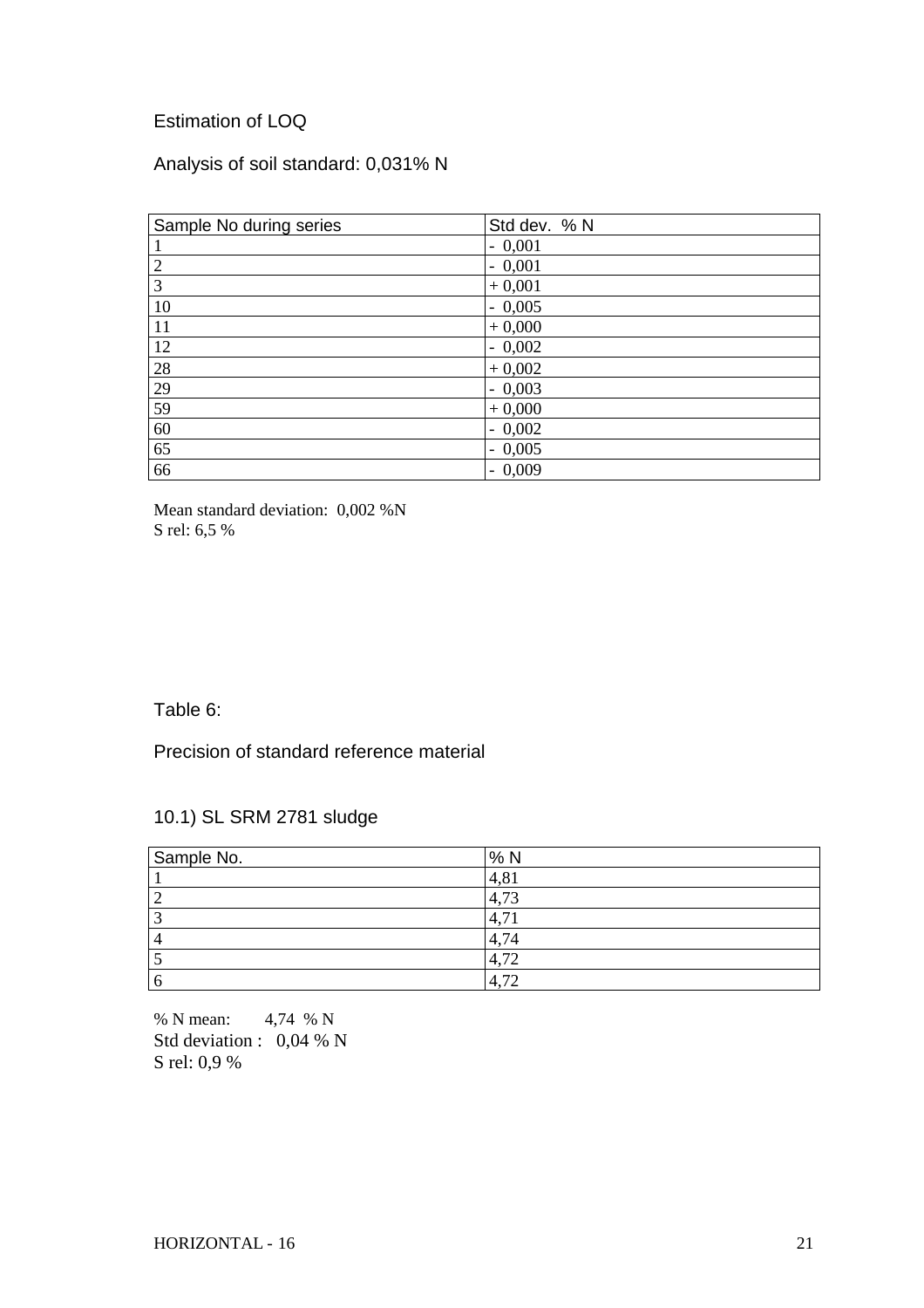### Table 7: Sample size variation

Sample size 250 mg

Soil standard 0,31% N / 03.12.2004

| Sample No.     | %N   |
|----------------|------|
|                | 0,33 |
| $\bigcap$<br>∽ | 0,32 |
| $\sqrt{2}$     | 0,32 |
| $\overline{4}$ | 0,33 |
|                | 0,30 |
| 6              | 0,32 |

% N mean: 0,32 % N Std deviation: 0,01 % N S rel: 3,1 %

### Sample size 100 mg

Soil standard 0,31% N / 15.05.2005

| Sample No.     | % N  |
|----------------|------|
|                | 0,31 |
| 2              | 0,30 |
| $\overline{3}$ | 0,33 |
| 4              | 0,32 |
| 15             | 0,30 |
| $\overline{6}$ | 0,26 |

% N mean: 0,30 % N Std deviation: 0,02 % N S rel: 6,7 %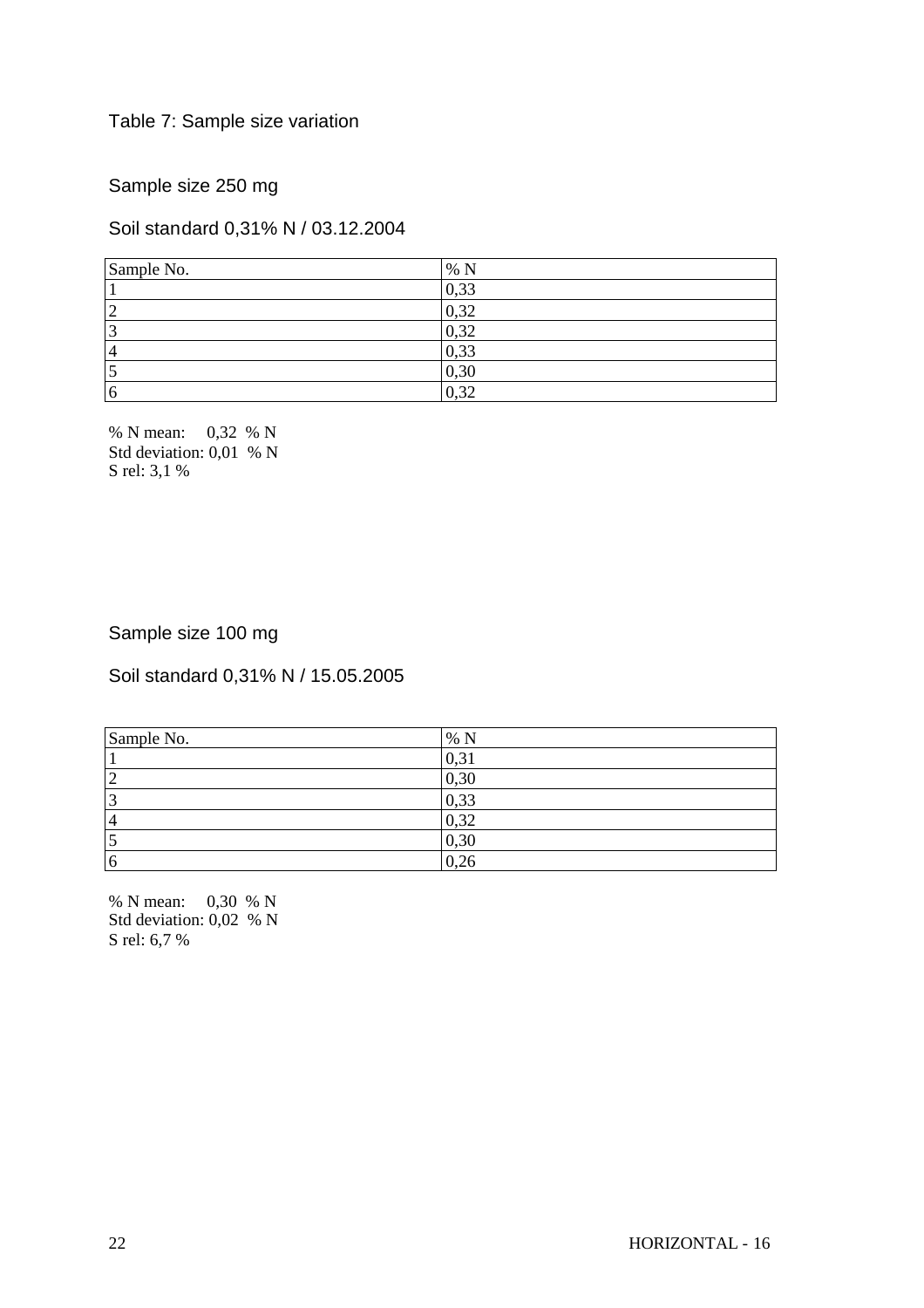Table 8: Milling test

Soil SO13

Particle size: < 2 mm

| Sample No.     | %N   |
|----------------|------|
|                | 0,30 |
| ി<br>∠         | 0,32 |
| 3              | 0,29 |
| $\overline{4}$ | 0,34 |
| J              | 0,33 |
| -6             | 0,35 |

% N mean: 0,32 % N Std deviation: 0,03% N S rel: 9,4 %

### Soil SO13;

Particle size: < 250 μm

| Sample No.               | %N   |
|--------------------------|------|
|                          | 0,30 |
| $\overline{\phantom{a}}$ | 0,31 |
| $\overline{\phantom{a}}$ | 0,34 |
| 4                        | 0,34 |
|                          | 0,34 |
|                          | 0,32 |

% N mean: 0,33 % N Std deviation: 0,01 % N S rel: 3,0 %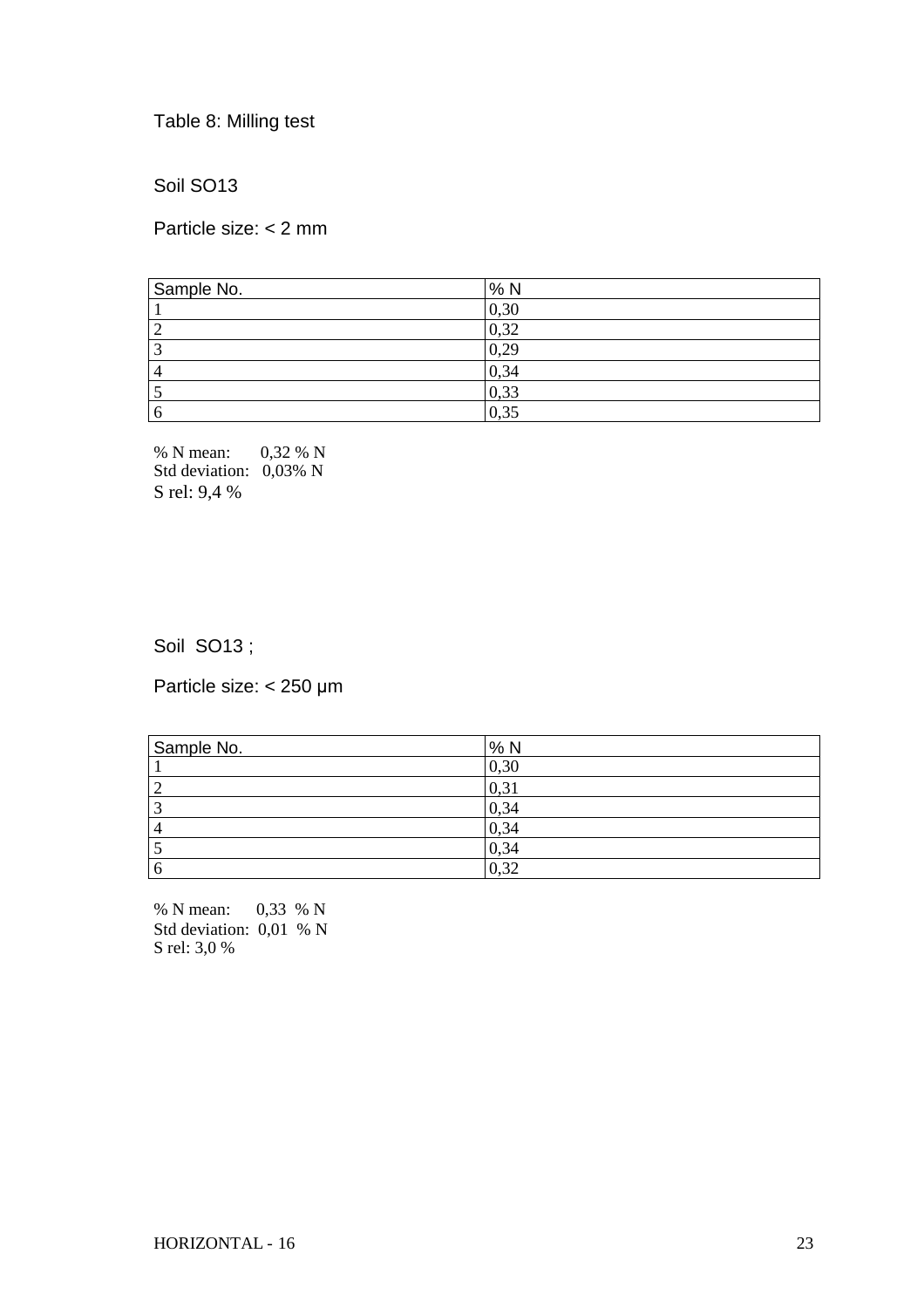### Compost Kas 3;

### Particle size: < 2 mm

| Sample No.     | % N  |
|----------------|------|
|                | 1,85 |
| ∽              | 1,96 |
|                | 1,86 |
| $\overline{4}$ | 1,87 |
|                | 1,90 |
| 6              | 1,74 |

% N mean: 1,86 % N Std deviation: 0,07 % N S rel : 3,8%

### Compost Kas 3 ;

Particle size :  $< 250 \mu m$ 

| Sample No.    | %N         |
|---------------|------------|
|               | 7С         |
| <u>n</u><br>∠ | 1,80       |
| -2<br>ت       | ⇁          |
| 4             | .78<br>٠.  |
| ت             | .78<br>. . |
| 16            | ユミ<br>л.   |

% N mean: 1,78 % N Std deviation: 0,01 % N S rel: 0,6%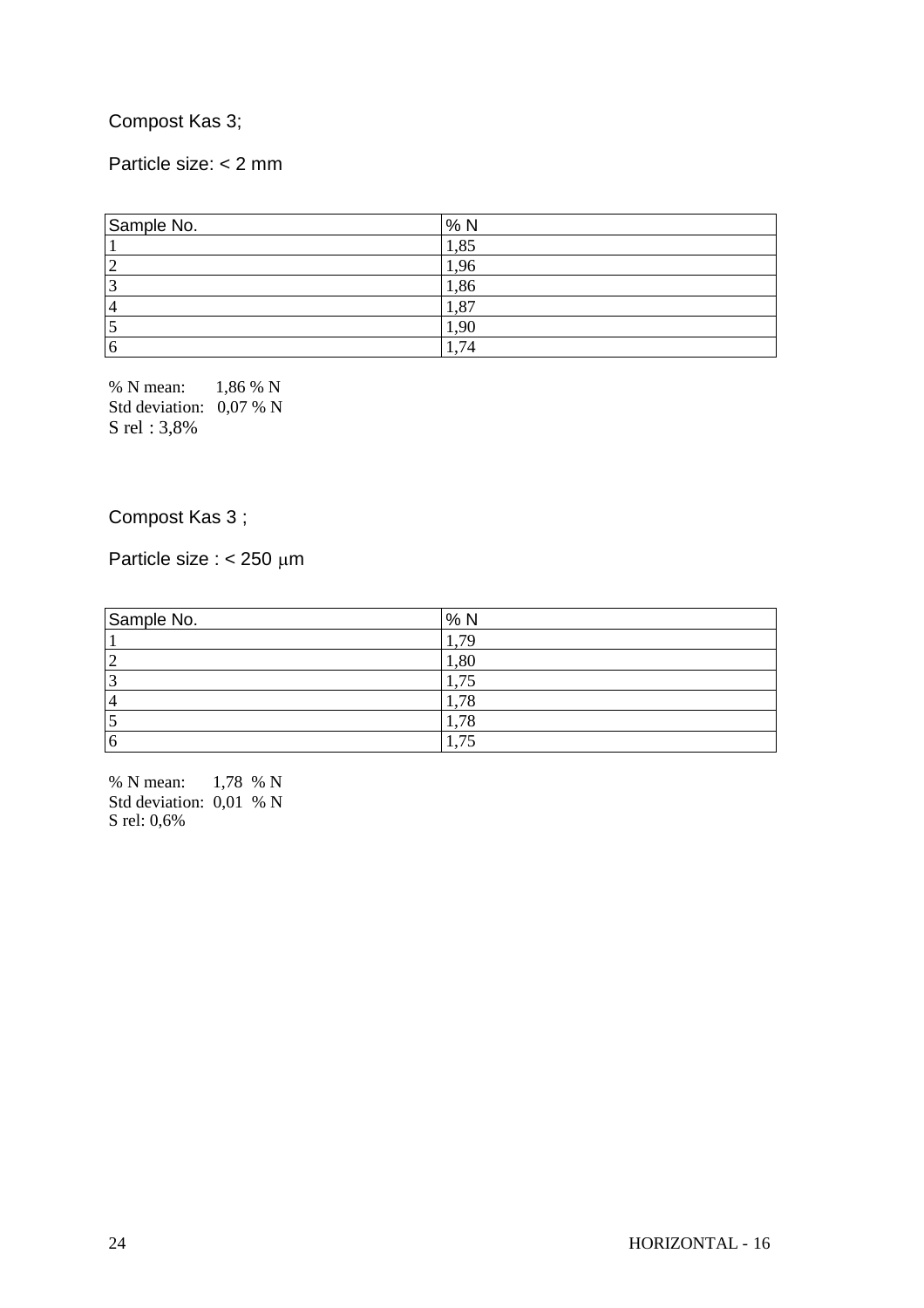### Table 9: Day to day precision

SO13 ;

| Sample No during analysis | %N    |
|---------------------------|-------|
| mean subsample 1          | 0,32  |
|                           |       |
|                           | 0,30  |
| $\overline{2}$            | 0,30  |
| mean subsample 2          | 0,30  |
|                           |       |
| 3                         | 0,30  |
| 4                         | 0,31  |
| mean subsample 3          | 0, 31 |
|                           |       |

% N mean: 0,31 % N Std deviation: 0,01 % N S rel: 3,2 %

### SO8

| Sample No during analysis    | % N     |
|------------------------------|---------|
| mean subsample 1 (Table 1.2) | $0.25*$ |
|                              |         |
|                              | 0,39    |
|                              | 0,40    |
| mean subsample 2             | 0.40    |
|                              |         |

\* see also Table 1.2 ; deviation from reported value in subsample 1 was checked by Kjeldahl analysis and could be confirmed.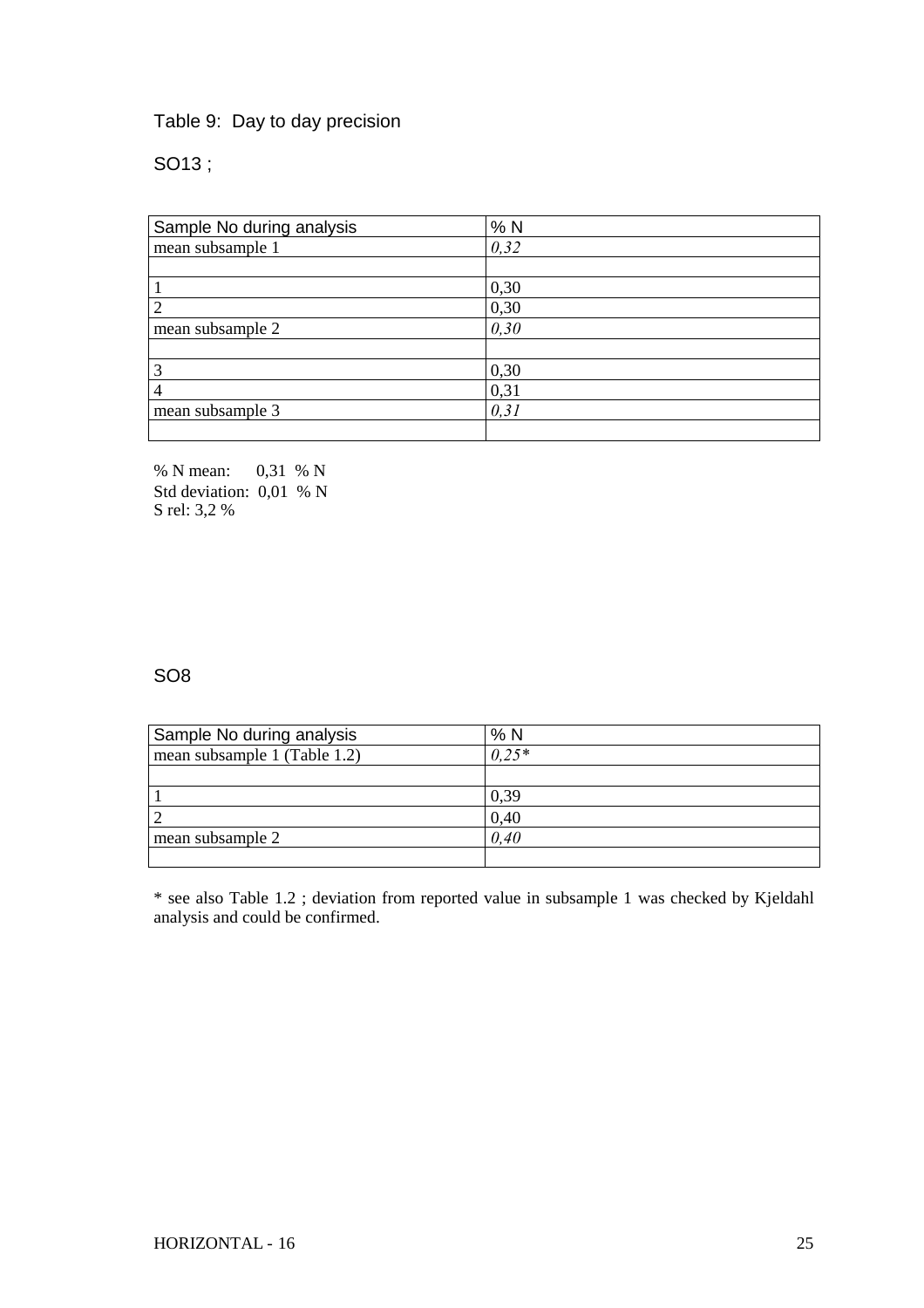### CW1

| Sample No during analysis    | %N   |
|------------------------------|------|
| mean subsample 1 (Table 2.1) | 1,60 |
|                              |      |
|                              | 1,54 |
| $\overline{2}$               | 1,55 |
| mean subsample 2             | 1,55 |
|                              |      |
| 3                            | 1,55 |
| $\overline{4}$               | 1,56 |
| mean subsample 3             | 1,56 |
|                              |      |

% N mean: 1,57 % N Std deviation: 0,03 % N S rel: 1,9 %

### SL11

| Sample No during analysis    | %N   |
|------------------------------|------|
| mean subsample 1 (Table 3.1) | 0,64 |
|                              |      |
|                              | 0,67 |
| $\overline{2}$               | 0,66 |
| mean subsample 2             | 0,67 |
|                              |      |
| 3                            | 0,66 |
| $\overline{4}$               | 0,66 |
| mean subsample 3             | 0,66 |
|                              |      |

% N mean: 0,66 % N Std deviation: 0,02 % N S rel: 3,0%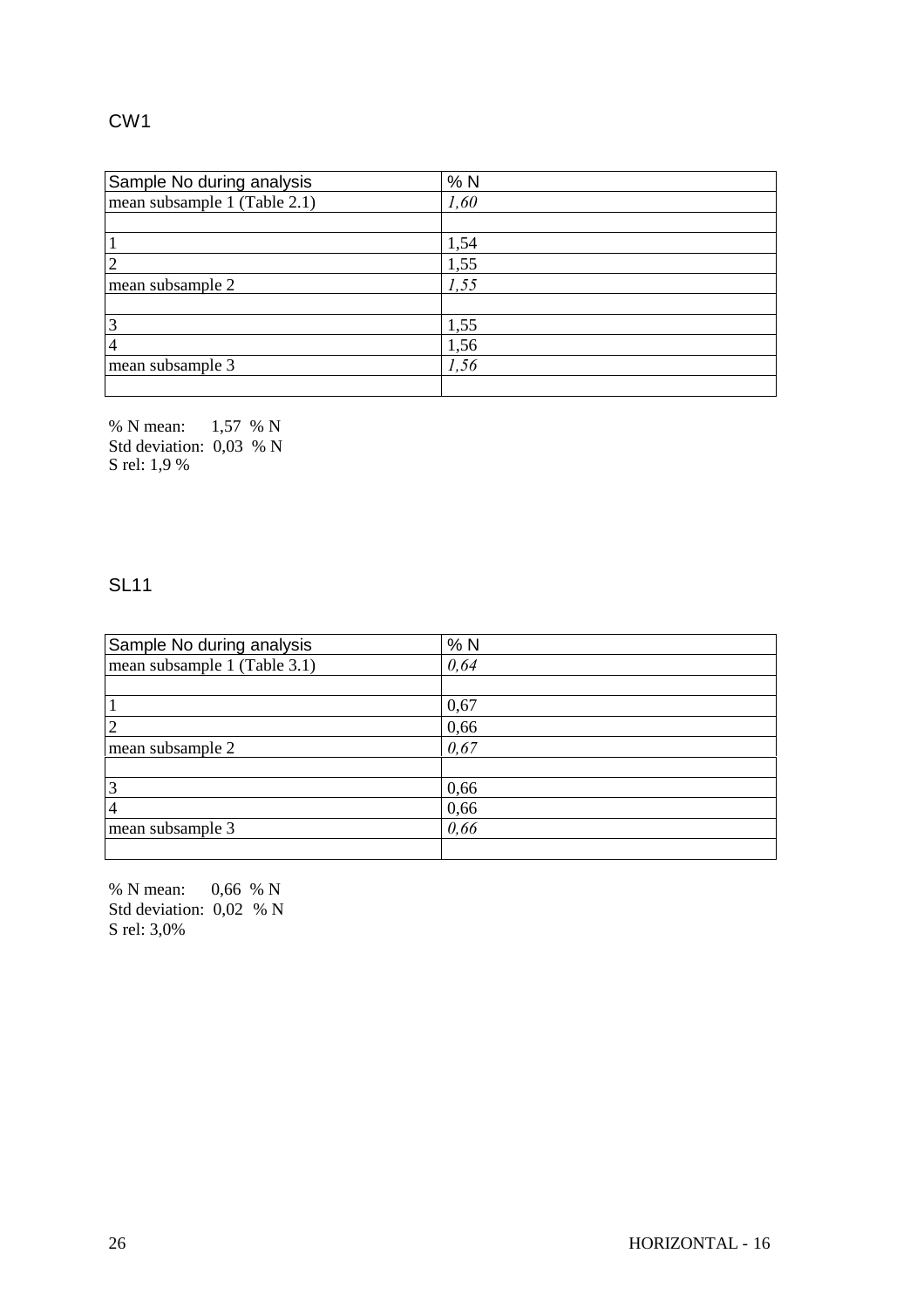Diagramme 1 : Standard Curve EDTA



Curve parameters: y intercept: 0,0003 slope of the curve: 1,004 Pearssons coefficient of regression: 0,99934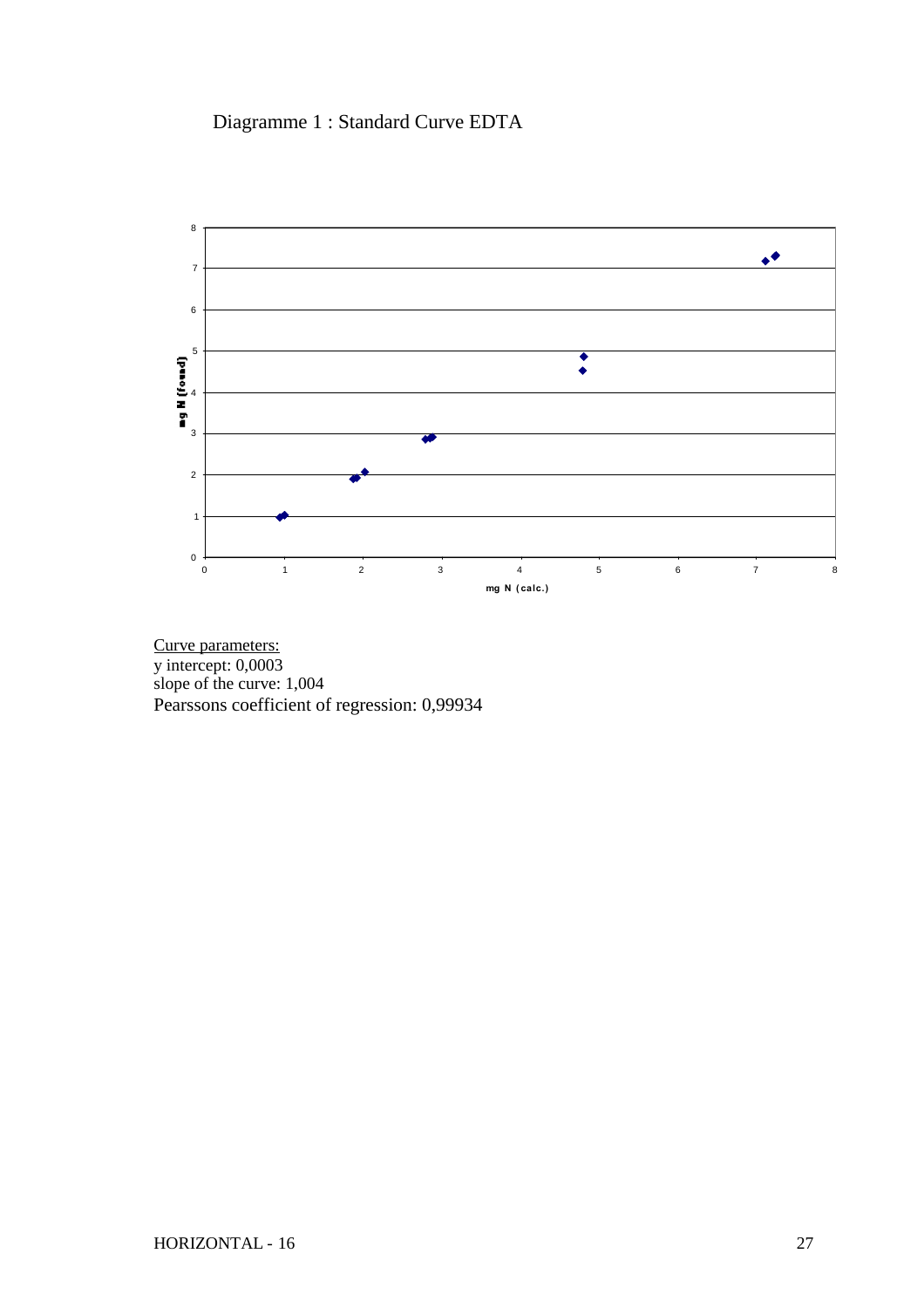# Diagramme 2 : Standard Addition Soil + EDTA



Curve parameters: y intercept: 0,66 ; slope of the curve: 0,962 Pearssons coefficient of regression: 0,99931

Diagramme 3 : Standard Addition Biowaste + EDTA



Curve parameters: y intercept: 1,62 ; slope of the curve: 1,04 Pearssons coefficient of regression: 0,99496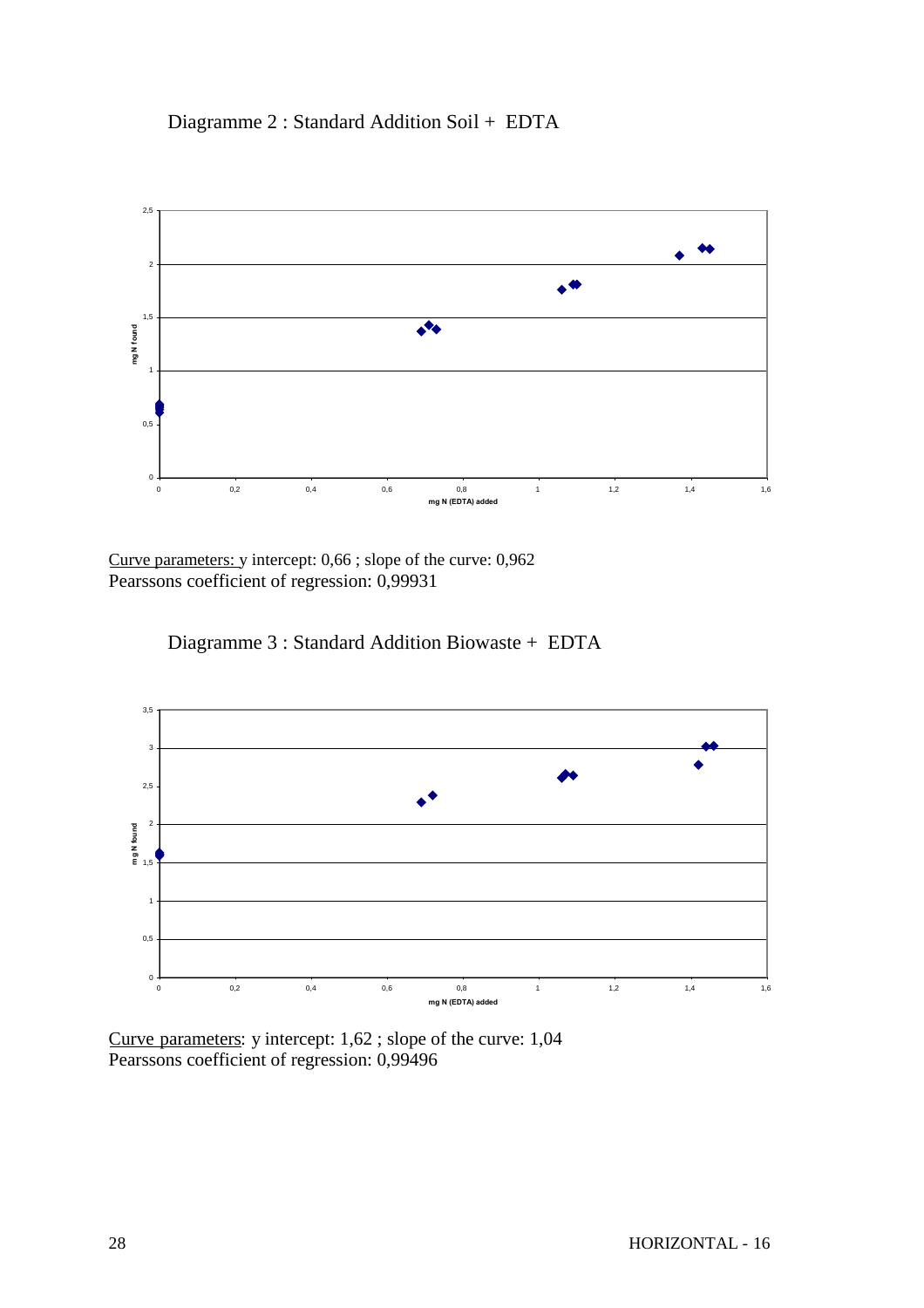



Curve parameters: y intercept: 1,94 ; slope of the curve: 0,99926 Pearssons coefficient of regression: 0,99994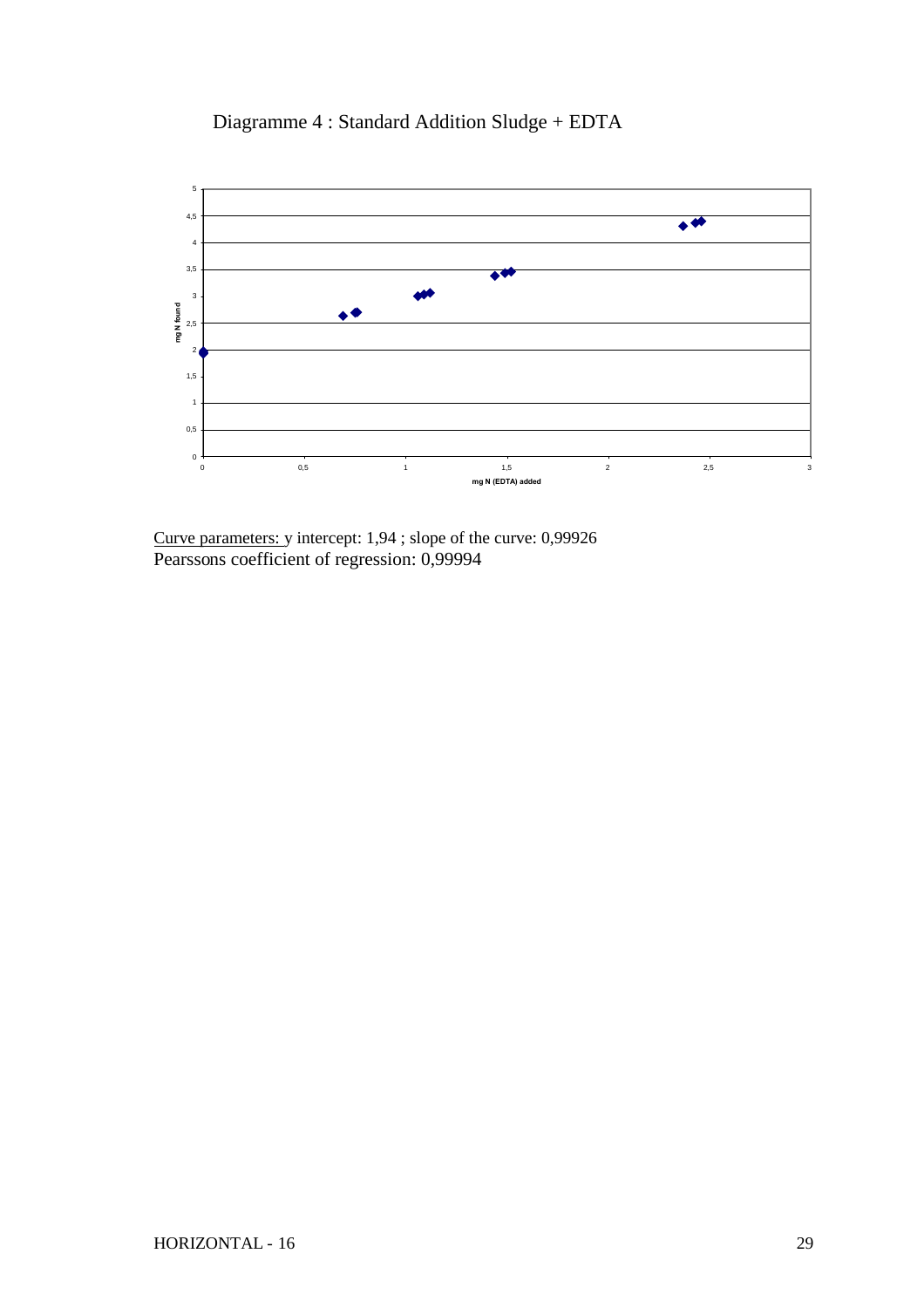#### 4. SUMMARY

The Dumas combustion method was evaluated for the analysis of total nitrogen in the concentration range 0 to 7.2 % N in soil compost and sewage sludge. The LOQ (limit of quantification) for the determination of total nitrogen in real matrix samples was  $0.02 \%$  N, while the LOD (limit of detection) was 0,008 % N. Linearity was proven both by using a standard curve without matrix and by standard addition of nitrogen (in EDTA) to all matrices, seperately. Sample sizes of 250 mg soil and 100 mg compost and sewage sludge were used to obtain comparable detector response values. In general, relative standard deviations in precision experiments were lower than 10 %. Measurement uncertainty can be deduced from: weighing uncertainty, residual water in samples  $(2 - 12, %)$ , impurities and fluctuations in the Dumas apparatus, e.g. in carrier gases.

Homogenisation of a soil sample  $\ll$  2 mm versus  $\lt$  250  $\mu$ m) did not cause significant differences in mean contents, though a small and significant difference in mean contents could be seen between a compost sample in  $\lt 2$ mm and  $\lt 250$  µm quality. We therefore propose to use a quality of  $\lt 2$  mm and to choose a milling quality of  $\lt 250$  µm for all biowaste samples with high fiber content, as proposed earlier during the WEPAL validation (van Dijk, 2000) or to state other milling qualities in the documentation process, if necessary.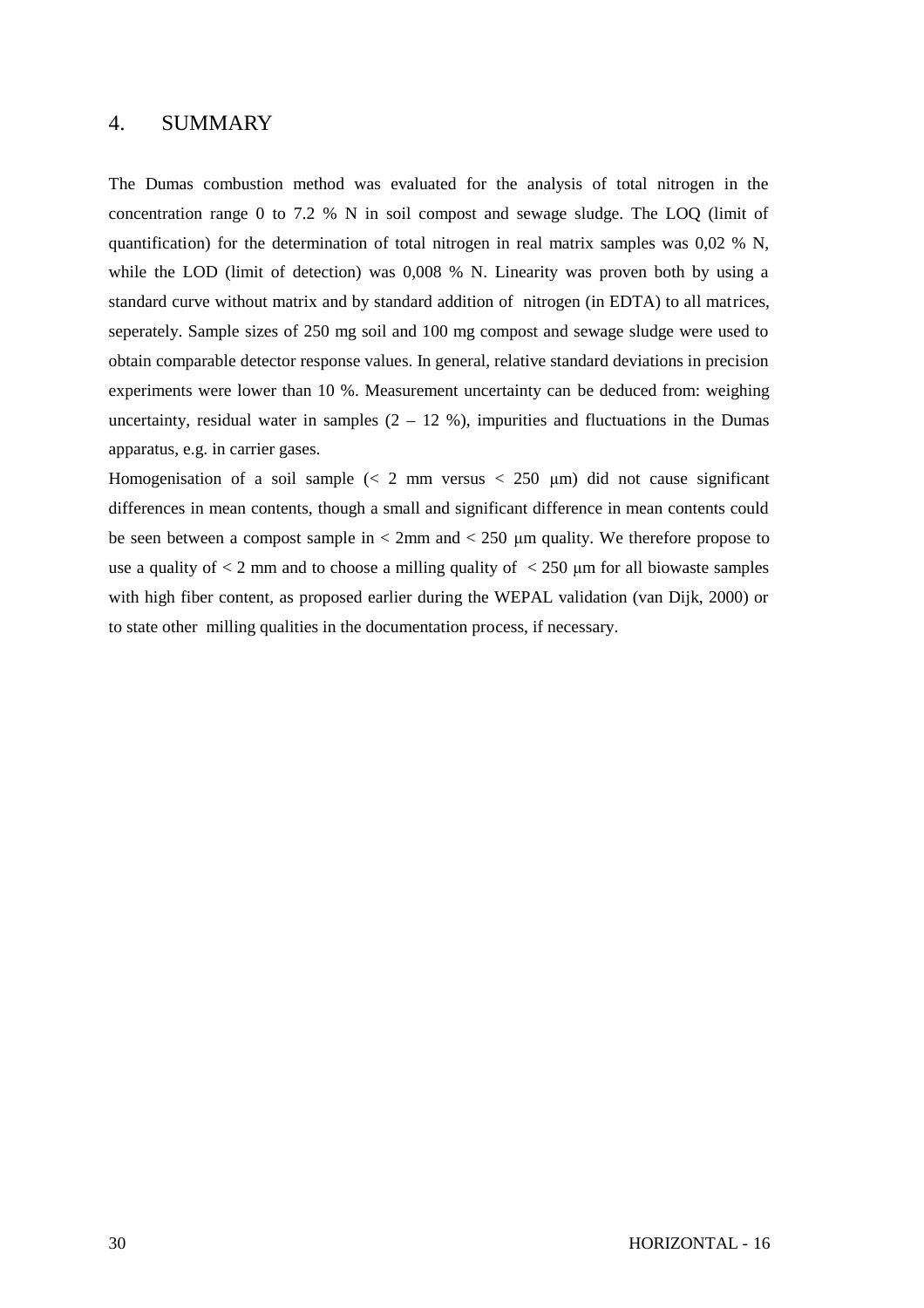# **CHAPTER 2**

### DETERMINATION OF KJELDAHL - NITROGEN

### 1 INTRODUCTION

The present report describes scientific investigations and method evaluation for the determination of the chemical parameter: Kjeldahl - nitrogen in three different matrices: soil, biowaste/compost and sewage sludge.

For method details see Annex 4 in Desk Study 16

### 2 MATERIALS

#### 2.1 Apparatus:

Gerhardt Instrumente GmbH, D-Königswinter Digestion System and Destillation system: Vapodest

#### 2.2 Equipment:

Digestion Tubes of nominal volume 280 ml Nitrogen free paper crucibles

#### 2.3 Chemicals:

All Chemicals were purchased from Merck – VWR International

Standard addition: Glycine; ( $NH<sub>2</sub>CH<sub>2</sub>CO<sub>2</sub>H$ ); MW = 75,07 g/mol purity :  $> 99.7$  %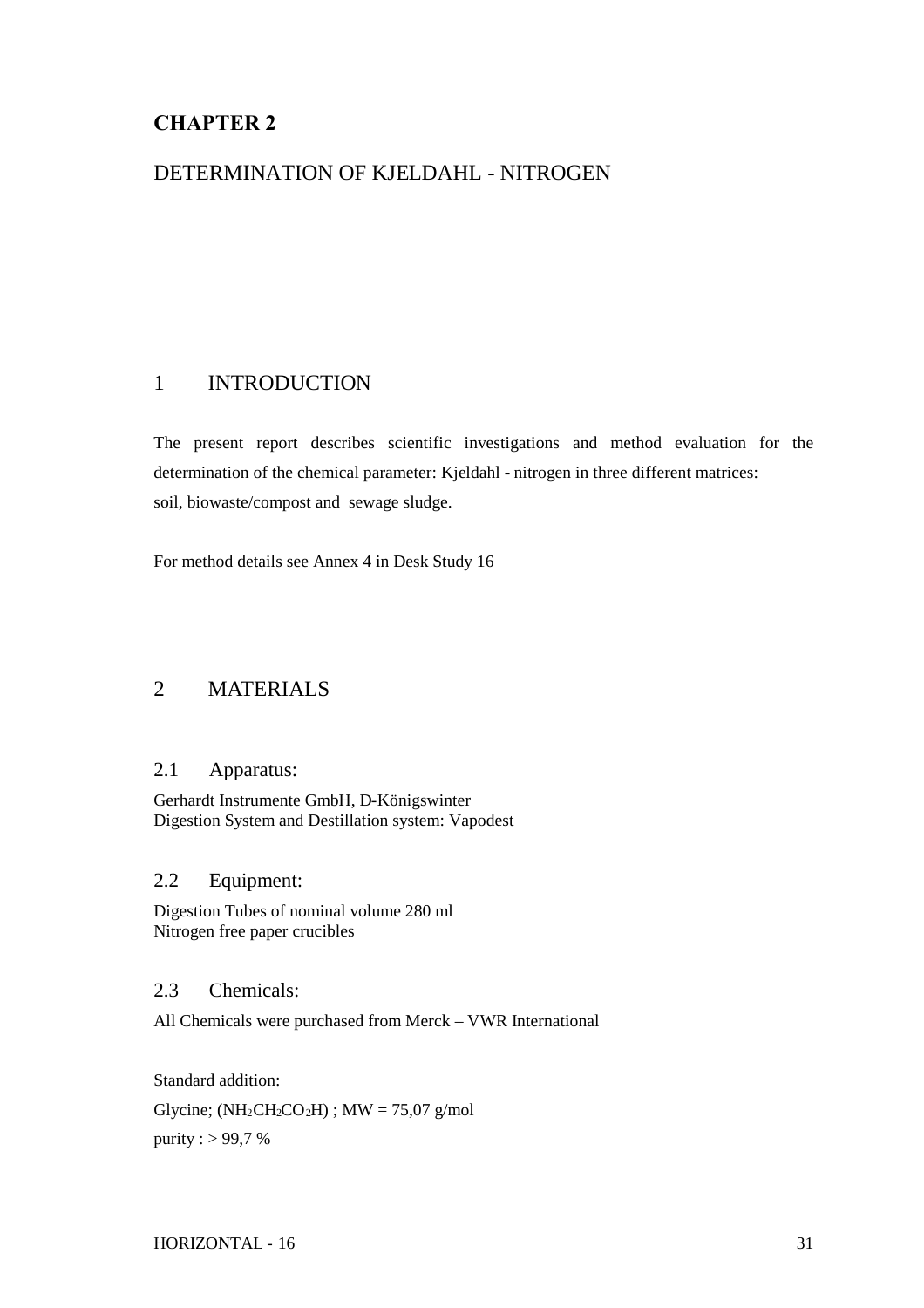Soil standard prepared and total N validated by Dumas combustion analysis during ringtest validation 2003 (WEPAL) 83. Enquete FGII, VDLUFA

Standard 1: 0,031 % N (+/- 0,002 %N) Standard 2: 0,310 % N (+/- 0,010 %N)

 $H_2SO_4$ ; 98 %;  $\rho = 1,84$  kg/l  $H_2SO_4$ ; 0,25 N = 0,125 M  $H_3BO_3 p.a.$ ; NaOH ; 32 %  $(NH<sub>4</sub>)SO<sub>4</sub> p.a.$ TiO<sub>2</sub> p.a. (granules  $1-4$  mm)  $K<sub>2</sub>SO<sub>4</sub>$  p.a. CuSO<sub>4</sub> p.a. Se (black) p.a. > 99%

#### 2.4 Preparation of reagents:

Catalyst mixtures: (were grinded in a mortar each day before use) Mix 1: K<sub>2</sub>SO<sub>4</sub> : CuSO<sub>4</sub> - 10 : 1 Mix 2:  $K_2SO_4$ : CuSO<sub>4</sub>: TiO<sub>2</sub>-10:1:1 Mix 3: K<sub>2</sub>SO<sub>4</sub> : CuSO<sub>4 :</sub> Se - 10 : 1 : 1

 $H_3BO_3$  solution for titration: 20  $g/l + 5g/l K_2SO_4$  (heated gently for dissolution) (NH<sub>4</sub>)SO<sub>4</sub> for calibration: 20 g / 1 + 4 ml H<sub>2</sub>SO<sub>4</sub> conc/l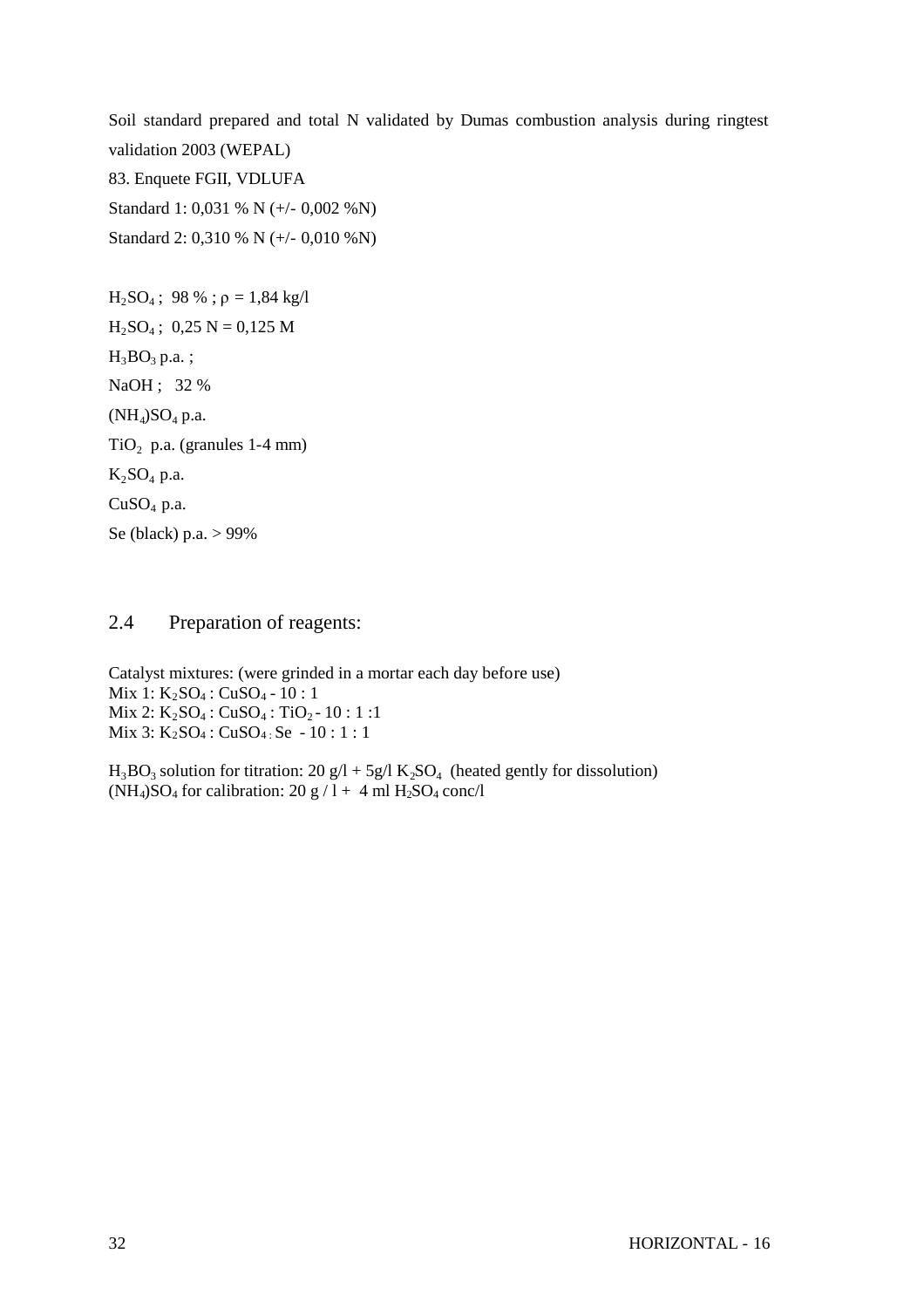#### 2.5 Samples:

| Sample No.      | Description                                                | % N in SWCT report | Colour and Scent                      |
|-----------------|------------------------------------------------------------|--------------------|---------------------------------------|
| SO <sub>1</sub> | Brown soil,<br>$<$ 125 µm                                  | 0,25               | light brown,<br>sticky                |
| SO8             | Mineralised soil,<br>$<$ 125 $\mu$ m                       | 0,38               | grey,<br>sandy                        |
| SO <sub>9</sub> | Sludge amended soil,<br>$<$ 125 $\mu$ m                    | 0,42               | light brown,<br>sandy                 |
| SO 13           | <b>Terra Rossa</b><br>$< 2$ mm                             | 0,39               | light brown/grey                      |
| $CW_1$          | Composted garbage,<br>$<$ 125 µm                           | 1,50               | dark brown,                           |
| CW <sub>5</sub> | Compost<br>$< 125 \mu m$                                   | 1,52               | dark brown,                           |
| $SL$ 4          | Sewage sludge, D<br>$<$ 125 $\mu$ m                        | 1,94               | brown.<br>strong scent<br>low density |
| SL 11           | Sewage sludge from electric<br>Industry<br>$<$ 125 $\mu$ m | 0,65               | light blue/green<br>low density       |

#### « Playground samples » from JRC, Ispra

Samples from ISPRA were dried at 105°C and ball milled, % N was determined by combustion analysis – and does not give Kjeldahl % N

% RW.: residual water determined by heating at 105°C over night:

RW (soils) < 2 %; RW biowaste < 5 % ; RW sludge: SL  $4 < 5\%$ ; SL11: 12 %

#### Continuation Table 2.5

Samples from Kassel

| $Kas 1*$  | Green leave compost        |
|-----------|----------------------------|
|           | ball milled                |
|           | $< 0.25$ mm                |
|           | fibrous, dark brown        |
|           | 1,24 % N $(+/-0.04)$       |
|           | Biogas fermentation sludge |
| $Kas 2^*$ | Ball-milled,               |
|           | $< 0.25$ mm                |
|           | fibrous, brown             |
|           | 2,17 % N $(+/-0.06)$       |
|           |                            |
| $Kas 3**$ | Green leave compost,       |
|           | Ball milled                |
|           | $< 0.25$ mm                |
|           | fibrous, brown             |
|           | 1,78 % N $(+/-0.01)$       |

Characterisation and description of samples are given on page 89

- Samples were dried at 105°C prior milling; % N was determined by Dumas combustion
- \* ringtest validation samples 2004 (Schaaf, 2004)\*\* sample 2005 (LUFA Kassel, test sample)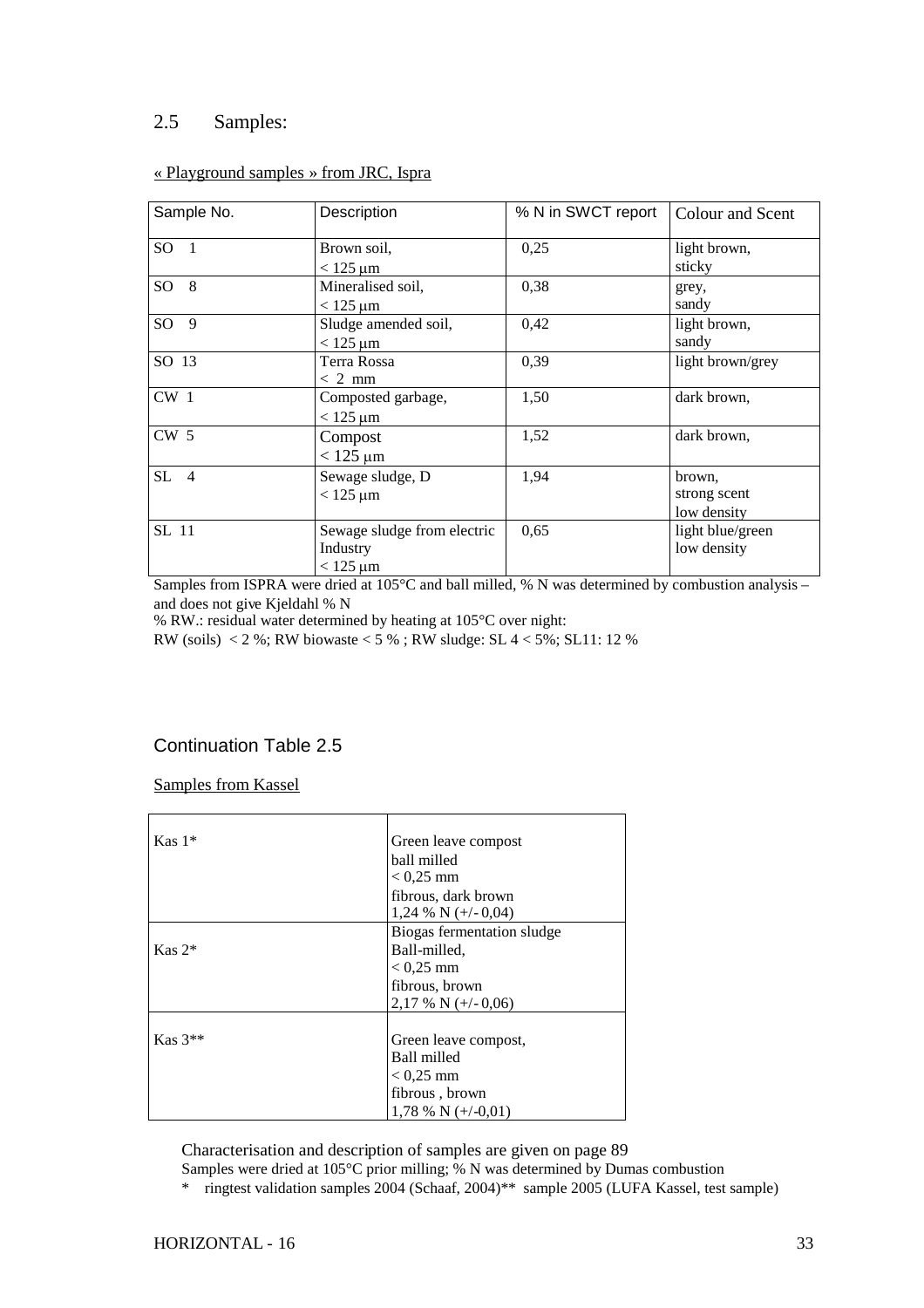#### 2.6 Sample pretreatment:

In general, soil samples provided by JRC were powderized in one milling quality ( $< 125 \mu m$ ) and did not contain visible foreign materials. Sewage sludge and biowaste samples contained greater amounts of organic matter and were of lower density than soil samples.

Samples from Kassel: Kas1 and Kas2 (biowaste and fermentation sludge) were of sieve quality of < 250 μm and included a higher visible fibre content. Preparation and pretreatment of samples from Kassel followed the guidelines given in van Dijk (2000).

Samples were air dried prior storage and sieved through a 2 mm sieve, dried at 105°C prior milling to 250 μm. Results are corrected for residual water contents, which is important for samples with low content of dry matter, espacially sewage sludges.

#### 2.7 Analysis:

An amount of  $1,0000 (+/0,0001)$  g of sample was weighed into paper crucibles free of nitrogen and filled into digestion tubes together with the paper crucible. 2,5 g of solid catalyst and finally 10 ml of sulfuric acid were added.

On the day of analysis 20 flasks were prepared and digestion was done using the appropriate temperature programme over night. Addition of catalyst results in temperature increase, so that temperatures given in the following tables are programmed temperatures and not reaction temperatures. In general, the digestion must not be performed at temperatures  $> 400$  °C Reaction mixtures using sample amounts greater than 1 g were placed at room temperature for at least 24 hours in order to keep the digestion process under control. The next day, distillation was performed after calibration of the distillation procedure with ammoniumsulfat. Two blank tests using tubes without addition of chemicals were carried out before calibration and analysis. Distillation lasted 3 min 30 sec per sample and the end point of distillation was measured potentiometrically.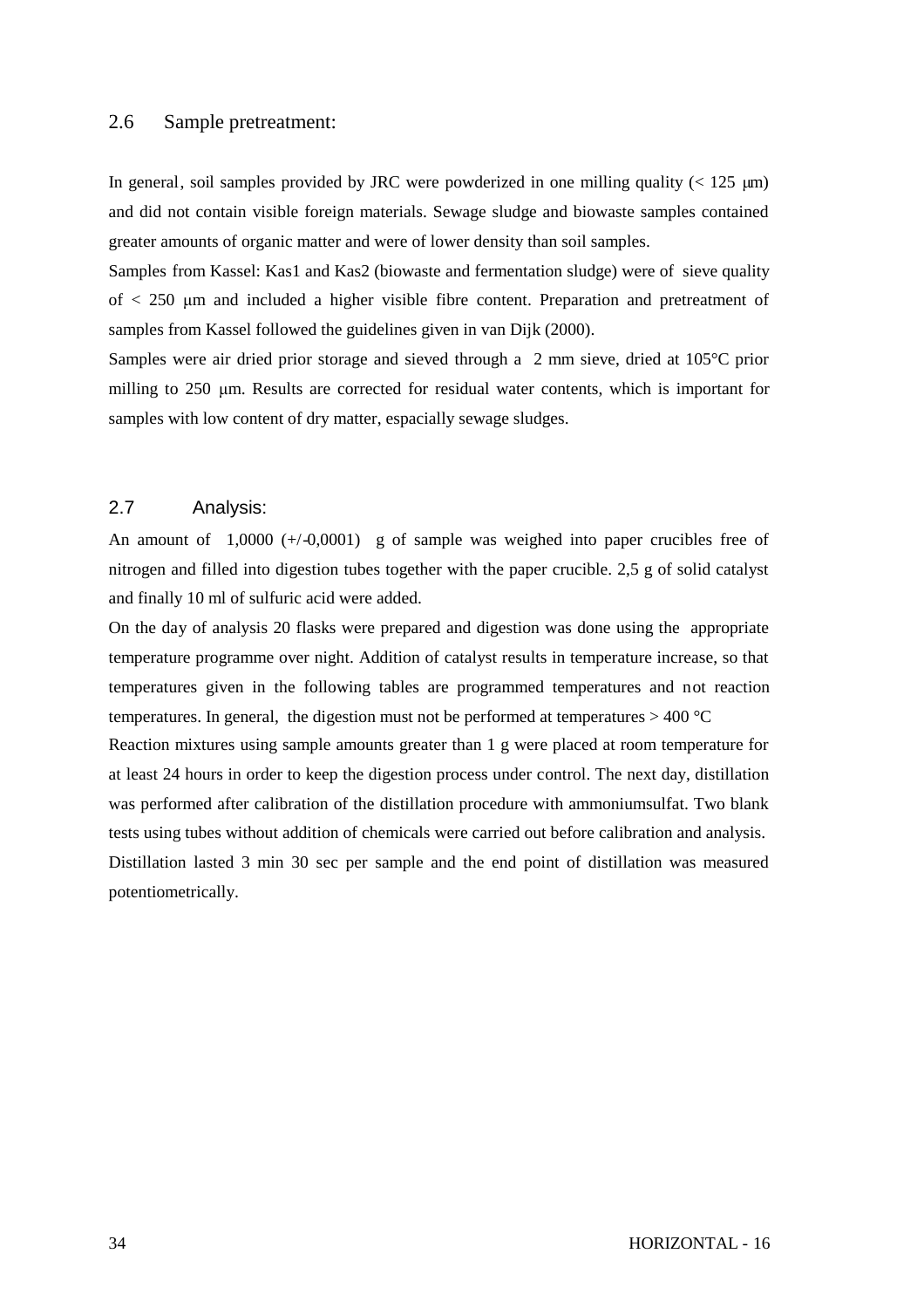# Digestion programme used for evaluation:

No 1:

| Temperature $\div$ °C | Duration / hours |
|-----------------------|------------------|
| 200                   |                  |
| 300                   | 0,5              |
| 400                   |                  |

# Digestion programme used for sample amounts greater than 1,0 g :

No 2:

| Temperature / °C | Duration / hours |
|------------------|------------------|
| 150              |                  |
| 200              |                  |
| 250              | 0,3              |
| 300              | 0,3              |
| 400              | 1,2              |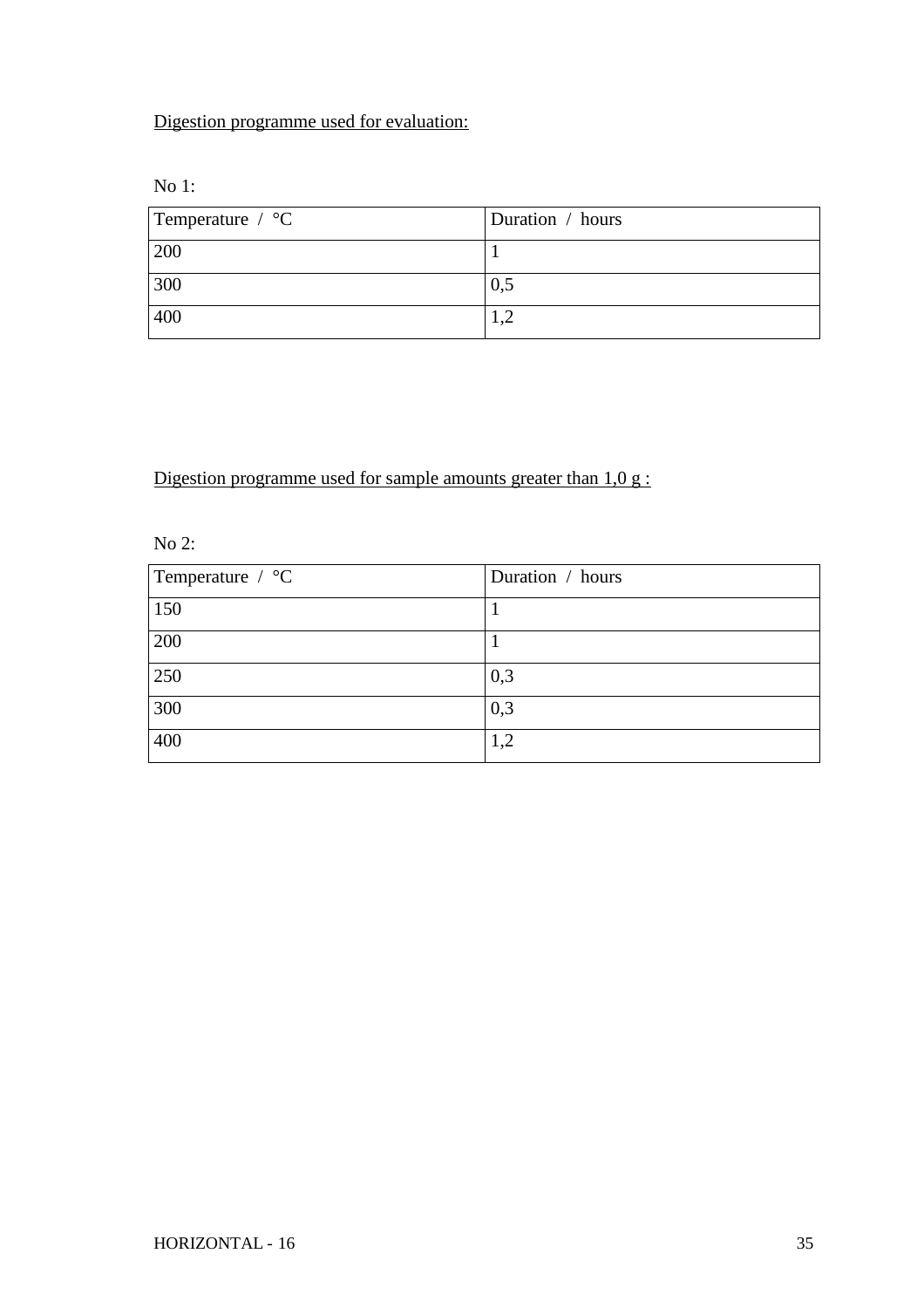#### 2.8 Analytical method evaluation:

Intrinsic method parameters (range, linearity, recovery) were determined for all matrices: soil, biowaste and sludge.The concentration range of the method was chosen up to a maximum content of 6,0 % N in standard addition experiments to real matrix samples. The chemical standard used for standard addition was the amino acid glycine; purity : 99,7 % with a nitrogen content in glycine of 18,7 %. Standard addition was performed by measurement of aproppriate amounts of glycine (max 240 mg) together with 1,0 g of sample into one paper crucible

The limit of quantification was determined by a calculation based on the standard deviation of a soil sample with very low nitrogen content (0,031 % N) according to DIN 32645 and ICH –guidelines.The sample was measured in ten subsamples and standard deviation was calculated. The LOQ could not be determined separately for compost and sludge in the same way, as no sample with similar low nitrogen content was available. Weighing of amounts smaller than 1 g of sewage sludge and biowaste was not regarded equivalent to the above described method for LOQ determination, as this results in an overall variation of the digestion process..

Precision measurements were performed by the analysis of three subsamples on two days. Data analysis was done according to D.A.R. and I.C.H. guidelines (see Annex).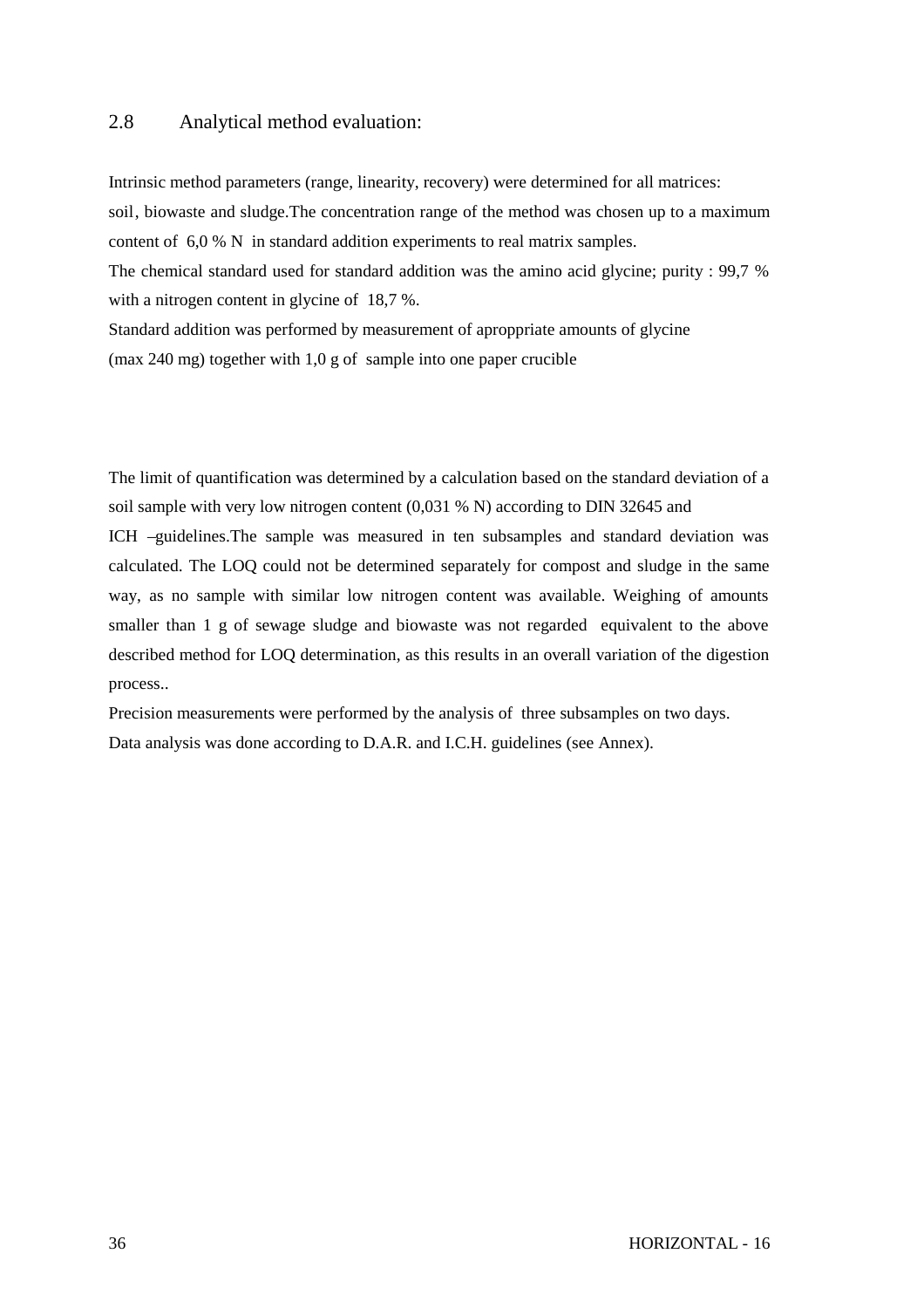### 3 RESULTS:

#### 3.1 Scientific investigations:

### Amount of sulfuric acid:

A ratio of  $1:10 \, (w/V)$  was chosen, as lower amounts of sulfuric acid (1:7,5) resulted in insufficient dissolution of solid materials. A ratio of of 1: 10 yielded a clear supernatant, while a ratio of 1 : 7,5 yielded a brown mass without supernatant. A clear supernatant indicates complete digestion.

#### Amount of catalyst:

The amount of catalyst added was chosen in a ratio of sample to catalyst: 1 : 2,5. The use of varying amounts of sample to catalyst was evaluated in the range: 1 : 0,25 to 1 : 2,5 Reduction of the total amount of catalyst from 2,5 g to 0,25 g resulted in a maximum decrease of nitrogen contents of 10 %. (Table 6)

#### Type of catalyst:

Two catalyst mixtures were evaluated and as a result we propose the usage of a mixture of  $K_2SO_4/CuSO_4/TiO_2$  (Table 8). We used a grinded catalyst mixture in the ratio: 200: 20: 20, while the reported mixture is in the ratio 200: 6: 6. Nevertheless, we were able to lower the total amount of catalyst to 2,5 g per analysis.

Substitution of titaniumoxid by selenium did not change contents of Kjeldahl nitrogen in soil and sewage sludge samples. The biowaste sample chosen (CW5) showed a significantly higher content of nitrogen when digested with selenium compared to titaniumdioxid catalyst (t-Test, 99% confidence). Nevertheless, differences were very small: 1,52 % N (+/- 0,02) compared to 1,59 % N (+/- 0,02) and test results would have been statistically insignificant when using measurement uncertainties given by recovery values of 102 % in calculation of mean values. Furthermore the use of selenium should be avoided due to its high toxicity.

(Table 7)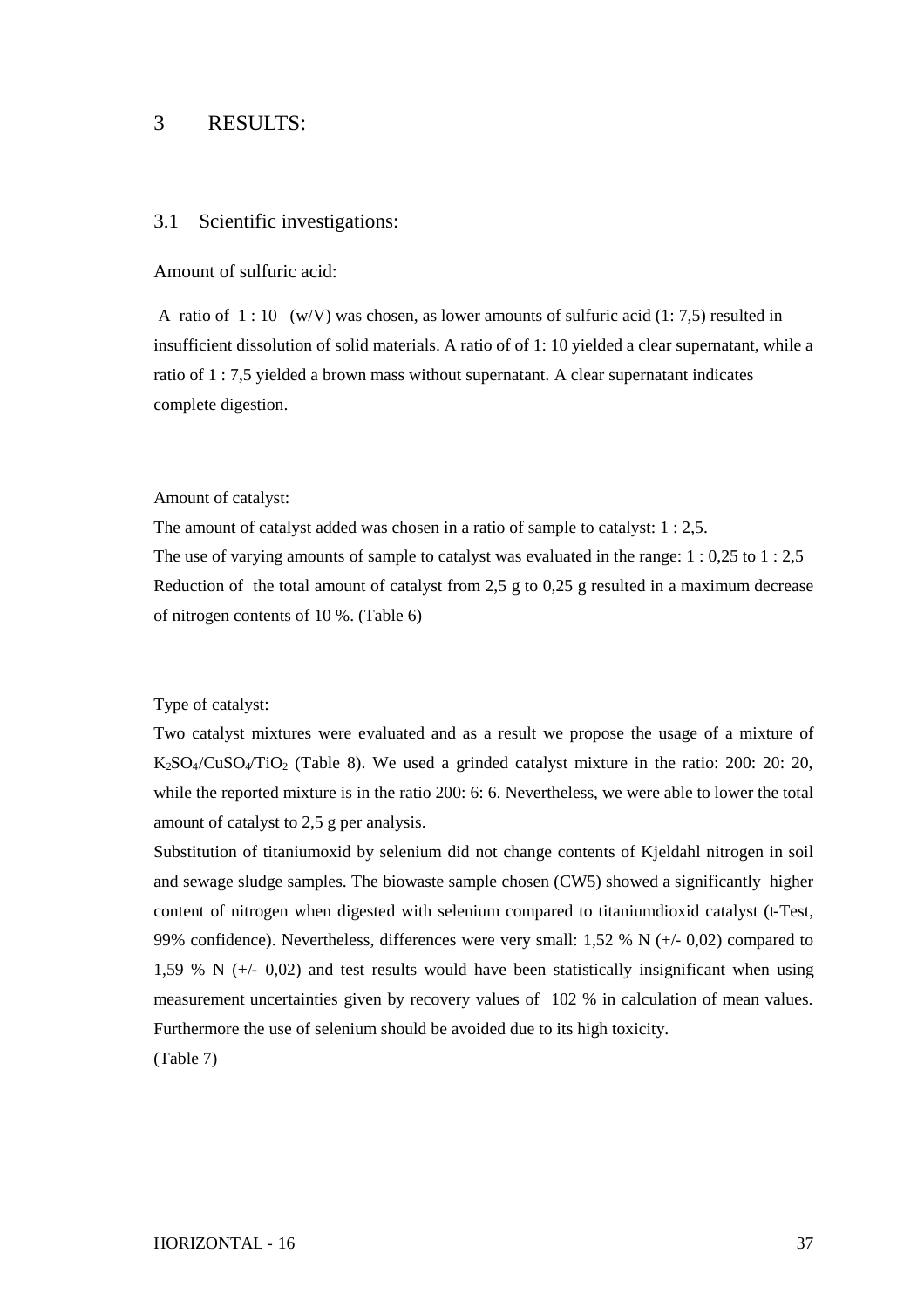### Heating programme

The heating programme No 1. showed good practical performance for low sample amounts. Sample amounts greater than 1,0 g should be prehandled as described above and heating should be performed using programme No. 2.

### 3.2 Analytical method evaluation:

### Linearity

Linearity of the chemical standard glycine was analyzed in the concentration range: 0 – 200 mg N corresponding to a maximum content of 3,7 % N in sludge and biowaste (calc. for 1,0 g used in real matrix samples). Linearity was proven by a Pearsson coefficient of  $r = 0.9997$ . (x-axis: mg N in glycin determined by weight; y-axis: mg N in glycine, see Diagramme 1)In standard addition experiments a maximum range of 6 % was evaluated and linearity was proven by Pearsson coefficients of  $r > 0.999$ .

### Limit of quantification

The LOD was 0,03 % N, while the LOQ was 0,1 % N (see Table 5)

### Recovery

Recovery in soil, sludge and biowaste varied between 93,6 % N and 102,6 % N. (Table 9)

### Precision

Soil , compost and sludge samples of similar homogeneity and nitrogen contents between 0,2 % - 0,7% N (SO1, SO8, SO9, SO13, SL11) and 1,0 % - 2,2 % N (CW1, CW4, SL4, Kas1, Kas2) showed a standard deviation of 0,01 % N to 0,03 % N corresponding to a maximum relative standard deviation of 10 % (see Tables  $1 - 4$ ).

Table 1: Analysis of soil samples / ISPRA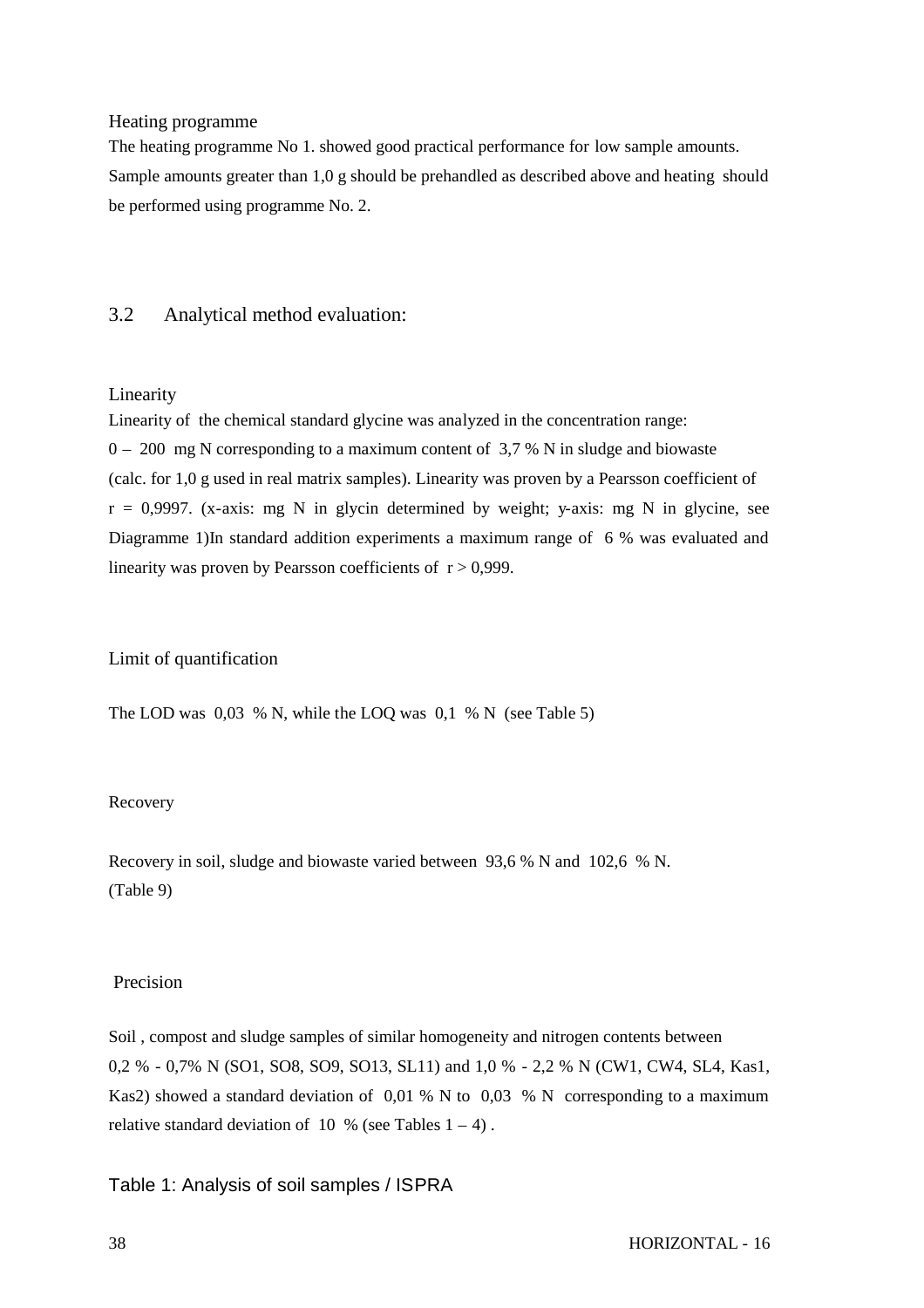### SO1

| Sample No.     | % N                 |
|----------------|---------------------|
|                | 0,24                |
| $\overline{2}$ | 0,24                |
| ◠<br>C         | 0,23                |
| 4              | 0,24                |
|                | 0,24                |
| 6              | ,24<br>$\mathbf{0}$ |

% N mean: 0,24 % N Std deviation : 0,01 % N s rel: 4,2 %

### SO8

| Sample No. | % N  |
|------------|------|
|            | 0,23 |
| ി<br>∼     | 0,23 |
| ◠<br>لہ    | 0,21 |
| 4          | 0,24 |
|            | 0,22 |
| 6          | 0,20 |

% N mean: 0,22 % N (deviation from reported value - ISPRA) Std deviation: 0,02 % N s rel.: 9,1 %

### SO9

| Sample No.     | % N  |
|----------------|------|
|                | 0,41 |
| ာ<br>∠         | 0,40 |
| 3              | 0.40 |
| $\overline{4}$ | 0,39 |
| C              | 0,39 |
| 6              | 0,39 |

% N mean: 0,40 % N Std deviation: 0,01 % N s rel: 2,5 %

## SO13

HORIZONTAL - 16 39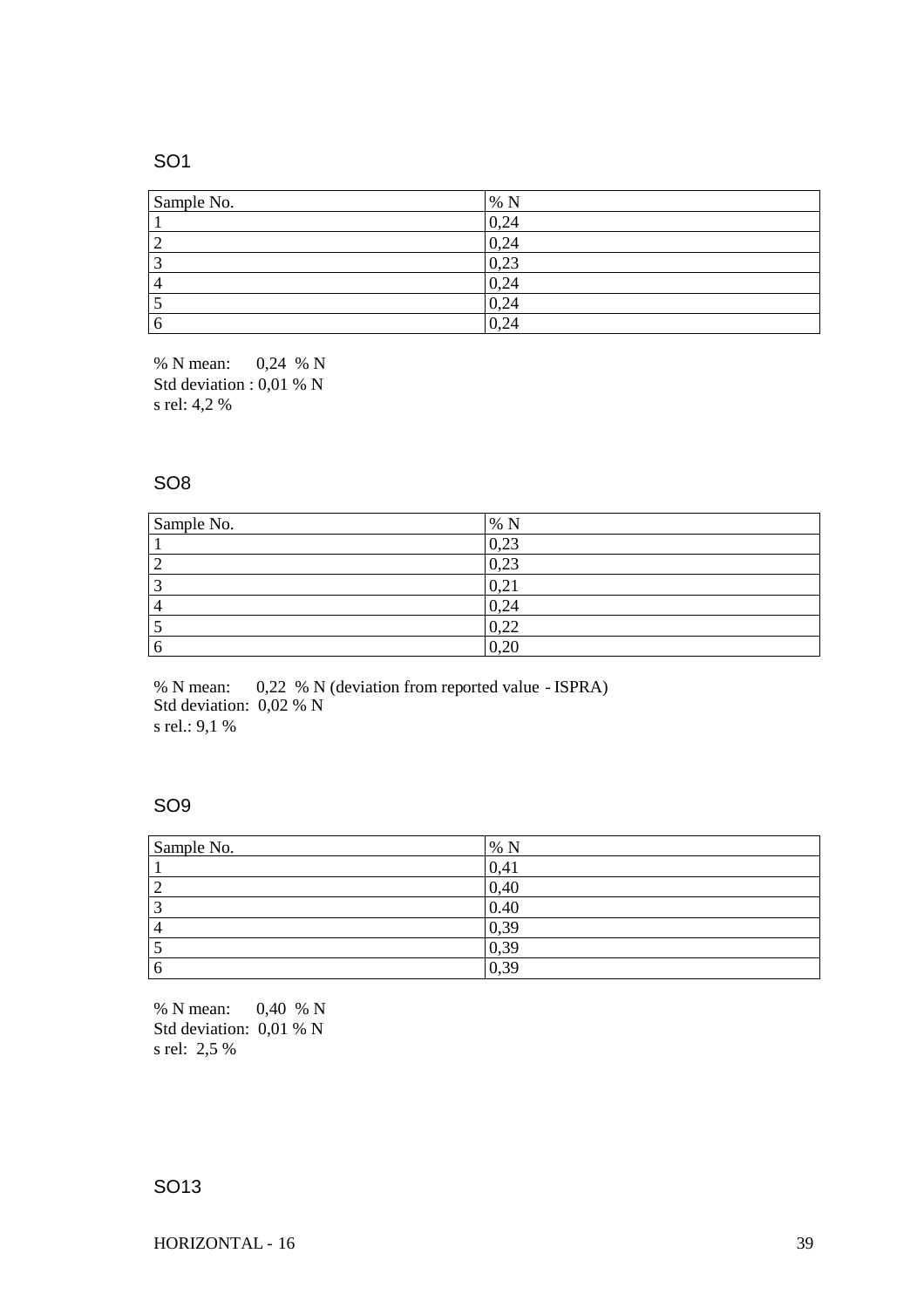### $(< 2$  mm $)$

| Sample No.     | %N               |
|----------------|------------------|
|                | 0,27             |
|                | 0,27             |
| $\sqrt{2}$     | 0,29             |
| $\overline{4}$ | $0,32 *$ outlier |
|                | 0,28             |
| 6              | 0,28             |

\* outlier % N mean: 0,28 % N Std deviation: 0,01 % N s rel.: 3,6 %

### Table 2: Precision biowaste

CW1

| Sample No.      | %N      |
|-----------------|---------|
|                 | .44     |
| ∽               | .47     |
| $\sqrt{2}$<br>ت | $1,42*$ |
| $\overline{4}$  | 1,48    |
| ت               | 1,48    |
| 6               | ر. 1    |

\* outlier

% N mean: 1,48 % N Std deviation : 0,03 % N s rel : 2,0 %

## CW5

| Sample No.     | %N   |
|----------------|------|
|                | 1,53 |
| $\overline{2}$ | 1,56 |
| 3              | 1,54 |
| 4              | 1,49 |
| 10             | 1,52 |
| $\overline{6}$ | 1,50 |

% N mean: 1,52 % N Std deviation: 0,03 % N s rel: 2,0 %

## Table 3: Precision sewage sludge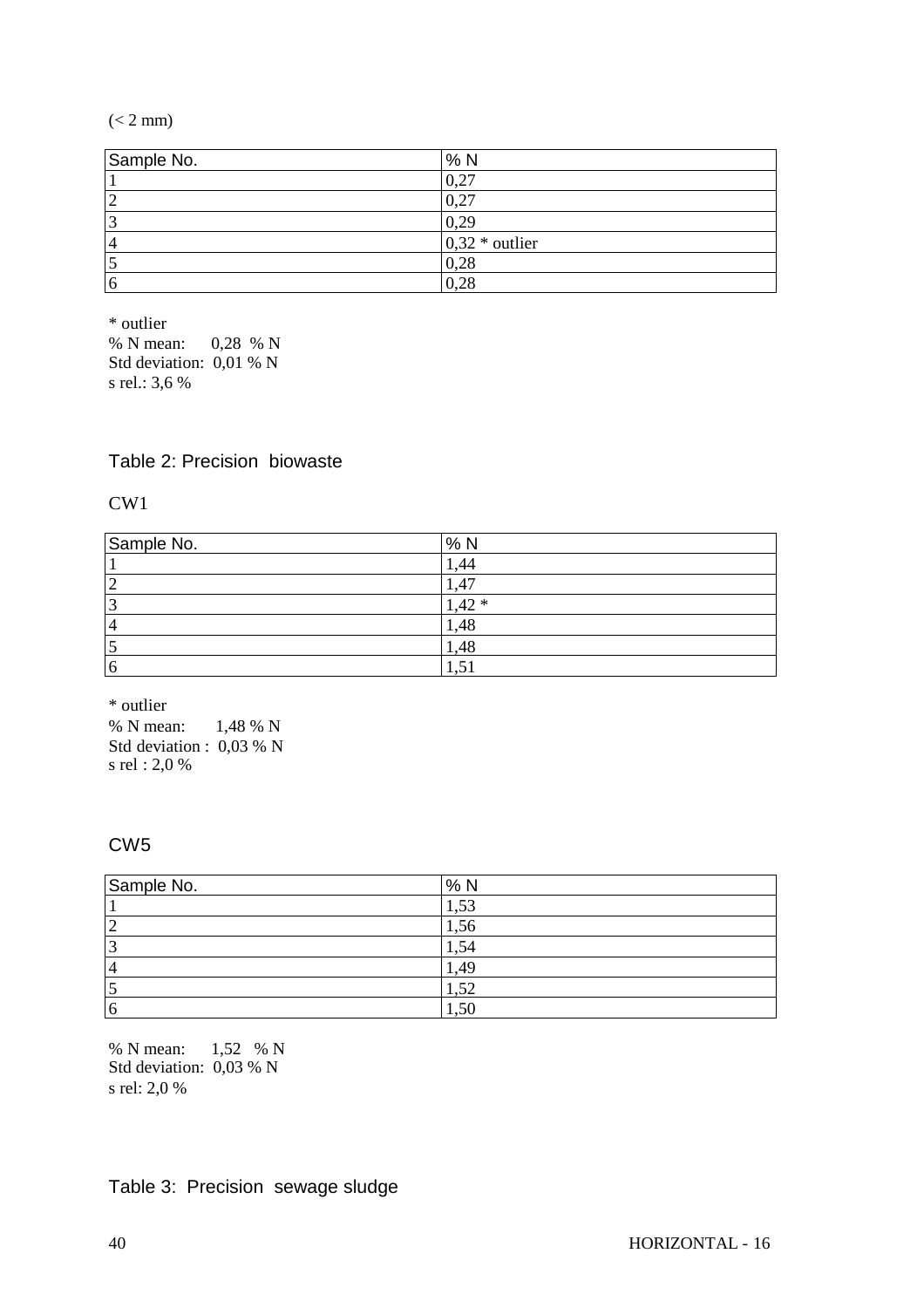### SL4

| Sample No. | % N  |
|------------|------|
|            | ,92  |
|            | ,92  |
|            | .93  |
| 4          | 9    |
|            | ,92  |
| h          | .,95 |

% N mean: 1,92 % N Std deviation : 0,02 % N s rel: 1,0 %

### SL11

| Sample No.     | % N  |
|----------------|------|
|                | 0,68 |
| $\overline{2}$ | 0,68 |
| 3<br>ر         | 0,62 |
| $\overline{4}$ | 0,62 |
|                | 0,68 |
| 6              | 0,70 |

% N mean: 0,66 % N Std deviation: 0,03 % N s rel: 4,5 %

## Table 4:Precision of additional compost and sludge samples / Kassel

## Kas1

| Sample No. | %N      |
|------------|---------|
|            | π,      |
|            | 1,10    |
| ◠          |         |
|            | -<br>л. |
|            | 14<br>  |
|            | n.a.    |

% N mean: 1,13 % N Std deviation : 0,03 % N s rel: 2,7 %

Continuation of Table 4: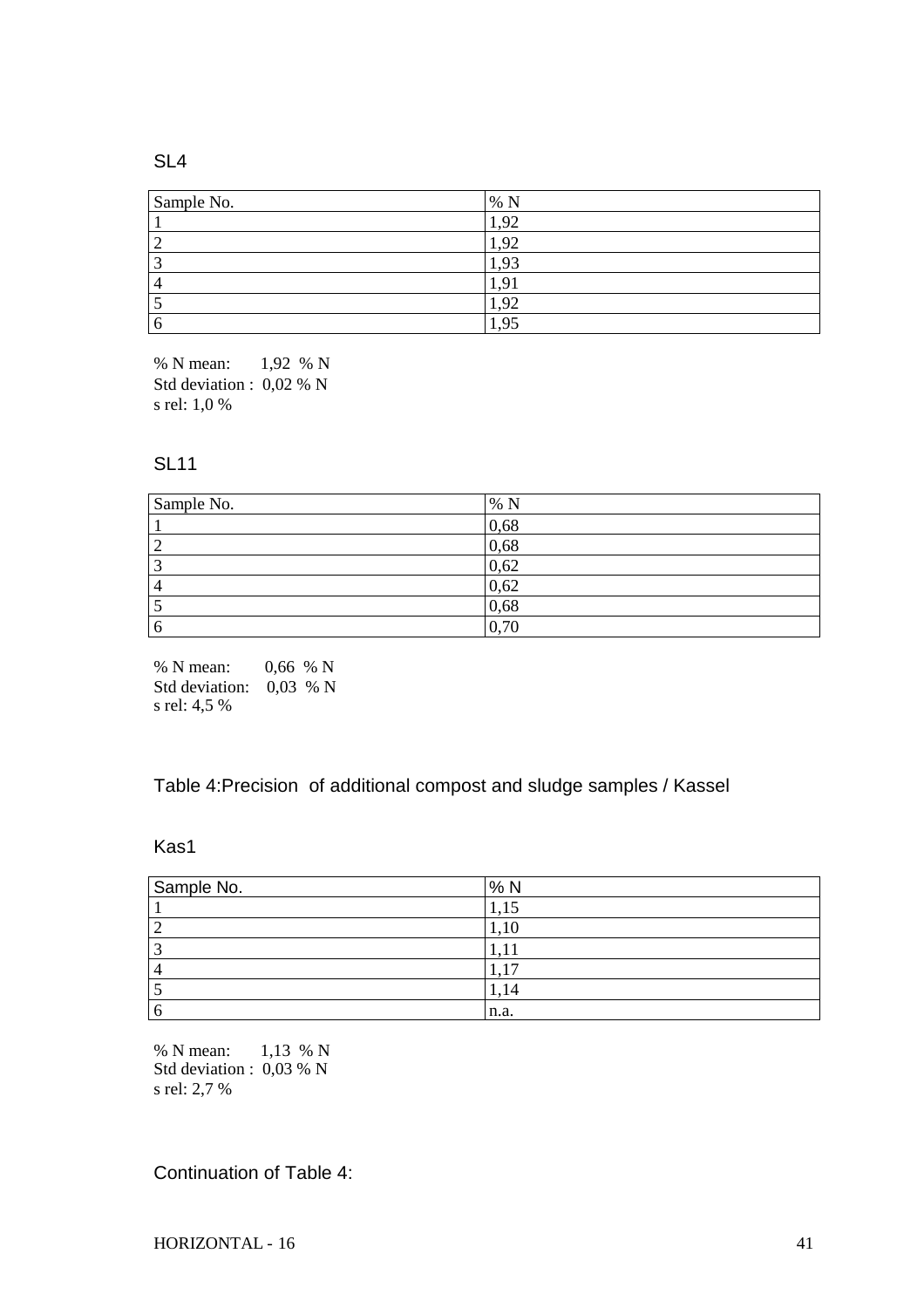### Kas2

| Sample No.     | %N   |
|----------------|------|
|                | 2.02 |
| ◠              | 2,00 |
| ⌒              | 2,03 |
| $\overline{a}$ | 2,03 |
|                | 2,00 |
| 6              | n.a. |

% N mean: 2,02 % N Std deviation: 0,02 % N s rel: 1,0 %

Table 5: Estimation of LOQ Analysis of soil standard: 0,031 % N

| Sample No during series | Std dev. % N |
|-------------------------|--------------|
|                         | $+0.025*$    |
| $\overline{2}$          | $-0,000$     |
| 3                       | $+0,014$     |
| $\overline{4}$          | $-0,000$     |
| $\overline{5}$          | $-0,000$     |
| 6                       | $-0,000$     |
| ┑                       | $-0,014$     |
| 8                       | $-0,014$     |
| $\overline{9}$          | $-0,014$     |
| 10                      | $-0,000$     |

Mean standard deviation:  $0,01 \% N$ \* outlier

Table 6: Variation: Catalyst amount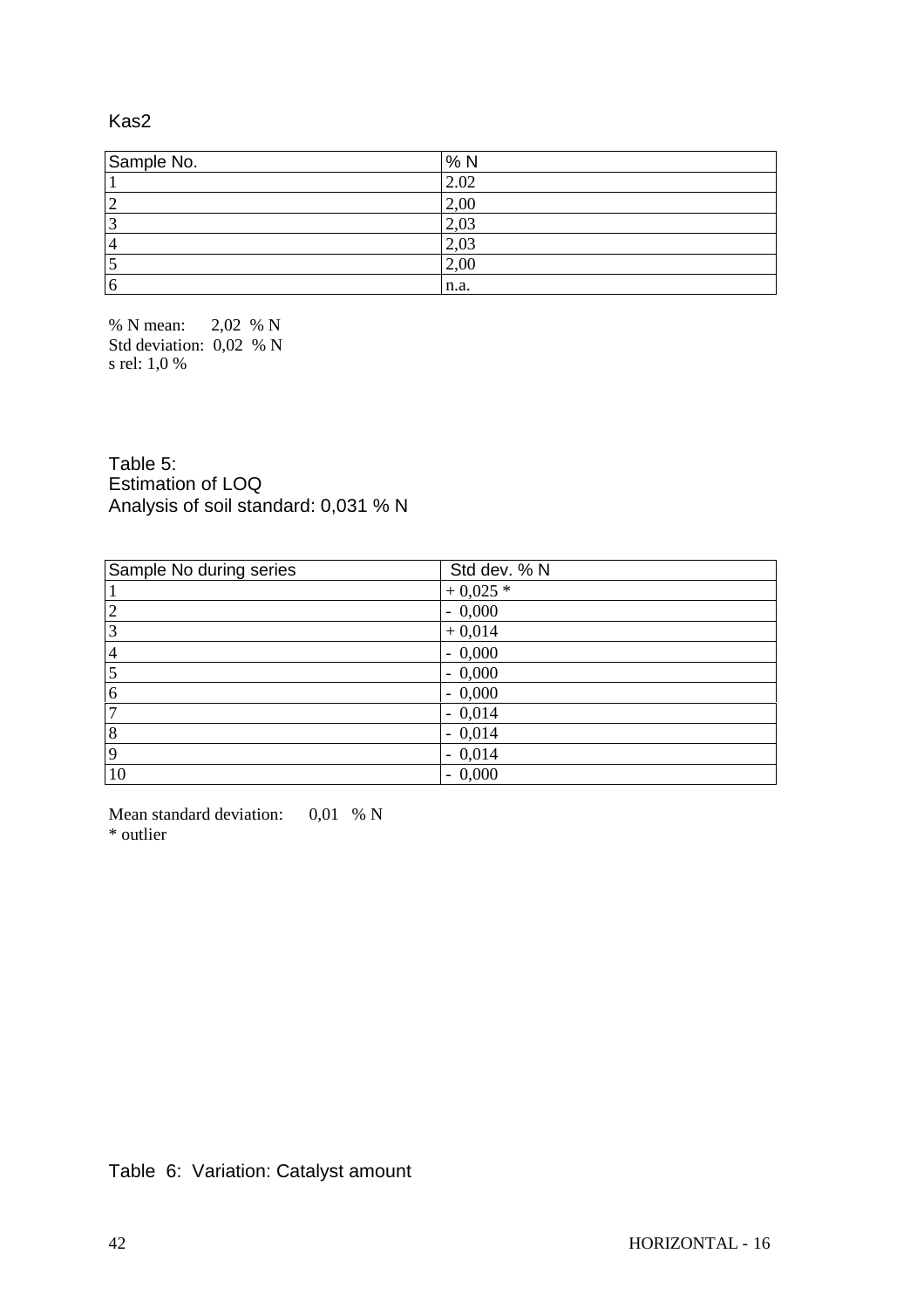## Sample: CW 5

| Catalyst amount (g) | %N                | Colour *    |
|---------------------|-------------------|-------------|
|                     |                   |             |
| 2,50                | $1,52 (+/- 0,04)$ | light blue  |
|                     |                   |             |
| 1,00                | $1,45 (+/- 0,01)$ | light brown |
|                     |                   |             |
| 0,50                | $1,41 (+/- 0,02)$ | brown       |
|                     |                   |             |
| 0,25                | $1,38 (+/- 0,01)$ | dark-brown  |
|                     |                   |             |
|                     |                   |             |

Each data point represents the mean of three digestions.

Sample amount : 1,0 g

\* Colour is given for the residue after addition of NaOH and destillation, blue colour indicates complete digestion

## Table 7 :Variation: Catalyst Type

| $K_2SO_4$ / CuSO <sub>4</sub> / TiO <sub>2</sub> (10/1/1) * | $K_2SO_4$ / CuSO <sub>4</sub> / Se (10/1/1) ** |
|-------------------------------------------------------------|------------------------------------------------|
|                                                             |                                                |
| $SO1 = 0,24 (+/- 0,01)$ %N                                  | $SO1 = 0.25 (+/- 0.01)$ %N                     |
|                                                             |                                                |
| $CW5 = 1,52 (+/- 0,02)$ %N                                  | $CW5 = 1,59 (+/- 0,02)$ %N                     |
|                                                             |                                                |
| $SL11 = 0,60 (+/- 0,01)$ %N                                 | $SL11 = 0,61 (+/- 0,01)$ %N                    |
|                                                             |                                                |
|                                                             |                                                |
|                                                             |                                                |
|                                                             |                                                |

\* Each data point represents six analysis (see precision)

\* \* Each data point represents three analysis

Table 8: Variation: Heating programme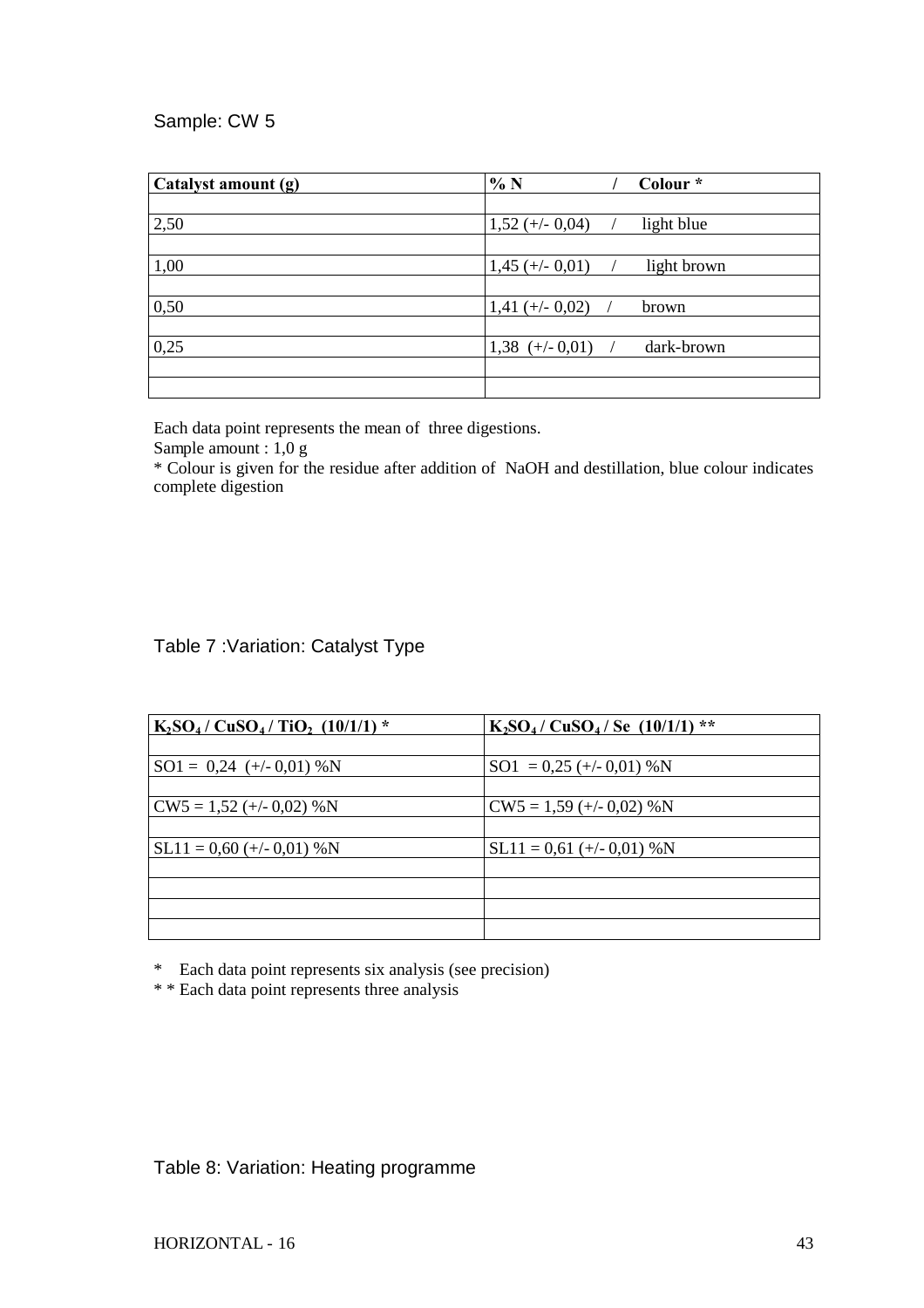| Programme 1 *                     | Programme 2 **              |
|-----------------------------------|-----------------------------|
|                                   |                             |
| $ SO1 = 0.24$ (+/- 0.01) %N       | $SO1 = 0.22 (+/- 0.01) %N$  |
|                                   |                             |
| $\text{CW1} = 1,40 (+/- 0,04)$ %N | $CW1 = 1,36 (+/- 0,02)$ %N  |
|                                   |                             |
| $SL11 = 0,60 (+/- 0,01)$ %N       | $SL11 = 0.59$ (+/- 0.01) %N |
|                                   |                             |
|                                   |                             |
|                                   |                             |
|                                   |                             |

\* Each data point represents six analysis (see precision)

\* \* Each data point represents three analysis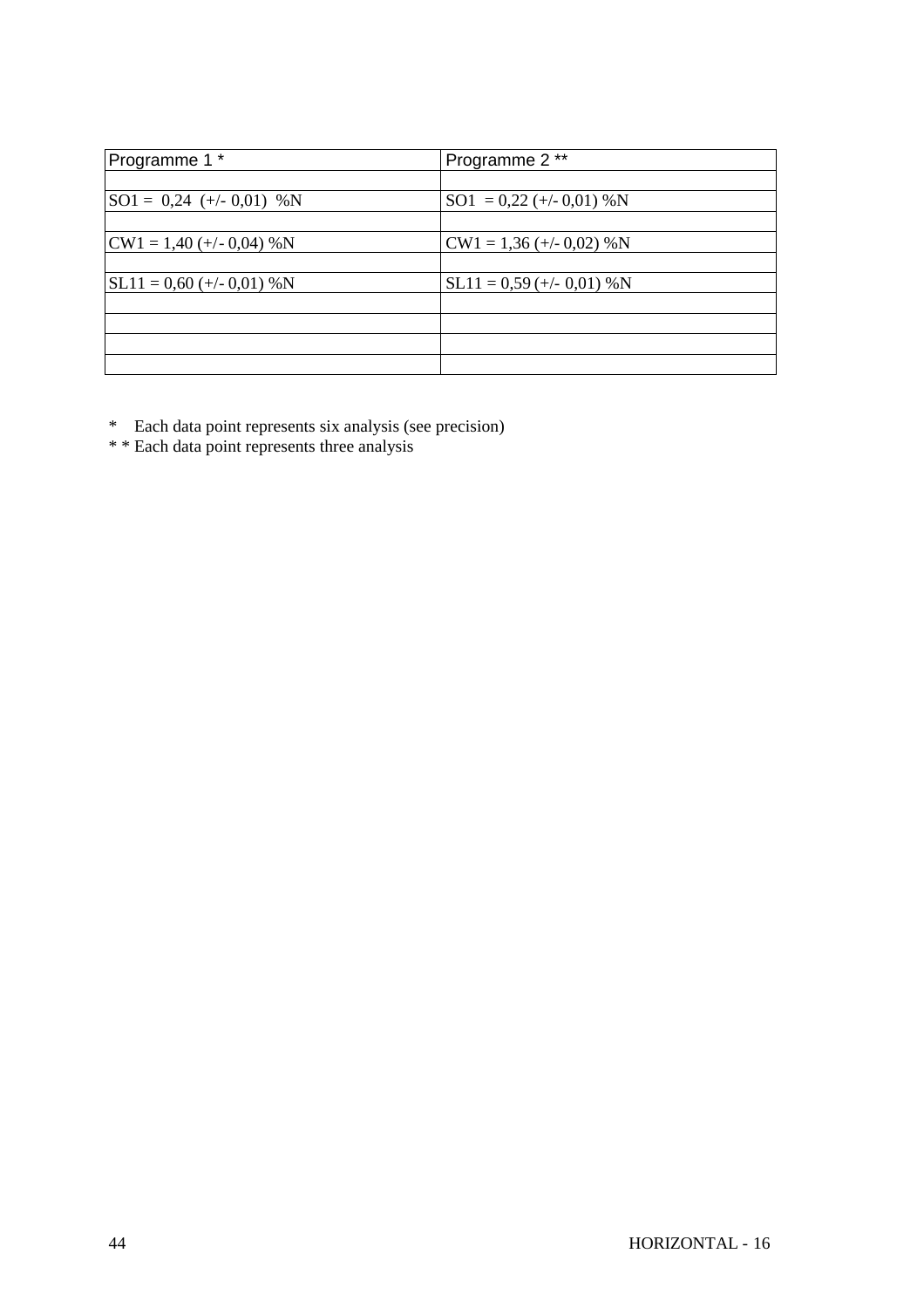Diagramme 1 : Standard Curve Glycine



Curve parameters: y intercept: 0,025 slope of the curve: 0,0705 Pearssons coefficient of regression: 0,9997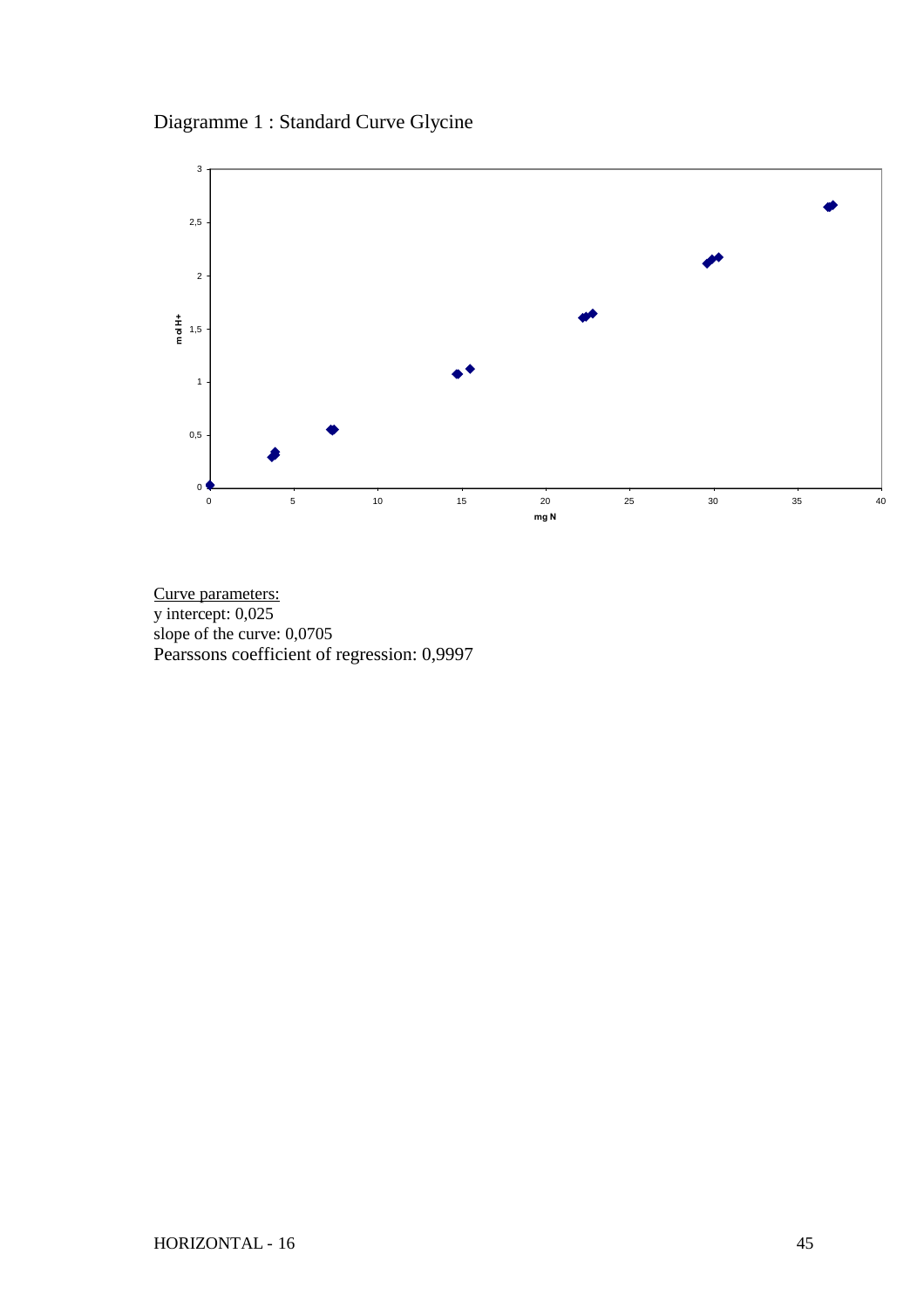### Table 9: Recovery after standard addition of sample matrix with glycine

| <b>Sample</b>    | Recovery $\%$ **  |
|------------------|-------------------|
| $SO1 + 1.5 %$ N  | $96,4 (+/- 3,5)$  |
| $CW1 + 1.5 % N$  | $101,4 (+/- 0,7)$ |
| $CW1 + 2.7 % N$  | $101,2 (+/- 1,4)$ |
| $CW1 + 4.7 % N$  | 98,6 $(+/- 3,9)$  |
| $SL11 + 1.5 % N$ | 99,6 $(+/- 1,0)$  |
| $SL11 + 2.7 % N$ | 99,8 $(+/- 0,2)$  |
| $SL11 + 4.7 % N$ | 99,6 $(+/- 0.2)$  |

\*\* each data point represents three analysis

Standard addition Soil SO1 + Glycine

Curve parameters: y intercept: 0,25 slope of the curve: 1,012 Pearssons coefficient of regression: 0,9997

Standard Addition Compost CW1 + Glycine

Curve parameters: y intercept: 1,37 slope of the curve: 0,9977 Pearssons coefficient of regression: 0,99991

Standard Addition Sewage Sludge + Glycine

Curve parameters: y intercept: 0,61 slope of the curve: 1,005 Pearssons coefficient of regression: 0,99996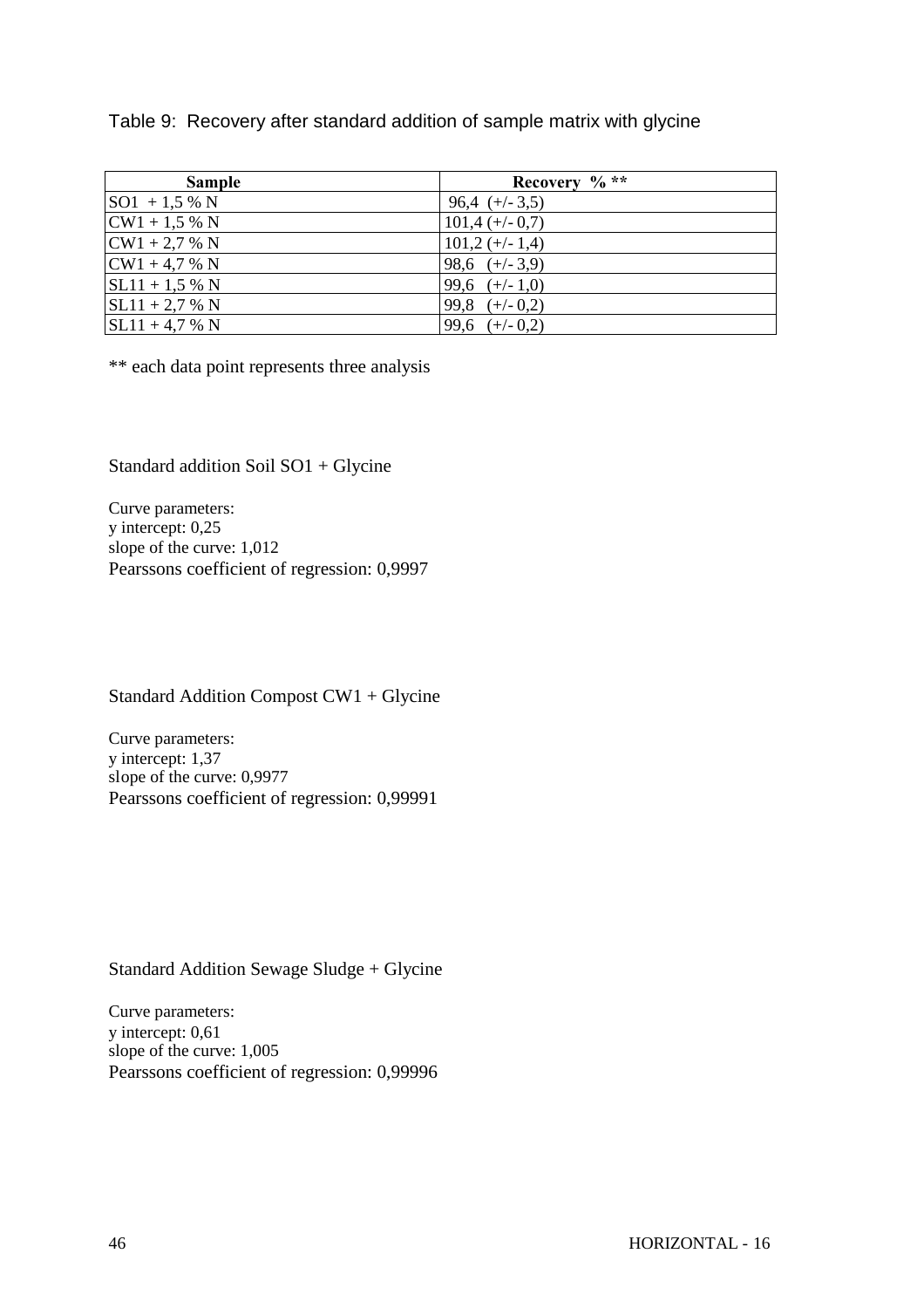## 3 SUMMARY

The present report describes a semimicro method for the determination of Kjeldahl Nitrogen.

The ratio of sample to sulfuric acid of 1 : 10 allows good practical performance for all matrices and results in precision data with a standard deviation  $< 10$ %.

Results for Kjeldahl nitrogen are generally lower than for Dumas Nitrogen.

Nevertheless, results obtained from both methods differed by a maximum of 25 % for soil (SO13) and by a maximum of 10 % for biowaste / sludge.

Higher sample amounts in macromethods may be a good choice during routine work, especially as the use of 0,25 N compared to 0,01 N sulfuric acid in titration is preferable. Higher stability and reduced titration times are the advantages in the analysis of biowaste and sewage sludge samples. On the other hand measurement uncertainty is increased for samples with very low nitrogen contents using 0,25 N sulfuric acid in titration. Here, a selective use of 0,01 N for samples with a nitrogen content  $< 0.2$  % is reasonable. The amount of catalyst added, the amount of sulfuric acid and heating time was varied. The type of catalyst was evaluated for two multi component catalysts, containing  $K_2SO_4$  and  $CuSO_4$ . The additional usage of selenium in catalyst mixtures did not result in higher yields compared to the additional usage of titaniumoxid. Furthermore selenium shows higher toxicity during laboratory handling.

While the amount of catalyst and heating time could be varied to large extent, the amount of sulfuric acid given for a micromethod in the draft standard (1,0g to 5 ml) was too low, resulting in insufficient dissolution of samples. Therefore we propose a minimum ratio of sample amount to sulfuric acid for the semicmicromethod of 1 to 10 and for the macromethod of 2 to 25.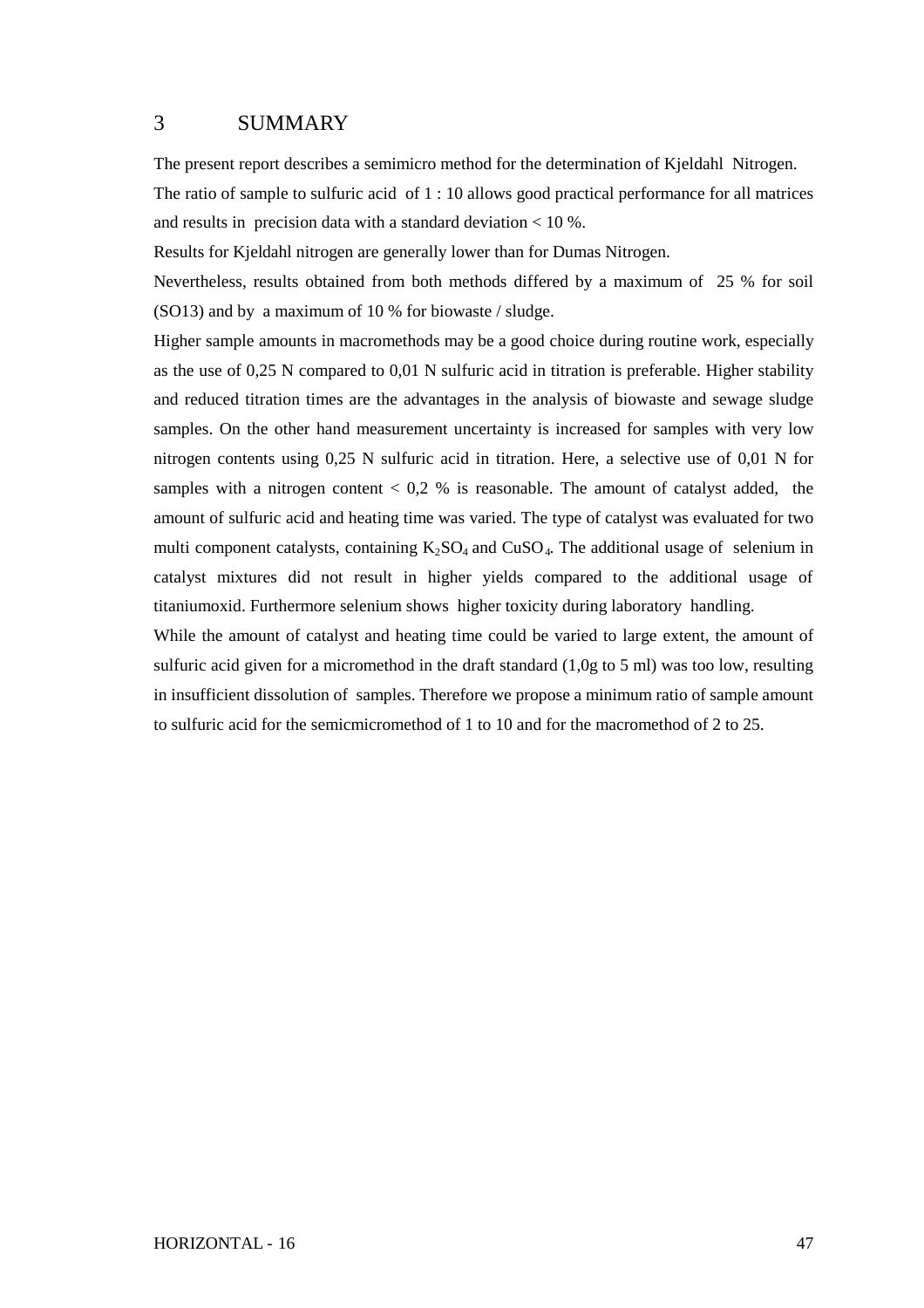## CHAPTER 3

# DETERMINATION OF NITROGEN FRACTIONS: AMMONIUM AND NITRATE

## 1. INTRODUCTION

The present report describes scientific investigations and method evaluation for the determination of the chemical parameters: ammonium and nitrate in three different matrices: soil, biowaste and sewage sludge.

The extraction process was evaluated using 1M and 2M KCl as extraction solution for fresh and dry samples.

For method details see Annex 3 in Desk Study 16 and the following detailed description.

## 2. MATERIALS AND METHODS

### 2.1 Apparatus:

Continuous-Flow Analyzer ; manufacturer. Skalar, NL-Breda End-over-end shaker for 100 ml glass vessels, LUFA Kassel Ultra-sonification bath

## 2.2 Equipment:

100 glass vessels for extraction filter papers free of nitrogen, manufacturer: Sartorius GmbH product no.: 289, qualitative, for crystalline samples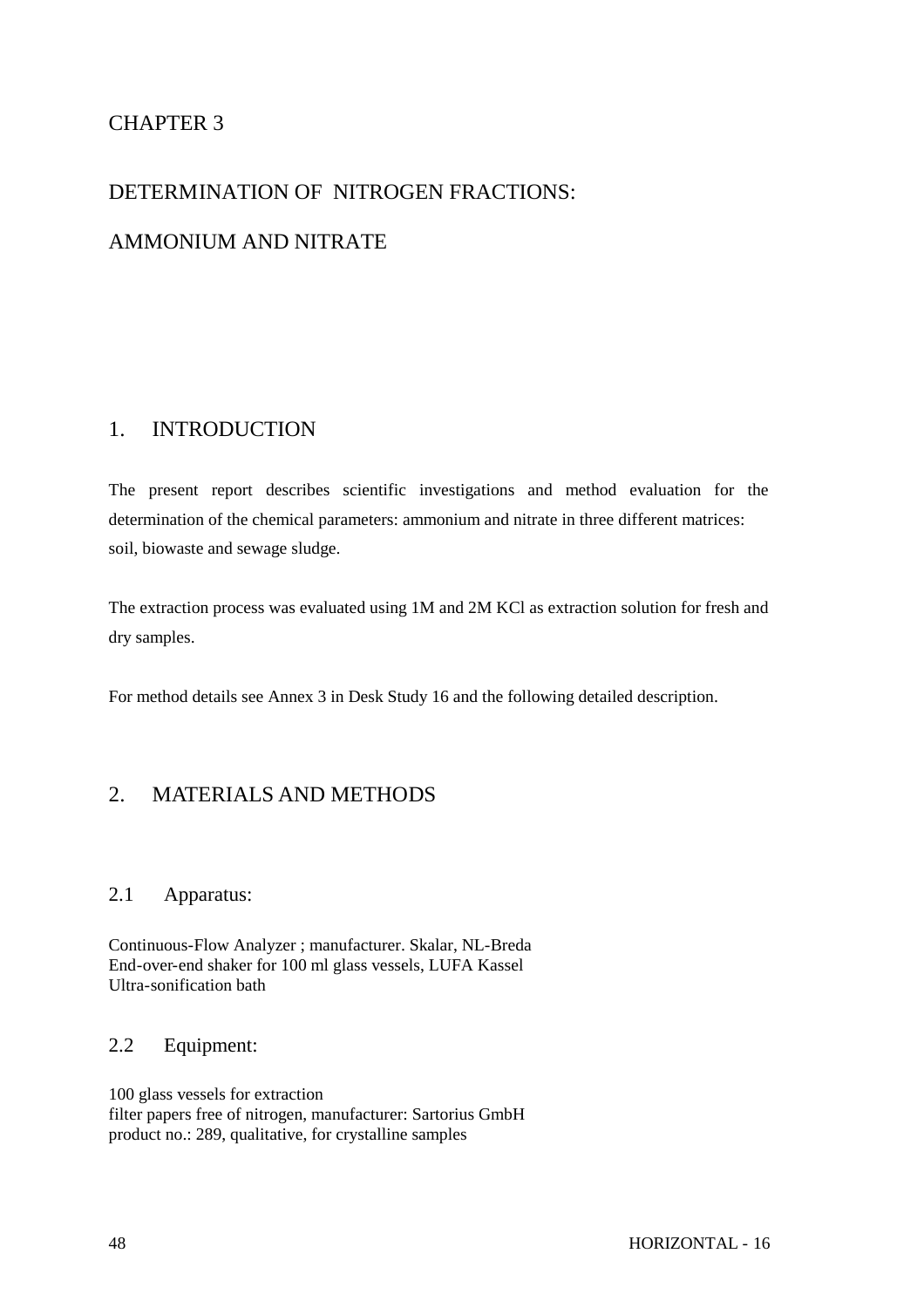### 2.3 Chemicals:

All Chemicals were purchased from Merck-VWR International except KCl p.a. (Roth KG, Karlsruhe)

Extractant:.

KCl, p.a. MW: 74,56 g/mol purity  $> 99,5 %$ 

Standard addition:

 $KNO_3$ ;  $MW = 101.11$  g/mol purity :  $> 99%$  $NH<sub>4</sub>Cl$ , MW = 53, 49 g/mol purity. > 99,8 %

CFA analysis:

Potassiumsodiumartrate (C<sub>4</sub>H<sub>4</sub>O<sub>6</sub>KNa<sup>\*</sup>4H<sub>2</sub>O), p.a. (Merck Art.Nr. 1.08087)

Sodiumcitrate  $(C_6H_5O_7Na*2H_2O)$ , p.a. (Merck Art.Nr. 1.06448)

Sodiumhydroxide (NaOH), p.a. (Merck Art.Nr. 1.06498)

H3PO<sup>4</sup> , w=85%, p.a. HCl, w=32%, p.a.

Brij-35, w=30% (Skalar Art.Nr. 13900)

Hydrazinesulfate  $(N_2H_6SO_4)$ , p.a. (Merck Art.Nr. 1.04603)

Coppersulfate (CuSO4\*5H2O), p.a. (Merck Art.Nr. 1.02790)

Sulfanilamide ( $C_6H_8N_2O_2S$ ), p.a. (Merck Art.Nr. 1.11799)

 $\alpha$ -Naphtylethylendiamindihydrochloride ( $C_{12}H_{16}C_{12}N_2$ ), p.a. Merck Art.Nr. 1.06237)

HCl, w=32%, p.a. (z.B. Merck Art.Nr. 1.00319)

Sodiumnitroprusside  $(Na_2[Fe(CN)_5NO]^*2H_2O)$ , p.a. Merck Art.Nr. 1.06541)

Sodiumdichlorisocyanurate  $(C_3N_3O_3Cl_2Na)$ , p.a. (z.B. Sigma Art.Nr. 121K3449)

Sodiumsalicylate  $(C_7H_5NaO_3)$ , p.a. (z.B. Merck Art.Nr. 1.06601)

HORIZONTAL - 16 49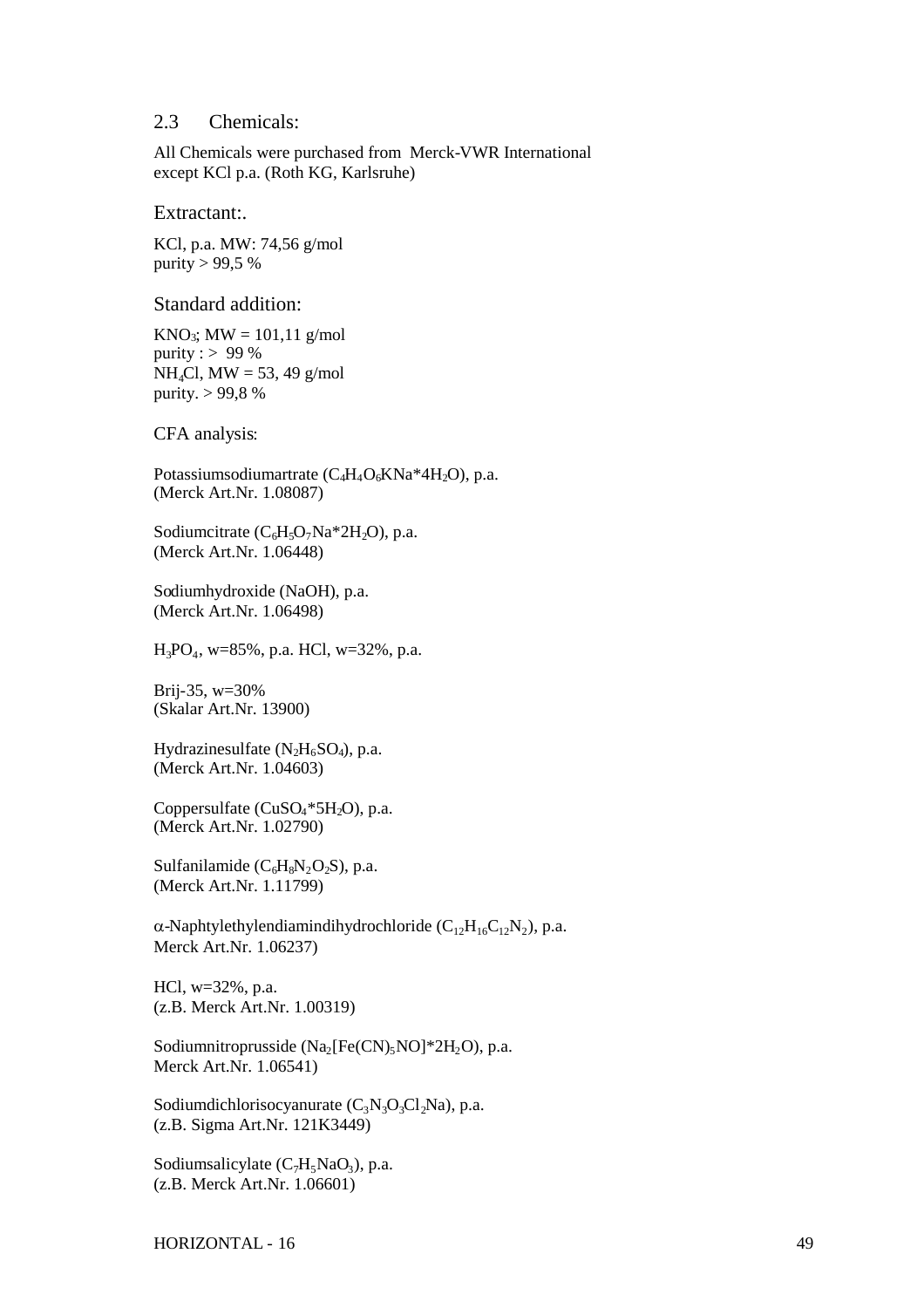Solutions for nitrate analysis:

Buffer solution: 33 g potassiumsodiumtartrate and 24 g sodiumcitrate are dissolved in a 1000 ml flask in 800 ml water, 3ml Brij is added and the flask is filled to volume with water.

Sodiumhydroxide solution: 6 g sodiumhydroxide is dissolved in a 100 ml flask in 80 ml water, 3ml Brij is added and the flask is filled to volume with water*.*

Coppersulfate solution: 12 g coppersulfate is dissolved in a 1000 ml flask in 800 ml water and finally filled to volume with water.

Hydrazinesulfate solution: 5 g hydrazinesulfate is dissolved in a 1000 ml flask in 800 ml water, 1,5 ml coppersulfate solution (see above) is added and the flask is filled to volume with water.

Colour reagents: 100 ml phosphoric acid is given into a 1000 ml flask filled with 700 ml water, 10g sulfanilamide and  $0.5g \alpha$ -naphtyl-ethylendiamindihydrochloride is added and dissolved and finally the flask is filled to volume with water.

Solutions for ammonium analysis:

Buffer solution: 33 g potassiumsodiumtartrate and 24g sodiumcitrate are given into a 1000 ml flask containing 800 ml water, 3ml Brij is added and the flask is filled to volume with water. pH is adjusted with HCl to pH  $5.2$  ( $\pm$ 0,1).

Sodiumsalicylate solution: 25g sodiumhydroxide is dissolved in a 1000 ml flask in 800 ml water, 80 g Sodiumsalicylate is added and the flask is filled to volume with water.

Sodiumnitroprusside solution: 0,1g sodiumnitroprusside is dissolved in a 100 ml flask in 80 ml water and the flask is filled to volume with water.

Sodiumdichloroisocyanurate solution: 1g sodiumdichloroisocyanurate is dissolved in a 500 ml flask with water.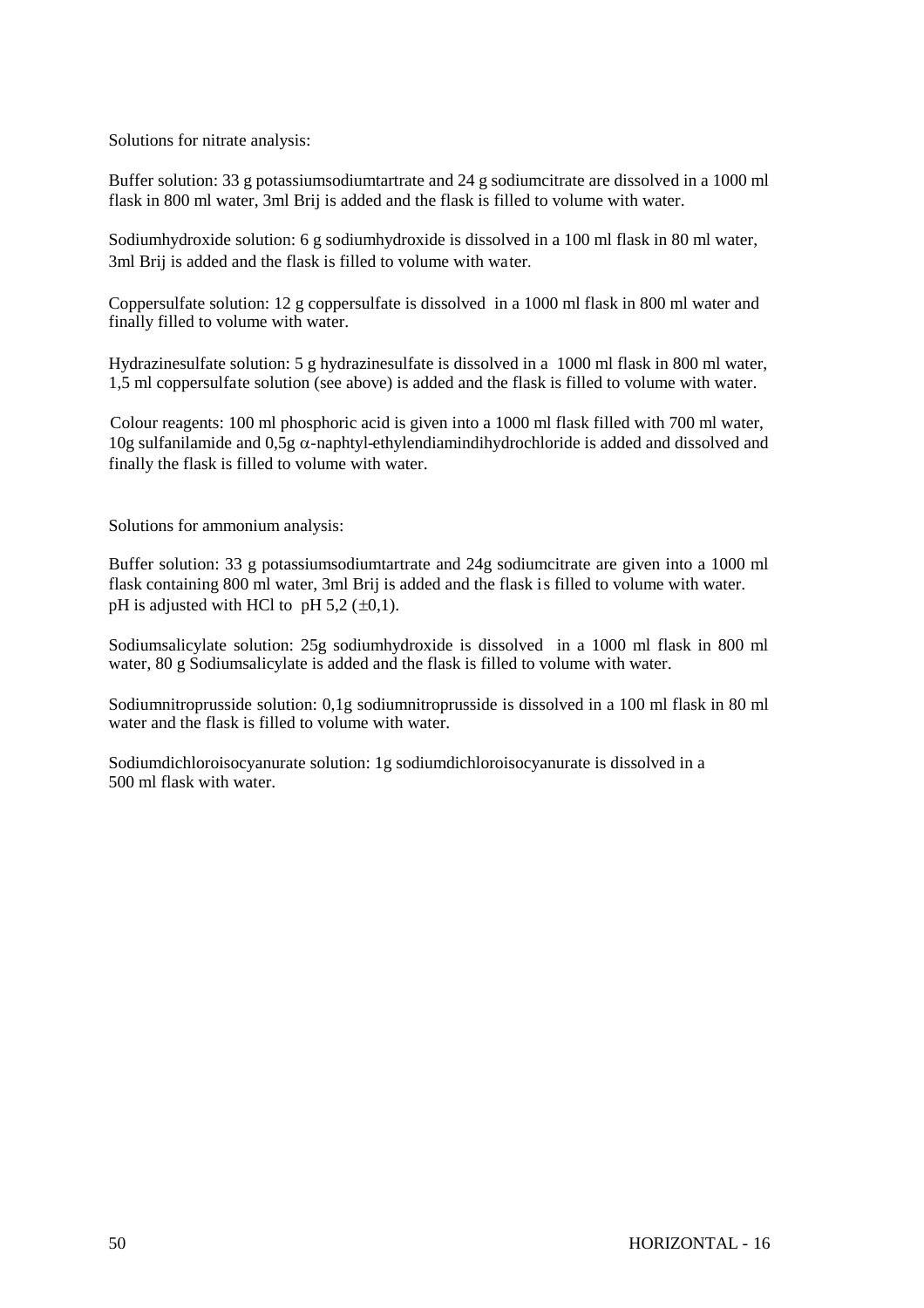### 2.4 Samples:

| Sample No.                             | % residual water ** | Characterization<br><b>LUFA Kassel</b> | Colour and<br>Scent    |
|----------------------------------------|---------------------|----------------------------------------|------------------------|
| Sandy garden soil *<br>Eschwege        | 23                  | SO <sub>K1</sub>                       | light brown,<br>sticky |
| Sandy soil *<br><b>LUFA</b> Speyer     |                     | SO <sub>K3</sub>                       | sandy                  |
| Composted grass and<br>cuttings, Fulda | 39                  | <b>CW KF</b>                           | dark brown             |
| Composted biowaste<br>Geismar          | 27                  | <b>CW KG</b>                           | dark brown             |
| Sewage sludge 1                        | 72                  | <b>SL 19K</b>                          | dark brown             |
| Sewage sludge 2                        | 77                  | <b>SL 20K</b>                          | dark brown,            |

Fresh samples were taken in february and march 2005 at sample sites in Hessen (Germany).

Additional chemical parameters of samples are given on page 89

\* Soil samples were taken from the top soil layer  $(0 -30 \text{ cm})$ 

Samples were stored at  $-8$  °C prior analysis. After thawing at 4 °C over night, samples were analyzed within one day. \*\* residual water was determined by drying subsamples of 50 g (fresh weight) at 105 °C over night. Biowaste samples were delivered in test portions of same origin, but with differing amounts of analytes, which is stated in the tables.

Dried samples:

ISPRA sample No SO9: German soil from Hagen, ball milled < 125 μm, 0,42 % N

Standard sandy soil Kassel , originating from WEPAL ringtest 2003, < 2 mm, 0,31 % N

### 2.5. Sample pretreatment:

Fresh samples were taken at temperatures below 10 °C in the field. Soil samples were taken from the upper 30 cm to 0 cm of garden - or agricultural top soil.

Transportation to the laboratory was done using a cool box at 4 °C. Samples were subdivided into aproppriate test portions at room temperature and immediately deep frozen at -20 °C. Samples were thawed in a refrigerator prior extraction for a amximum of 18 hours.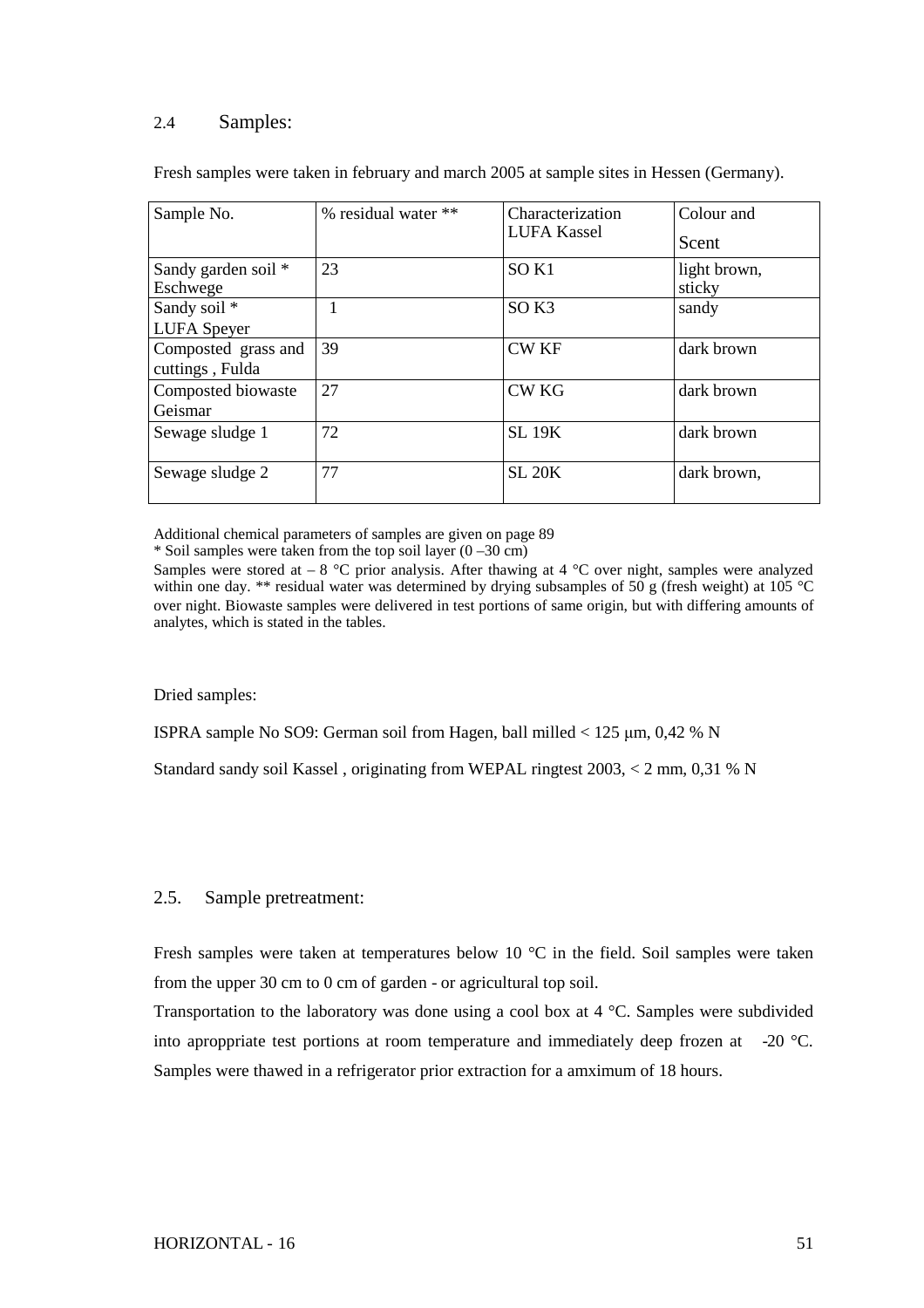### 2.6 Extraction:

A test portion of 5,0 g of sample was weighed into a 100 ml glass vessel. 50 ml of 1M KCl (or 2M KCl) were added and the glass vessel was shaken for 1 hour at room temperature using an end–over-end shaker to ensure a high extraction efficiancy. The suspension was filtrated using filter papers free of nitrogen fractions (duration of filtration was 1 hour) and finally the filtrate was filled to 100 ml with destilled water. Dried samples were processed both by filtration and centrifugation and the supernatant was used for further analysis Subsamples of each filtrate were either analyzed the same day or deep frozen at -20 °C prior analysis. Thawing of filtrates lasted less than 0,5 h at room temperature.

Preliminary experiments were performed on variations in sample amounts, amount of extractant and extraction time. Details are given in separate tables. Purity of reagents and equipment was checked by running the whole procedure without sample matrix using 1M KCl, only.

Stability tests of filtrates were performed at room temperature,  $4^{\circ}$ C and  $-18^{\circ}$ C using a biowaste sample and synthetic stock solution of  $NO_3$ -N as  $KNO_3$  and  $NH_4$ -N as NH<sub>4</sub>Cl in 1M KCl.

Recovery experiments were performed on soil and biowaste/sewage sludge samples seperately using natural concentrations of of  $NO_3$ -N and  $NH_4$ -N for the addition experiment. Dried samples were used for testing the adsorption of standard addition solution by repeated extraction.

### 2.7 Analysis.

Analysis was performed according to EN 14256-2 using the automated continuous –flowsystem.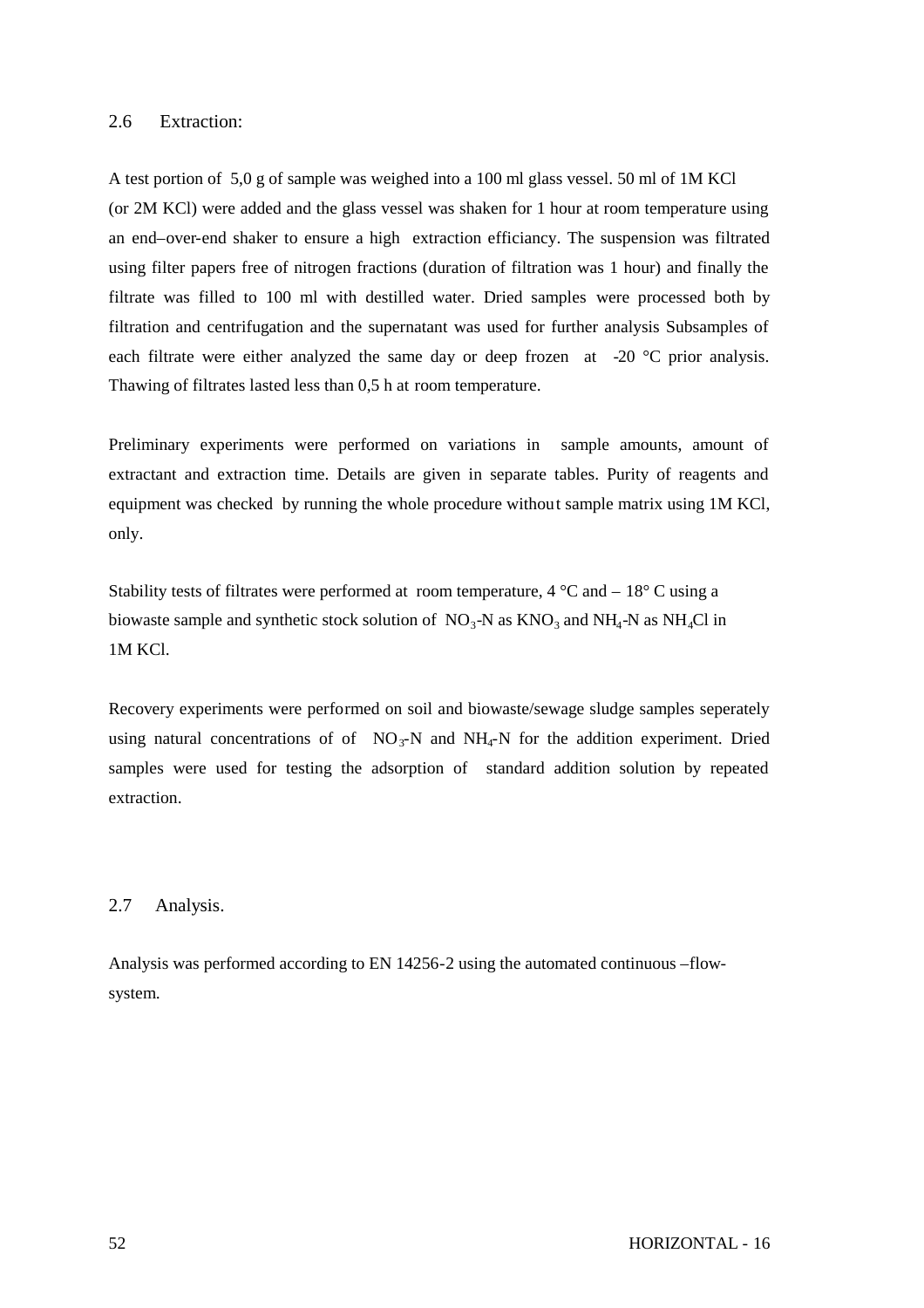### 2.8 Analytical method evaluation:

Intrinsic method parameters (range, linearity, recovery) were determined for all matrices: soil, biowaste and sewage sludge.The concentration range of the method was chosen up to a maximum content of :  $NH_4-N$  and  $NO_3-N$ : 1200 mg/kg dry weight.

Linearity was evaluated by using 5 data points in two replicates in the range given above

by preparation and analysis of  $KNO<sub>3</sub>$  and  $NH<sub>4</sub>Cl$  test solutions. Standard addition was performed by using aproppriate amounts of  $KNO<sub>3</sub>$  and  $NH<sub>4</sub>Cl$  in single and two to three repeated extractions of each sample of soil, biowaste and sewage sludge and recovery was calculated.

The limit of quantification was determined using a soil sample with low contents of nitrate and ammonia (SO K3) according to DIN 32645 and ICH –guidelines.The sample was measured in ten subsamples and standard deviation was calculated. The LOQ could not be determined seperately for compost and sludge in the same way, as no sample with similar low contents of ammonium was available.

Precision measurements were performed by the analysis of six subsamples of one sample on two days.

Data analysis was done according to D.A.R. and I.C.H. guidelines (see Annex).

### **3**. RESULTS

#### 3.1 Scientific investigations

Purity of reagents:

Purity of reagents and equipment was tested before evaluation and results are given below: Nitrate-N:  $< 0.05$  mg/l; Ammonium-N.:  $< 0.05$  mg/l. Data are mean values of four sample extractions in both 1M and 2M test solution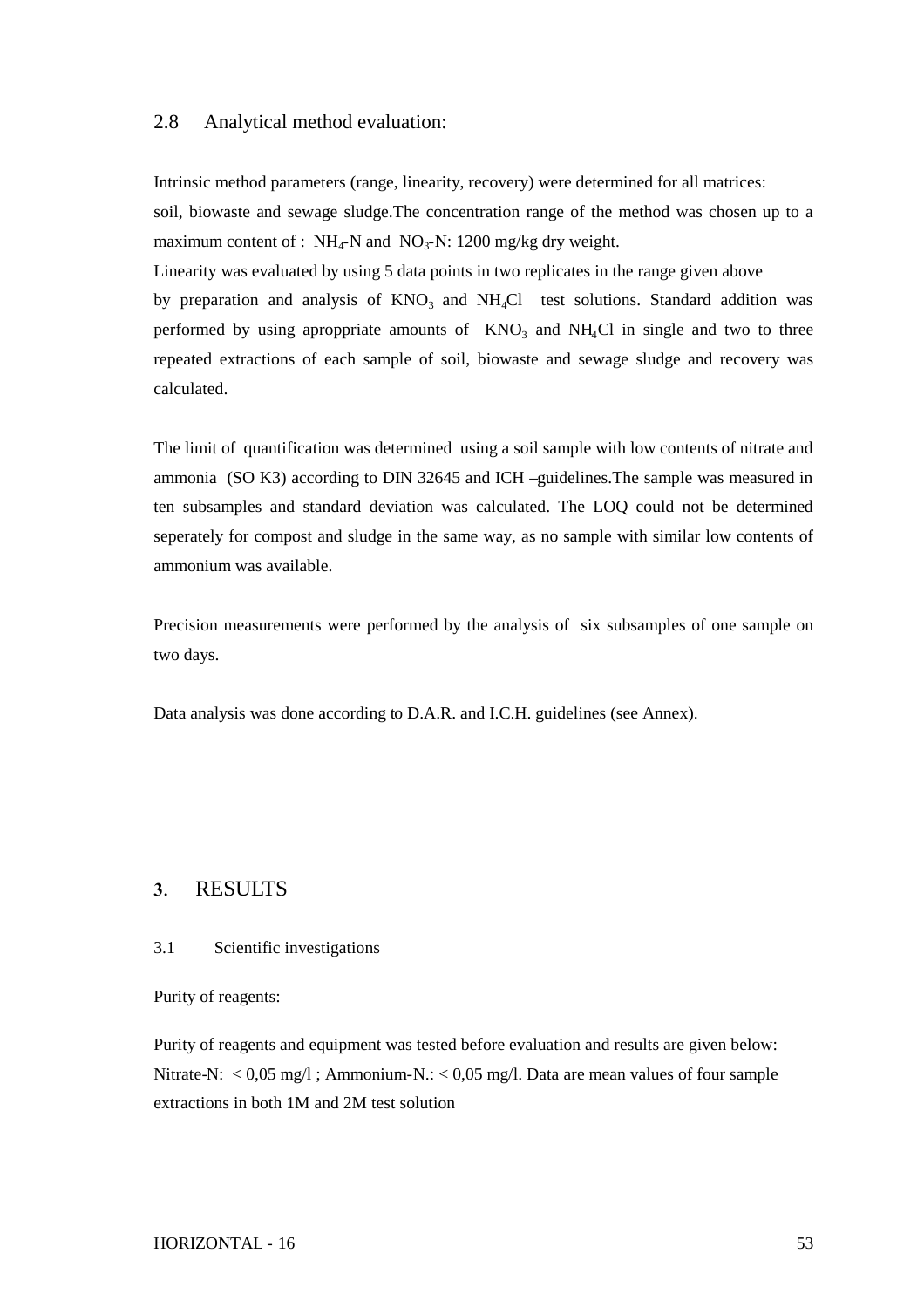#### Type of extractant:

We performed extractions of all sample matrices in 1M and 2M KCl solutions in a ratio of 1 : 10. Our results indicated, that extractions using 2M KCl solution do not improve efficiency compared to extractions with 1M KCl. We therefore decided to use 1M KCl throughout the following procedures (Tables 1, 2)

#### Ratio of sample to extractant

A ratio of 1 : 5 (fresh or dry sample to extraction solution) resulted in significantly lower contents of extractable ammonium and nitrate in biowaste and sewage sludge samples compared to a ratio of 1 : 10. Extraction of soil samples in a ratio of 1:5 can be reasonable, if contents are near the LOQ. Here we used a ratio of 1:10 for all sample matrices, even though we were able to show, that a ratio of 1:20 in extractions of sewage sludge samples results in higher recovery values (Table 2).

#### Repetition of extraction

We evaluated repetition of extraction for soil and biowaste samples. Soil samples tested were dried prior analysis and extracted for 3 x 1 hour. Repetition of extraction increased recovery values for a ball milled soil sample  $< 125 \mu m$ , only. Dried soil samples  $< 2 \mu m$  could be extracted sufficiently by a single step procedure using 1M KCl in a ratio of 1:10

(Recovery: 1 step: 90%; 2. step: 92%) A fresh biowaste sample showed a slight increase in recovery, when extracted in two steps (1.step: 87%; 2. step: 92%). (Table 2)

We therefore propose to perform extractions for two sample categories:

Category A: fresh samples of different grain size and dry soil samples < 2 mm in a single step extraction and

Category B: fresh and dry biowaste and sewage sludge samples and dry soil samples  $\lt$  250  $\mu$ m in repeated extractions with a minimum of 2 x 1 hour of extraction.

#### Extraction time

We tested the influence of prolonged extraction time: 1 hour versus 2 hours and 1 hour + standing at room temperature over night. Prolonged extraction times exceeding three hours should be avoided, due to loss of analytes (Table 2). Increase of extraction time to two hours per step did not result in significantly higher extractable amounts of ammonium and nitrate.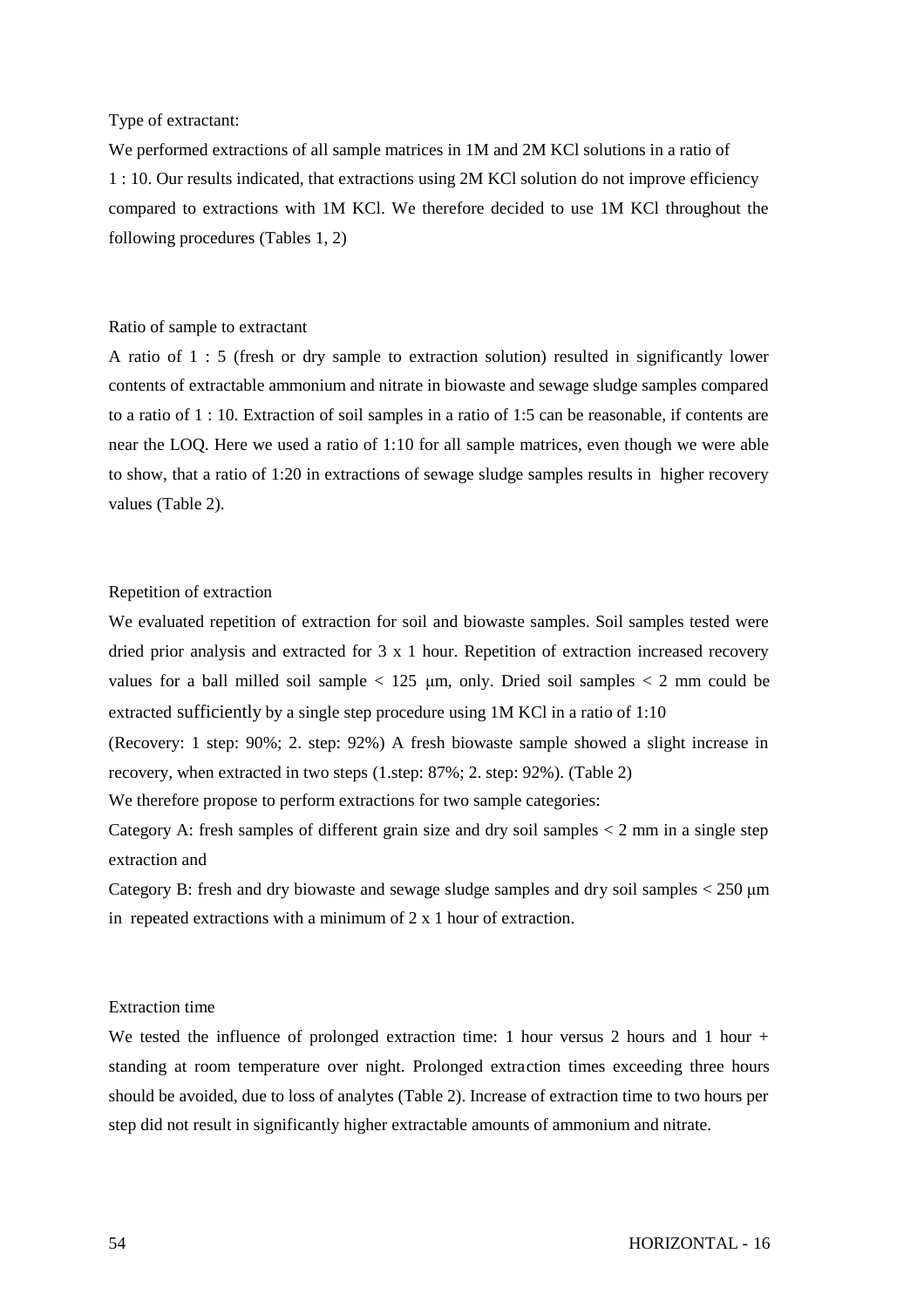#### Processing of dry samples

Both centrifugation and filtration was tested in the seperation process of dried samples. Results obtained by filtration were significantly higher than results for centrifugation. Still, centrifugation shows better practical performance for repeated extractions (Table 4).

### Recovery

Recovery for nitrate was  $> 87$  % in all samples tested and  $> 95$ % for extractions of dry soil samples. Recovery for ammonium was > 90% for extractions of dry soil samples and > 80% for extractions of fresh biowaste and sludge samples (single step extraction) (Table 2) Adsorption tests using repeated addition of  $KNO_3$  and  $NH<sub>4</sub>Cl$  showed, that at each step 91 %– 98% of the added analytes could be recovered.

Recovery values for the extraction of ammonium in biowaste and sewage sludge samples were much lower and in accordance with data published elsewhere (Laima et.al. (1999)).

#### Stability of filtrates

Filtrates of biowaste samples were stable for a minimum of 30 days at  $4^{\circ}$ C or  $-18^{\circ}$ C. Filtrates should be analyzed the same day or deep frozen immediately after extraction. (Table 3)

### Precision

Relative standard deviation was highest for soil samples with low contents of ammonium and nitrate and a maximum grain size of 10 mm:  $s$  rel = 18 %. Relative standard deviation for biowaste and sewage sludge samples varied between 1,5 % and 13 %. (Table 5). Dry and homogeneous samples with small grain size < 2 mm showed a maximum relative standard deviation of 2,5 %.

#### LOQ

The limit of quantification in CFA analysis was 0,05 mg/l test solution for both ammonium and nitrate. The LOQ calculated according to DIN 32645 was 0,2 mg/kg dry weight for both  $NH_4-N$ and  $NO<sub>3</sub>-N$ , while the LOD was 0,06 mg/kg d.w.

#### Linearity

The Pearsson coefficient  $r = 0.99946$  for NH<sub>4</sub>-N and  $r = 0.9975$  for NO<sub>3</sub>-N was found for a standard curve using  $KNO_3$  and  $NH_4Cl$  in the concentration range  $0 - 214$  mg/l test solution.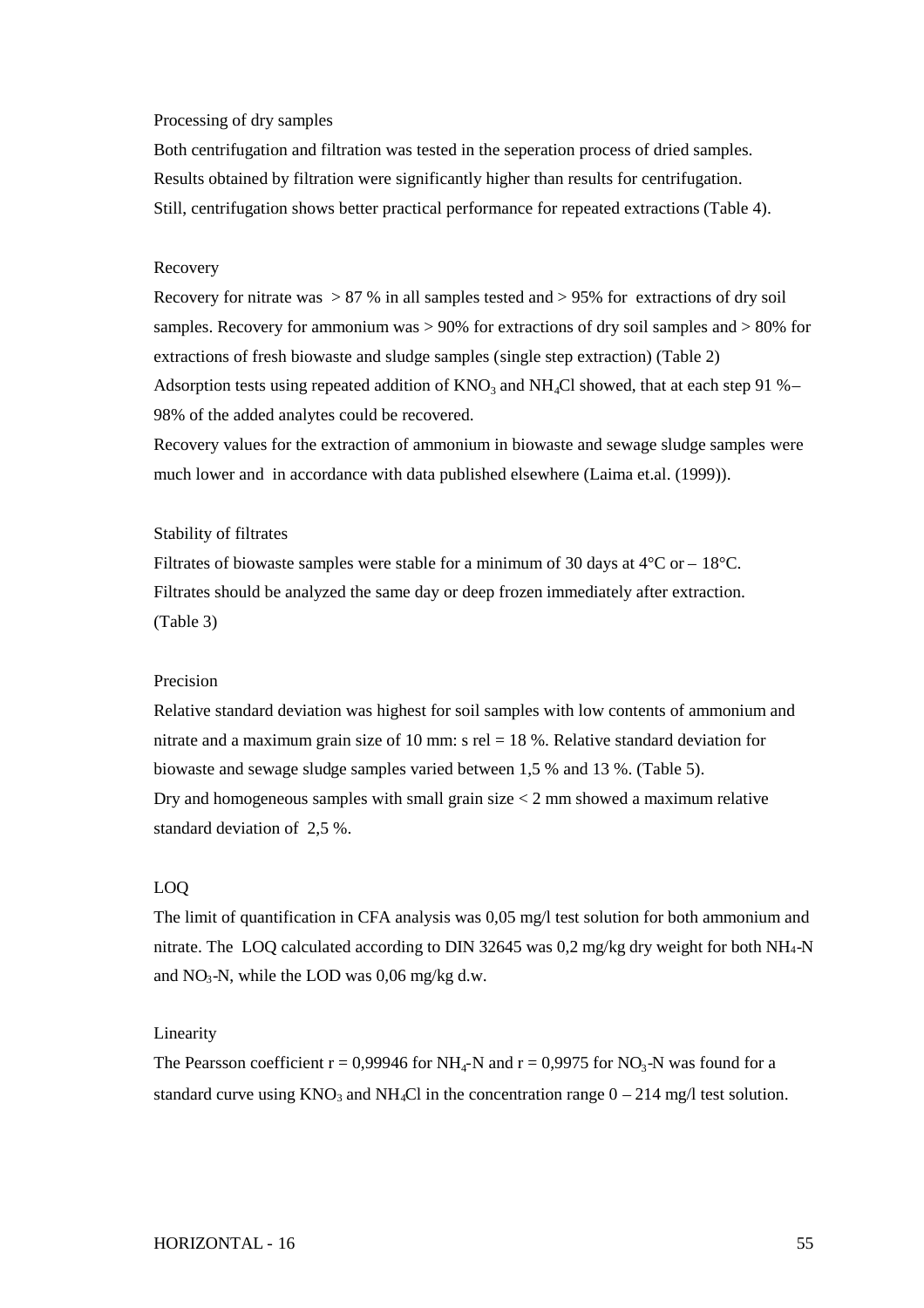## Table 1: Type of extraction ; Ratio of sample to extractant

|  |  | Sample: Biowaste CW KF (test portion 1) |
|--|--|-----------------------------------------|
|--|--|-----------------------------------------|

## 1M KCl

| Ratio sample f.w. / | <b>Extraction time</b> | $NH_4-N$    | $NO3-N$ |
|---------------------|------------------------|-------------|---------|
| Extractant          | (hour)                 | (mg/kg)     | (mg/kg) |
| 1:5                 | 1 x 1                  | $109$ +/- 2 | $<$ LOQ |
| $\vert 1:10$        | 1 x 1                  | $139 + - 5$ | $<$ LOQ |

## 2M KCl

| Ratio sample f.w./ | <b>Extraction time</b> | $NH_4-N$     | $NO3-N$ |
|--------------------|------------------------|--------------|---------|
| Extractant         | (hour)                 | (mg/kg)      | (mg/kg) |
| 1:5                | 1 x 1                  | $126 + -2$   | $<$ LOQ |
| 1:10               | 1 x 1                  | $135 + (-6)$ | $<$ LOQ |

Sample: Biowaste CW KG (test portion 1)

## 1M KCl

| Ratio sample f.w. / | <b>Extraction</b> time | $NH_4-N$    | $NO3-N$        |
|---------------------|------------------------|-------------|----------------|
| Extractant          | (hour)                 | (mg/kg)     | (mg/kg)        |
| 1:10                | 1 x 1                  | $143$ +/- 7 | $5,6 + (-0,1)$ |
| 1:20                | 1 x 1                  | $135 + -7$  | $6,8 + (-0,1)$ |

## 2M KCl

| Ratio sample f.w./ | <b>Extraction time</b> | $NH4-N$   | $NO3-N$      |
|--------------------|------------------------|-----------|--------------|
| Extractant         | (hour)                 | (mg/kg)   | $\log/kg$    |
| 1:10               | 1 x 1                  | $98 + -7$ | $6,1 + -0,1$ |

Each data point represents the mean of 2 - 4 extractions

Recovery was estimated by standard addition of  $KNO_3$  and  $NH_4Cl$  to fresh matrix samples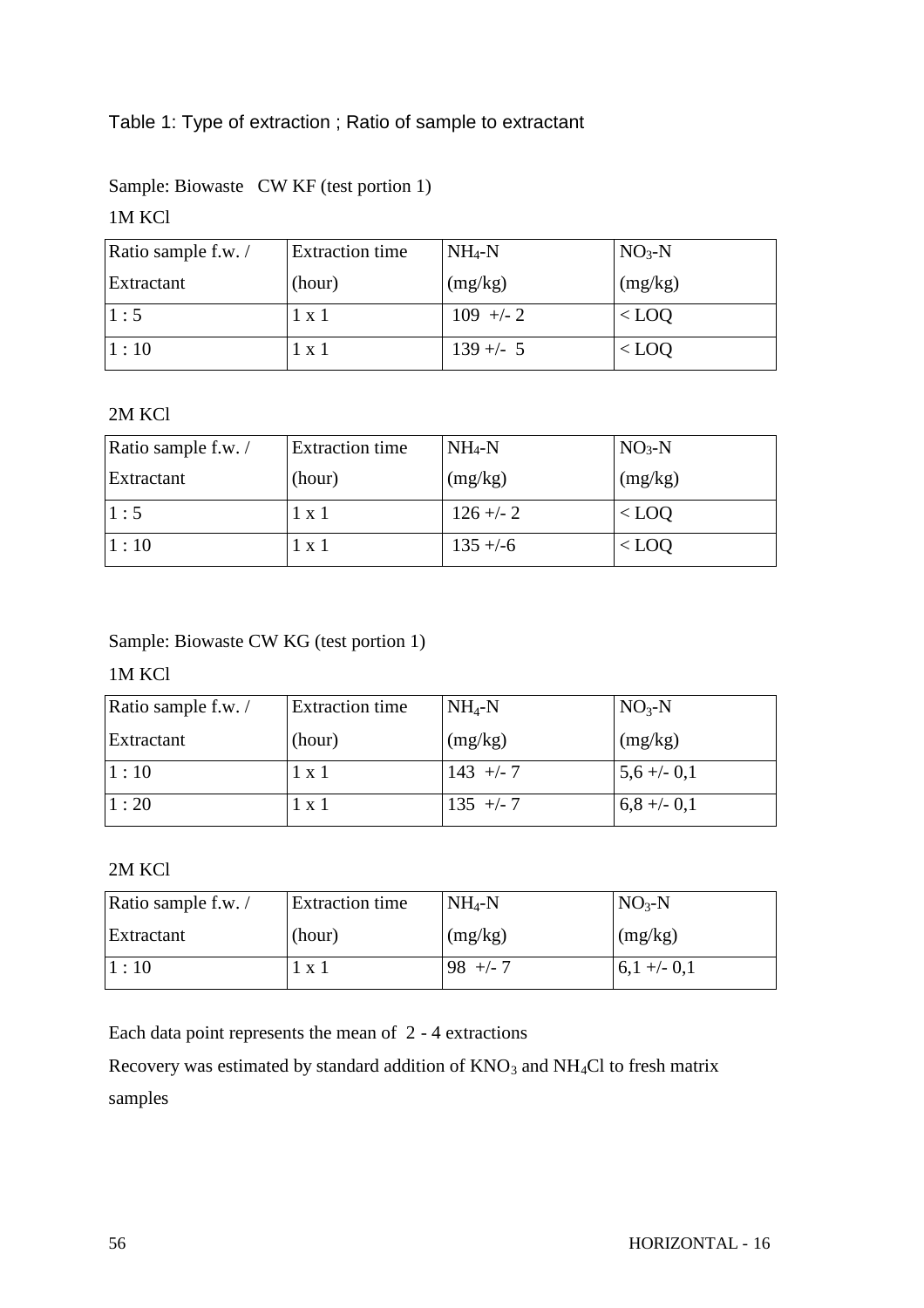## Continuation of Table 1

## Sample: Sewage Sludge SL 19K

## 1M KCl

| Ratio sample f.w./ | <b>Extraction time</b> | $NH_4-N$    | $NO3-N$ |
|--------------------|------------------------|-------------|---------|
| Extractant         | (hour)                 | (mg/kg)     | (mg/kg) |
| 1:10               | 1 x 1                  | $685 + -17$ | $<$ LOQ |
| 1:20               | $1 \times 1$           | $753 + -17$ | $<$ LOQ |

## 2M KCl

| Ratio sample f.w./ | <b>Extraction time</b> | $NH4-N$      | $NO3-N$ |
|--------------------|------------------------|--------------|---------|
| Extractant         | (hour)                 | (mg/kg)      | (mg/kg) |
| $\vert 1:10$       | 1 x 1                  | $730 + - 17$ | $<$ LOQ |

## Sample: Soil SO K3

## 1M KCl

| Ratio sample f.w./ | <b>Extraction time</b> | $NH_4-N$      | $NO3-N$ |
|--------------------|------------------------|---------------|---------|
| Extractant         | (hour)                 | (mg/kg)       | (mg/kg) |
| 1:10               | 1 x 1                  | $0,27 + -0.3$ | $<$ LOO |

## 2M KCl

| Ratio sample f.w./ | <b>Extraction time</b> | $NH_4-N$      | NO3 N           |
|--------------------|------------------------|---------------|-----------------|
| Extractant         | (hour)                 | (mg/kg)       | $\log(kg)$      |
| $\vert 1:10$       | $1 x_1$                | $0,22 + -0.3$ | ${<}\, \rm LOO$ |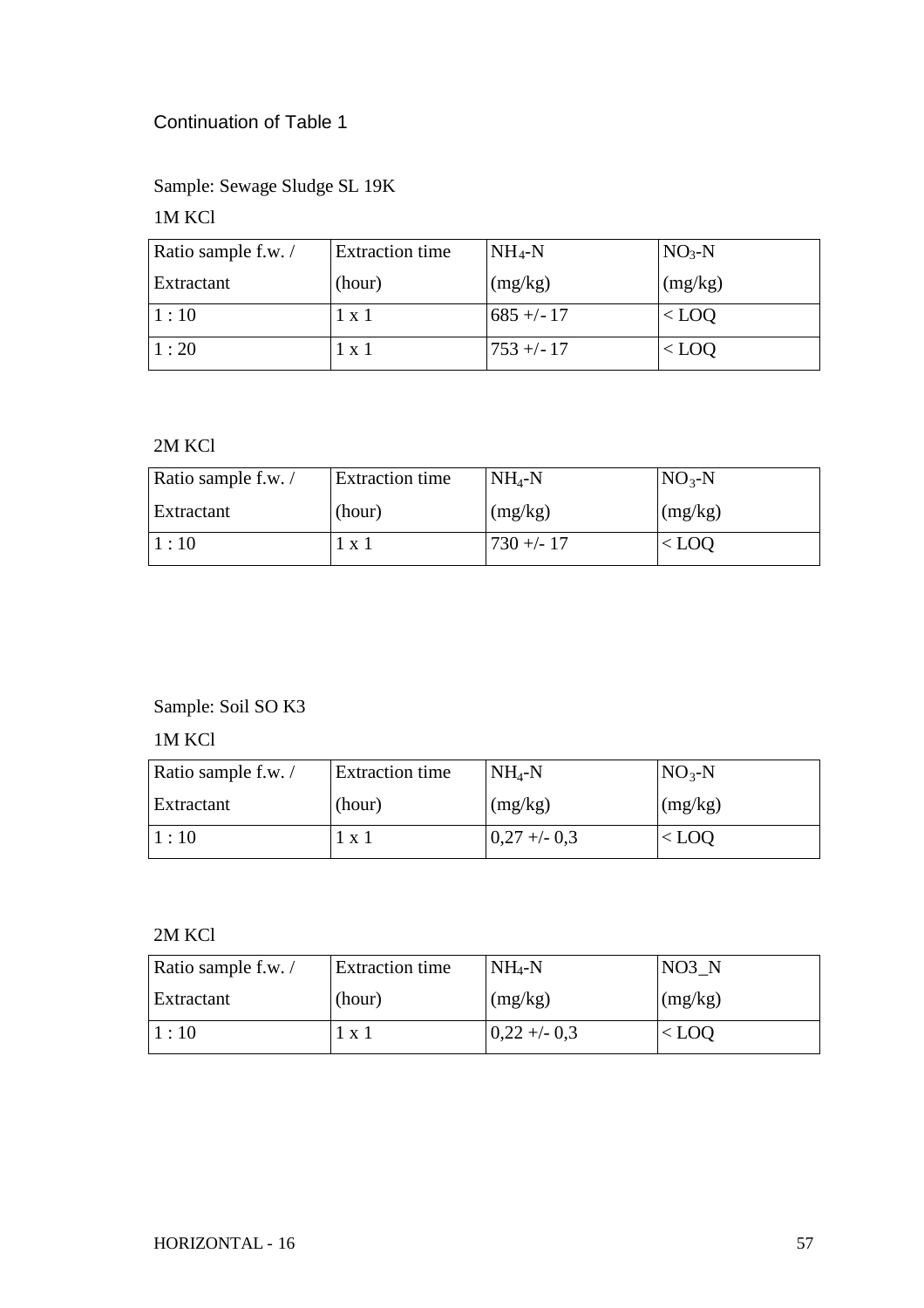## Table 2: Variation of Extraction conditions – Repetition of extraction

| <b>KCl</b>     | Ratio: sample / | Shaking time            | $NH_4-N$   |
|----------------|-----------------|-------------------------|------------|
|                | extractant      | (hours)                 | % Recovery |
| 2 M            | 1:5             | $1 \times 1 h$          | $71 +/- 6$ |
| 2 <sub>M</sub> | 1:10            | 1 x 1 h                 | $85 +/- 7$ |
| 2 M            | 1.5             | $2 \times 1$ h          | $87 +/- 7$ |
| 2M             | 1.10            | $2 \times 1$ h          | $92 + - 7$ |
| 1 <sub>M</sub> | 1:5             | $1 \times 1h$           | $66$ +/- 6 |
| 1 <sub>M</sub> | 1:10            | $1 \times 1h$           | $80 +/- 7$ |
| 1 <sub>M</sub> | 1:10            | $2 \times 1h$           | $81 +/- 7$ |
| 1 M            | 1.10            | $1 \times 2h$           | $76 + - 6$ |
| 1 M            | 1:10            | $1 x 1h + 16h **$       | $60 +/- 6$ |
|                |                 | stand at $20^{\circ}$ C |            |

Fresh Sample: Biowaste CW  $KG + addition of KNO<sub>3</sub> and NH<sub>4</sub>Cl$ 

Recovery for nitrate was  $> 87 %$  in all samples investigated

Recovery was estimated by addition of 50 mg/l  $NH_4$ -N and  $NO_3$ -N to the extraction solution

\*\* The filtrate was left at room temperature over night to test the stability of filtrates

Each data point represents the mean of 2-6 extractions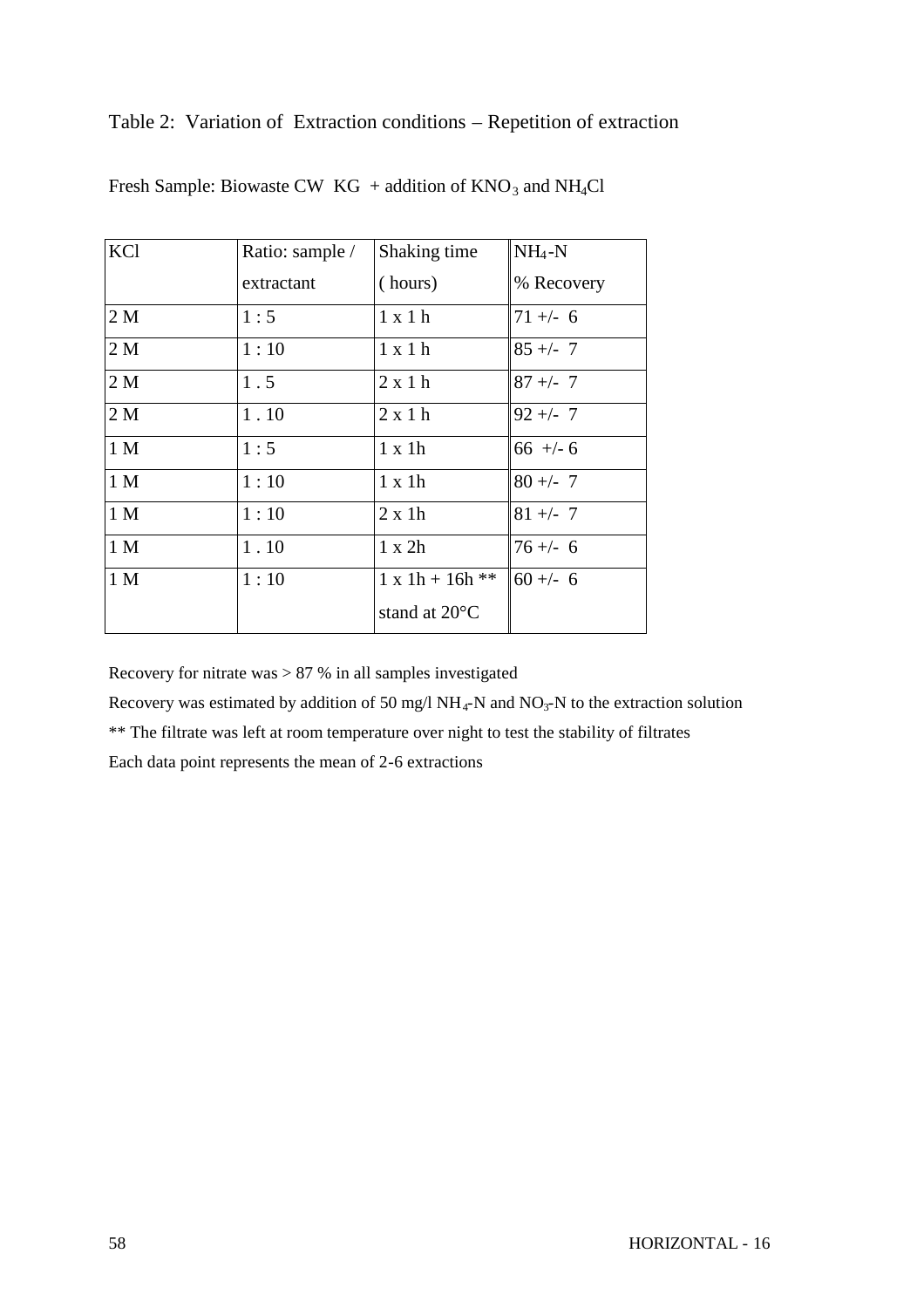## Continuation of Table 2:

## Dry sample: soil SO K3

| KCl            | Ratio: sample / | Shaking time   | $NH_4-N$ | $NO3-N$ |
|----------------|-----------------|----------------|----------|---------|
|                | extractant      | hours)         | (mg/kg)  | (mg/kg) |
| 1 <sub>M</sub> | 1:10            | $1 \times 1$ h | 0,20     | 0,32    |
| 1 <sub>M</sub> | 1:10            | 2x1h           | 0,27     | 0,32    |
| 1 <sub>M</sub> | 1:10            | 3x1h           | 0,27     | 0,32    |

Dry sample: soil SO K3

| KCl            | Ratio: sample / | Shaking time          | $NH_4-N$   | $NO3-N$    |
|----------------|-----------------|-----------------------|------------|------------|
|                | extractant      | hours)                | Recovery % | Recovery % |
| 1 <sub>M</sub> | 1:10            | l <b>x</b> 1 <b>h</b> | 90         | 104        |
| 1 <sub>M</sub> | 1:10            | $2 \times 1$ h        | 92         | 104        |
| 1 <sub>M</sub> | 1:10            | 3x1h                  | 92         | 104        |

Dry sample: soil WEPAL standard (< 2 mm)

| KCl            | Ratio: sample / | Shaking time | $NH_4-N$ | $NO3-N$ |
|----------------|-----------------|--------------|----------|---------|
|                | extractant      | (hours)      | (mg/kg)  | (mg/kg) |
| 1 <sub>M</sub> | 1:10            | 1 x 1 h      | 2,25     | 2,37    |
| 1 <sub>M</sub> | 1:10            | 2x1h         | 2,50     | 2,49    |
| 1 <sub>M</sub> | 1:10            | 3x1h         | 2,57     | 2,52    |

Dry sample: soil WEPAL standard (< 2 mm)

| KCl            | Ratio: sample / | Shaking time   | $NH_4-N$   | $NO3-N$    |
|----------------|-----------------|----------------|------------|------------|
|                | extractant      | (hours)        | Recovery % | Recovery % |
| 1 <sub>M</sub> | 1:10            | $1 \times 1$ h | 96         | 96         |
| 1 <sub>M</sub> | 1:10            | $2 \times 1$ h | 98         | 101        |
| 1 <sub>M</sub> | 1:10            | 3x1h           | 98         | 101        |

Each data point represents the mean of  $4$  extractions (s rel:  $\langle 2\% \rangle$ )

Recovery was estimated by standard addition of 5 mg/l  $NO_3$ -N and  $NH_4$ -N to the extraction solution. S rel: 2 % - 7 %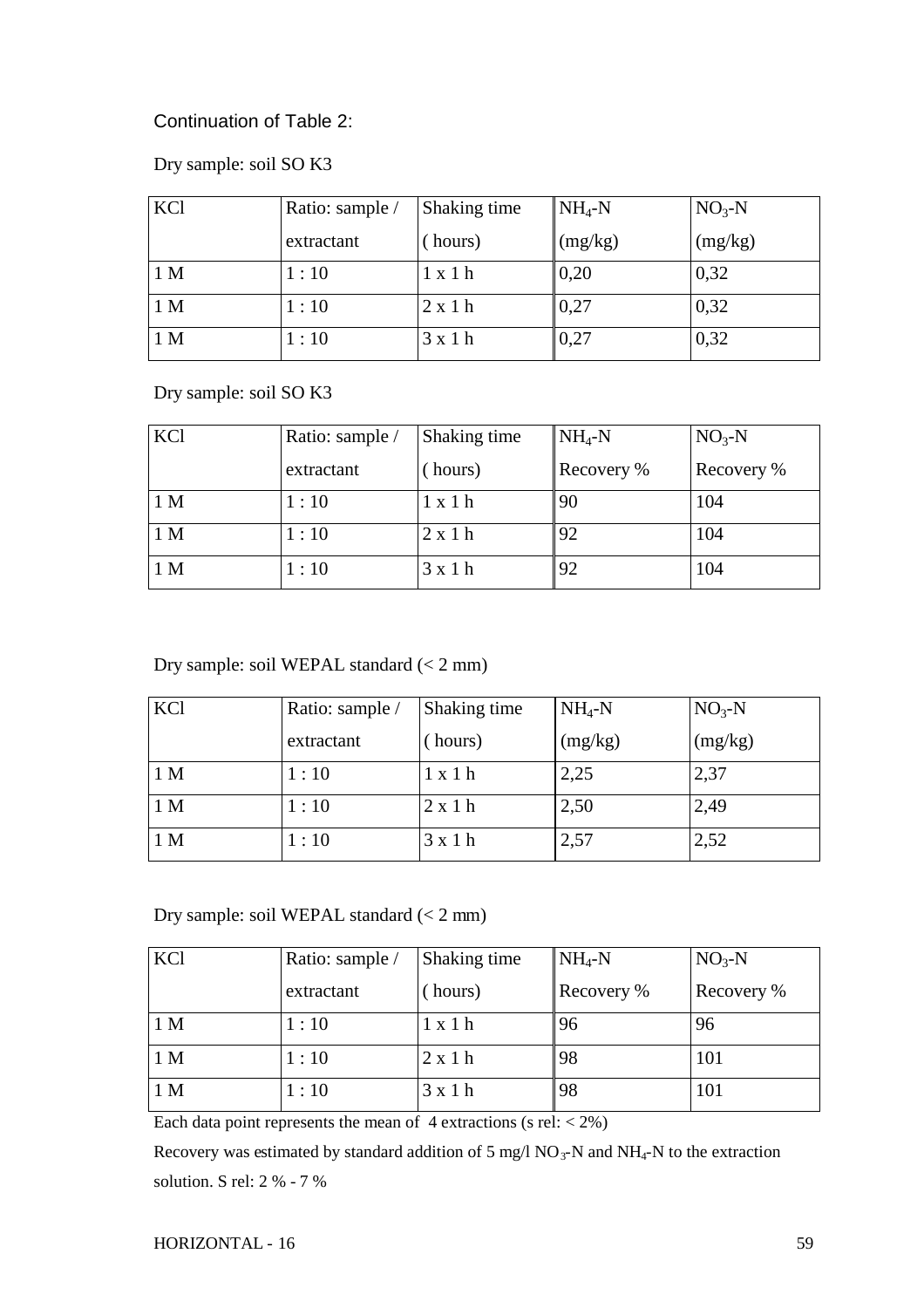## Continuation of Table 2:

Dry sample: soil SO 9, < 125 μm

| KCl            | Ratio: sample / | Shaking time   | $NH_4-N$  | $NO3-N$ |
|----------------|-----------------|----------------|-----------|---------|
|                | extractant      | (hours)        | $\log/kg$ | (mg/kg) |
| 1 <sub>M</sub> | 1:10            | $1 \times 1$ h | 5,64      | 3,82    |
| 1 <sub>M</sub> | 1:10            | 2x1h           | 6,58      | 4,15    |
| 1 <sub>M</sub> | 1:10            | 3x1h           | 6,85      | 4,30    |

## Dry sample: soil SO 9, < 125 μm

| KCl            | Ratio: sample / | Shaking time   | $NH_4-N$   | $NO3-N$    |
|----------------|-----------------|----------------|------------|------------|
|                | extractant      | (hours)        | Recovery % | Recovery % |
| 1 <sub>M</sub> | 1:10            | 1 x 1 h        | 94         | 98         |
| 1 <sub>M</sub> | 1:10            | $2 \times 1$ h | 102        | 106        |
| 1 <sub>M</sub> | 1:10            | 3x1h           | 102        | 108        |

Each data point represents the mean of 2-4 extractions; S rel: < 2%

## Table 2b

## Adsorption efficiency for ammonium in different matrices

| Sample                | 1. Addition | 2. Addition | 3. Addition |
|-----------------------|-------------|-------------|-------------|
| SO <sub>K3</sub>      | 4,62        | 4,72        | 4,92        |
| SO <sub>9</sub>       | 4,55        | 4,64        | 4,89        |
| <b>Standard WEPAL</b> | 4,68        | 4,48        | 4,84        |

At each extraction step  $5mg/1NH_4-N$  was added

Each data point represents the mean of 2-4 extractions;  $S$  rel:  $<$  2%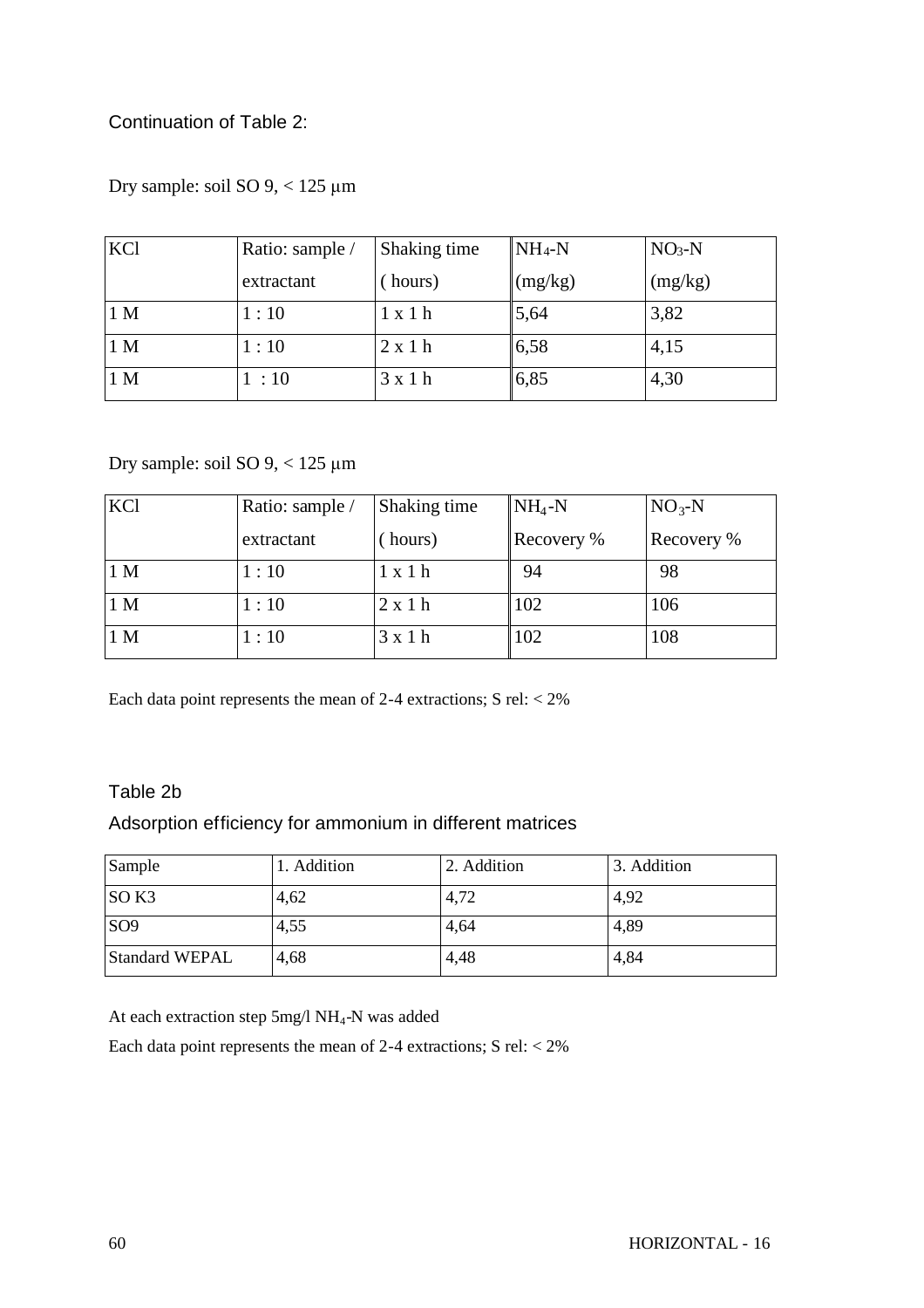### Table 3: Stability of filtrates

Test mixture of  $KNO_3$  and NH<sub>4</sub>Cl in 1M KCl

|  | ۰. |  |
|--|----|--|
|  |    |  |

| Time           | $NH_4-N$      | $NO3-N$         |
|----------------|---------------|-----------------|
| (days)         | mg/kg         | mg/kg           |
| $\overline{0}$ | $46,6 + -0,5$ | $44,8 + -0.5$   |
| 22             | $46,1 + -0.5$ | $44,7 + -0.5$   |
| 30             | $46,7 + -0.5$ | $46.9 + -0.5$   |
| 42             | $44,4 + -0,4$ | $44,4 + -0,4$   |
| 56             | $41,2 + -0,4$ | $47,4 + (-0.5)$ |

 $T = -18$  °C

| Time     | $NH_4-N$      | $NO3-N$         |
|----------|---------------|-----------------|
| (days)   | mg/kg         | mg/kg           |
| $\theta$ | $46,6 + -0.5$ | $44,8 + -0.5$   |
| 22       | $46,2 + -0.5$ | $46,1 + -0.5$   |
| 30       | $46.9 + -0.5$ | $45,4 + -0.5$   |
| 42       | $44,9 + -0,4$ | $44,7 + -0.5$   |
| 56       | $40,5 + -0,4$ | $46,5 + (-0.5)$ |

Remark: mg/kg refers to a hypothetical amount of 5g sample in 50 ml, though the test mixture was extracted without any sample matrix. Extraction, analysis in CFA and storage was performed as described for sample extraction and analysis.

Standard deviation was < 1 % for the analysis of both ions in artificial solution, as calculated by two repeated measurements in CFA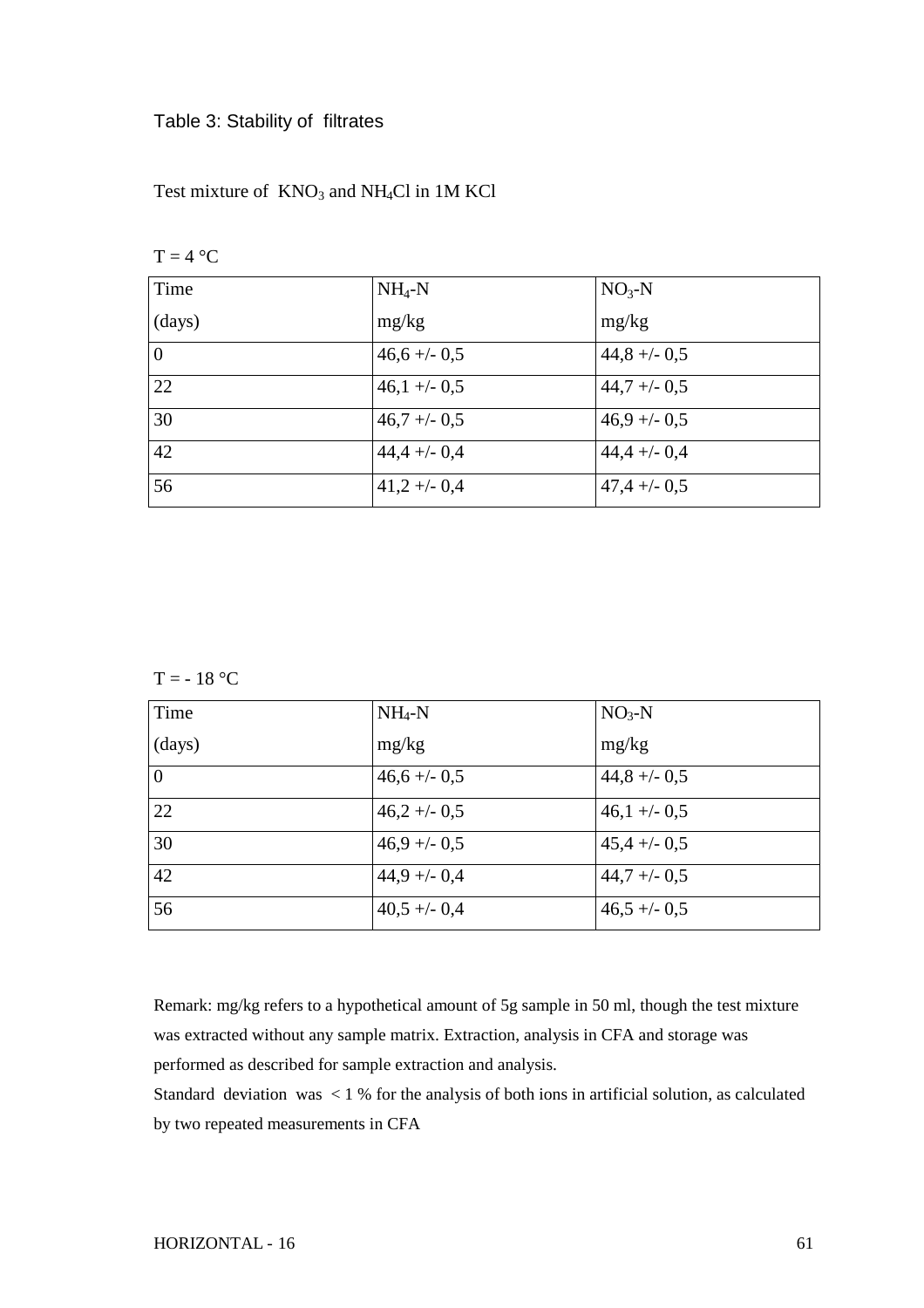## Continuation of Table 3:

Test portion 2 of CW KF (1 : 10) in 1M KCl

|--|--|--|

| Time           | $NH_4-N$        | $NO3-N$ |
|----------------|-----------------|---------|
| (days)         | mg/kg           | mg/kg   |
| $\overline{0}$ | $46,2 + (-3,7)$ | $<$ LOQ |
| 22             | $46,3 + (-3,7)$ |         |
| 30             | $45,4 + (-3,6)$ |         |
| 42             | $46,4 + -3,7$   |         |
| 56             | $45,6 + (-3,6)$ |         |

 $T = -18$ °C

| Time           | $NH_4-N$        | $NO3-N$ |
|----------------|-----------------|---------|
| (days)         | mg/kg           | mg/kg   |
| $\overline{0}$ | $46,2 + (-3,7)$ | $<$ LOQ |
| 22             | $46,4 + (-3,7)$ |         |
| 30             | $46,0 + (-3,7)$ |         |
| 42             | $45,3 + (-3,6)$ |         |
| 56             | $43,4 + (-3,5)$ |         |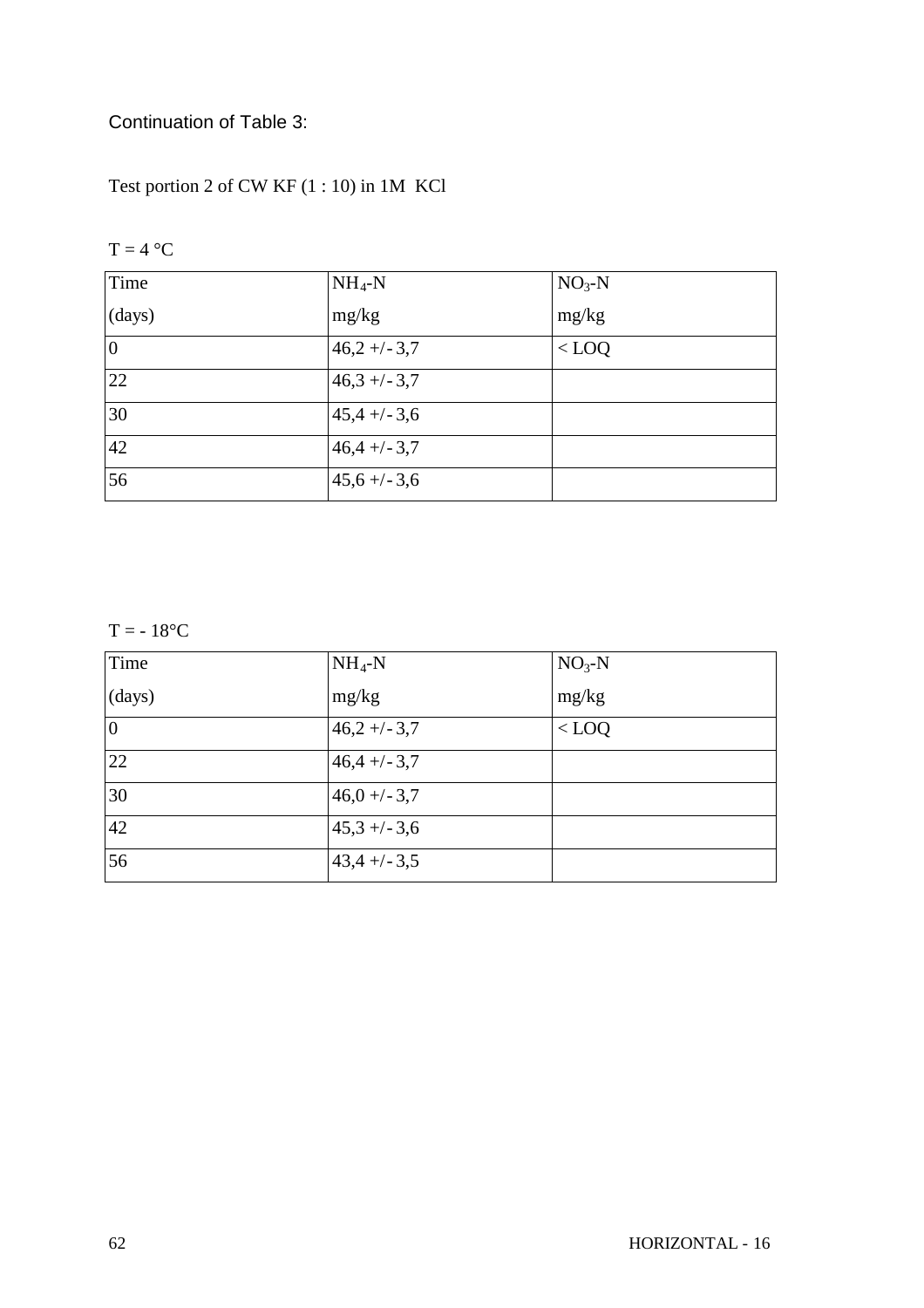## Table 4:

## Variation in the separation process

## Filtration

| Sample              | $NH_4-N$       | $NO3-N$                  |
|---------------------|----------------|--------------------------|
|                     | (mg/kg)        | (mg/kg)                  |
| $\overline{SO K3}$  | $0,29 + -0,02$ | $ 0,17 + -0,02 $         |
| SO <sub>9</sub>     | $5.92 + -0.13$ | $\frac{3,78 + -0.02}{ }$ |
| WEPAL soil standard | $2,42 + -0,07$ | $ 2,37 + -0,07 $         |

## **Centrifugation**

| Sample              | $NH_{4}-N$     | $NO3-N$         |
|---------------------|----------------|-----------------|
|                     | (mg/kg)        | (mg/kg)         |
| SO K3               | $0.22 + -0.02$ | $0,32 + 0,02$   |
| SO <sub>9</sub>     | $5,64 + -0,13$ | $3,82 + -0.02$  |
| WEPAL soil standard | $2,22 + -0.04$ | $ 2,37 + -0,07$ |

Each data point represents the mean of four extractions

## Table 5: Precision of Extraction - 1 x 1 hour in 1M KCl

Soil

## SO K1

| Sample No.     | $NH_4-N$ (mg/kg) |
|----------------|------------------|
|                | 0,26             |
| $\overline{2}$ | 0,21             |
| 3              | $1,14*$          |
| $\overline{4}$ | 0,17             |
|                | 0,26             |
| 6              | 0,26             |

(NH4-N) mean: 0,23 mg/kg Std deviation: 0,04 mg/kg s rel: 17% (near LOQ) \* outlier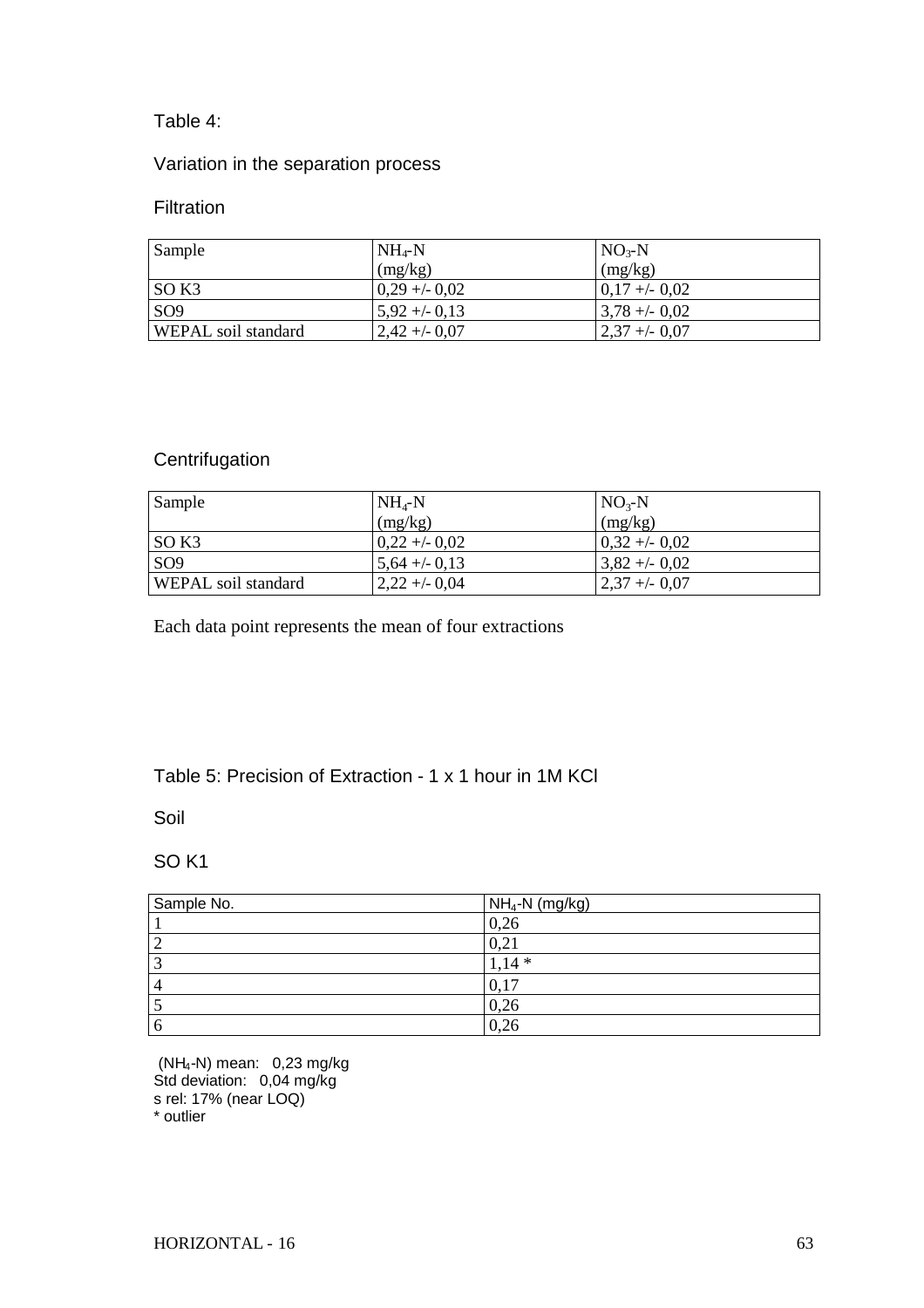## Continuation of Table 5:

## SO K3

| Sample No. | $NH_4-N$ (mg/kg) |  |
|------------|------------------|--|
|            | $0,16*$          |  |
| ົ          | 0,13             |  |
| 3          | 0,11             |  |
|            | 0,11             |  |
| 5          | 0,11             |  |
| 6          | 0,09             |  |
|            | 0,09             |  |
| 8          | 0,09             |  |
| 9          | 0,13             |  |

% (NH<sub>4</sub>-N) mean: 0,11 mg/kg

Std deviation: 0,02 mg/kg; s rel: 18% (near LOD) \* outlier

### SO K3 - Nitrate

| Sample No.       | NO <sub>3</sub> -N (mg/kg) |
|------------------|----------------------------|
|                  | 0,14                       |
| $\overline{2}$   | 0,09                       |
| $\overline{3}$   | 0,10                       |
| $\overline{4}$   | 0,14                       |
| $\overline{5}$   | 0, 10                      |
| 6                | 0,10                       |
| 7                | 0, 10                      |
| $\boldsymbol{8}$ | 0,10                       |
| 9                | 0,10                       |

% (NO<sub>3</sub>-N) mean: 0,11 mg/kg Std deviation: 0,02 mg/kg; s rel: 18% (near LOD)

### Biowaste

## CW KG

| Sample No.     | $NH_4-N$ (mg/kg) |
|----------------|------------------|
|                | 151,4            |
| $\overline{2}$ | 152,1            |
| $\overline{3}$ | 153,2            |
| 4              | 155,2            |
| 5              | 156,6            |
| 6              | 156,3            |

% (NH4-N) mean: 154, 1mg/kg Std deviation: 2,2 mg/kg s rel. 1,4 %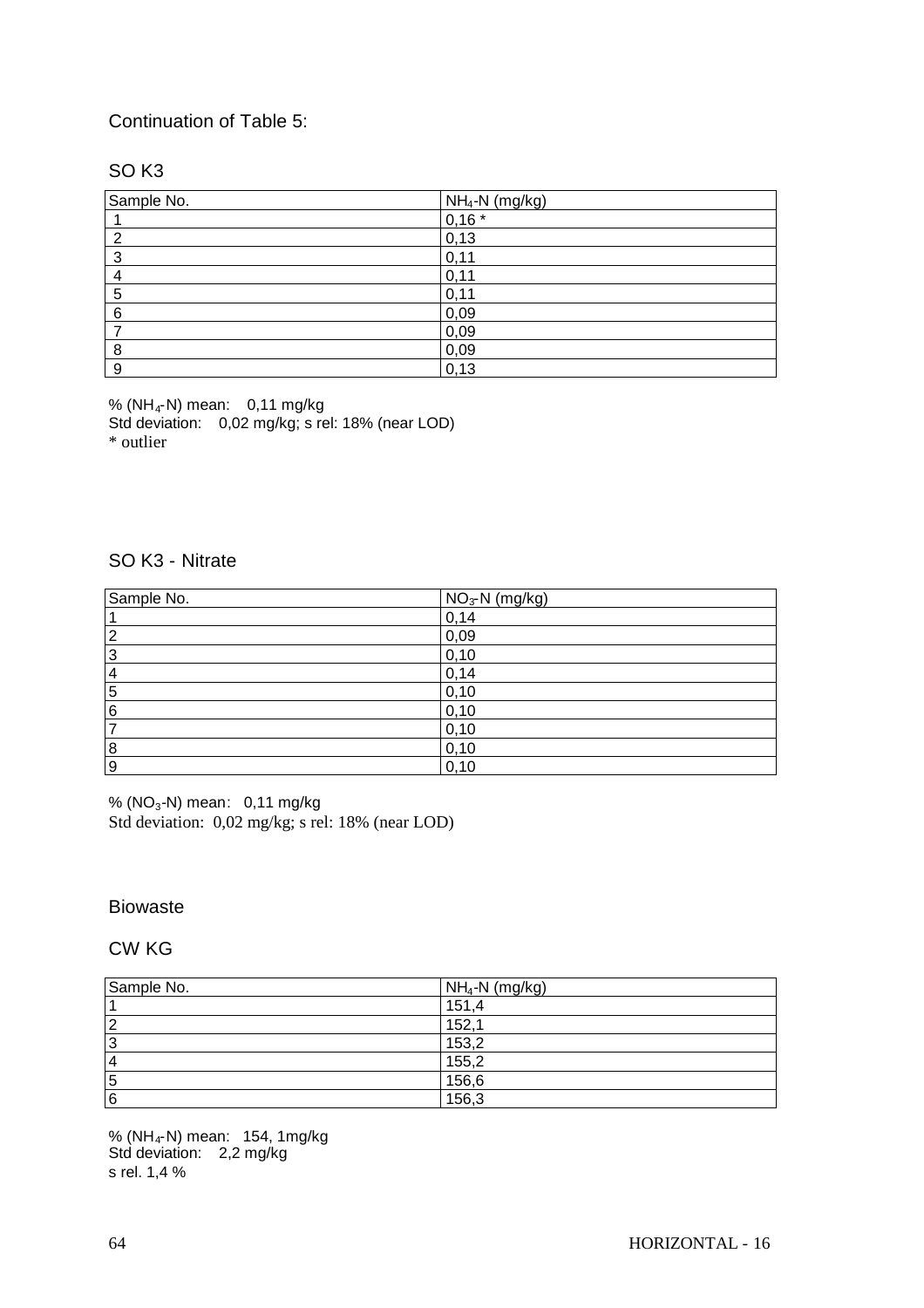## Continuation of Table 5:

## CW KG - Nitrate

| Sample No. | $NO3$ -N (mg/kg) |
|------------|------------------|
|            | 29,8             |
|            | 30,2             |
| ×.         | 31,0             |
|            | 31,0             |
| Ю          | 31               |
| 6          | 31               |

% (NO<sub>3</sub>-N) mean: 30,7 mg/kg Std deviation: 0,6 mg/kg s rel: 2,0 %

## CW KF

| Sample No. | $NH_4-N$ (mg/kg) |
|------------|------------------|
|            | 74,4             |
| 2          | 76,2             |
| 3          | 80,1             |
| 4          | 103,5            |
| 5          | 92,              |
| 6          | 85,0             |

% (NH<sup>4</sup> -N) mean: 85,3 mg/kg Std deviation: 11,2 mg/kg s rel: 13 %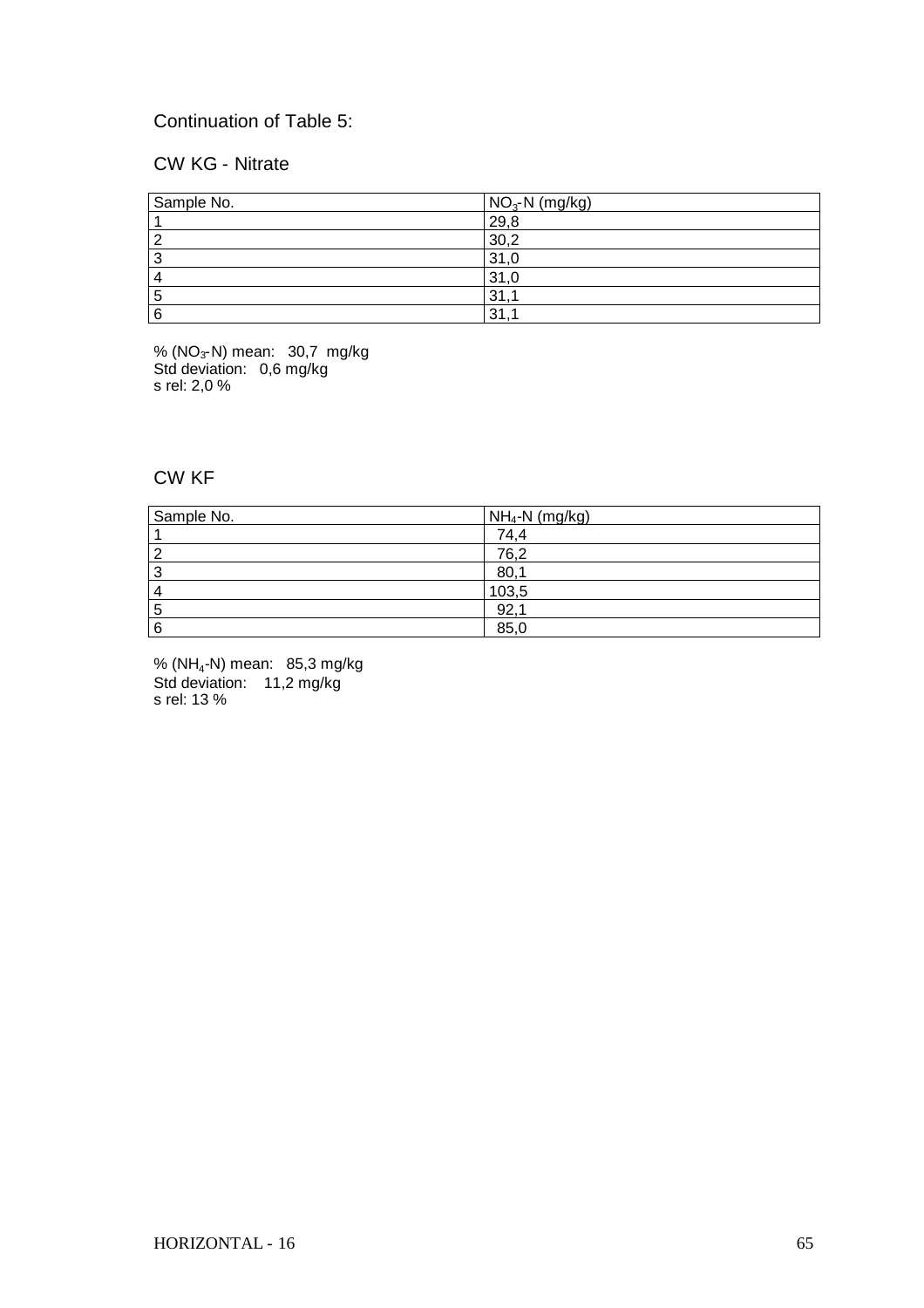## Continuation of Table 5:

## Sewage sludge

### SL K19

| Sample No.     | $NH_4-N$ (mg/kg) |
|----------------|------------------|
|                | 671,8            |
| $\overline{2}$ | 666,4            |
| 3              | 685,7            |
| 4              | 708,5            |
| 5              | 697,0            |
| 6              | 679,6            |

% (NH<sub>4</sub>-N) mean: 684,8 mg/kg Std deviation: 15,8 mg/kg s rel: 2,3 %

## SL K20

| Sample No. | $NH_4-N$ (mg/kg) |
|------------|------------------|
|            | 674,3            |
| 2          | 696,7            |
| 3          | 702,1            |
| 4          | 696,4            |
| 5          | 717,5            |
| 6          | 796,1 *          |

% (NH<sub>4</sub>-N) mean: 697,4 mg/kg Std deviation: 15,5 mg/kg s rel: 2,2 % \* outlier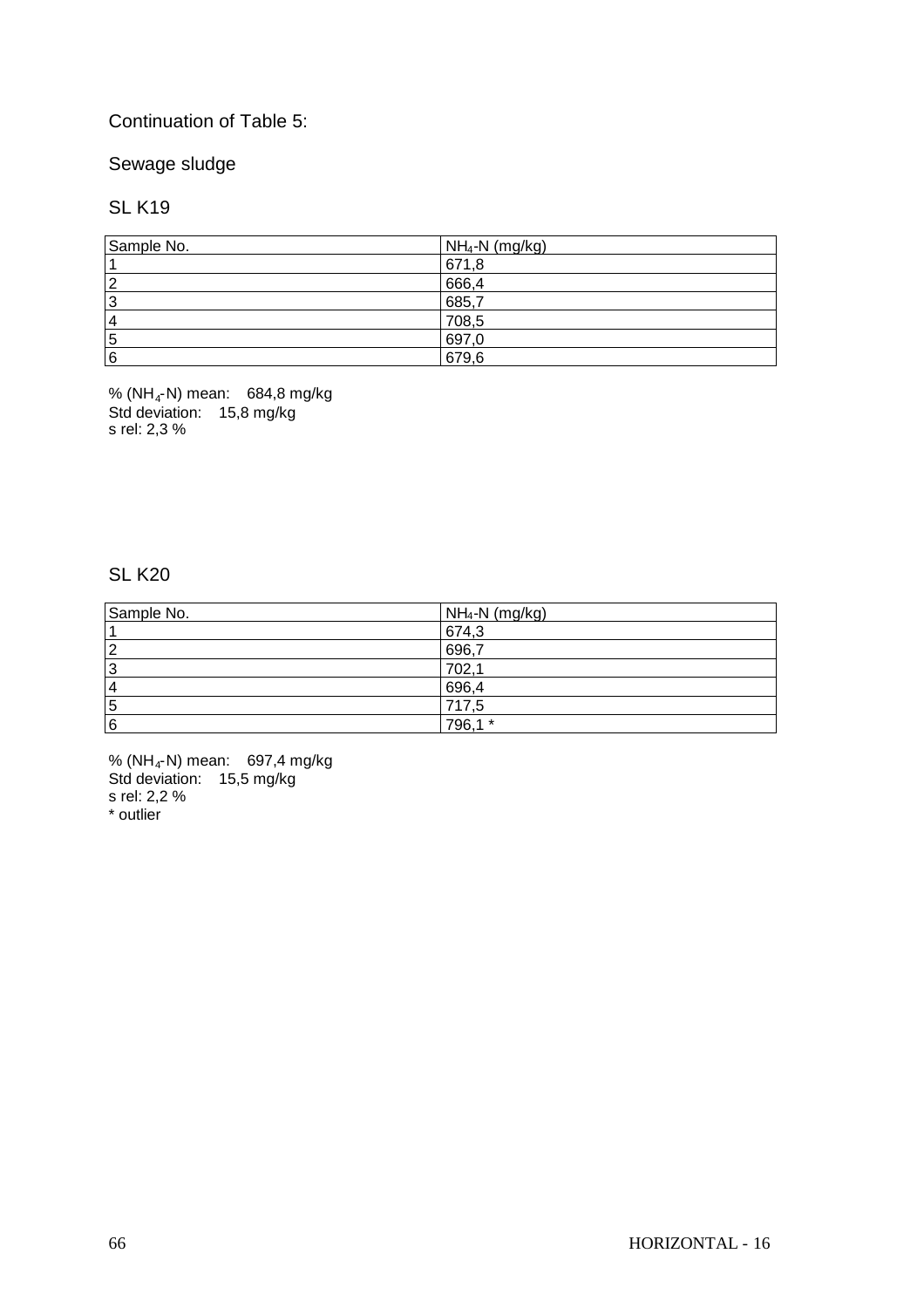## 4 SUMMARY

Extraction in KCl solution provides higher stability of filtrates and higher recovery for ammonium compared to other extractants, such as water or 0,02M Calciumchlorid.

Analysis of KCl extracts can be done using both manual and automated methods based on spectrophotometric detection. Here we performed analysis using the CFA automated method. Ion chromatographic detection is not possible due to interference of chloride from the extraction solution with the nitrate signale.

We tested variations in the ratio of sample to extractant, 1M versus 2M KCl extraction solutions, extraction time and storage of filtrates at two different temperatures (4°C and -18°C).

The method chosen ( 1M KCl, ratio: 1: 10; extraction time: 1 x 1 hour; conventional filtration, storage at -18°C prior analysis and CFA analysis ) showed good practical performance during routine work, high recovery values for nitrate  $(> 87\%)$  and moderate recovery values for ammonium  $($  > 75%) in all matrices tested.

Still, great variation in ion contents: (0,2 mg/kg in soil and up to 700 mg/kg in sewage sludge) and contents of dry matter impose difficulties to both the extraction and analytical part.

Calibration and handling during laboratory work should be performed separately for soil and for biowaste/sewage sludge in order to prevent cross contaminations

Repeated extractions improve recovery values, especially for samples with high contents of ammonium/nitrate such as fresh biowaste and sewage sludges and for dried and ball milled soil samples used in validation.

Here, an alternative method using two repeated extractions and filtration or centrifugation is a method of choice for these sample catagories.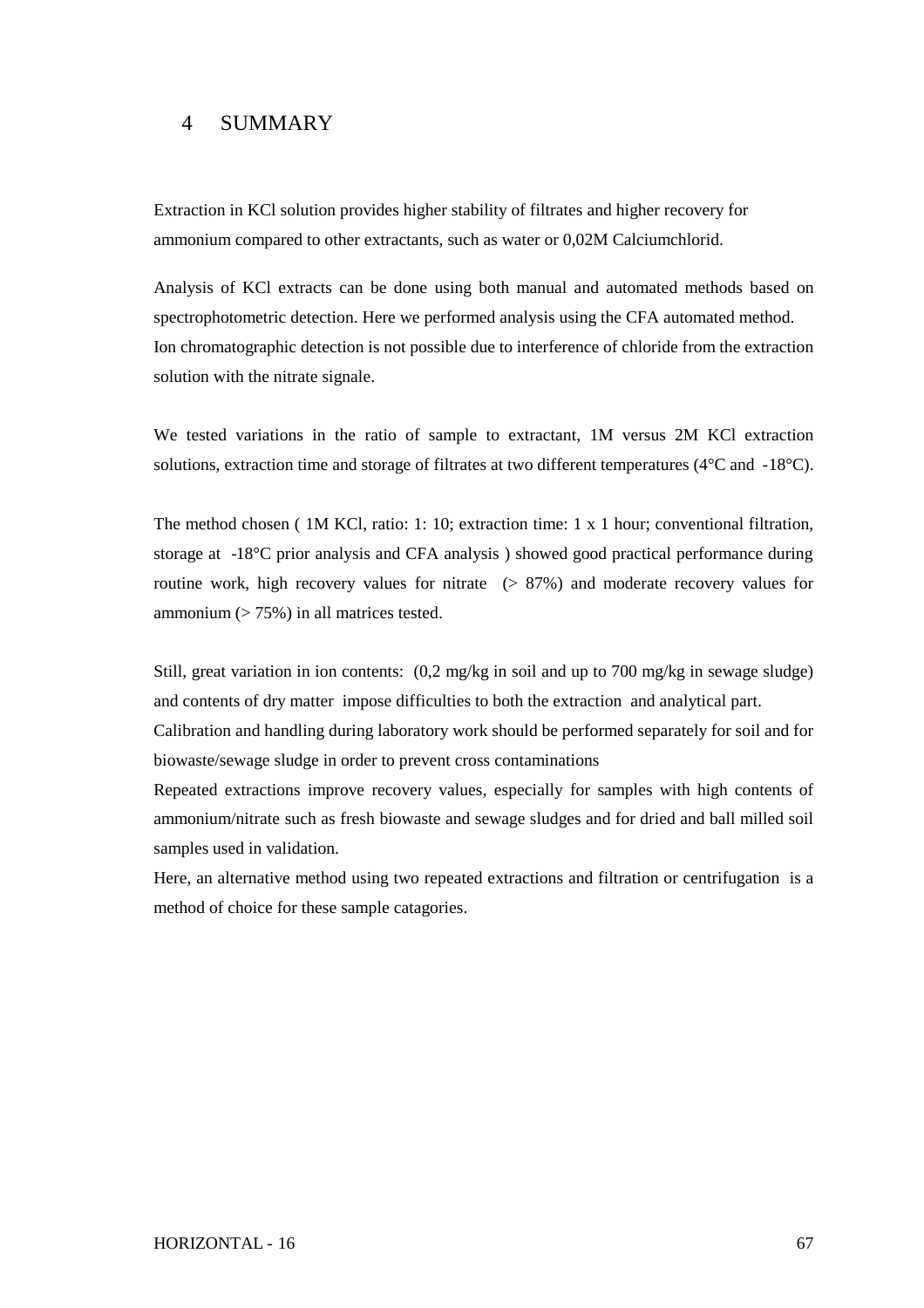## CHAPTER 4

AQUA REGIA EXTRACTION METHODS FOR THE DETERMINATION OF TOTAL PHOSPHORUS IN SOIL, SEWAGE SLUDGE AND BIOWASTE

## 1 INTRODUCTION

The present report describes method evaluation on extraction procedures by microwave and reflux heating for the determination of the chemical parameter: total phosphorus in three different matrices: soil, biowaste/compost and sewage sludge.

Analysis was performed using ICP-OES and ICP-MS

For method details see Annex 1 in Desk Study 16

## 2 MATERIALS

### 2.1 Apparatus:

Extraction:

Microwave: MLS 1200 , closed teflon vial size: 80 ml (3,2 cm x 10 cm) Reflux: 250 ml glass Erlenmeyer flask connected to a reflux condenser

Analysis:

ICP-OES, Optima 3300 DV, manufacturer: Perkin Elmer instruments, D-Rottgau ICP-MS, Perkin Elmer instruments, D-Rottgau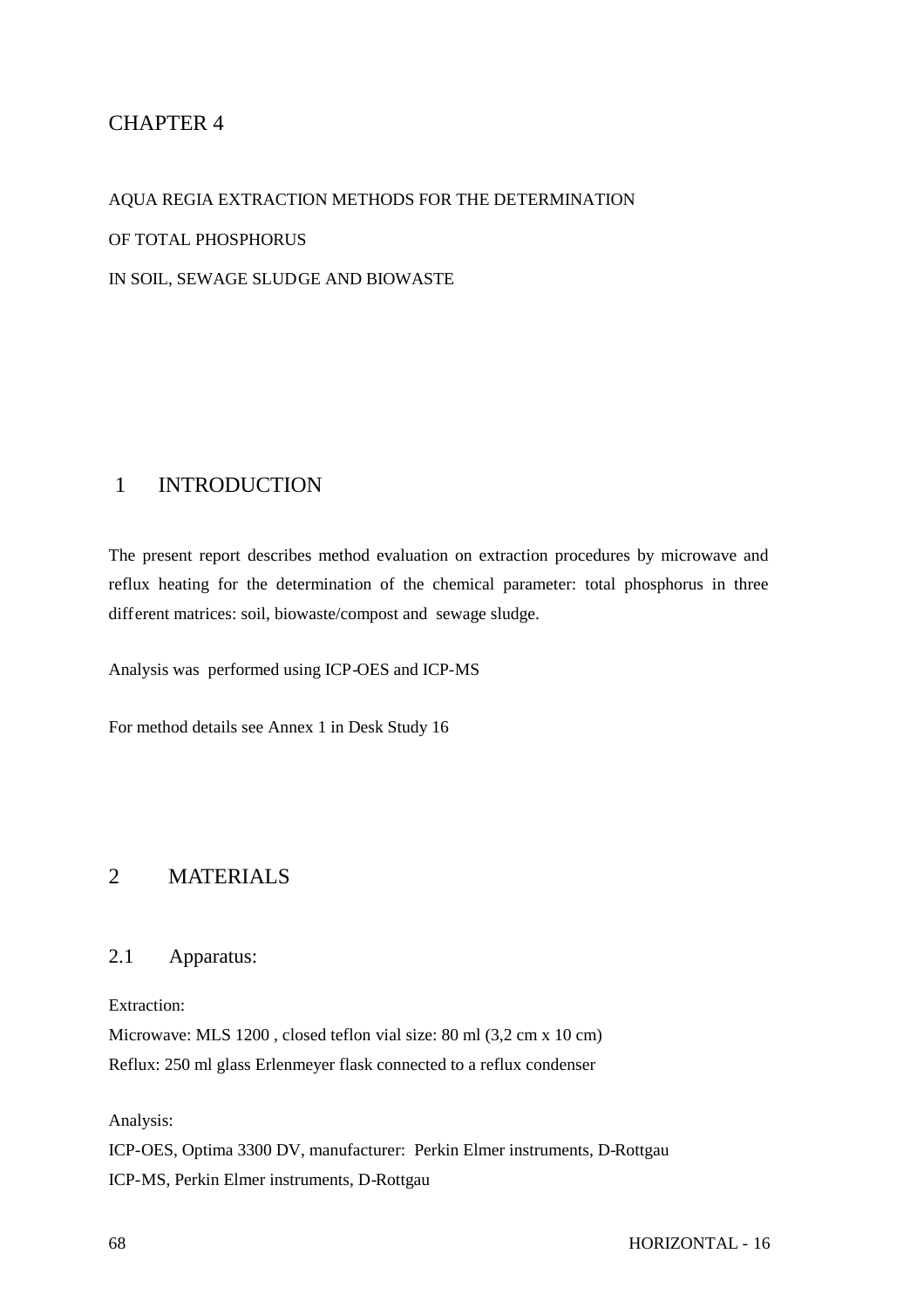## 2.2 Chemicals:

All chemicals for routine use were obtained from Merck – VWR international

HCl p.a. 37%, HNO<sup>3</sup> p.a. 65 % H2SO<sup>4</sup> p.a. 98%

Standards:

ICP Standard, 100 mg/l Phosphorus; additional values: Ca, Fe, K, Mg, Al, Na, Zn, Mn, Sr, Cr, Cu, Ni, Pb, Cd, Co

 $KH_2PO_4$  in standard addition  $MW = 136,09$  g/mol; purity : > 99,5 %

NIST standard; CRM 2781 (domestic sludge; 2,42 % P (+/- 0,09 % P) RTC standard, CRM 00-050 (sludge amended soil, terra rossa; 1,01 % P (+/- 0,09 % P) Distribution: Promochem GmbH, Wesel

Standards prepared in Kassel during ringtest validation 2002, WEPAL Biowaste; 0,45 % P (+/- 0,05 % P); Sludge; 3,3 % P (+/- 0,1 % P)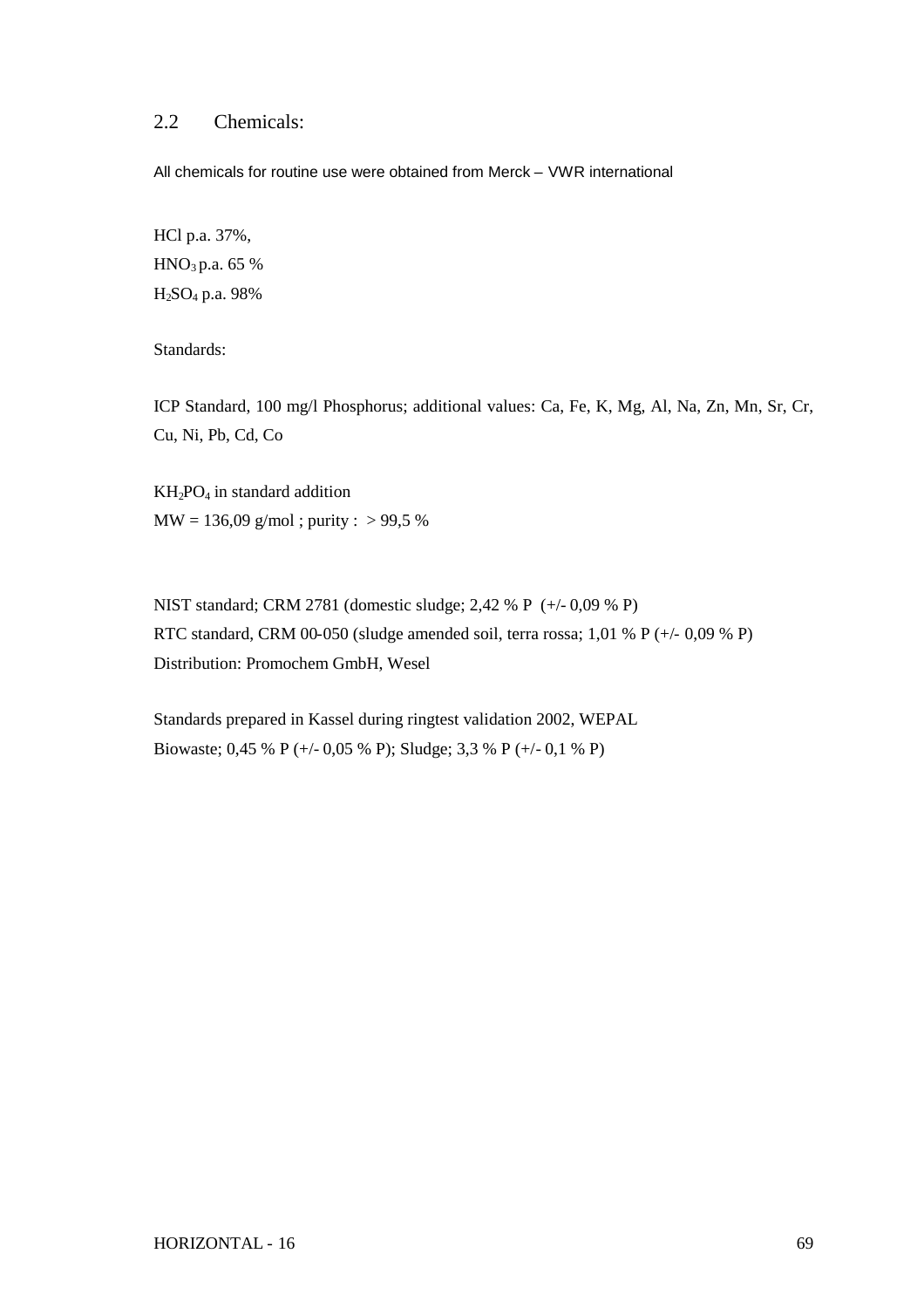## 2.3 Samples:

## « Playground samples » from JRC, Ispra

| Sample No.                | <b>Description</b>                                        | % P in SWCT report | <b>Colour and Scent</b>               |
|---------------------------|-----------------------------------------------------------|--------------------|---------------------------------------|
| $4***$<br>SO <sub>2</sub> | Clay soil,<br>$<$ 125 $\mu$ m                             | 0,13               | light brown                           |
| SO 13                     | Terra Rossa<br>$< 2$ mm                                   | 0,95               | light red-brown                       |
| SO 16R                    | Eurosoil 3R<br>$< 2$ mm                                   | 0,17               | light-grey-brown                      |
| $CW_1$                    | Composted garbage,<br>$<$ 125 $\mu$ m                     | 0,49               | dark brown,                           |
| CW <sub>5</sub>           | Compost<br>$<$ 125 $\mu$ m                                | 0,63               | dark brown,                           |
| SL<br>$\overline{4}$      | Sewage sludge,<br>$<$ 125 $\mu$ m                         | 1,99               | brown,<br>strong scent<br>low density |
| SL 11***                  | sludge<br>Sewage<br>electric<br>Industry, $<$ 125 $\mu$ m | from $ 0,40$       | light blue/green<br>low density       |

Samples from ISPRA were air dried and ball milled, and % P was determined by XRF analysis

\*\*\* Analysis was performed in Kassel using ICP-MS, due to low contents and interferences in ICP-OES all other samples were analyzed by ICP-OES

% RW.: residual water determined by heating at 105°C over night: RW (soils) < 2 %; RW biowaste < 5 % ; RW sludge: SL 4 < 5%; SL11: 12 %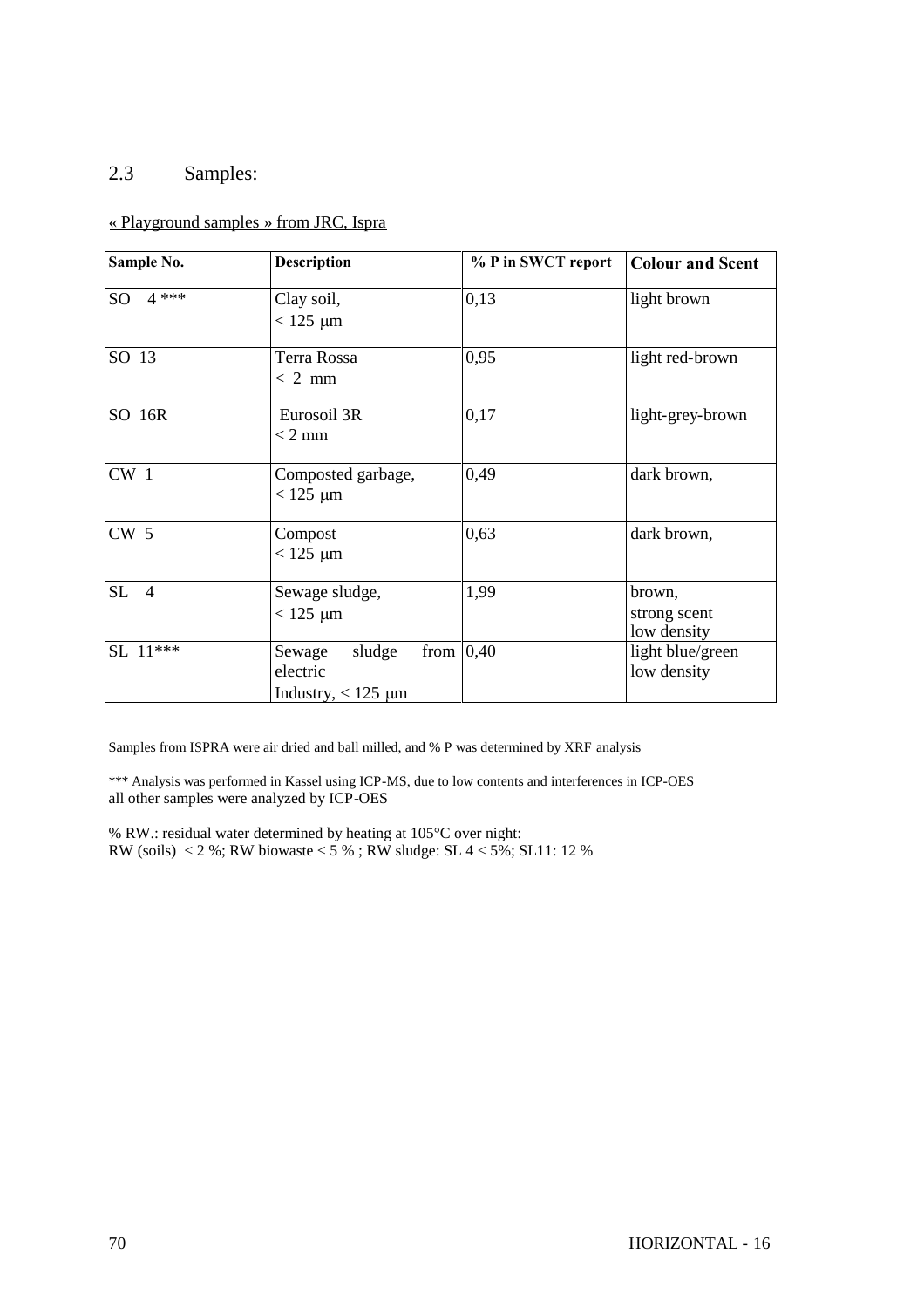### 2.4 Microwave assisted digestion:

### 2.4.1 Samples prepared in Kassel (Hessisches Landeslabor, Desk study 16) closed system

Samples were weighed into teflon vials:  $400 \text{ mg } (+/- 1 \text{ mg})$  soil and  $200 \text{ mg } (+/- 1 \text{ mg})$  sludge and biowaste and 3 ml HCl p.a.and 1 ml  $HNO<sub>3</sub>$  p.a. were added. Vials were closed and kept at room temperature over night (max.: 20 h). Heating was performed in a closed system using the following temperature programme:  $4 \text{ min} - 250 \text{ W}$ ;  $2 \text{ min} - 0 \text{ W}$ ;  $1,3 \text{ min} - 250 \text{ W}$ ;  $2 \text{ min} - 450$ W, 5 min – 850 W; 1 min – 250 W and finally the reaction mixtures were allowed to cool and settle down for 60 min at room temperature.

The reaction mixtures were transferred to a 25 ml flask, teflon vials were rinsed with destilled water twice and the flask filled to 25 ml. Aliquots were transferred to PP vessels and allowed to settle down at room temperature. The supernatants were used for analysis

## 2.4.2 Samples prepared in Maria Enzersdorf (NUA Umweltanalytik, M.Kisser, desk study 18) closed and open systems

Samples were weighed into teflon vials: 500 mg  $(+/- 1$  mg) soil and 500 mg  $(+/- 1$  mg) sludge and biowaste and 6 ml HCl (suprapur) and 2 ml  $HNO<sub>3</sub>$  (suprapur) were added.

Heating was performed using the following temperature programme:

2 min – 250 W; 2 min – 0 W; 5 min – 250 W; 5 min – 450 W, 5 min – 850 W;

and finally the reaction mixtures were allowed to cool and settle down for 60 min at room temperature.

The reaction mixtures were transferred to a 50 ml flask, teflon vials were rinsed with doubledestilled water twice and the flask filled to 50 ml. Aliquots were transferred to PP vessels and allowed to settle down at room temperature. The supernatants were used for analysis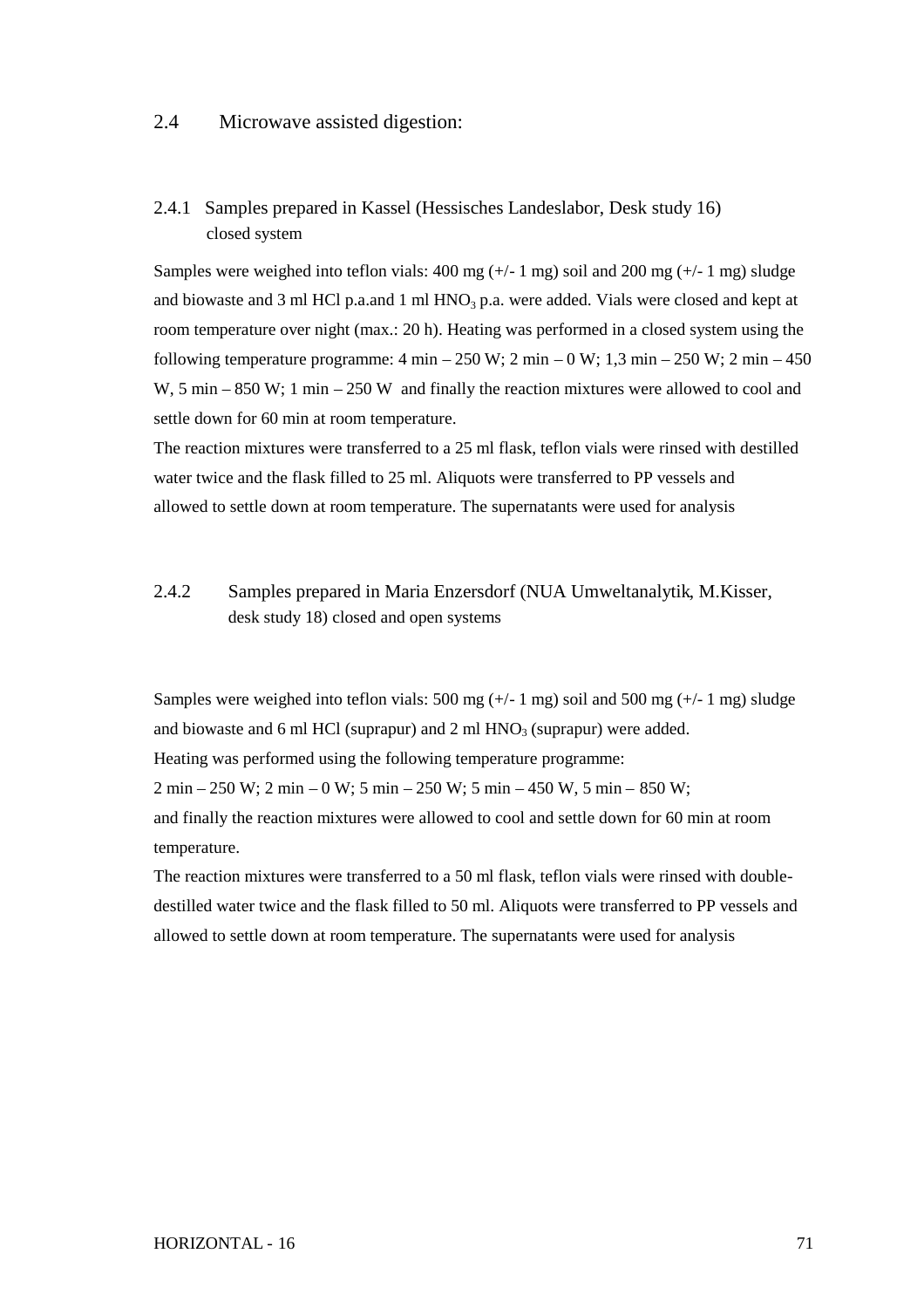### 2.5 Reflux digestion

### 2.5.1 Samples prepared in Kassel (Desk study 16)

Samples were weighed into a 250 ml Erlenmeyer flask :  $3,00 \text{ g } (+/-0,01 \text{ g})$  soil and 1,50 g  $(+/- 0.01g)$  sludge and biowaste and 21 ml HCl p.a.and 7 ml HNO<sub>3</sub> p.a. were added. The amount of biowaste and sludge used prevented the digestion mixture from excessive foaming. Erlenmeyer were connected to the condenser system and kept at room temperature over night (max.: 20 h). Heating at reflux was performed for 2 hours and finally the reaction mixtures were allowed to cool and settle down for 60 min. The reaction mixtures were transferred to a 100 ml flask and the flask filled to 100 ml with destilled water. Aliquots were transferred to PP vessels and allowed to settle down at room temperature. The supernatants were used for analysis.

Digestions with sulfuric acid and nitric acid were performed according to prEN14672

### 2.5.2 Samples prepared in Maria Enzersdorf (desk study 18)

Samples were weighed into a 250 ml Erlenmeyer flask:  $3,00 \text{ g } (+/-0,01 \text{ g})$  soil and  $3,00 \text{ g } (+/-0,01 \text{ g})$  sludge and biowaste, the samples were moistened with 0,5 ml destilled water and 21 ml HCl (suprapur) and 7 ml  $HNO<sub>3</sub>$  (suprapur) were added. Erlenmeyer were connected to the condenser system and kept at room temperature over night (max.: 20 h). Heating at reflux was performed for 2 hours and finally the reaction mixtures were allowed to cool and settle down for 60 min at room temperature. The reaction mixtures were transferred to a 200 ml flask and the flask filled to 200 ml with destilled water. Aliquots were transferred to PP vessels and allowed to settle down at room temperature. The supernatants were used for analysis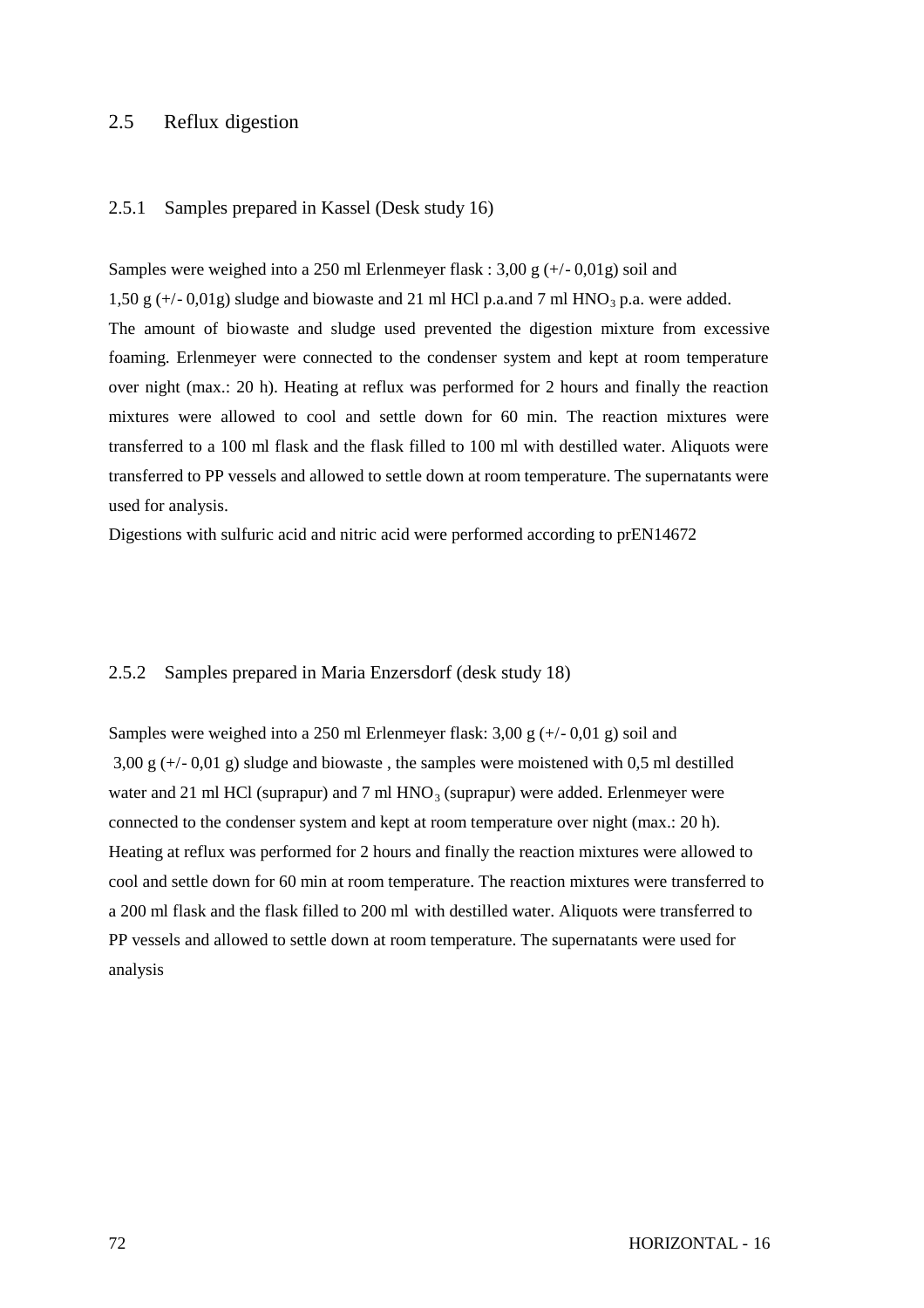#### 2.6 Scientific investigations:

Microwave assisted digestion methods were evaluated and their comparability was studied. Samples digested in Maria Enzersdorf at NUA Umweltanalytik (M. Kisser) and in Kassel at Hessisches Landeslabor (E. Janssen) were exchanged and analyzed for contents of total phosphorus by ICP in Kassel.

The efficiency and precision of digestions in both closed and open microwave systems from different manufacturers were tested. Digestion time and temperature programme used varied between samples digested in Kassel and Maria Enzersdorf. Furthermore, variations in the ratio of sample to extractant were evaluated using ratios of 1 : 10 ; 1 : 15 ;1 : 20 and 1 : 40. Results obatined from microwave assisted digestion and conventional reflux digestion were compared. Scientific investigations on reflux digestion were carried out on the comparability of results from digestions using  $H_2SO_4/HNO_3$  according to prEN 14672 and Aqua regia.

### 2.7 Analytical evaluation:

For both procedures – microwave and reflux digestion – recovery and precision data were evaluated.Recovery was estimated using NIST certified reference materials of sludge and sludge amended soil (Terra Rossa). Precision was measured by the analysis of three digested subsamples of each sample provided by ISPRA and by  $6 - 10$  digested subsamples of each reference standards.

Additionally, recovery was calculated from standard addition experiments using a sludge standard prepared during WEPAL Enquete 2002 containing 3,32 % P and addition of synthetic  $KH<sub>2</sub>PO<sub>4</sub>$  (with a purity of 99,5% and a posphorus content of P: 22,8%)

Linearity and range were calculated from a standard curve prepared by microwave digestion of  $KH_2PO_4$  up to a maximum content of 9% P in sludge and biowaste and 4,5 % P in soil samples. Linearity and range of the conventional reflux method was determined by standard addition up to a maximum content of 4,8 % P in sludge and biowaste and 1,0 % P in soil.

Linearity of the analytical ICP method was determined by preparation of a standard curve of a synthetic multi-element standard in aqua regia matrix solution.

The LOQ was calculated from standard deviations according to DIN 32645 using sample No SO4 and SO16R with low contents of total P.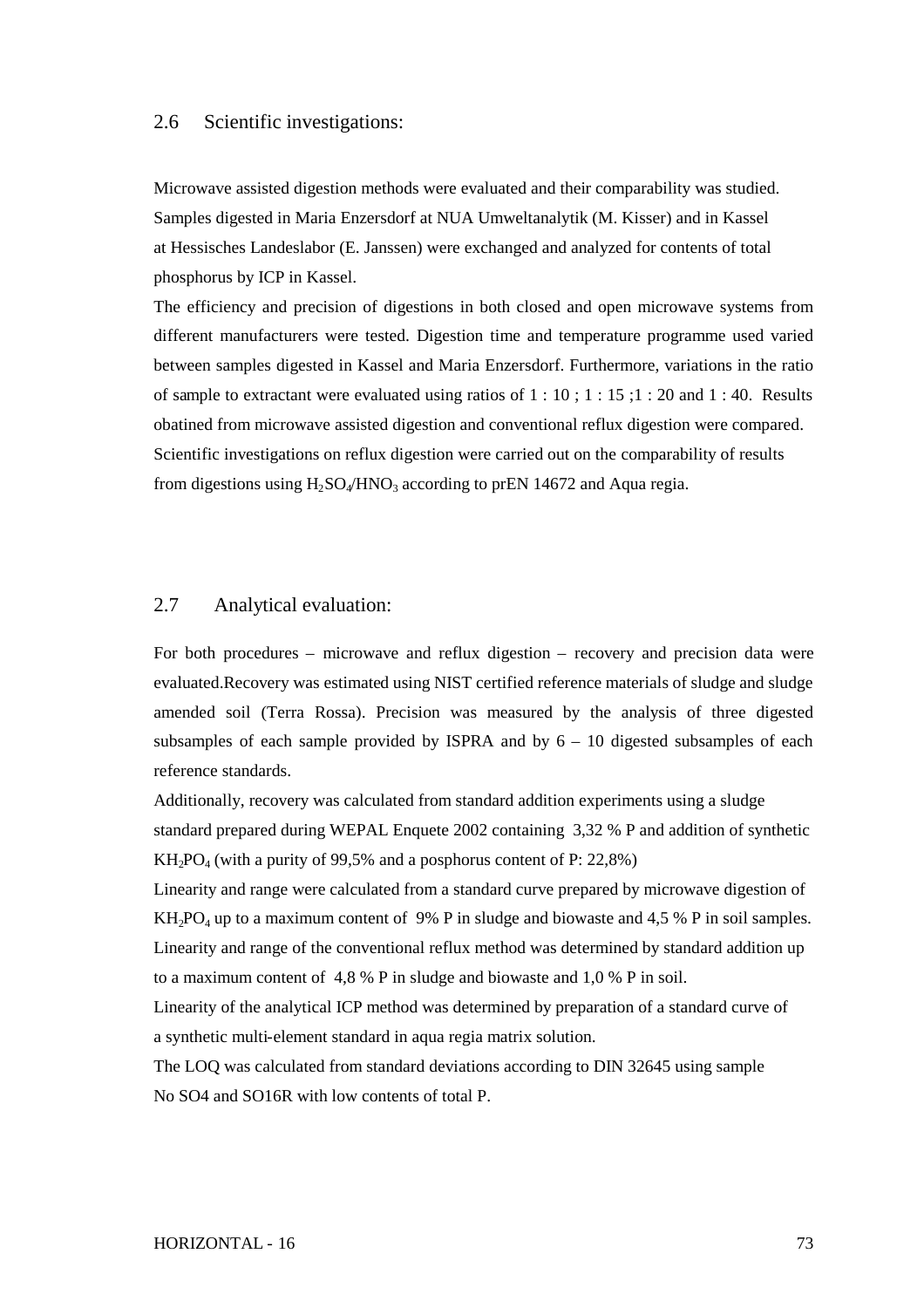### 3. RESULTS:

#### 3.1 Variation in the ratio: sample to extractant

Ratios of sample to extractant (1: 10 to 1 : 40) have been evaluated by microwave assisted heating (Table 1). Results for soil samples did not differ between treatments, while biowaste and sludge digestions showed higher efficiency in treatments with ratios above 1 : 10. We therefore chose a ratio of 1 : 10 for soil samples and 1: 20 for biowaste and sludge throughout both reflux and microwave assisted heating. All samples digested at NUA Umweltanalytik (M. Kisser) were digested with a ratio of 1 : 10 (reflux) and 1 : 16 (microwave).

Results for samples with a phosphorus content < 0,5 % did not differ between reflux digestions performed using a ratio of 1 : 10 or 1 : 20.

#### 3.2 Comparability of results obtained from different microwave systems

Microwave systems were tested in Kassel and Maria Enzersdorf (Tabel 2 and 3). Results for total phosphorus in soil samples did not vary significantly between both laboratories using closed and open microwave systems from two manufacturers. Total phosphorus contents for biowaste CW1 were significantly increased in the digestion performed in Kassel compared to M. Enzersdorf, while results for soil sample SO13 (Terra Rossa, < 2mm) were lower in Kassel compared to M. Enzersdorf, though differences for soil samples were not statistically significant. Both closed and open microwave systems were tested in M. Enzersdorf. Mean values did not differ between treatments.

#### 3.3 Reflux digestion versus microwave digestion

Results obtained from both microwave and reflux heating showed good recovery (> 96%) estimated by digestion of standard reference soil and sludge samples with total phosphorus contents  $> 1\%$ .

Mean values among both methods: reflux versus microwave did not differ significantly for the digestion of samples from ISPRA.

Still, we do not recommend microwave assisted digestions during routine work, due to the corrosive action of aqua regia on mechanical parts of the digestion system.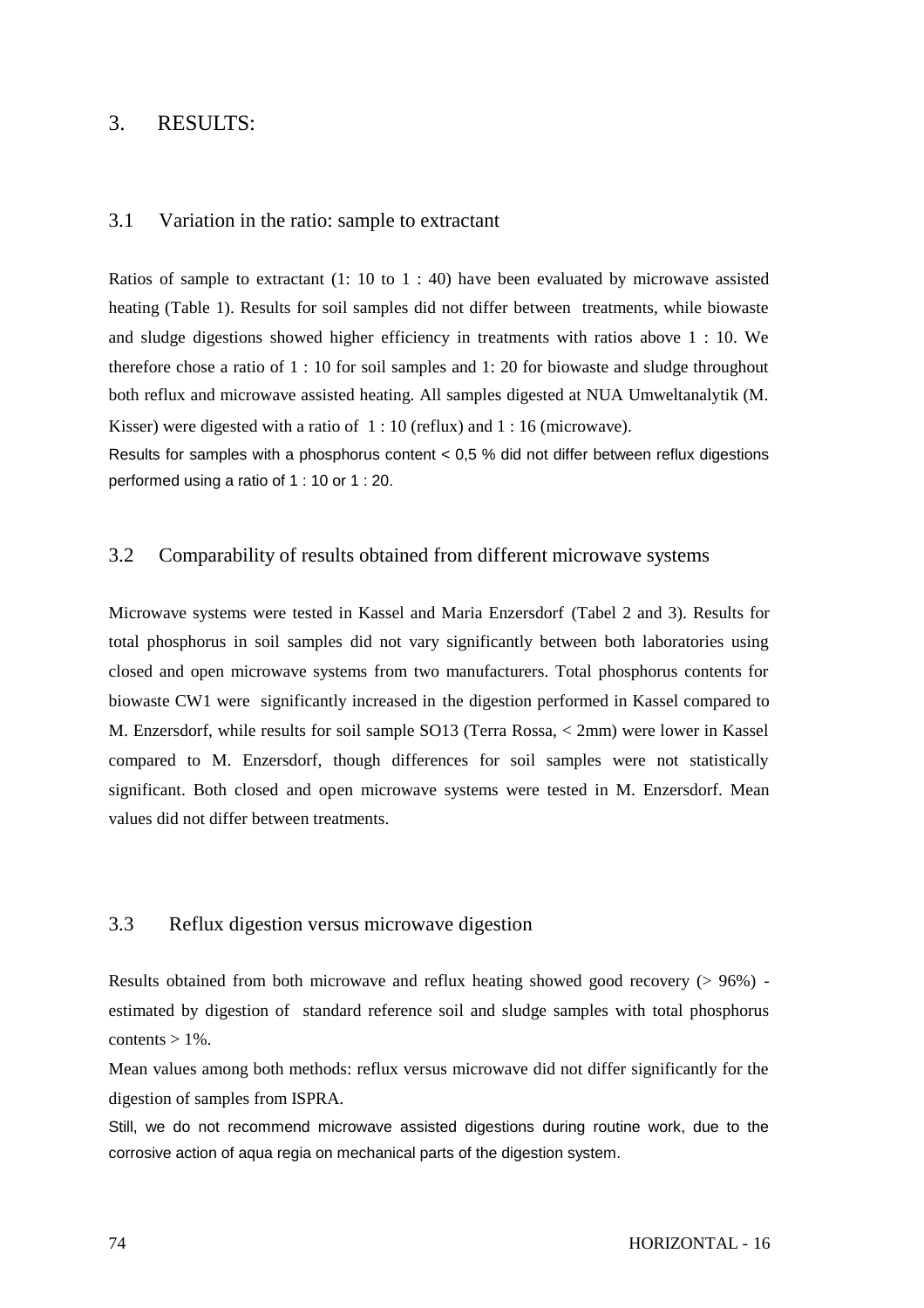#### 3.4 Sulfuric acid/nitric acid versus aqua regia digestion (reflux)

Results for the digestion of soil and biowaste/ sewage sludge samples with sulfuric acid / nitric acid did not differ significantly from results obtained by aqua regia digestion, though mean values were slightly increased and visible inspection of residues after digestion showed better efficiency after digestion in sulfuric acid/nitric acid (Table 6, 8).

#### 3.5 Linearity

Linearity of the chemical standard  $KH_2PO_4$  in microwave digestion was analyzed in the concentration range  $0 - 9%$  P in sewage sludge and biowaste as calculated for 200 mg used in real matrix samples and for 400 mg in soil samples Linearity was proven by a Pearsson coefficient of  $r = 0.997$ . (x-axis: mg P, determined by weight; y-axis: mg/l P found after digestion.)

#### 3.6 Limit of quantification

The LOQ in ICP-OES was 0,10 % P, while the LOD was 0,04 % P.

Calculation was based on the standard deviation of soil sample SO16R and intrinisic method parameters of ICP-OES analysis (LOQ: < 20 mg/l solution (1+9 dilution).)

### 3.7 Recovery

Recovery in soil varied between 100,0 % and 112 %. Recovery in biowaste and sludge varied between: 93,0 % and 98,8 %. (see Tables)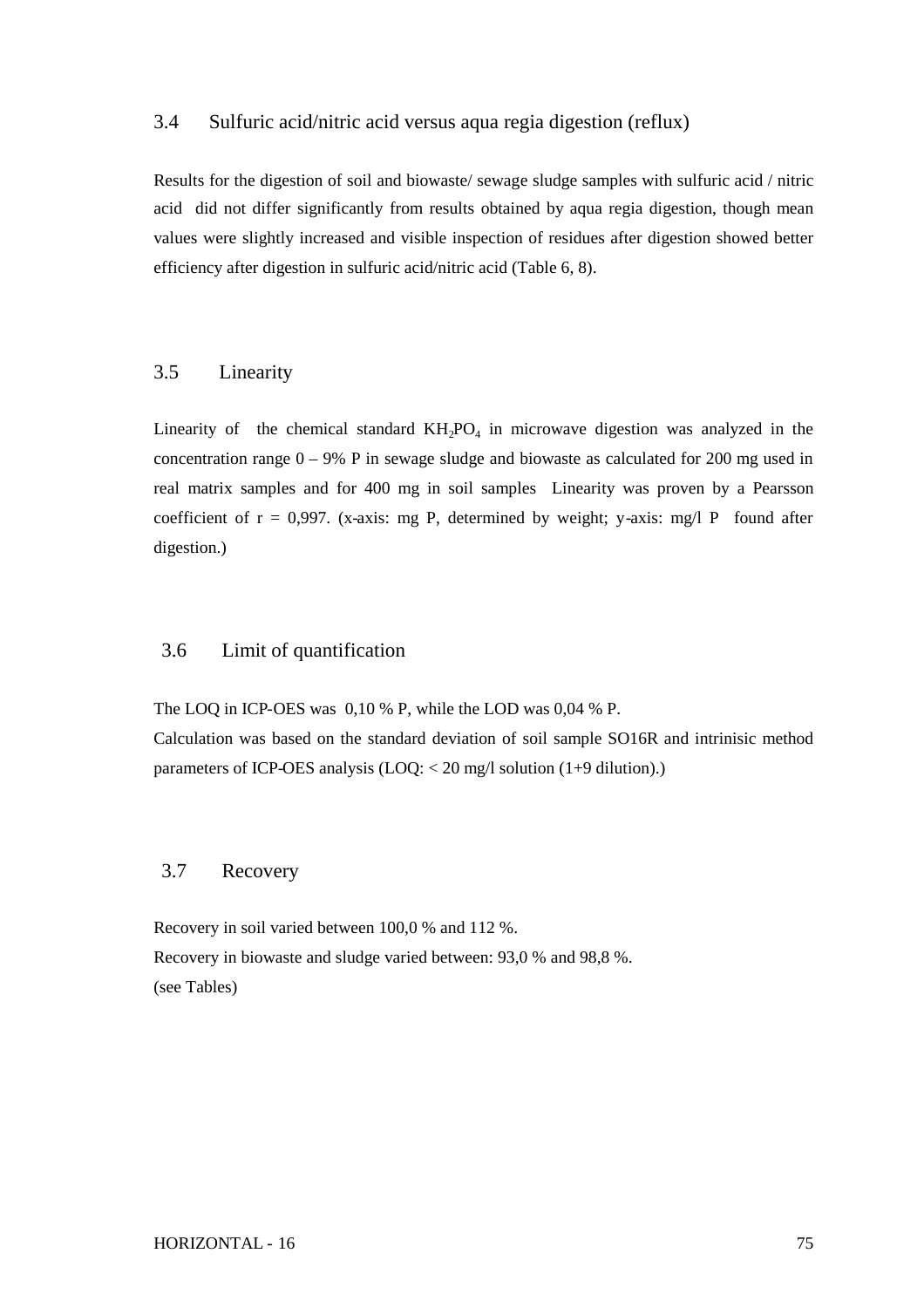### 3.8 Precision

Soil, compost and sewage sludge samples varied in phosphorus contents between 0,05% - 0,2%P (SO4, SO16R), 0,3 % – 0,6% P (CW1, CW5, SO13, SL11) and > 1 %P (SL4) and showed a maximum relative standard deviation of 17 % (see Tables  $1 - 4$ ).

Relative standard deviation of sample digestion using reflux heating generally was lower than digestion using microwave assisted heating  $-2 - 10\%$  (reflux) versus  $3 - 14\%$  (microwave). (Table 7)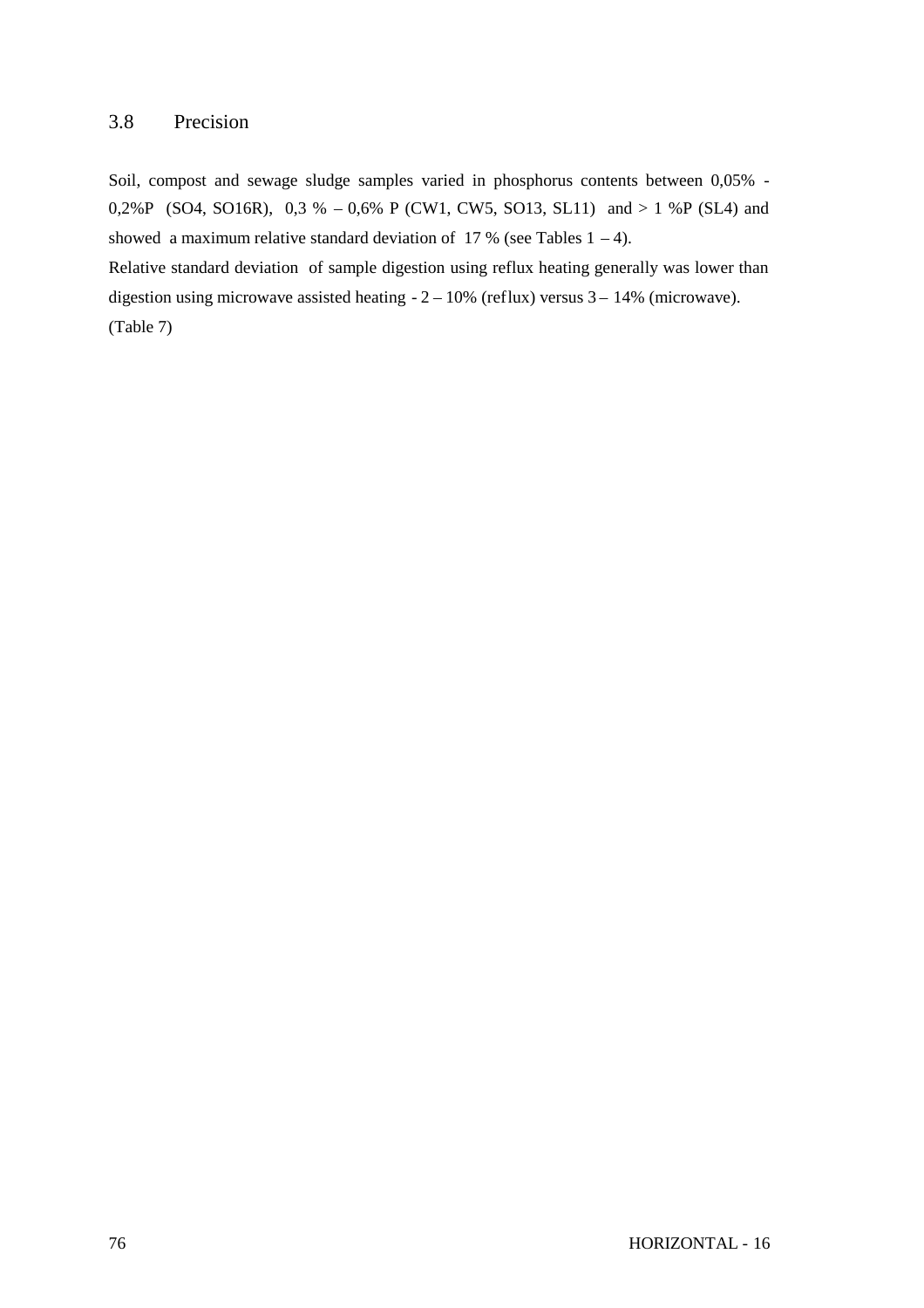# Table 1: Variation of sample to extractant in microwave digestion

| SO <sub>16R</sub> |      |
|-------------------|------|
| Ratio             | %P   |
| 1:10              | 0,14 |
| 1:15              | 0,13 |
| 1:20              | 0,14 |
| 1:40              | 0,13 |

Stddev.:+/- 0,01 %P

| CW1<br>Ratio   | %P   |
|----------------|------|
| $\boxed{1:10}$ | 0,33 |
| 1:15           | 0,40 |
| 1:20           | 0,44 |
| 1:40           | 0,46 |

Stddev.: +/- 0,08 %P

| $rac{\mathsf{SL4}}{\mathsf{Ratio}}$ |      |  |
|-------------------------------------|------|--|
|                                     | %P   |  |
| 1:10                                | 2,15 |  |
| 1:15                                | 2,15 |  |
| 1:20                                | 2,39 |  |
| 1:40                                | 2,33 |  |

Stddev. : +/- 0,20 %P

Results are mean values of  $2 - 4$  digestions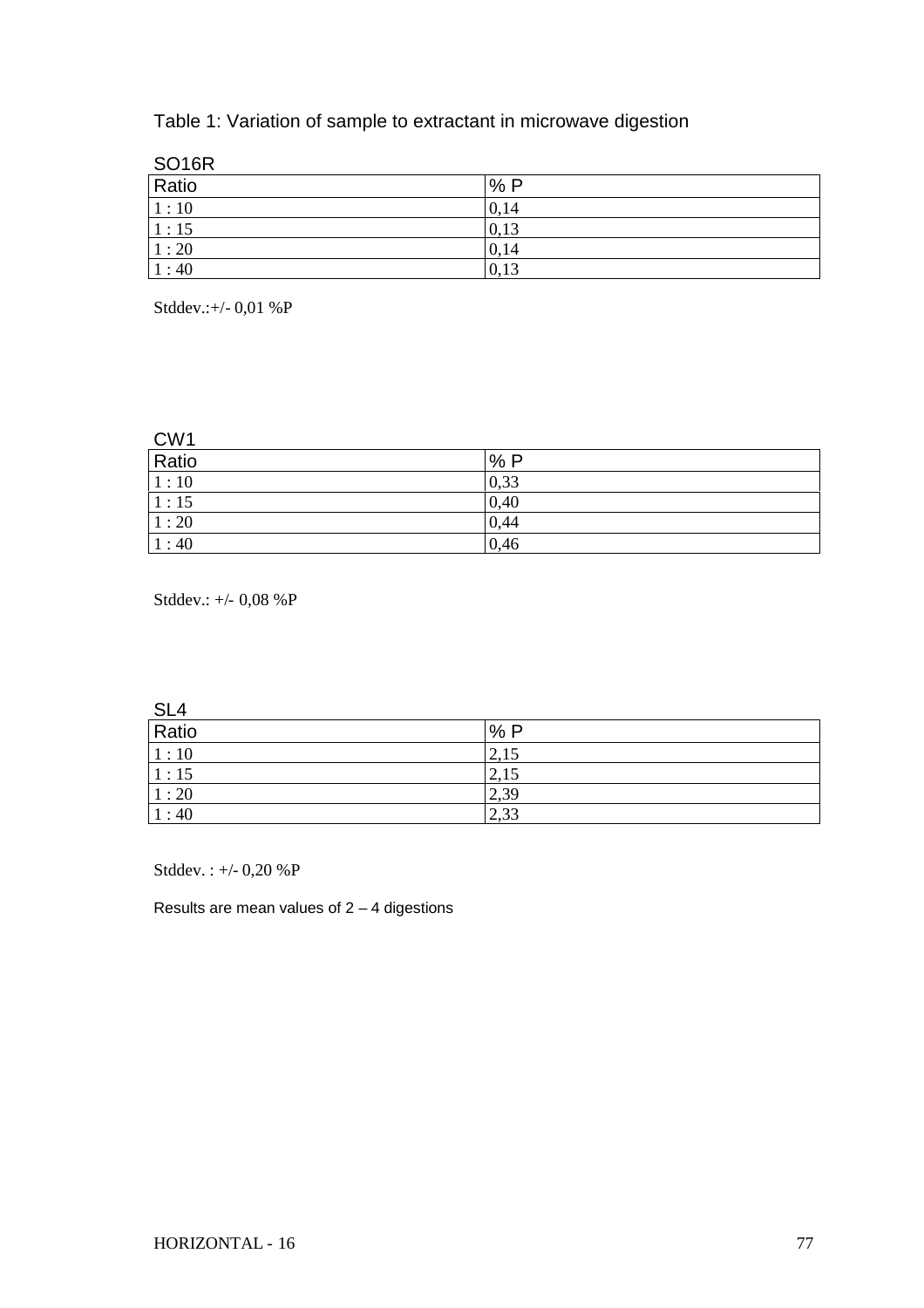### Table 2:

# Precision of samples digested in Kassel by closed microwave - MLS system

Soil

| Sample No.        | %P                |
|-------------------|-------------------|
|                   |                   |
| SO <sub>4</sub>   | $0.09 + -0.01$ ** |
|                   |                   |
| SO13              | $0,69 + -0,08$    |
|                   |                   |
| SO <sub>16R</sub> | $0,14 + (-0,02)$  |

\*\* Analysis was performed by ICP-MS

Each data point represents the mean of three digestions s rel: 11 % – 14 %

### Biowaste

| Sample No. | %P               |
|------------|------------------|
|            |                  |
| CW1        | $ 0,44 + (-0,03$ |
|            |                  |
| CW5        | $0,53 + (-0,01)$ |
|            |                  |
|            |                  |

Each data point represents the mean of three digestions s rel: 2 % - 5 %

# Sludge

| Sample No.      | %P               |
|-----------------|------------------|
|                 |                  |
| SL <sub>4</sub> | $2,40 + -0,25$   |
|                 |                  |
| SL11            | $0,56 + (-0,05)$ |
|                 |                  |
|                 |                  |

Each data point represents the mean of three digestions s rel: 9 % - 11 %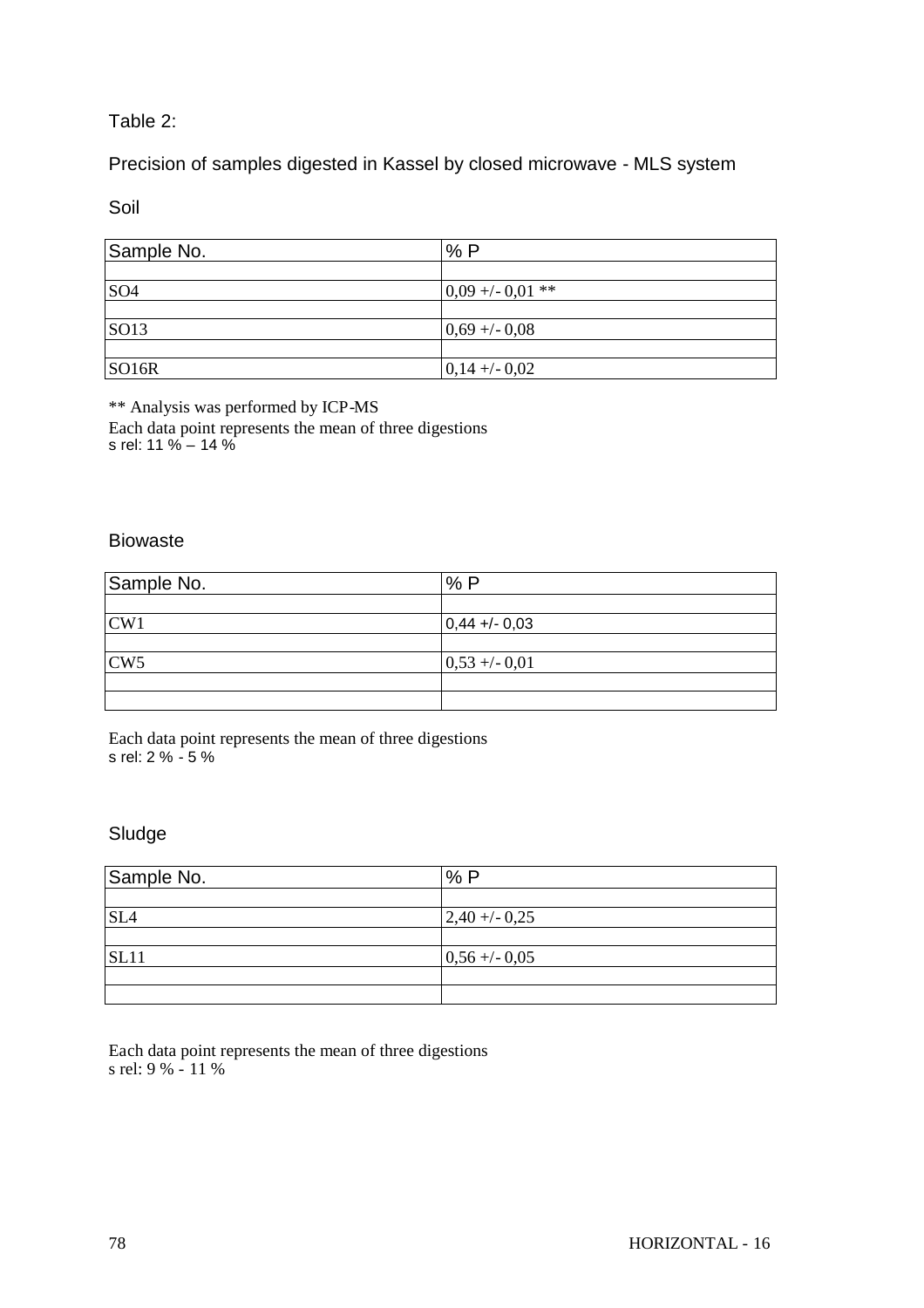Table 3: Recovery in certified reference materials – microwave digestion

### Sludge amended soil CRM 005-050

| Sample No. | %P   |
|------------|------|
|            | 1,16 |
|            | 1,06 |
| っ          | 1,21 |
|            | 1,20 |
|            | 1,10 |
| 6          | 1,13 |
| ⇁          | 1,08 |
| 8          | 1,13 |
|            | 1,10 |
| 10         | 1,10 |

% P mean: 1,13 % P<br>Std deviation : 0.05 % P s rel: 6 %

informative value:  $1,01 +/-$  not. det. %P

### Domestic sewage sludge – NIST 2781

| Sample No. | %P   |
|------------|------|
|            | 2,38 |
|            | 2,38 |
|            | 2,40 |
|            | 2,43 |
|            | 2,42 |

% P mean: 2,40 % P Recovery: 99 % s rel: 12 %

Std deviation:  $0.05\%$  P certified value:  $2.42 + (-0.09\%$  P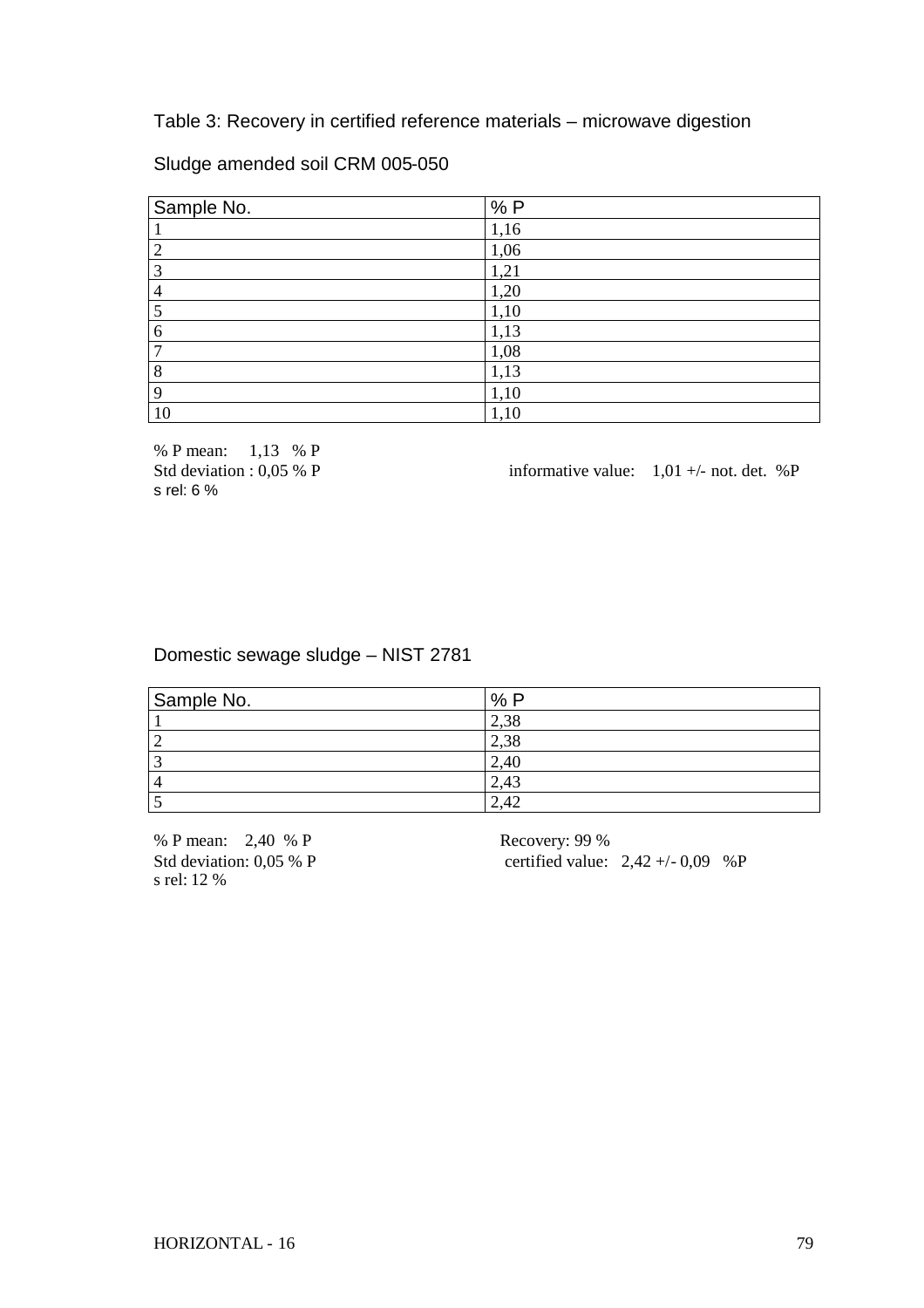# Table 4: Precision in additional samples from NUA Umweltanalytik

Digestion in both closed and open microwave systems

# SO4 – open system

| Sample No. | %P   |
|------------|------|
|            | 0,08 |
| 2          | 0,09 |
| 3          | 0,09 |
| 4          | 0,08 |
| כו         | 0,09 |

% P mean: 0,09 % P Std deviation : 0,01 % P s rel: 11 %

### SO4 – closed system

| Sample No.     | %P   |
|----------------|------|
|                | 0,09 |
| ∸              | 0,09 |
|                | 0,09 |
| $\overline{4}$ | 0,08 |
|                | 0,09 |

% P mean: 0,09 % P Std deviation: 0,01 % P s rel: 11 %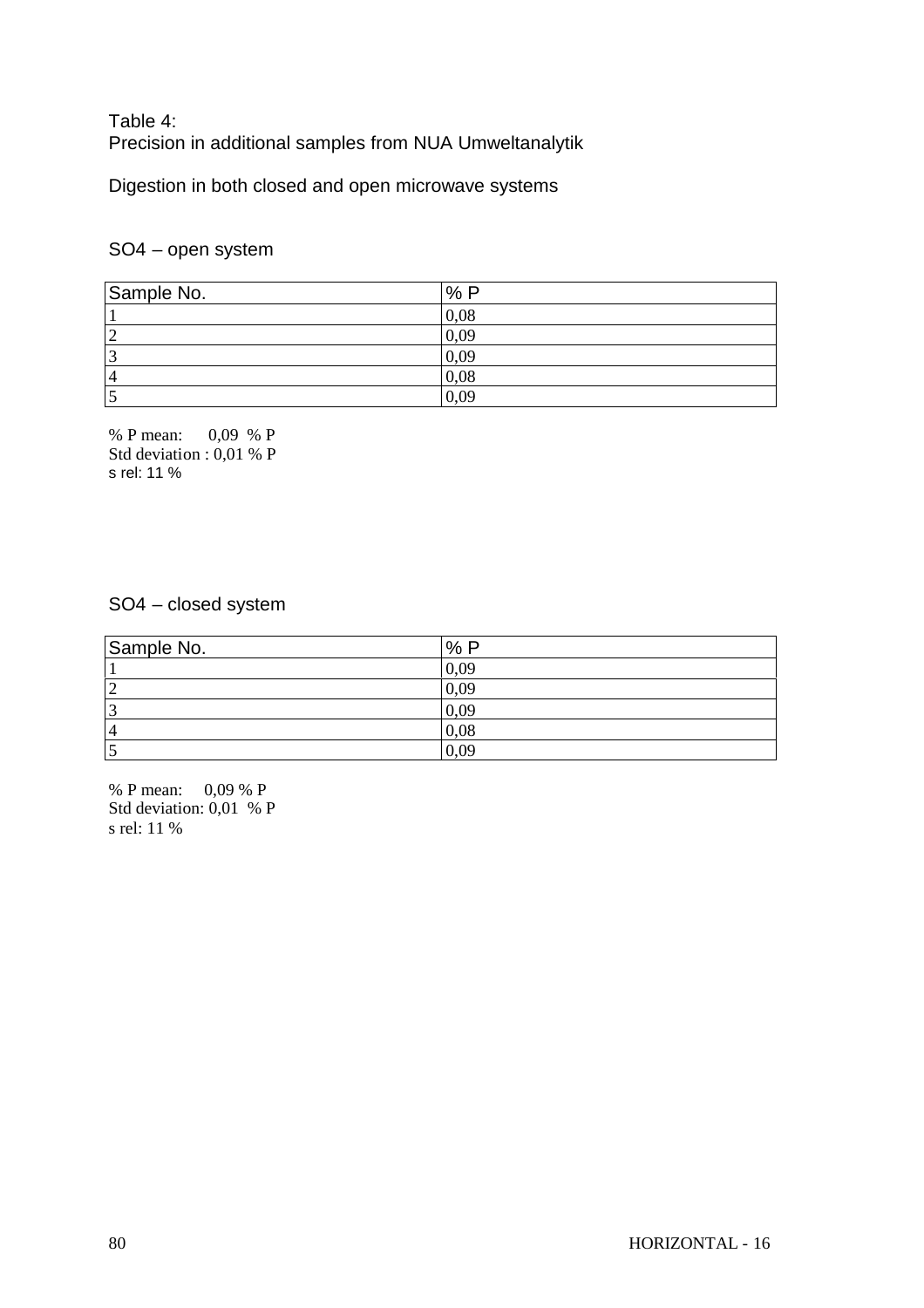#### SO16R – open system

| Sample No. | %<br>D                 |
|------------|------------------------|
|            |                        |
|            | 0,16                   |
|            | 0,16                   |
|            |                        |
|            | $\Omega$<br>-1<br>V, I |

% P mean: 0,15 % P Std deviation : 0,01 % P s rel: 7 %

#### SO16R – closed system

| Sample No. | %P        |
|------------|-----------|
|            | 0,15      |
|            | 0,16      |
| ⌒          | 0,15      |
| $\Delta$   | U,<br>-12 |
|            | v,        |

% P mean: 0,15 % P Std deviation: 0,01 % P s rel: 7 %

#### SO13 – open system

| Sample No. | %P   |
|------------|------|
|            | .09  |
|            | 0,86 |
|            | 0,72 |
|            | 0,89 |
|            | 70   |

% P mean: 0,87 % P Std deviation: 0,15 % P s rel: 17 %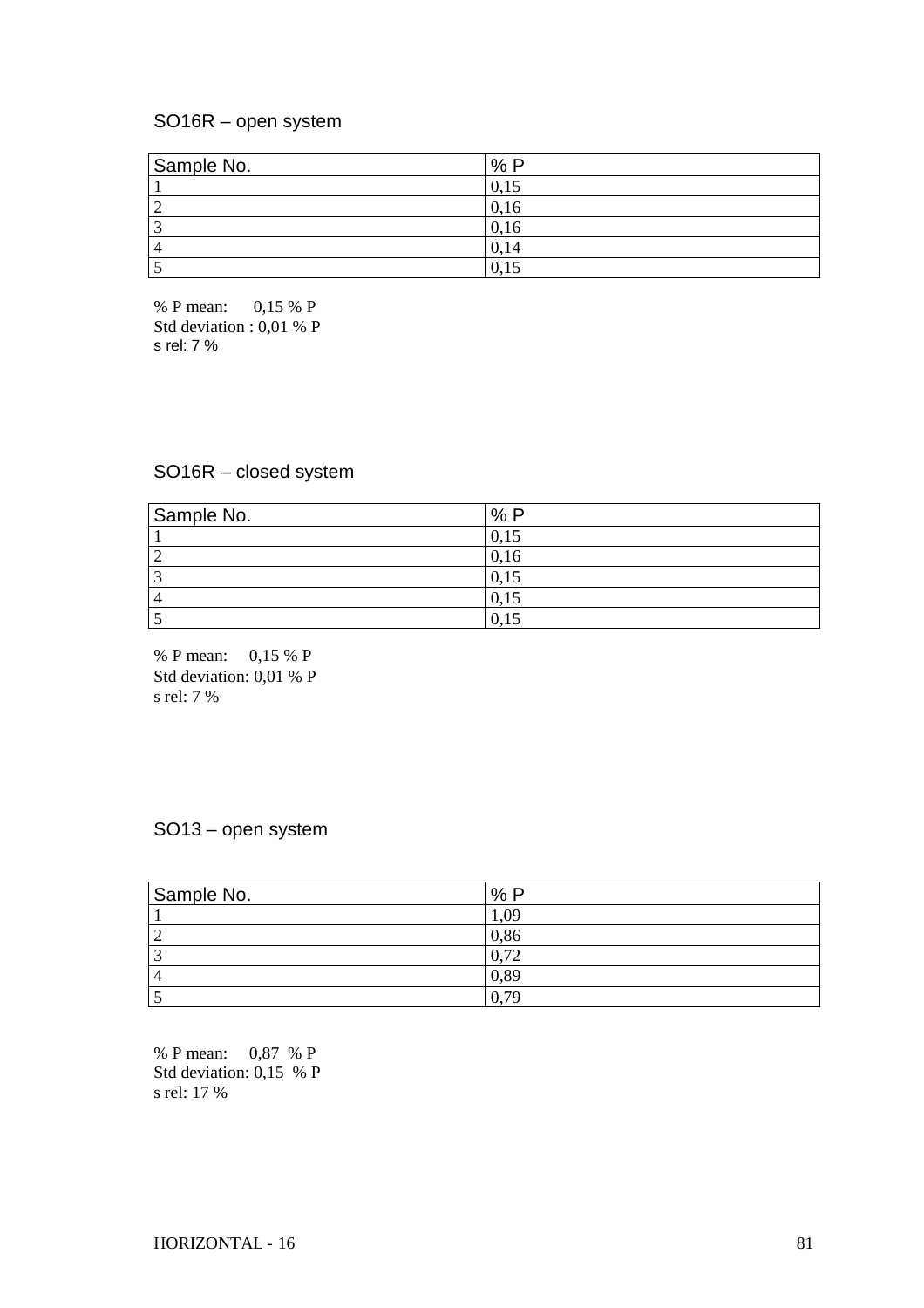# SO16R – open system

| Sample No. | %P   |
|------------|------|
|            | v.   |
| ◠<br>∼     | 0,16 |
| $\sqrt{2}$ | 0,16 |
| 4          | 0,14 |
|            | 0,15 |

% P mean: 0,15 % P Std deviation : 0,01 % P s rel: 7 %

# SO16R – closed system

| Sample No.     | %P   |
|----------------|------|
|                | 0,15 |
| $\overline{2}$ | 0,16 |
| 3              | 0,15 |
| l 4            | 0.15 |
|                | v.   |

% P mean: 0,15 % P Std deviation: 0,01 % P s rel: 7 %

# CW1 – open system

| Sample No.               | %P   |
|--------------------------|------|
|                          | 0,42 |
| ∽                        | 0,45 |
| $\sqrt{2}$               | 0,44 |
| $\overline{\mathcal{A}}$ | 0,45 |
|                          | 0,45 |

% P mean: 0,45 % P Std deviation : 0,02 % P s rel : 4 %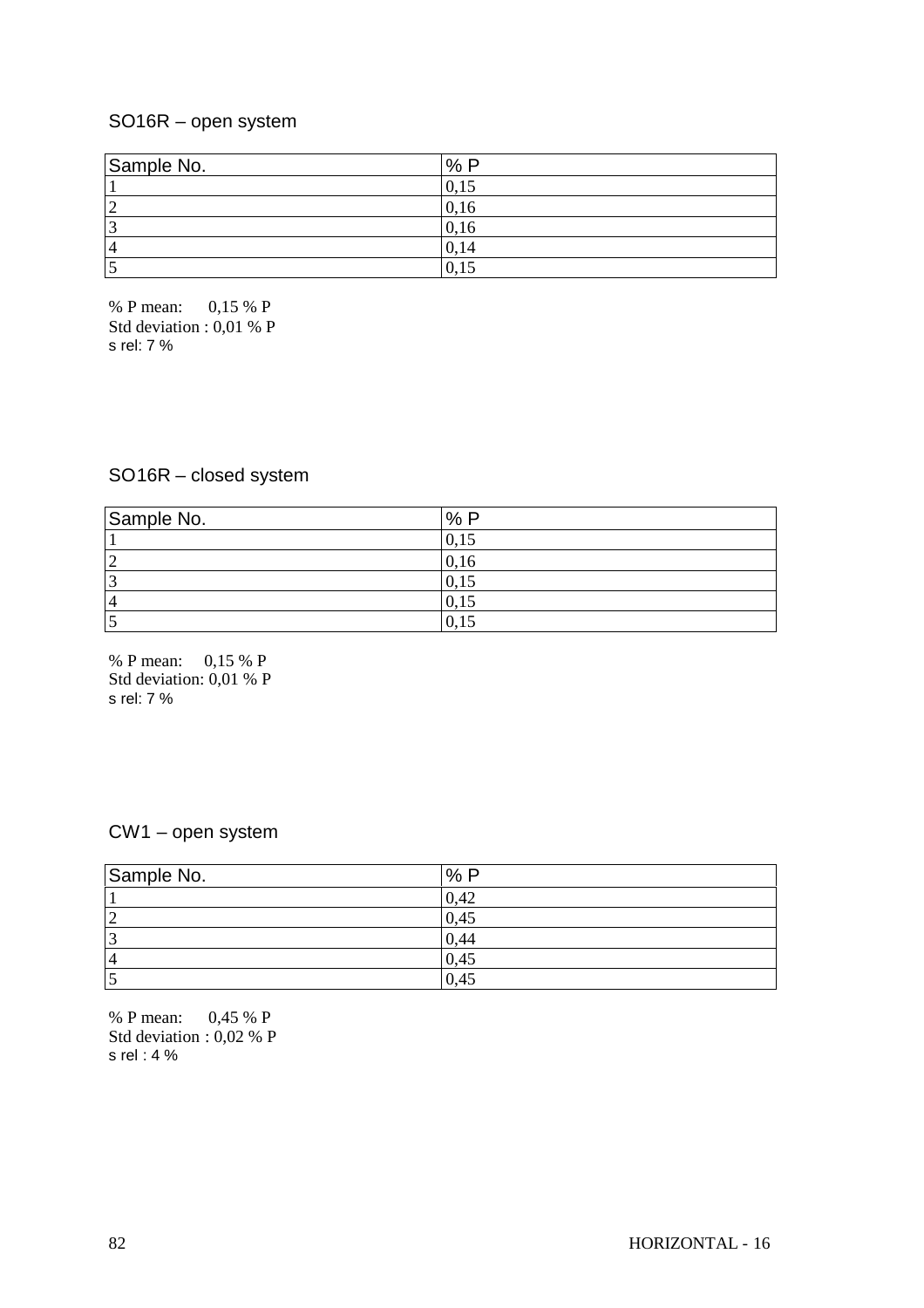# CW1 – closed system

| Sample No. | %<br>D |
|------------|--------|
|            | 0,44   |
|            | 0,44   |
|            | 0,44   |
|            | 0,44   |
|            | 0,44   |

% P mean: 0,44 % P Std deviation: 0,01 % P s rel: 2 %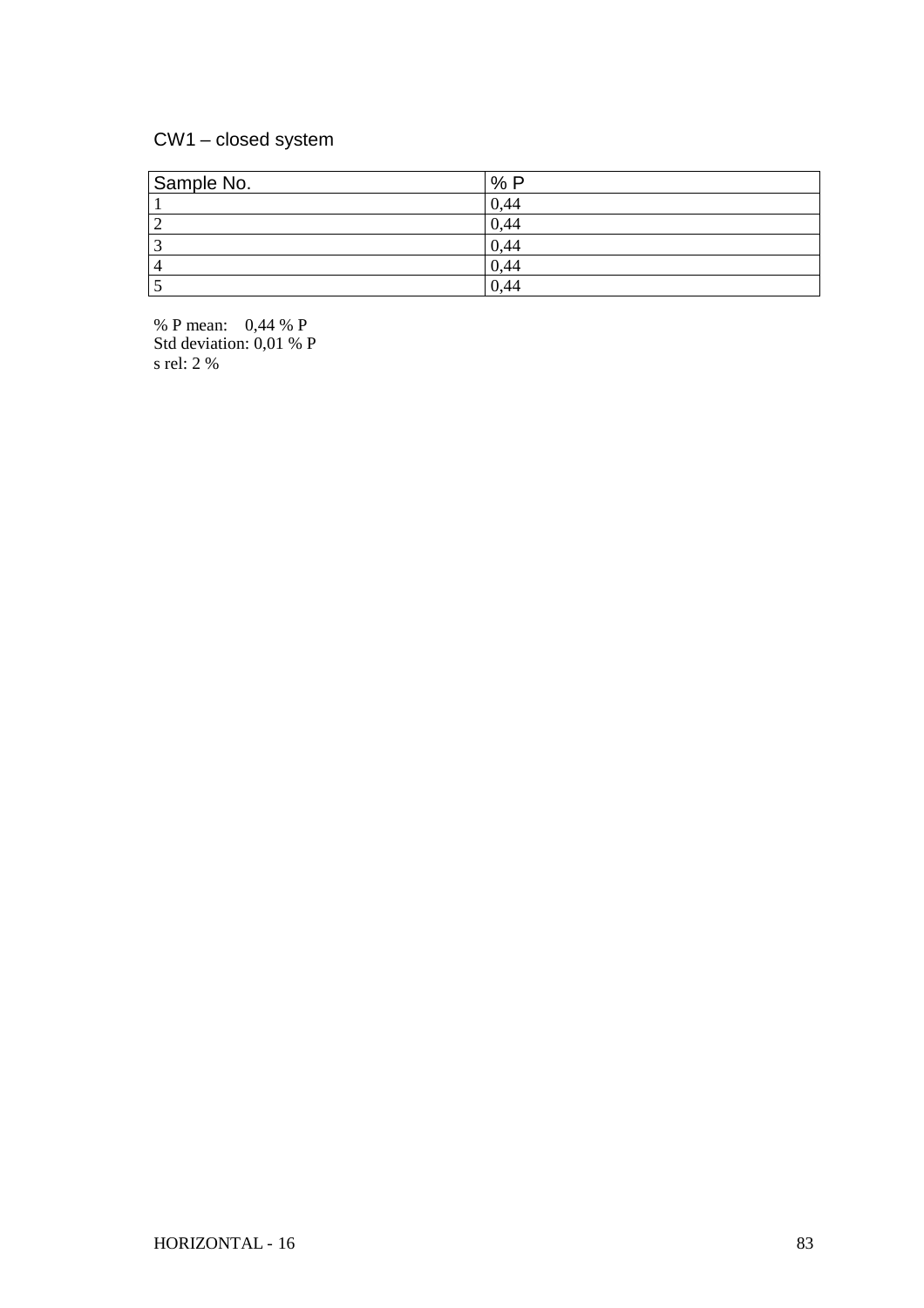# Table 5: Precision - Reflux digestion using aqua regia

Soil

| Sample No.        | %P                |
|-------------------|-------------------|
|                   |                   |
| SO <sub>4</sub>   | $0.06 + -0.01$ ** |
|                   |                   |
| SO13              | $0,78 + -0.08$    |
|                   |                   |
| SO <sub>16R</sub> | $ 0,11 + (-0,01$  |

\*\* Analysis was performed by ICP-MS

Each data point represents the mean of three digestions s rel: 9 % - 17 %

#### Biowaste

| Sample No. | %P             |
|------------|----------------|
|            |                |
| CW1        | $0,41 + -0,01$ |
|            |                |
| CW5        | $0,52 + -0,03$ |
|            |                |
|            |                |

Each data point represents the mean of three digestions s rel: 2 % - 6 %

### Sludge

| Sample No.      | %P                           |
|-----------------|------------------------------|
|                 |                              |
| SL <sub>4</sub> | $\left  2,55 + \right $ 0,25 |
|                 |                              |
| SL11            | $0,68 + -0,05$               |
|                 |                              |
|                 |                              |

Each data point represents the mean of three digestions s rel: 7 % - 10 %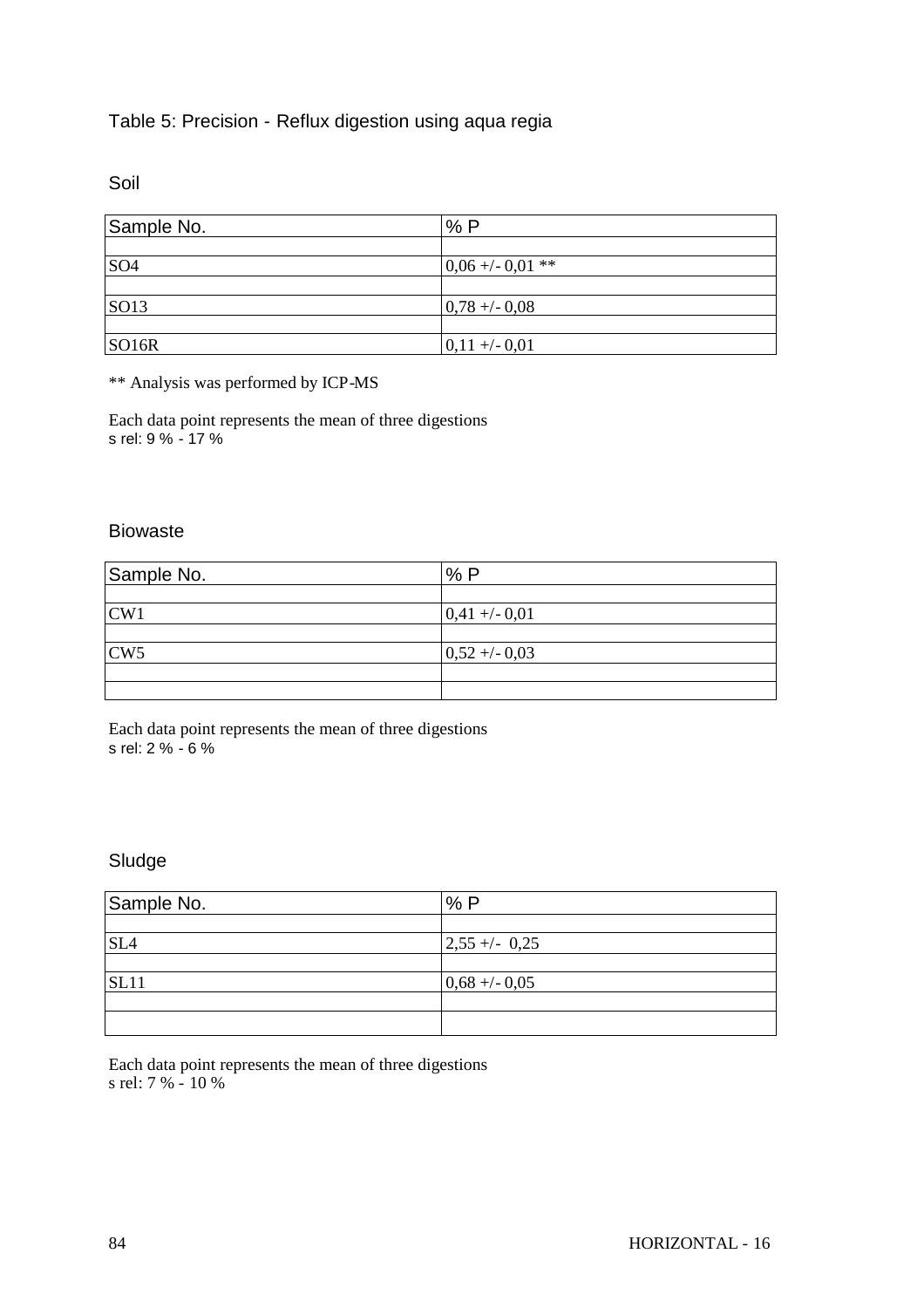Table 6: Recovery in certified reference materials – Reflux digestion

### Sludge amended soil CRM 005-050

| Sample No. | %P   |
|------------|------|
|            | 1,08 |
| ∍          | 1,09 |
| 3          | 1,05 |
| 4          | 1,06 |
|            | 1,05 |
| 6          | 1,03 |
|            | 1,06 |
| 8          | 1,07 |
| Q          | 1,07 |
| 10         | 1,03 |

% P mean: 1,06 % P<br>Std deviation : 0,02 % P s rel: 2 %

informative value:  $1,01 +$ -std.dev.not.determined

# Domestic sewage sludge – NIST 2781

| Sample No. | $\frac{0}{0}$<br>D          |
|------------|-----------------------------|
|            | ⌒<br>ال• کہ کے              |
|            | $2,2^{\circ}$               |
|            | ററ<br>$\angle$ , $\angle$ C |
|            | 2,30                        |
|            | $\sim$<br>$\sim$            |

% P mean: 2,31 % P Recovery: 96 % s rel: 2 %

Std deviation:  $0.03 \%$  P certified value:  $2.42 +/- 0.09 \%$  P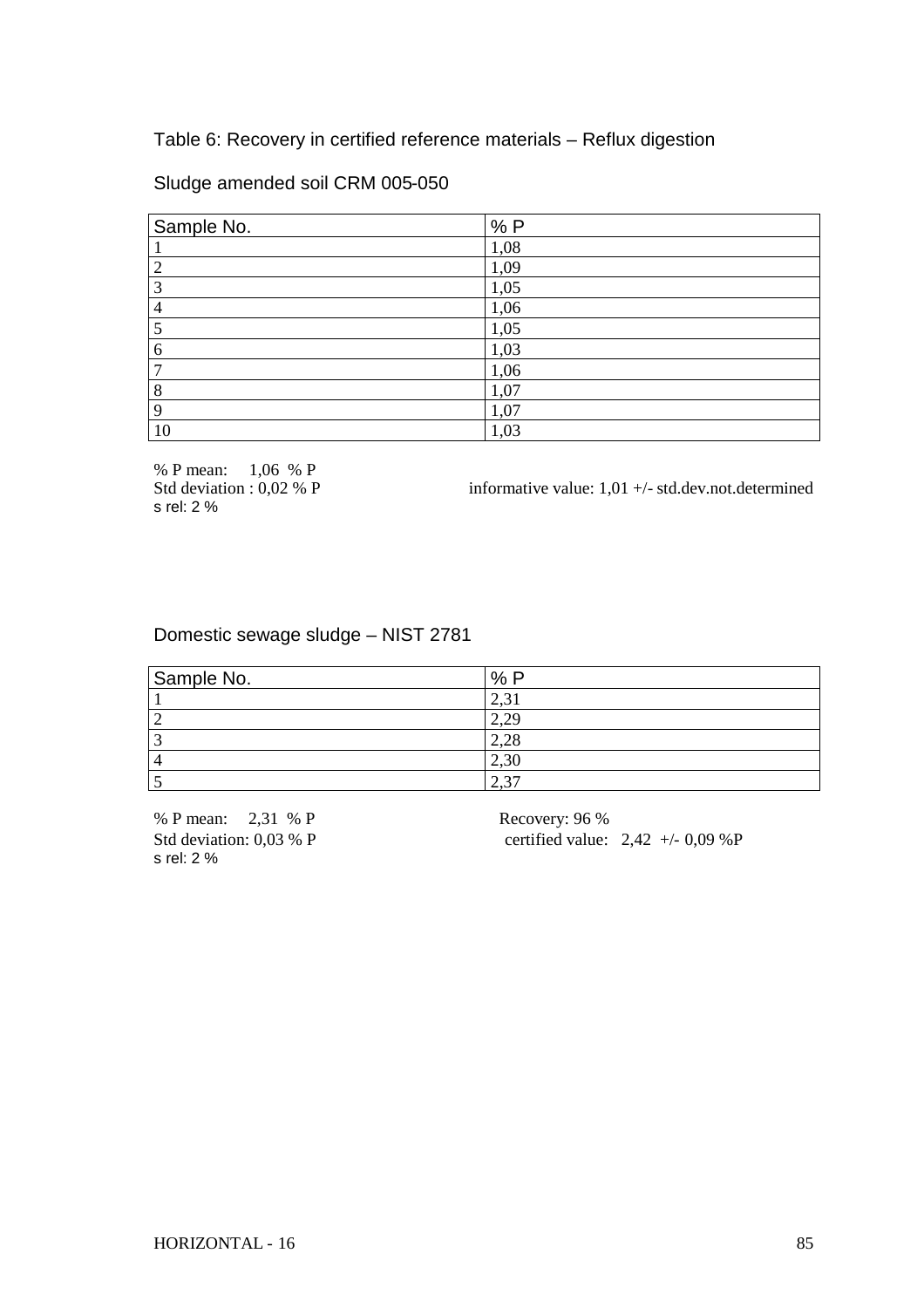### Table 7: Precision – Reflux digestion using aqua regia Analysis of additional samples from NUA Umweltanalytik

### SO4

| Sample No.         | % P  |
|--------------------|------|
|                    | 0,06 |
| ി<br>∸             | 0,06 |
| $\mathcal{L}$<br>ر | 0,06 |
| $\overline{4}$     | 0,06 |
|                    | 0,06 |

% P mean: 0,06 % P Std deviation : 0,01 % P s rel: 17 %

### SO16R

| Sample No. | %P   |
|------------|------|
|            | v.   |
|            | 0,10 |
|            | 0,10 |
| 4          | 0,10 |
|            | v.   |

% P mean: 0,10 % P Std deviation : 0,01 % P s rel: 10 %

### SO13

| Sample No. | %P                       |
|------------|--------------------------|
|            | 74<br>v.                 |
|            | $\mathbf{\tau}$          |
|            | $\overline{\phantom{a}}$ |
| 4          | 76                       |
|            | $\mathbf{\tau}$<br>v.    |

% P mean: 0,75 % P Std deviation: 0,02 % P s rel: 3 %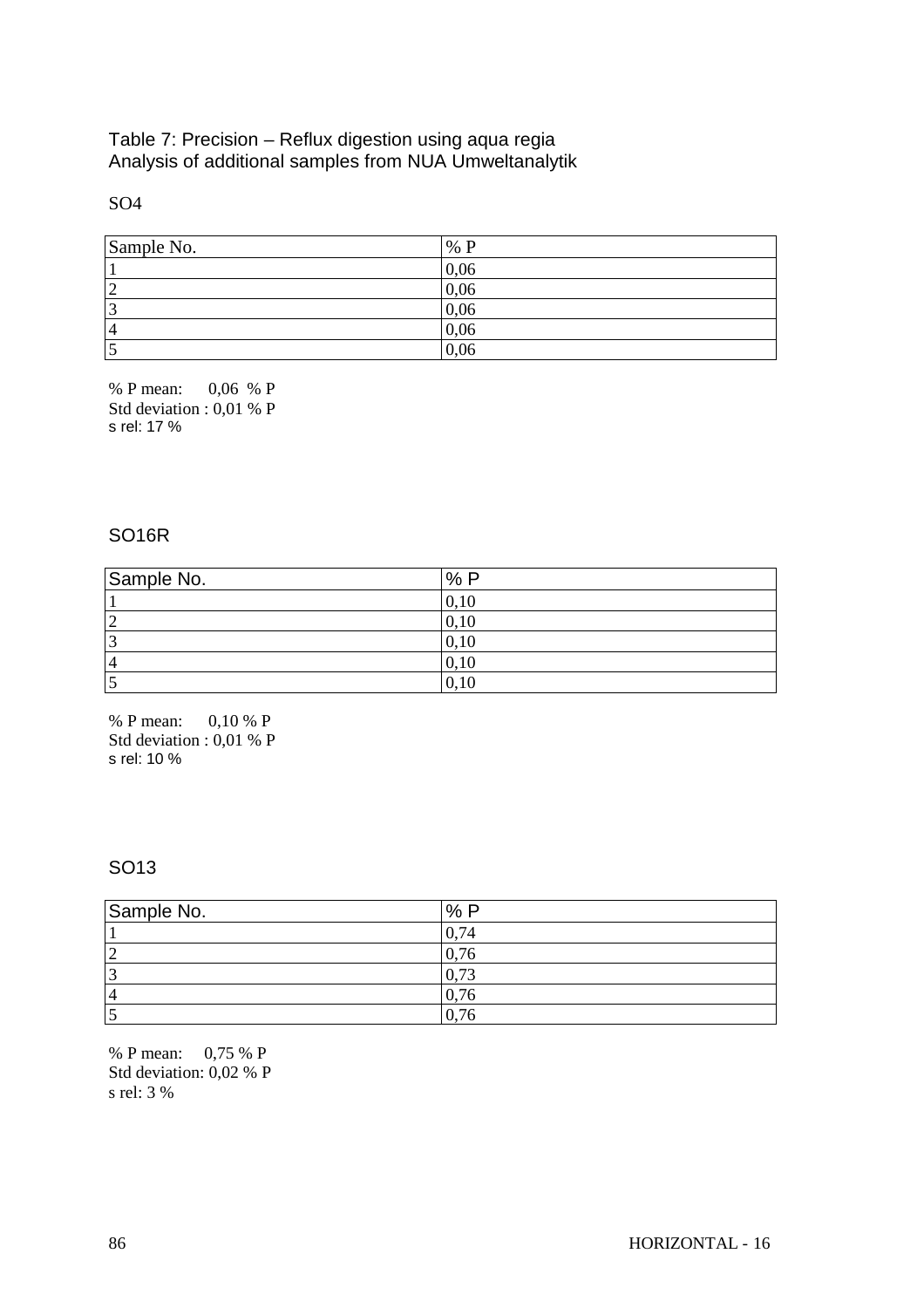### CW1

| Sample No. | %<br>D   |
|------------|----------|
|            | $\gamma$ |
|            | 0,39     |
|            | 0,39     |
|            | 0,39     |
|            | 0,38     |

% P mean: 0,38 % P Std deviation: 0,01 % P s rel: 3 %

Table 8: Reflux digestion with sulfuric acid / nitric acid

#### SO13

| Sample No.  | $\%$<br>D |
|-------------|-----------|
|             | ~^<br>v.  |
| $\sim$<br>∸ | 0.80      |
| $\sim$      | v.        |

% P mean: 0,83 % P Std deviation: 0,07 % P s rel: 8 %

#### CW1

| Sample No. | $\%$<br>- 0 |
|------------|-------------|
|            | 0.45        |
|            | 0,47        |
|            | $v_{\cdot}$ |

% P mean: 0,47 % P Std deviation: 0,02 % P s rel: 4 %

#### SL11

| Sample No.  | D<br>$\%$ |
|-------------|-----------|
|             | 0,80      |
| $\sim$<br>∠ | 0.80      |
| $\sim$<br>ັ | 0,66      |

% P mean: 0,75 % P Std deviation: 0,06 % P s rel: 8 %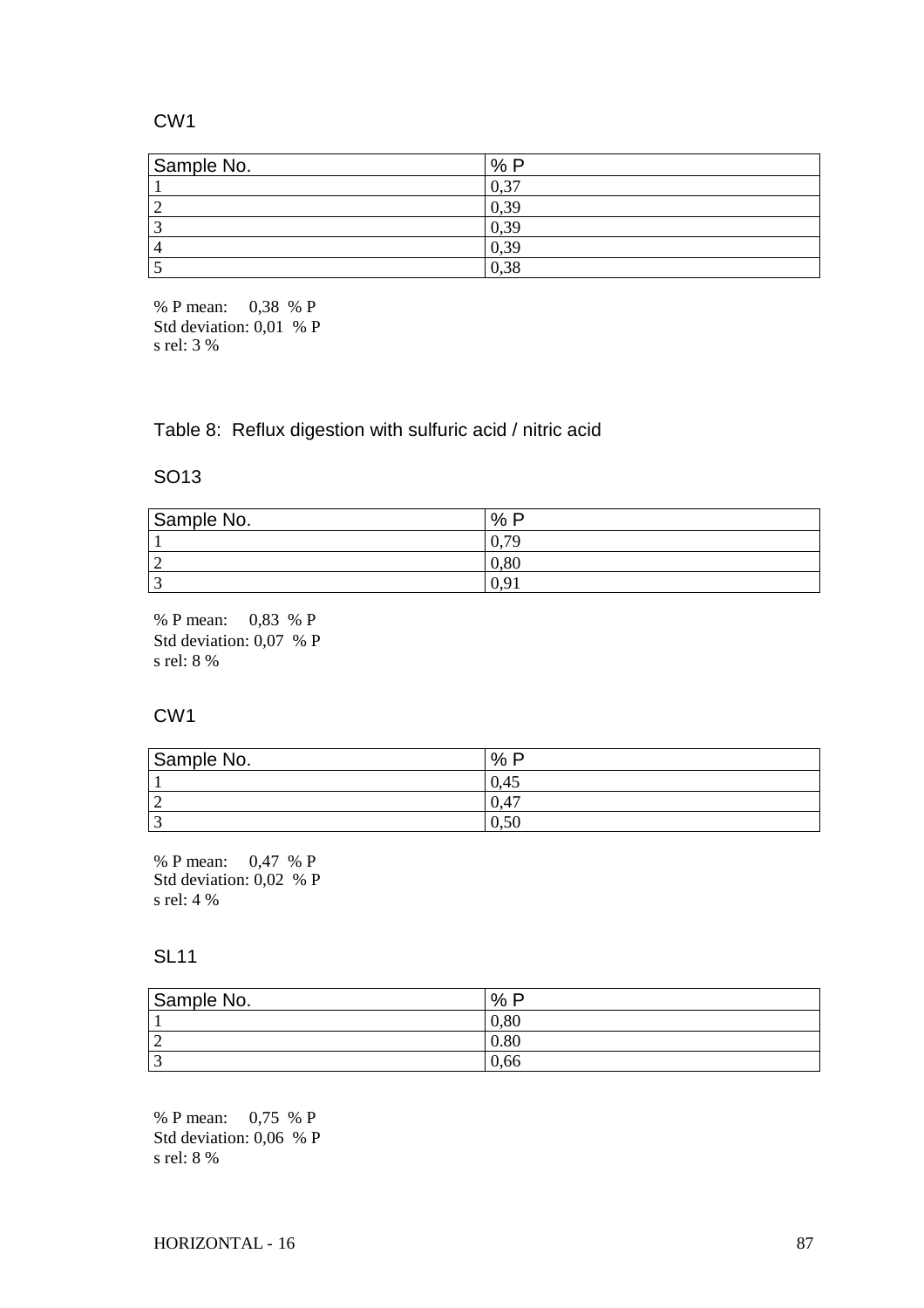### 4 SUMMARY

We evaluated two different reflux digestion methods (aqua regia versus sulfuric acid/nitric acid) and two microwave digestion methods (aqua regia assisted by microwave heating in open and closed systems). No significant difference in contents of total phosphorus could be found for reflux versus microwave digestion or closed versus open microwave digestion.

Furthermore reflux digestion using sulfuric acid/nitric acid showed slightly increased but not statistically significant differences compared to reflux digestion in aqua regia.

We preferred conventional reflux digestion, as microwave assisted digestion using aqua regia causes corrosive damage to mechanical parts. Still, microwave heating may be a good choice for small sample amounts in small experimental series.

Variations in the ratio of sample amount to aqua regia was performed and as a result we propose a ratio of 1: 10 for soil samples and a ratio of at least 1 : 20 for biowaste and sludge samples for the analysis of phosphorus. In multielement analysis (phosphorus + trace elements) a ratio of 1 : 10 in reflux digestion is preferred, as concentrations of certain trace elements are near the LOQ.

Recovery was > 93% for all matrices tested and precision data showed a maximum relative standard deviation of 18 % for soil samples with low contents of total P and a maximum of 10 % for biowaste and sewage sludge samples.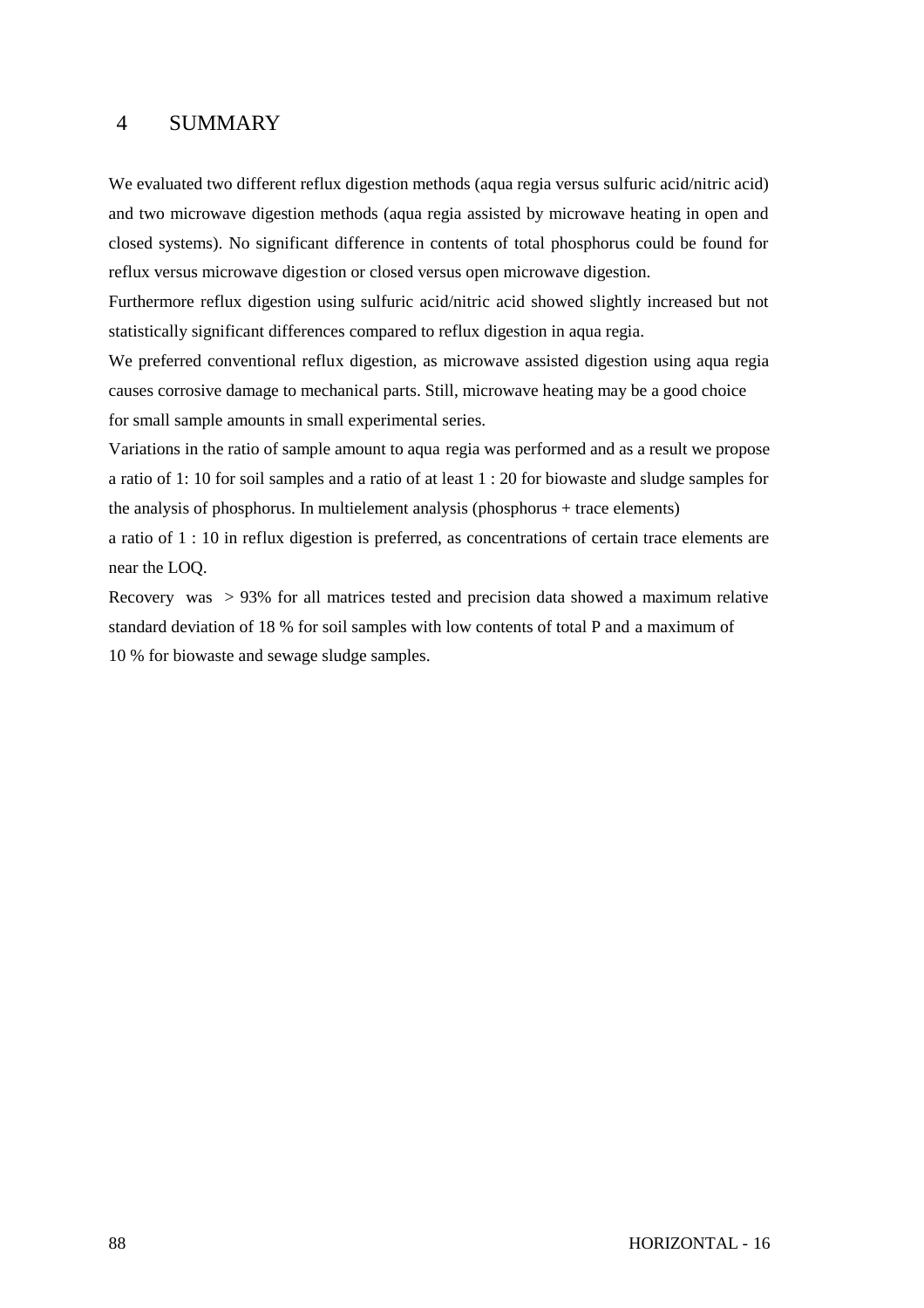#### Description of additional samples from Kassel

Soil SO K1: Soil type: loamy sand; < 10 mm; Origin: Germany, Eschwege; used fresh Soil SO K3: Soil type: Sand; < 2 mm; Origin: Germany, Speyer; used air dried Standard soil SO WEPAL: Soil type: sandy Loam; < 2 mm; Origin: WEPAL; used air dried

Documentation: LUFA Speyer and LUFA Kassel (Seibert, Ellinghaus, pers. comm., 2005)

Biowaste Kas1: Garden Compost; < 2 mm; Origin: Germany; used air dried Biowaste Kas2: biogas fermented sludge; < 2 mm; Origin: Germany; used air dried Biowaste Kas 3 and CW KG: Garden Compost; < 2 mm; Origin: Germany; used air dried Biowaste: CW KF: Garden Compost; < 10 mm; Origin: Germany; used fresh

Documentation: LUFA Kassel (Janssen, 2004)

Sludge SL 19: Domestic sludge; < 2 mm; Origin: Germany; used fresh Sludge SL 20: Domestic sludge; < 2 mm; Origin: Germany; used fresh

Documantation: LUFA Kassel (Schaaf, 2005, pers. comm.)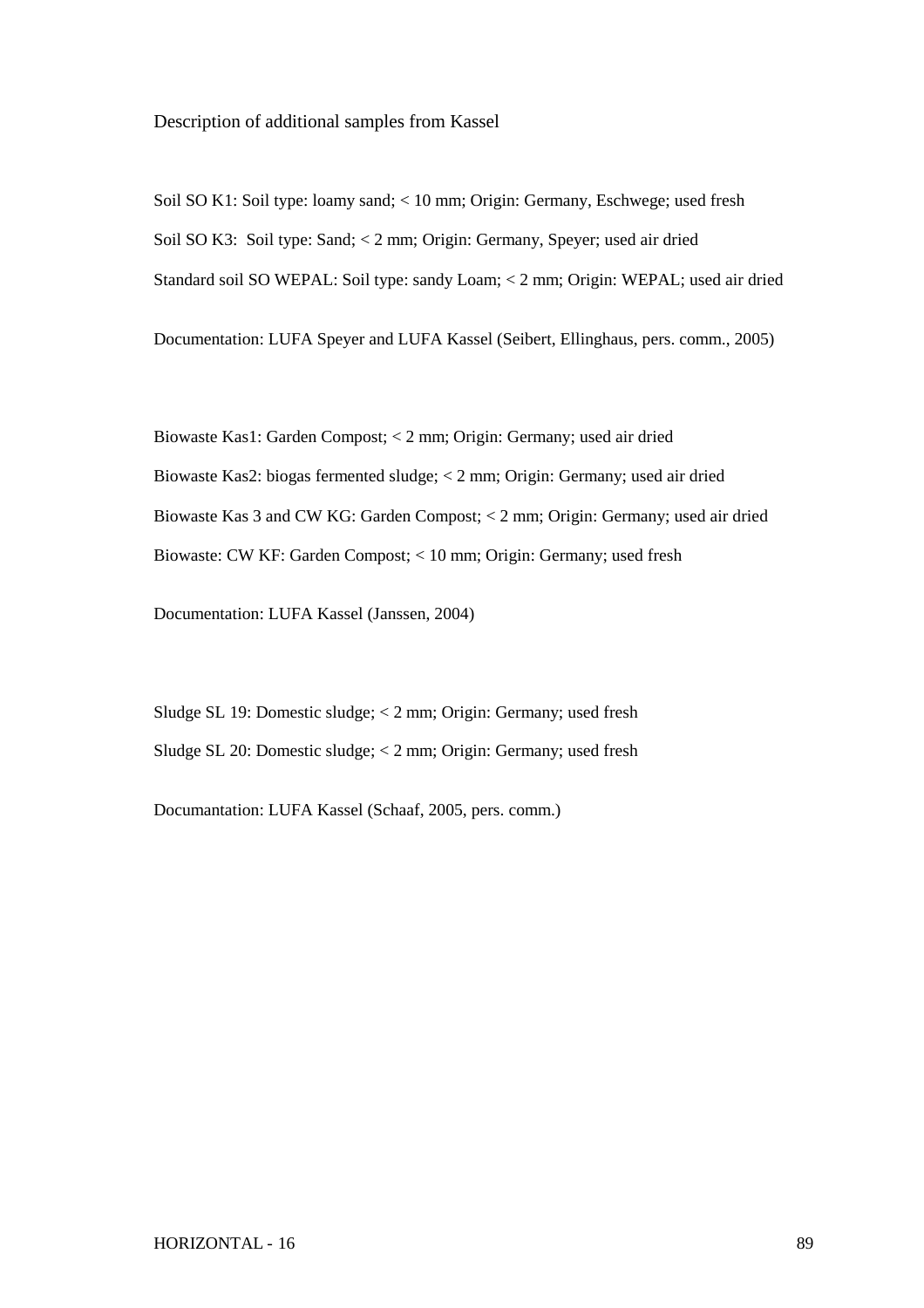mean concentration:  $\hat{y} = \sum y_i$ n

variance: 
$$
s^2 = \frac{\sum y_i^2 - (\sum y_i)^2 / n}{(n-1)}
$$

 $\overline{a}$ 

standard deviation:  $s = \sqrt{s^2}$ 

Nalimov test  $r^* = \int y^* - \hat{y} \int x \sqrt{n/n-1}$  ; FG = n – 2 ; r<sup>\*</sup> >/= r (Table), then <u>outlier</u> s Grubbs test  $r^* = |\mathbf{y}^* - \hat{\mathbf{y}}|$  see also Nalimov test (according to Loszan, 1998) s

Students t- test 
$$
t = \begin{vmatrix} x_1 - x_2 \\ y_2^2 + s_2^2 \end{vmatrix}
$$
 FG = n<sub>1</sub> + n<sub>2</sub> -2 t<sub>Tab</sub> (95%, 2 sides)  
\n $\sqrt{\frac{q_1^2 + q_2^2}{n_1 + n_2}}$  t<sub>calc</sub> < t<sub>tab</sub>, H0, no significant difference

F test:  $F = s_1^2 / s_2^2$  FG = n-1; Ho:  $s_1^2 = s_2^2$ 

 $LOD = 3.3 \times s$  (according to I.C.H. guidelines, 1994-1996)

 $LOQ = 10 x s$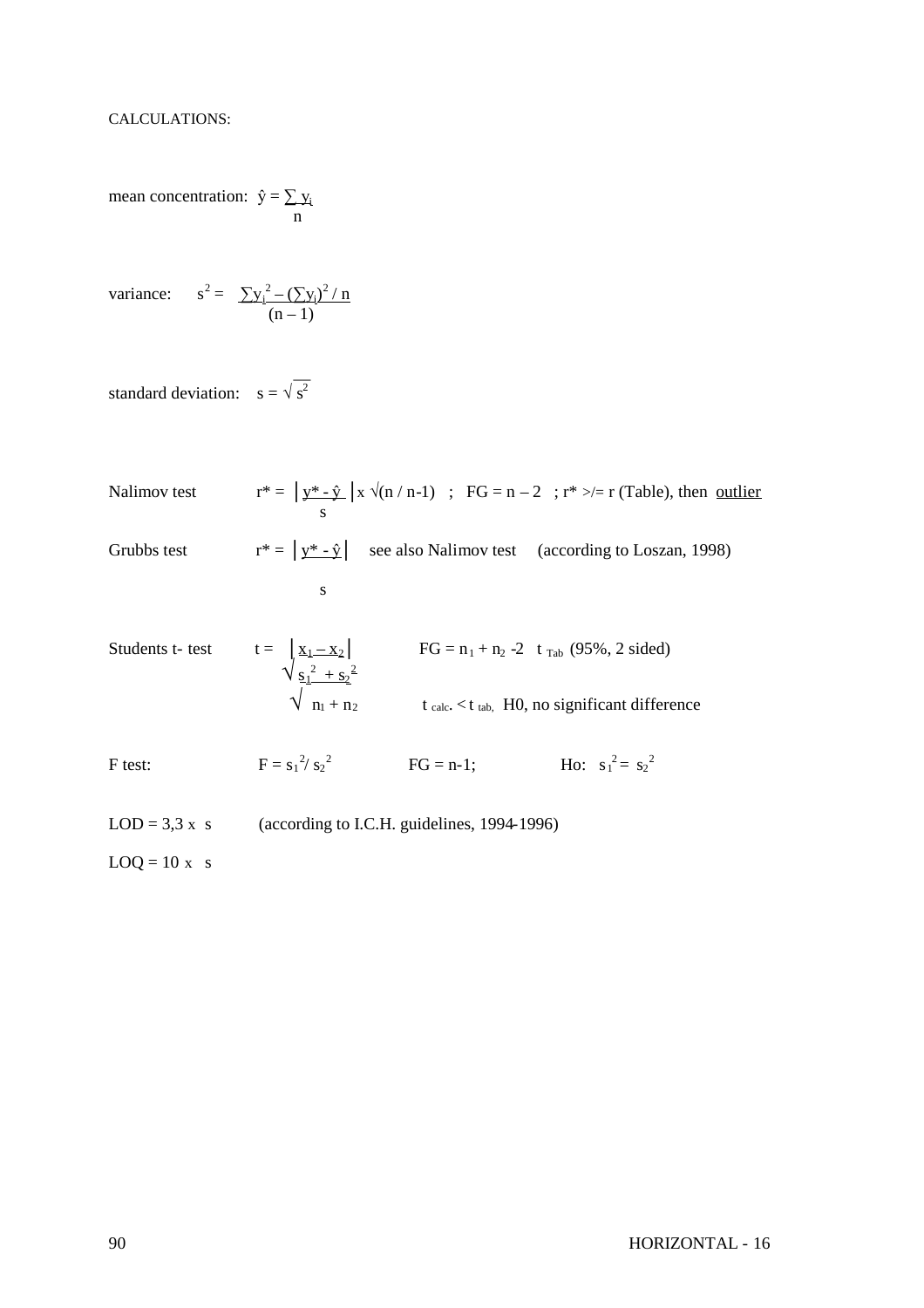#### **REFERENCES**

Andersen, K. , Kisser, M. (2003) *Digestion of Solid Matrices* Desk Study 18, Project Horizontal-Inorg

Deutscher Akkreditierungsrat (DAR)

*Anforderung an Prüflaboratorien und Akkreditierungsstellen bezüglich der Messunsicherheitsabschätzung nach ISO / IEC 17025 (5.4.6 / 5.10.3)* Version 1.0, 2001;DAR 4 INF 08

Deutsches Institut für Normung e.V. (2000) DIN EN ISO 17025 : *Allgemeine Anforderungen an die Kompetenz von Prüf- und Kalibrierlaboratorien*, Beuth – Verlag, Berlin DIN e.V. (1994) DIN 32645 : *Nachweis- Erfassungs- und Bestimmungsgrenze, Ermittlung unter Wiederholbedingungen, Begriffe, Verfahren, Auswertungen,* Beuth – Verlag, Berlin DIN e.V. (1999) *Guide to the expression of uncertainty in measurement, G.U.M.* DIN - Vornorm: ENV 13005,

Gawlik, B.M. Sena, F.B.; Roncari, L. Locora, G.; Vivian, R. (2004)

*Characterisation of "Playground samples to be used in the context of*

*Project Horizontal*

Joint Research centre, SWCT Report 03/07/2004

International conference on harmonisation of technical requirements for registration of pharmaceuticals for human use, I.C.H. (1994; 1996)

Q2A: *Guidelines for industry, text on validation of analytical analytical procedures: definitions and terminology*

Q2B: *Guidelines for industry, validation of analytical procedures: methodology*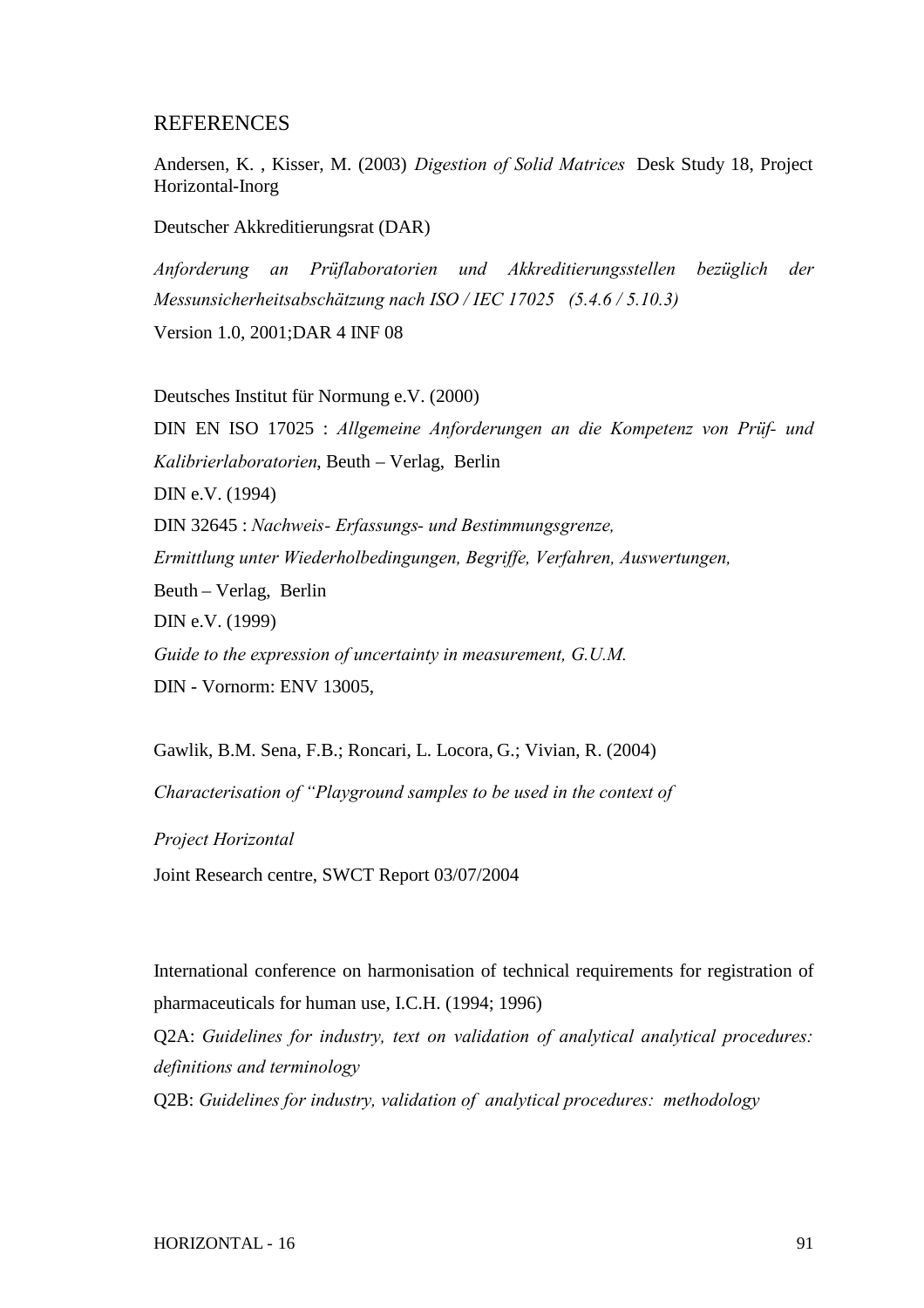Janssen, E. (2003)

*Determination of total phosphorous, total nitrogen and nitrogen fractions* Desk Study 16, Project Horizontal-Inorg

Janssen, E.; Honsel, U; Seibert, K.; Schaaf, H. (2004) *Ringuntersuchung Bioabfall*; LUFA Kassel

Laima, M.J.C. et.al. (1999) *Distribution of adsorbed ammonium pools in two intertidal sedimentary structures, Marennes-Oleron Bay, France* Mar. Ecol. Progr. Ser. 182: 29-35

Lozan, J.L. ; Kausch, H. (1998) *Angewandte Statistik für Naturwissenschaftler*, 2 edition Parey Publishers, Berlin

Ugrinovits, M (1982) *Kjeldahl nitrogen determination with various catalysts* Intenational Laboratory 12, 3, 33-46

van Dijk, D. ; Houba, V.J.G. (2000) *Homogeneity and Stability of Material distributed within the Wageningen Evaluating Programmes for Analytical Laboratories* Commun. Soil.Sci.Plant.Anal, 31 (11-14), 1745-1756